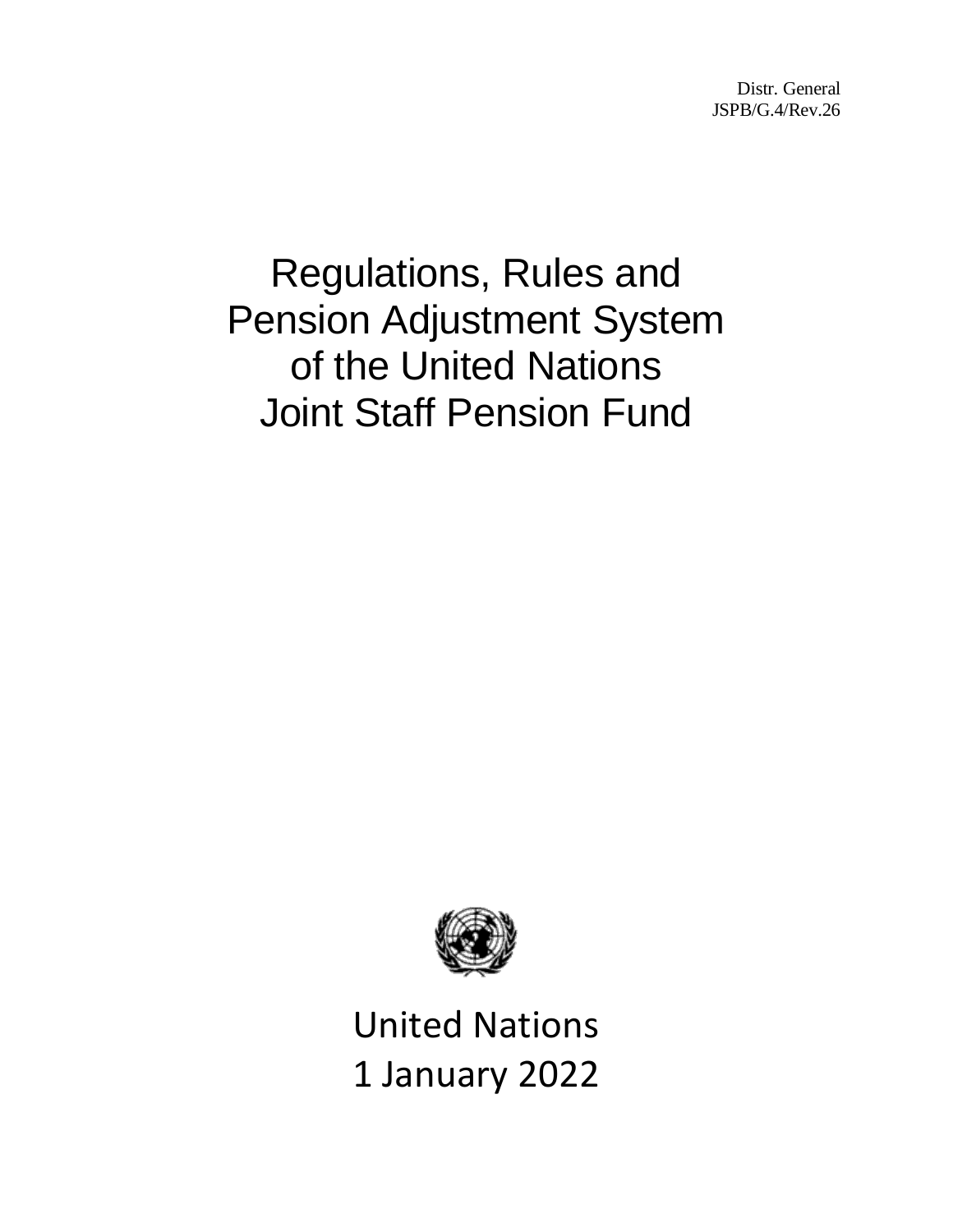# **Regulations, Rules and Pension Adjustment System** of the United Nations Joint Staff Pension Fund\*

# **CONTENTS**

# REGULATIONS OF THE UNITED NATIONS JOINT STAFF PENSION FUND

# Page Part I. - DEFINITIONS AND INTERPRETATION

Article

| ــ |  |
|----|--|

# Part II. - MEMBERSHIP AND ADMINISTRATION

| 3.  |                                                                          |  |
|-----|--------------------------------------------------------------------------|--|
| 4.  |                                                                          |  |
| 5.  |                                                                          |  |
| 6.  |                                                                          |  |
| 7.  | Pension Administration and Secretariat of the United Nations Joint Staff |  |
|     |                                                                          |  |
| 8.  |                                                                          |  |
| 9.  |                                                                          |  |
| 10. |                                                                          |  |
| 11. |                                                                          |  |
| 12. |                                                                          |  |
| 13. |                                                                          |  |
| 14. |                                                                          |  |
| 15. |                                                                          |  |
| 16. |                                                                          |  |

# Part III. - ASSETS AND INVESTMENT

## Part IV. - PARTICIPATION, CONTRIBUTORY SERVICE AND CONTRIBUTIONS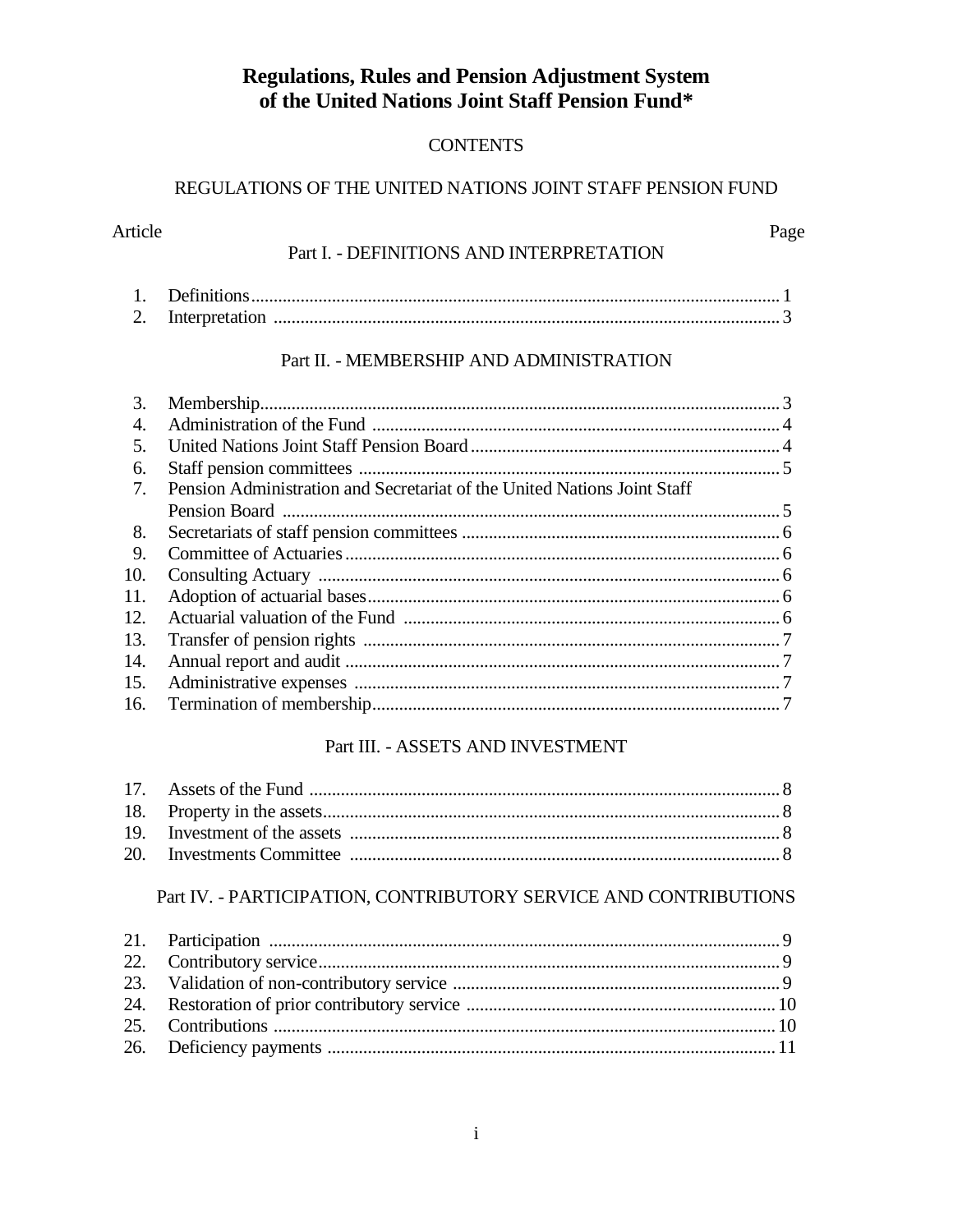# Part V. - BENEFITS

| 27. |  |
|-----|--|
| 28. |  |
| 29. |  |
| 30. |  |
| 31. |  |
| 32. |  |
| 33. |  |
| 34. |  |
| 35. |  |
|     |  |
|     |  |
| 36. |  |
| 37. |  |
| 38. |  |
| 39. |  |
| 40. |  |

# Part VI. - GENERAL PROVISIONS

|     | 45bis Disposition of pension benefits in case of conviction for fraud against |  |
|-----|-------------------------------------------------------------------------------|--|
|     |                                                                               |  |
|     |                                                                               |  |
| 47. |                                                                               |  |
|     |                                                                               |  |
|     |                                                                               |  |

# Part VII. - AMENDMENT AND ENTRY INTO FORCE

| 49 |  |
|----|--|
| 50 |  |

#### Part VIII. - PENSIONABLE REMUNERATION

| 51. |  |  |  |  |
|-----|--|--|--|--|
|-----|--|--|--|--|

# Part IX. - SUPPLEMENTARY ARTICLES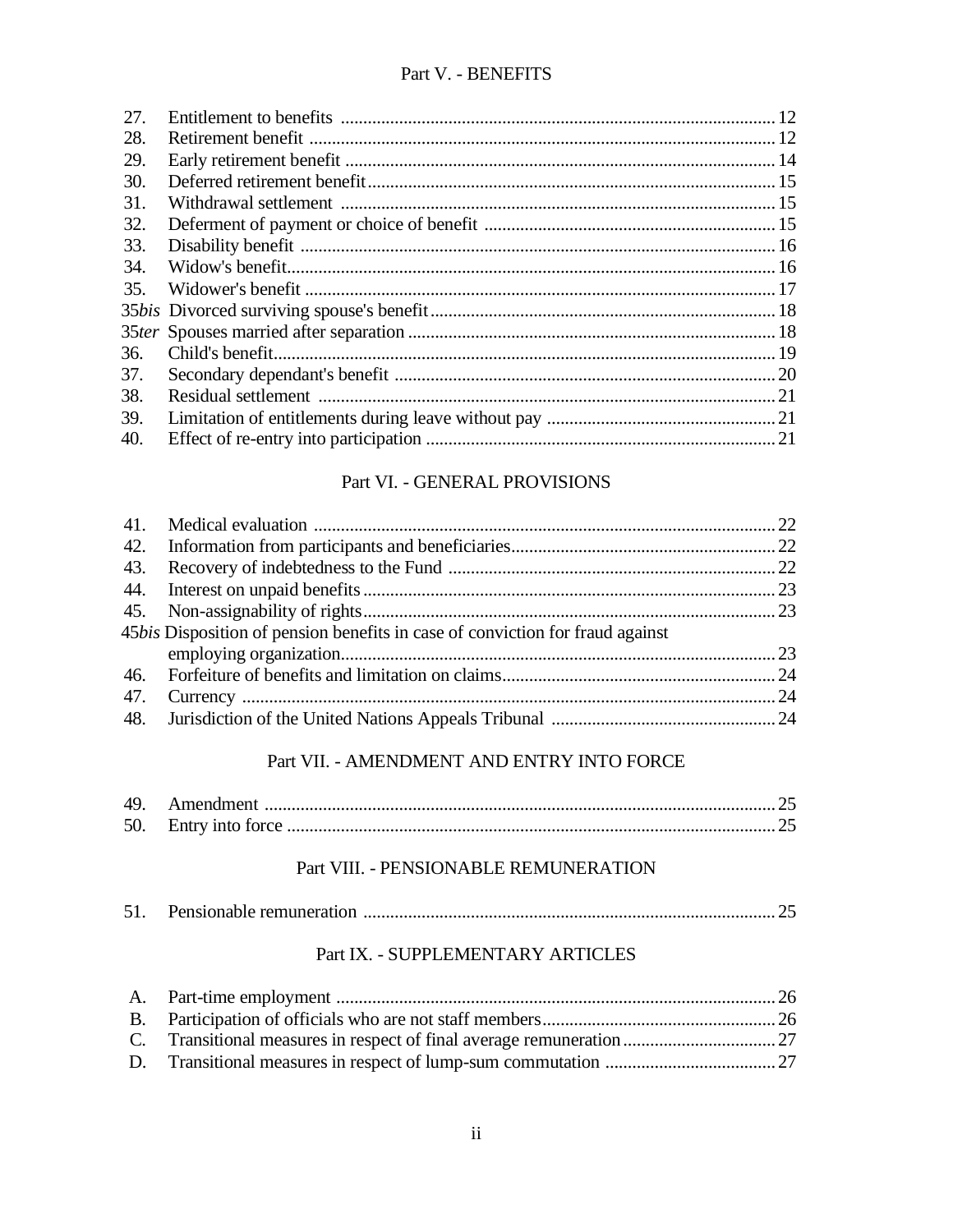#### APPENDICES

| Scale of pensionable remuneration for the Professional and higher categories 29 |  |
|---------------------------------------------------------------------------------|--|
|                                                                                 |  |

#### ANNEXES

| I.  | Administrative Rules of the United Nations Joint Staff Pension Fund30          |  |
|-----|--------------------------------------------------------------------------------|--|
| II. |                                                                                |  |
| Ш.  |                                                                                |  |
|     |                                                                                |  |
|     |                                                                                |  |
|     | Appendix 3 Terms of Reference of the Investments Committee 69                  |  |
|     | Appendix 4 Terms of Reference of the Audit Committee of the United Board. 72   |  |
|     | Appendix 5 Terms of Reference for the Fund Solvency and Assets and             |  |
|     |                                                                                |  |
|     | Appendix 6 Terms of Reference of the Committee of Actuaries  78                |  |
|     | Appendix 7 Terms of Reference of the Staff Pension Committees and their        |  |
|     |                                                                                |  |
|     |                                                                                |  |
|     | Appendix 9 Terms of reference for the Succession Planning and Evaluation       |  |
|     |                                                                                |  |
|     | Appendix 10 Responsibilities of members of the United Nations Joint Staff      |  |
|     |                                                                                |  |
|     | Appendix 11 Terms of reference for the Chair of the United Nations Joint Staff |  |
|     |                                                                                |  |
|     | Appendix 12 Ethics Policy for Members and Alternate Members of the             |  |
|     | United Nations Joint Staff Pension Board, its Subcommittees, Staff             |  |
|     |                                                                                |  |
|     |                                                                                |  |
|     | Appendix 14 Terms of reference for the Medical Consultant to the Board  109    |  |
| IV. | Pension Adjustment System of the United Nations Joint Staff Pension Fund 110   |  |

## NOTES

| B. List of Transfer Agreements concluded by the UNJSPF under article 13 |  |
|-------------------------------------------------------------------------|--|
|                                                                         |  |
|                                                                         |  |

\* \* \*

*The Regulations of the United Nations Joint Staff Pension Fund were adopted by the United Nations General Assembly by resolution 248 (III), effective 23 January 1949, and have been amended by the Assembly a number of times since then, following recommendations by and consultation with the United Nations Joint Staff Pension Board.*

\_\_\_\_\_\_\_\_\_\_\_\_\_\_\_\_\_\_\_\_\_\_\_\_\_\_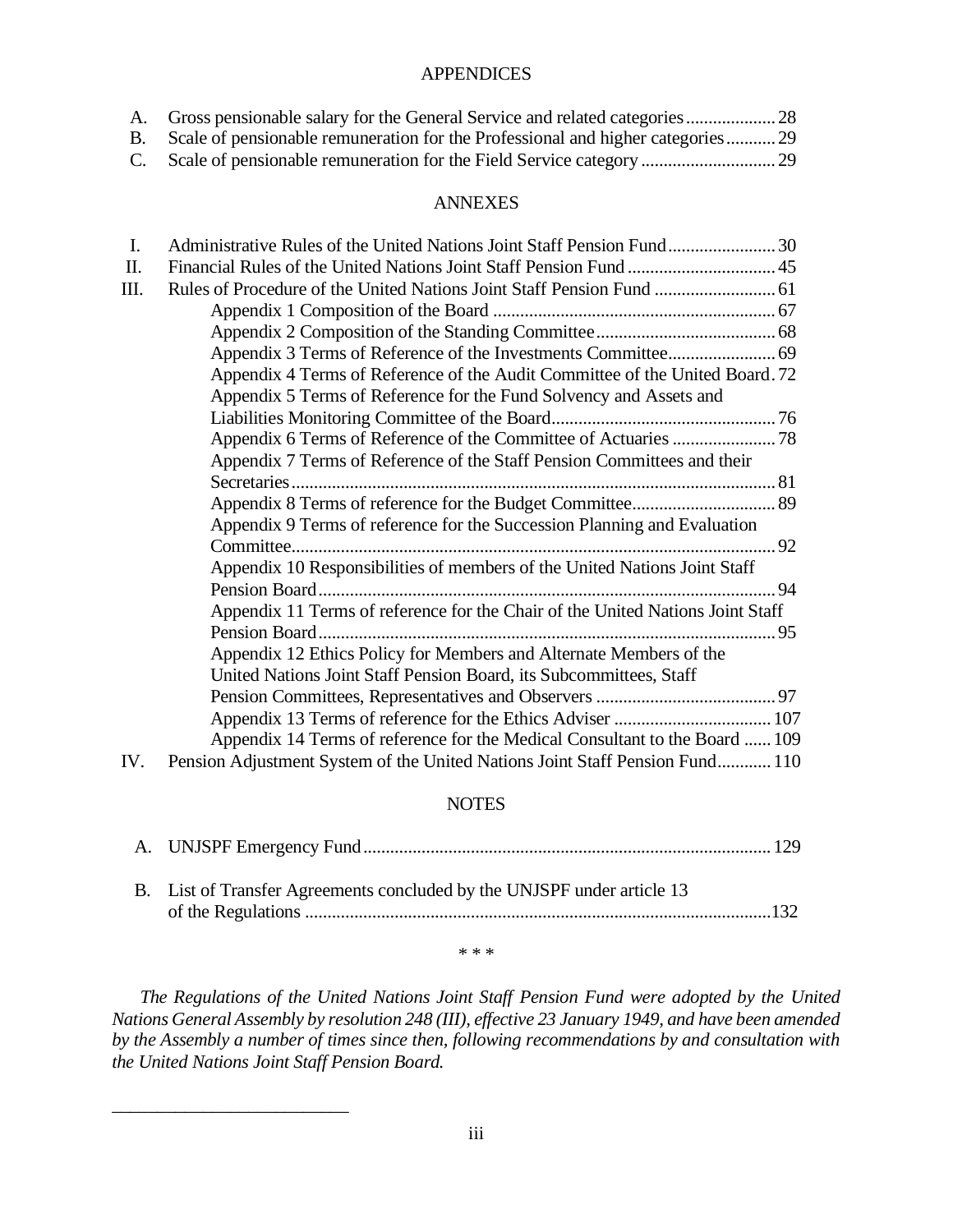\* The text as well as amounts in this booklet of the Regulations, Administrative Rules, Pension Adjustment System as well as the Rules of Procedure are those in force as of 1 January 2022 and are subject to change. The most updated text can always be found on the Fund's website: **[www.unjspf.org](http://www.unjspf.org/)**. In respect of flat rate benefits specified in articles 28(e), (f), 33(d), 34(c)/35,  $34(c)$  (i)/35,  $34(d)$ /35,  $36(d)$ , please refer to the latest memorandum on the website, which reflects the movement of the United States CPI under the Pension Adjustment System.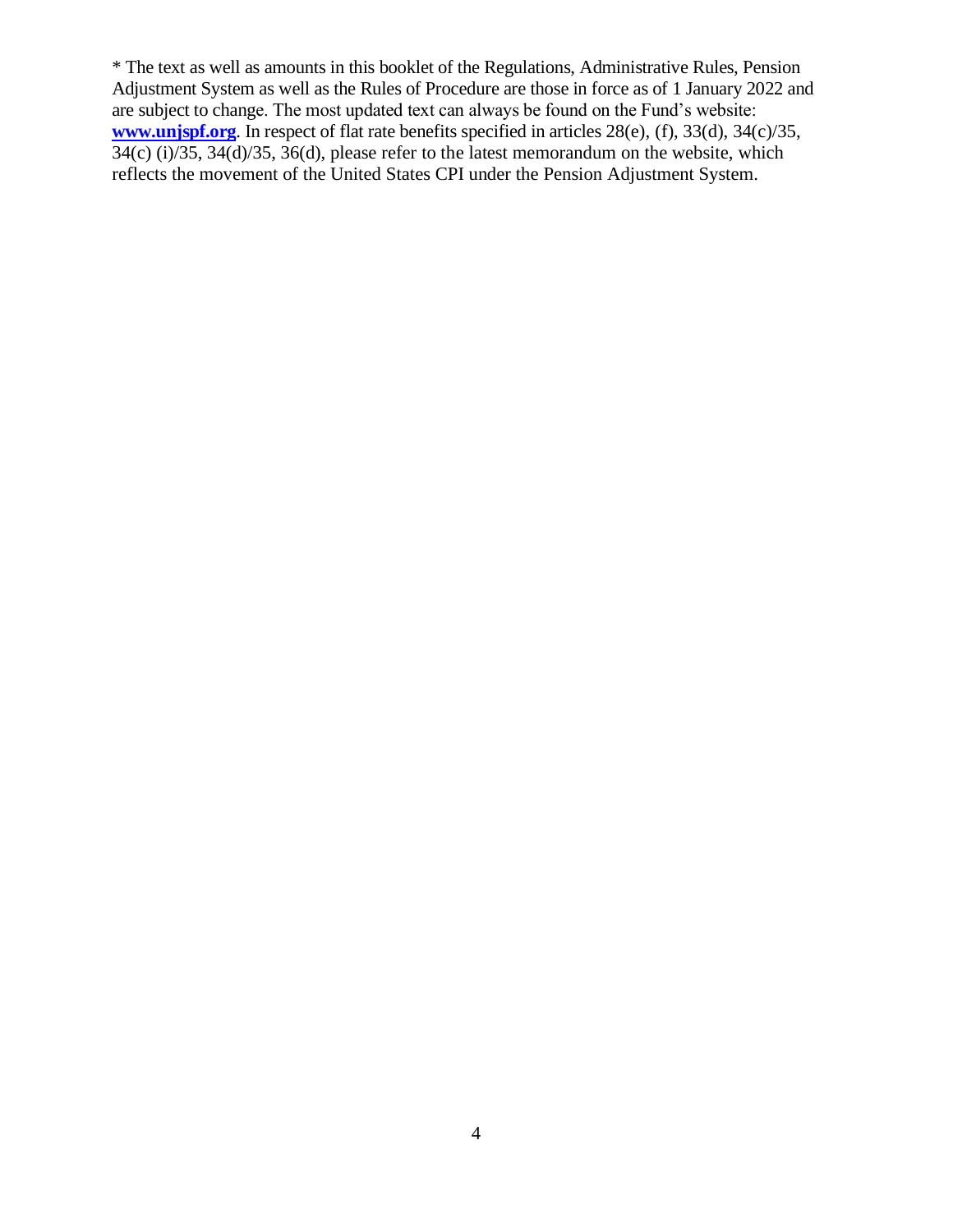# *SCOPE AND PURPOSE OF THE FUND*

The United Nations Joint Staff Pension Fund is a fund established by the General Assembly of the United Nations to provide retirement, death, disability and related benefits for the staff of the United Nations and the other organizations admitted to membership in the Fund.

# *PART I. DEFINITIONS AND INTERPRETATION*

## Article 1 **DEFINITIONS**

In these Regulations, and in the Administrative Rules, unless the context otherwise requires:

(a) *"Actuarial equivalent"* and *"equivalent actuarial value"* shall mean the equivalent determined according to the actuarial tables adopted by the Board under article 11.

(b) *"Administrative Rules"* shall mean the rules made by the Board under article 4.

(c) *"Benefit"* shall include a withdrawal settlement under article 31, and a residual settlement under article 38.

(d) *"Board"* shall mean the United Nations Joint Staff Pension Board.

(e) *"Child"* shall mean a child existing on the date of separation or death in service of a participant and shall include the step-child or adopted child of a participant, and a child *in utero* upon its birth; in the event of uncertainty as to whether adoption has taken place, the matter shall be decided by the Board.

(f) *"Commute"* shall mean cause to be converted and paid in a lump sum part or the whole of a benefit otherwise payable at periodic intervals, according to the actuarial tables of the Fund.

(g) *"Dollars"* shall mean dollars of the United States of America.

(h) *"Final average remuneration"* shall mean the average annual pensionable remuneration of a participant during:

- (i) The thirty-six completed calendar months of highest pensionable remuneration within the last five years of a participant's contributory service; or
- (ii) If the contributory service was less than five years, the thirty-six completed calendar months of highest pensionable remuneration within the actual period of such service; or
- (iii) If the contributory service contained less than thirty-six completed calendar months, the actual number of such months within the contributory service; or
- (iv) If the contributory service contained no completed calendar month, the actual period of such service.

(i) *"Fund"* shall mean the United Nations Joint Staff Pension Fund.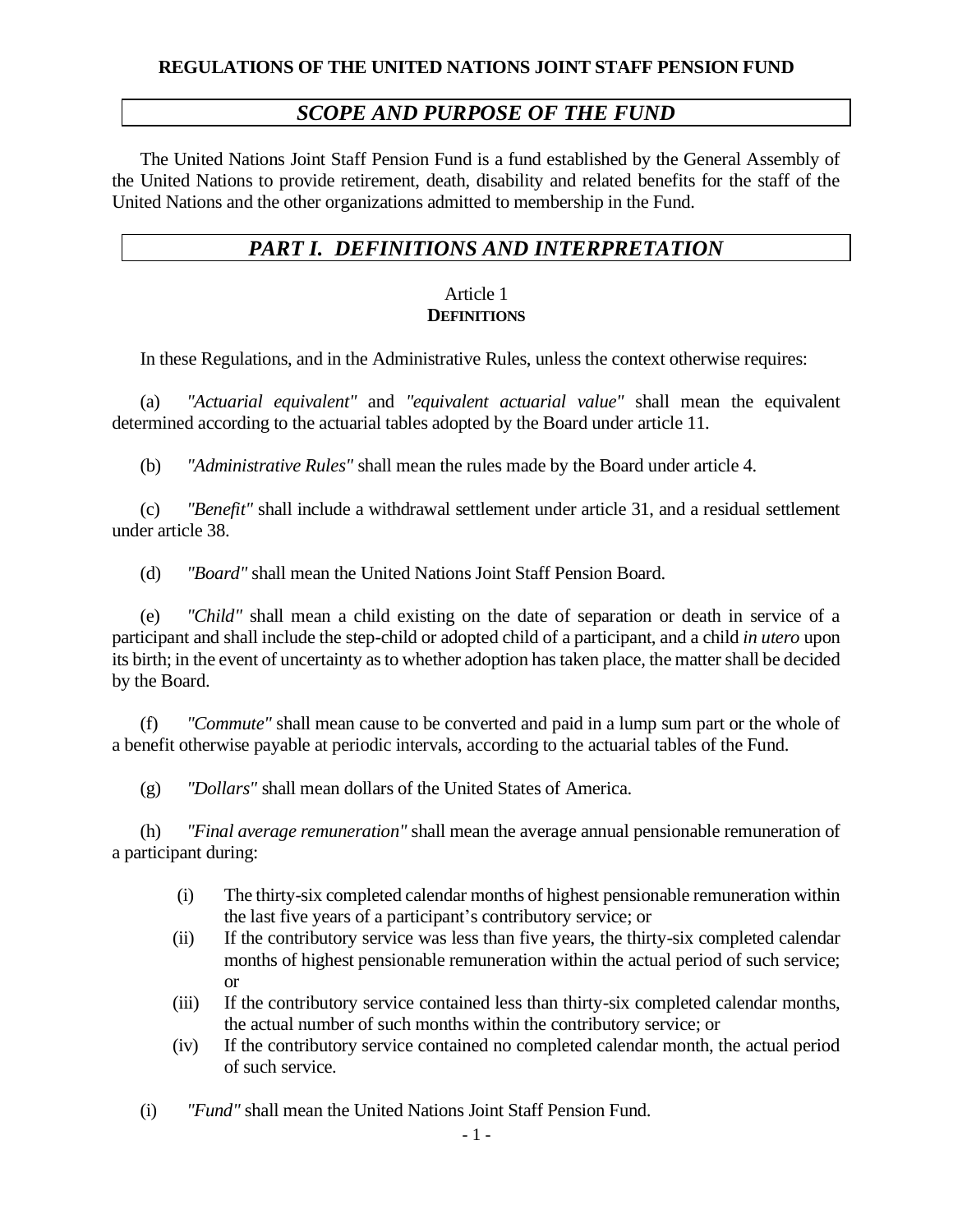(j) *"General Assembly"* shall mean the General Assembly of the United Nations.

(k) *"In pay status"* shall mean that a participant is entitled to remuneration from a member organization under the terms of his or her appointment.

(l) *"Interest"* shall mean interest compounded annually at the rates specified in article 11(c).

(m) "*Member organization*" shall mean the United Nations and any specialized agency or other organization admitted to membership in the Fund in accordance with article 3.

(n) "*Normal retirement age*" shall mean age 60, except that it shall mean age 62 for a participant whose participation commences or recommences on or after 1 January 1990 but before 1 January 2014, and age 65 for a participant whose participation commences or recommences on or after 1 January 2014.

(o) "*Own contributions*" shall mean the contributions, not exceeding the percentage of his or her pensionable remuneration specified in article 25(a), column B, made to the Fund by or on behalf of a participant in respect of contributory service under article 22, with interest, provided that, in respect of service in a member organization prior to its admission to membership in the Fund, which has been recognized as contributory, it shall mean:

- (i) The amount transferred on account of the participant from the Provident Fund of such member organization at the time of its admission, without interest; or
- (ii) The amount, not exceeding 12 per cent of his or her pensionable remuneration, received by the participant from the Provident Fund of such member organization on separation prior to its admission and repaid to that organization, upon re-employment, for the purpose of recognition of such service as contributory, without interest.
- (p) "*Participant*" shall include a former participant.

(q) *"Pension Administration*" shall also mean the secretariat of the Fund.

(r) "*Pensionable remuneration*" shall mean the remuneration, at its equivalent in dollars, defined in article 51.

(s) "*Restoration*" shall mean the inclusion in contributory service of the prior contributory service of a former participant who again becomes a participant.

(t) "*Secondary dependant*" shall mean the mother or father, or a brother or sister under the age of twenty-one, who was dependent on the participant at the date of the participant's death in service, or from the date of the participant's separation from service to the date of the participant's death if he or she died after separation. The Board shall prescribe in the Administrative Rules the meaning of "dependent" for the purpose of this definition.

(u) "*Secretary-General*" shall mean the Secretary-General of the United Nations.

(v) "*Separation*" shall mean ceasing to be in the service of a member organization otherwise than by death.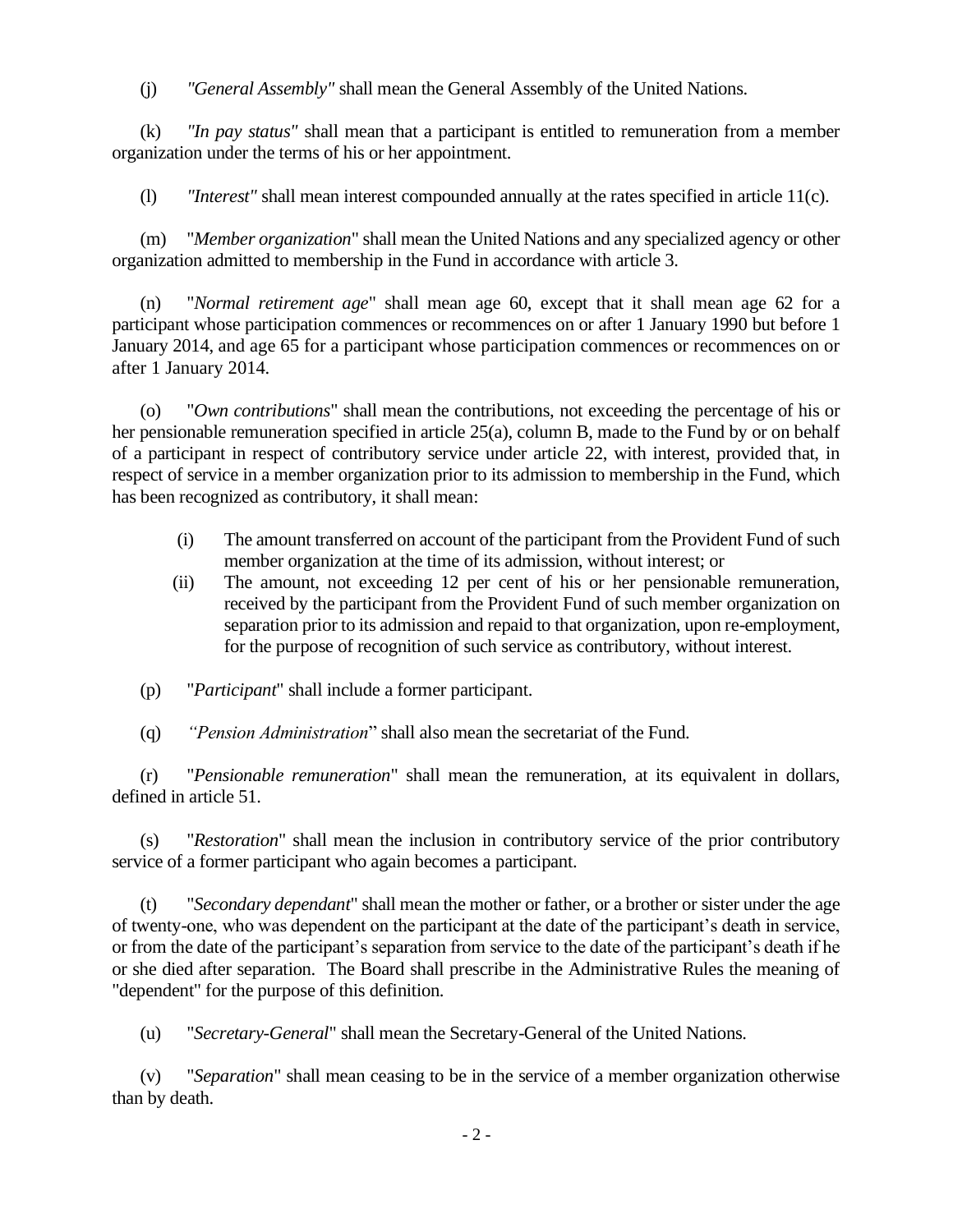(w) "*Service*" shall mean employment as a full-time member of the staff of a member organization.

(x) "*Validation*" shall mean the inclusion in contributory service of a period of non-contributory service which occurred prior to the commencement of participation.

# Article 2

#### **INTERPRETATION**

The Board shall, to the extent required to give effect thereto, interpret these Regulations and the Administrative Rules.

# *PART II. MEMBERSHIP AND ADMINISTRATION*

#### Article 3 **MEMBERSHIP**

(a) The member organizations of the Fund, on the date of entry into effect of these Regulations, are the United Nations and the following:

*European and Mediterranean Plant Protection Organization Food and Agriculture Organization of the United Nations International Atomic Energy Agency International Centre for Genetic Engineering and Biotechnology International Centre for the Study of the Preservation and the Restoration of Cultural Property International Civil Aviation Organization International Criminal Court International Fund for Agricultural Development International Labour Organization International Maritime Organization International Organization for Migration Inter-Parliamentary Union International Seabed Authority International Telecommunication Union International Tribunal for the Law of the Sea Preparatory Commission for the Comprehensive Nuclear-Test-Ban Treaty Organization Special Tribunal for Lebanon United Nations Educational, Scientific and Cultural Organization United Nations Industrial Development Organization Wassenaar Arrangement on Export Controls for Conventional Arms and Dual-Use Goods and Technologies World Health Organization World Intellectual Property Organization World Meteorological Organization World Tourism Organization*

(b) Membership in the Fund shall be open to the specialized agencies referred to in Article 57, paragraph 2, of the Charter of the United Nations and to any other international, intergovernmental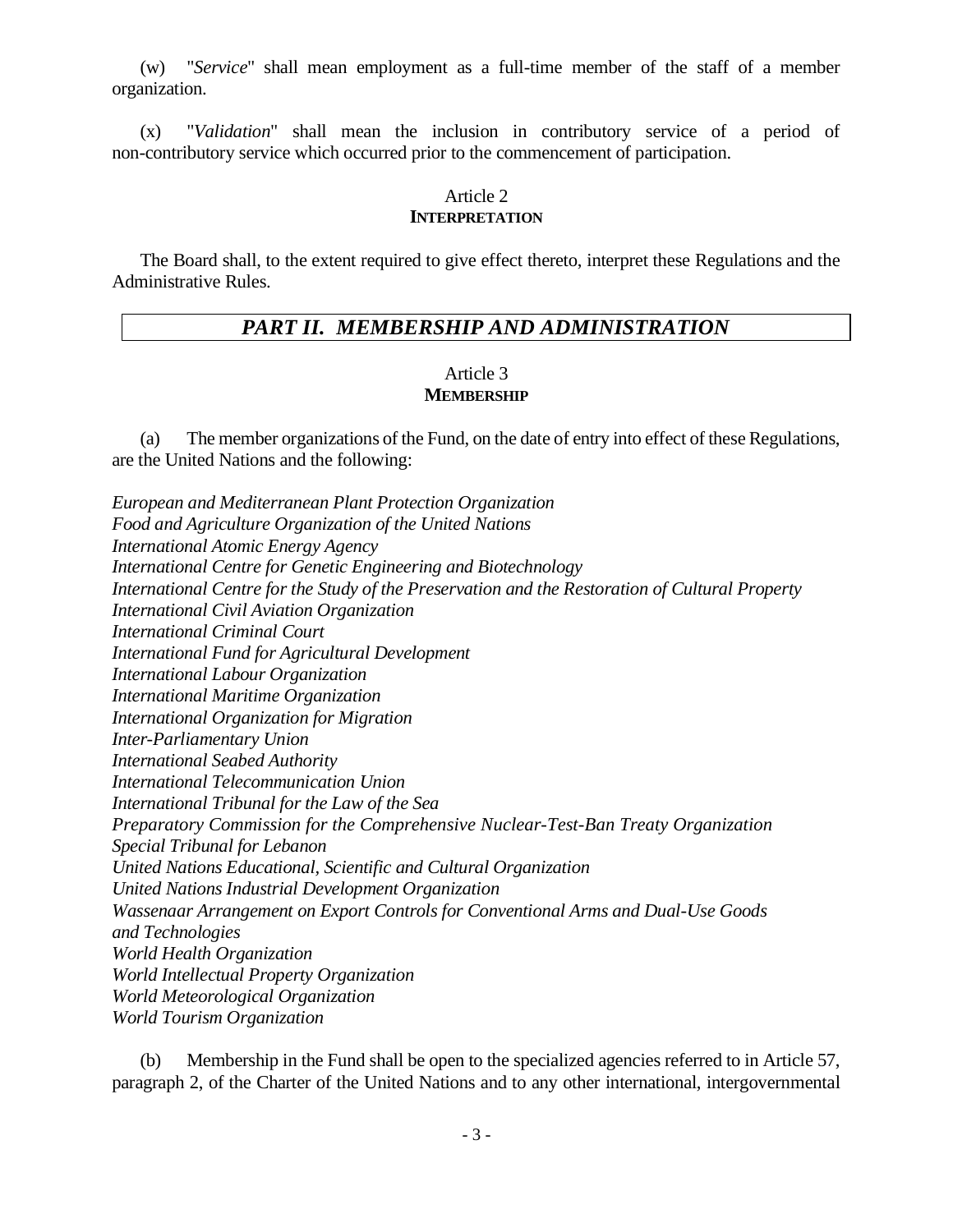organization which participates in the common system of salaries, allowances and other conditions of service of the United Nations and the specialized agencies.

(c) Admission to membership in the Fund shall be by decision of the General Assembly, upon the affirmative recommendation of the Board, after acceptance by the organization concerned of these Regulations and agreement reached with the Board as to the conditions which shall govern its admission.

#### Article 4 **ADMINISTRATION OF THE FUND**

(a) The Fund shall be administered by the United Nations Joint Staff Pension Board, the Chief Executive of Pension Administration, a staff pension committee for each member organization, and a secretariat to each such committee.

(b) The administration of the Fund shall be in accordance with these Regulations and with Administrative Rules, including Financial Rules for the operation of the Fund, consistent therewith which shall be made by the Board and reported to the General Assembly and the member organizations.

(c) Subject to the provisions of these Regulations, the Board shall adopt its own Rules of Procedure, including a code of conduct and ethics policy, which shall be reported to the General Assembly and to the member organizations.

(d) The Board may appoint a Standing Committee which shall have the power to act on behalf of the Board when it is not in session and may, subject to article 7, delegate its powers under these Regulations to the staff pension committees of the member organizations.

(e) The assets of the Fund shall be used solely for the purposes of, and in accordance with, these Regulations.

# Article 5 **UNITED NATIONS JOINT STAFF PENSION BOARD**

- (a) The United Nations Joint Staff Pension Board shall consist of:
	- (i) Twelve members appointed by the United Nations Staff Pension Committee, four of whom shall be from the members and alternate members elected by the General Assembly, four from those appointed by the Secretary-General, and four from those elected by the participants in service in the United Nations; and
	- (ii) Twenty-one members appointed by the staff pension committees of the other member organizations in accordance with the Rules of Procedure of the Fund, seven of whom shall be from the members and alternate members chosen by the bodies of the member organizations corresponding to the General Assembly, seven from those appointed by the chief administrative officers of the member organizations and seven from those chosen by the participants in service.
- (b) Alternate members may be appointed by each staff pension committee.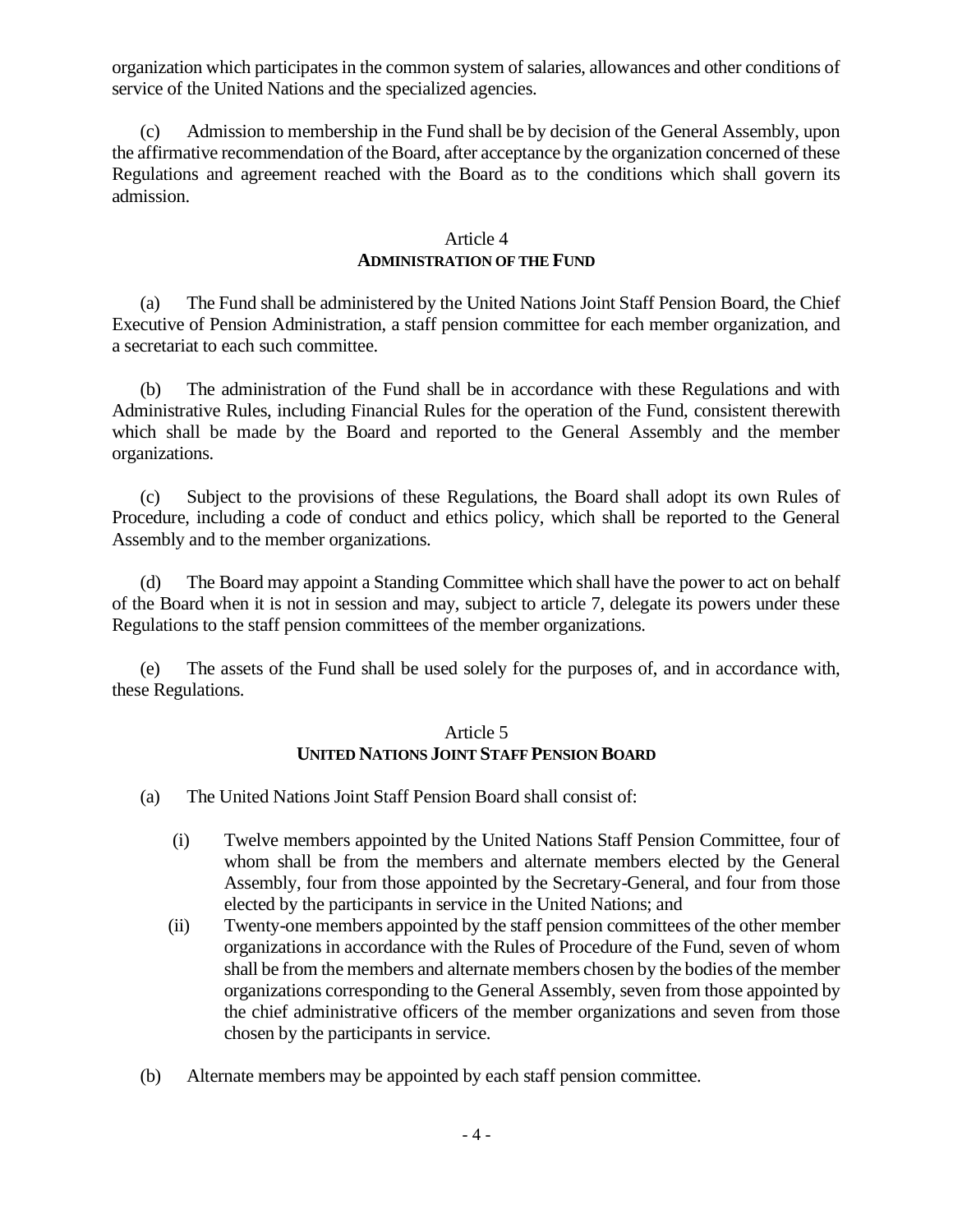#### Article 6 **STAFF PENSION COMMITTEES**

(a) The United Nations Staff Pension Committee shall consist of four members and four alternate members elected by the General Assembly, four members and two alternate members appointed by the Secretary-General, and four members and two alternate members, who shall be participants in the Fund and on the staff of the United Nations, elected by the participants in service in the United Nations by secret ballot.

(b) The elected members and alternate members of the United Nations Staff Pension Committee shall hold office for four years or until the election of their successors, and they shall be eligible for re-election; in the event that such an elected member or alternate member ceases to be a member of the Committee, another member or alternate member may be elected to hold office during the remainder of the term.

(c) The staff pension committees of the other member organizations shall consist of members and alternate members chosen by the body of the organization corresponding to the General Assembly, its chief administrative officer, and its participants in service, in such a manner that the number representing each shall be equal and, in the case of the participants, that the members and alternate members shall themselves be participants in the service of the organization. Each member organization shall make rules for the election or appointment of the members and alternate members of its staff pension committee.

(d) Staff members of the Board secretariat, Pension Administration and the Office of Investment Management of the Fund, and staff members of the secretariat of each Staff Pension Committee, shall not be eligible to be elected or appointed to any constituent group in the Staff Pension Committee of any member organization of the Fund, and consequently to serve on the Pension Board.

#### Article 7

# **PENSION ADMINISTRATION AND SECRETARIAT OF THE UNITED NATIONS JOINT STAFF PENSION BOARD**

(a) The Chief Executive of Pension Administration and a Deputy Chief Executive of Pension Administration shall be appointed by the Secretary-General on the recommendation of the Board.

(b) The Chief Executive of Pension Administration shall perform that function under the authority of the Board and shall certify for payment all benefits properly payable under these Regulations. In the absence of the Chief Executive of Pension Administration, the Deputy Chief Executive of Pension Administration shall perform these functions.

(c) A Secretary of the Board shall be appointed by the Secretary-General on the recommendation of the Board.

(d) The Secretary-General shall appoint such further staff as may be required from time to time by the Board in order to give effect to these Regulations.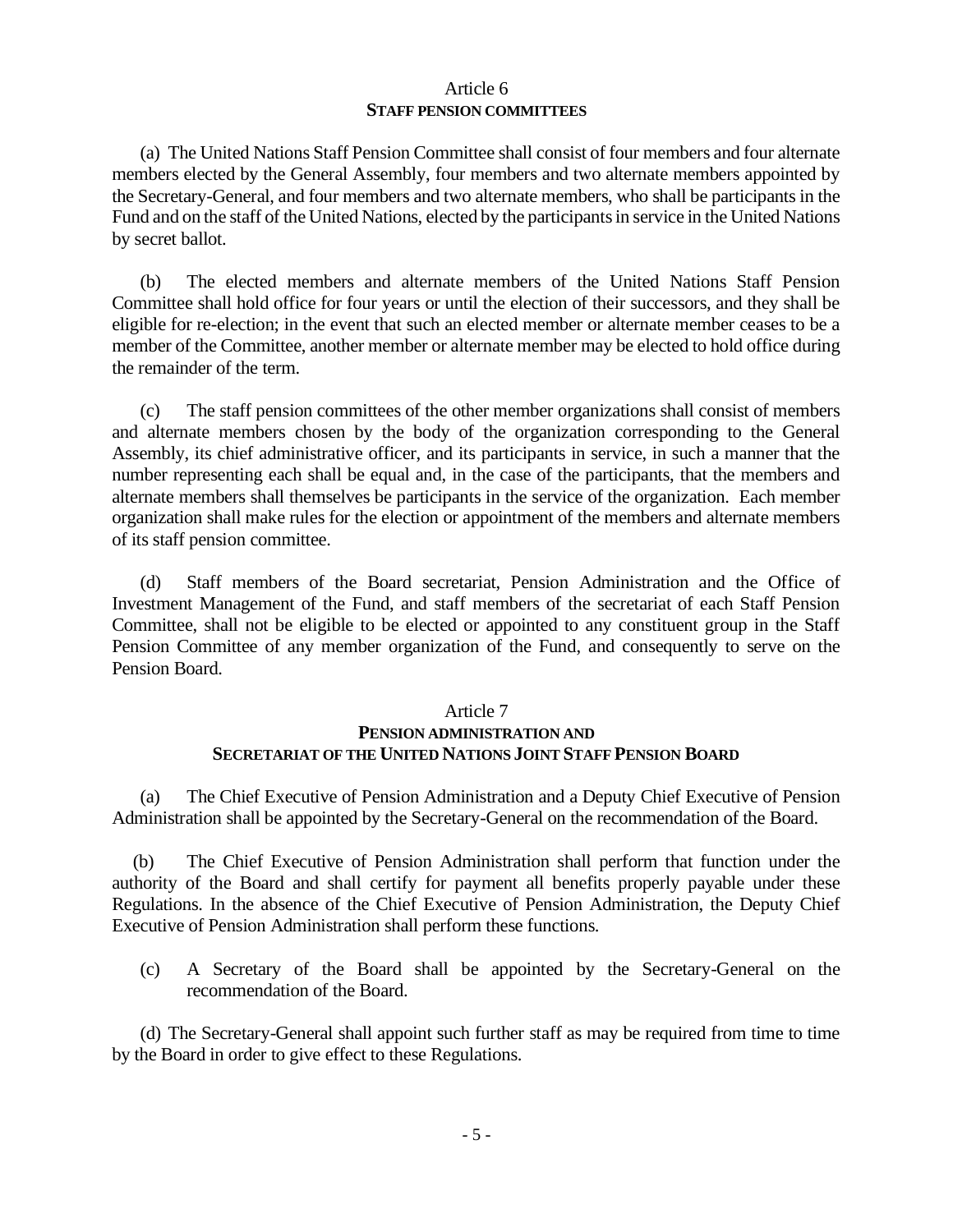#### Article 8

#### **SECRETARIATS OF STAFF PENSION COMMITTEES**

(a) Pension Administration shall serve as the secretariat of the United Nations Staff Pension Committee.

(b) A secretary to the staff pension committee shall be appointed by the chief administrative officer of each other member organization on the recommendation of the committee.

## Article 9 **COMMITTEE OF ACTUARIES**

(a) A committee consisting of five independent actuaries shall be appointed by the Secretary-General upon the recommendation of the Board.

(b) The function of the committee shall be to advise the Board on actuarial questions arising out of the operation of these Regulations.

#### Article 10

#### **CONSULTING ACTUARY**

A consulting actuary to the Board shall be appointed by the Secretary-General upon the recommendation of the Board for the purpose of providing actuarial services to the Fund.

#### Article 11 **ADOPTION OF ACTUARIAL BASES**

(a) The Board shall, on the advice of the Committee of Actuaries, adopt, and revise when appropriate, service, mortality and other tables and shall decide upon the rates of interest to be used in the periodic actuarial valuation of the Fund.

At least once in every three years the Board shall have an actuarial investigation made into the service, mortality and benefit experience of the participants and beneficiaries of the Fund and shall determine whether the actuarial bases of the Fund should be modified.

(c) The rates of interest which, without prejudice to the power of the Board to establish rates under (a) above for the purpose of actuarial valuation, shall be used in all calculations required in connection with these Regulations shall be 2.5 per cent per annum until 31 December 1957, 3 per cent per annum from 1 January 1958 to 31 March 1961 and 3.25 per cent per annum thereafter, until changed by the Board.

#### Article 12 **ACTUARIAL VALUATION OF THE FUND**

(a) The Board shall have an actuarial valuation made of the Fund at least once every three years by the consulting actuary.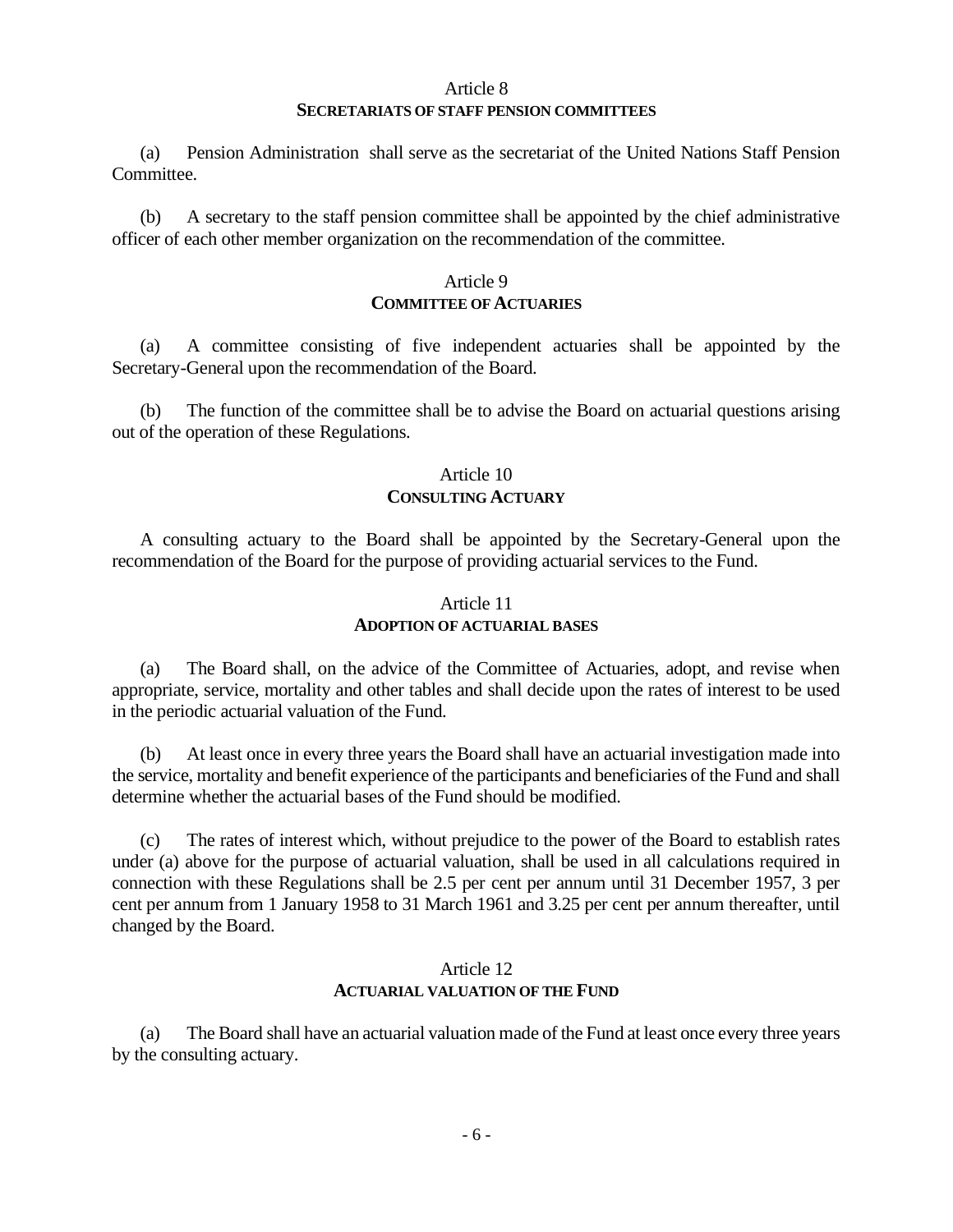(b) The actuarial report shall state the assumptions on which the calculations are based; it shall describe the method of valuation used, and state the results, as well as the recommendations, if any, for appropriate action.

(c) The Board shall, in the light of the report, recommend such action to the member organizations as it deems desirable; the recommendations to the General Assembly shall be transmitted through the United Nations Advisory Committee on Administrative and Budgetary Questions, which shall also be provided with a copy of the actuarial report.

#### Article 13

#### **TRANSFER OF PENSION RIGHTS**

The Board may, subject to the concurrence of the General Assembly, approve agreements with Member States of a member organization and with intergovernmental organizations, with a view to securing continuity of pension rights between the governments of such States or organizations and the Fund.

## Article 14 **ANNUAL REPORT AND AUDIT**

(a) The Board shall present to the General Assembly and to member organizations, at least once every year, a report, including financial statements, on the operation of the Fund, and shall inform each member organization of any action taken by the General Assembly upon the report.

(b) There shall be annual audits of the operations of the Fund, in a manner agreed between the United Nations Board of Auditors and the Board. An audit report on the accounts of the Fund shall be made every year by the United Nations Board of Auditors; a copy of the audit report shall be included in the report under (a) above.

#### Article 15

#### **ADMINISTRATIVE EXPENSES**

(a) Expenses incurred by the Board in the administration of these Regulations shall be met by the Fund.

(b) Biennial estimates of the expenses to be incurred under (a) above shall be submitted to the General Assembly for approval during the year immediately preceding the biennium to which the said estimates relate. Supplementary estimates may similarly be submitted in the first and/or the second year of the biennium to which the budget relates.

(c) Expenses incurred in the administration of these Regulations by a member organization shall be met by that organization.

#### Article 16 **TERMINATION OF MEMBERSHIP**

(a) Membership in the Fund may be terminated by decision of the General Assembly, upon the affirmative recommendation of the Board, following application for termination by a member organization or continued default by a member organization in its obligations under these Regulations.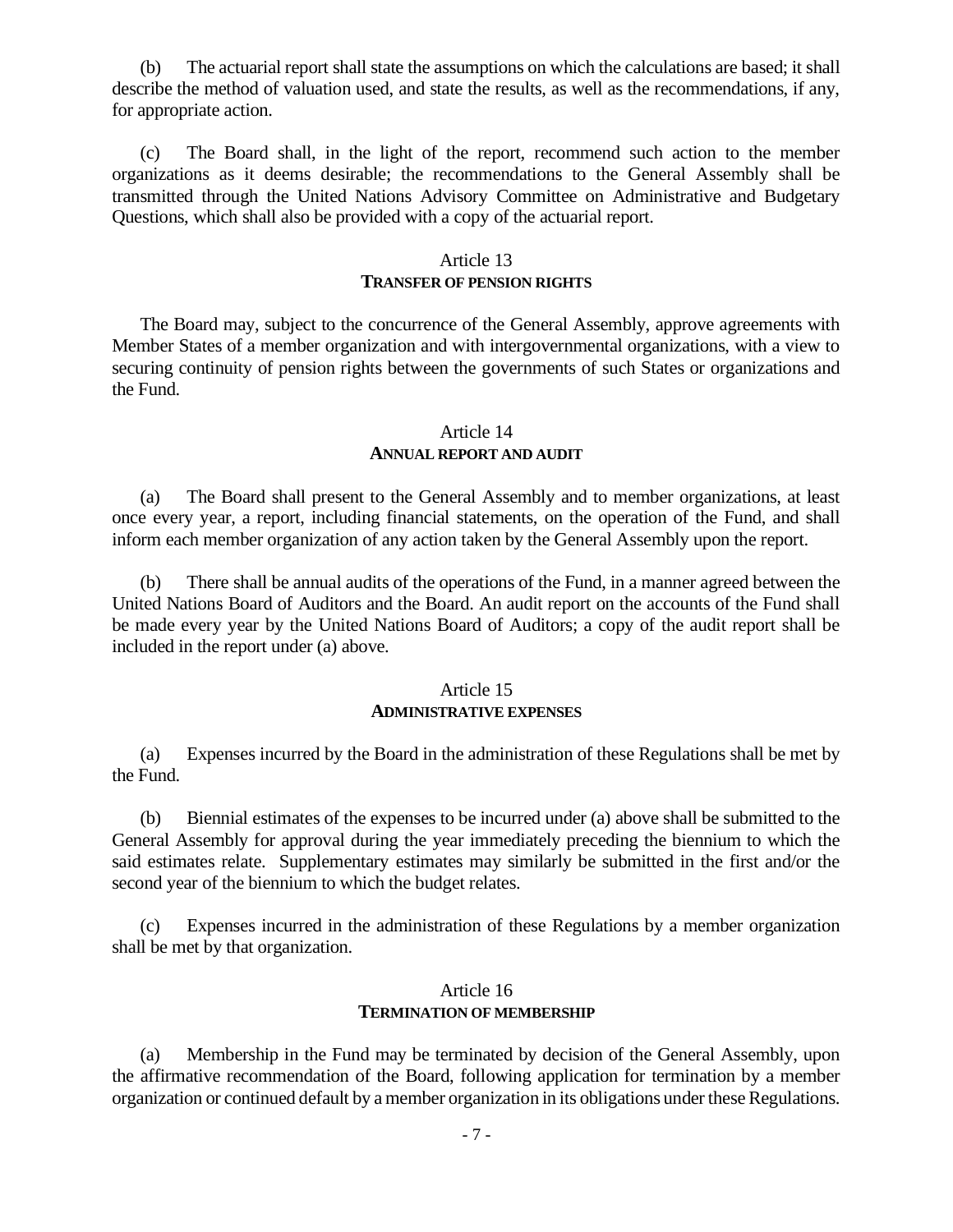(b) In the event of such termination, a proportionate share of the total assets of the Fund at the date of termination shall be paid to the former member organization for the exclusive benefit of its staff who were participants in the Fund on such date, pursuant to an arrangement mutually agreed between such organization and the Board.

(c) The amount of the proportionate share shall be determined by the Board after an actuarial valuation of the assets and liabilities of the Fund on the date of termination, provided that no part of the assets which are in excess of the liabilities shall be included in such share.

# *PART III. ASSETS AND INVESTMENT*

#### Article 17 **ASSETS OF THE FUND**

The assets of the Fund shall be derived from:

- (a) The contributions of the participants;
- (b) The contributions of the member organizations;
- (c) The yield from the investments of the Fund;
- (d) Deficiency payments, if any, under article 26; and
- (e) Receipts from any other source.

#### Article 18 **PROPERTY IN THE ASSETS**

The assets shall be the property of the Fund and shall be acquired, deposited and held in the name of the United Nations, separately from the assets of the United Nations, on behalf of the participants and beneficiaries of the Fund.

#### Article 19 **INVESTMENT OF THE ASSETS**

(a) The investment of the assets of the Fund shall be decided upon by the Secretary-General after consultation with an Investments Committee and in the light of observations and suggestions made from time to time by the Board on the investments policy.

(b) The Secretary-General shall arrange for the maintenance of detailed accounts of all investments and other transactions relating to the Fund, which shall be open to examination by the Board.

#### Article 20 **INVESTMENTS COMMITTEE**

The Investments Committee shall consist of nine members appointed by the Secretary-General after consultation with the Board and the Advisory Committee on Administrative and Budgetary Questions, subject to confirmation by the General Assembly.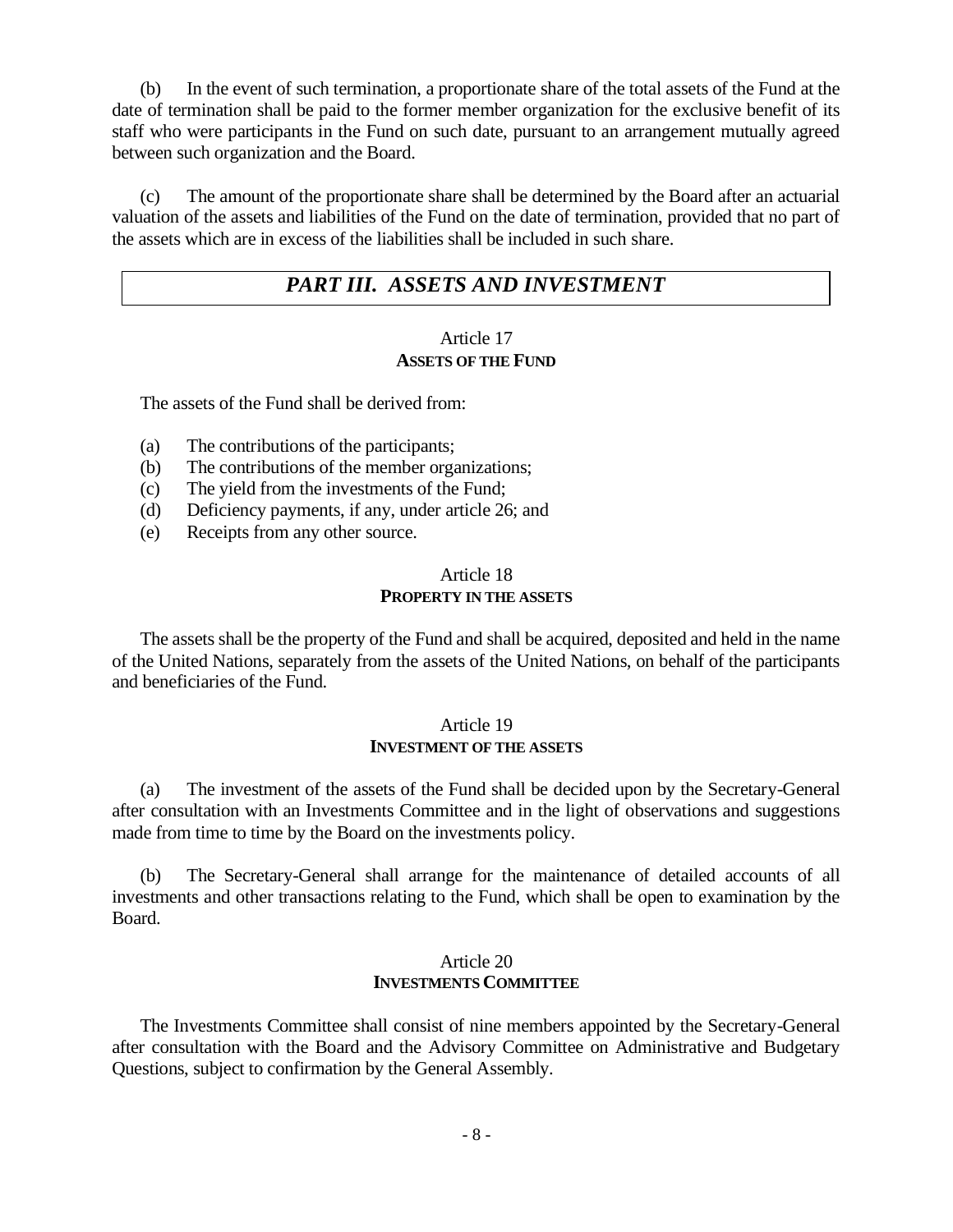# *PART IV. PARTICIPATION, CONTRIBUTORY SERVICE AND CONTRIBUTIONS*

# Article 21 **Participation**

(a) Every full-time member of the staff of each member organization shall become a participant in the Fund:

- (i) Upon commencing employment under an appointment for six months or longer or upon accepting such an appointment while in employment; or,
- (ii) Upon completing, in the same or more than one member organization, six months of service without an interruption of more than thirty days,

whichever is earlier, provided that participation is not expressly excluded by the terms of staff member's appointment.

(b) Participation shall cease when the organization by which the participant is employed ceases to be a member organization, or when he or she dies or separates from such member organization, except that participation shall not be deemed to have ceased where a participant resumes contributory service with a member organization within 36 months after separation without a benefit having been paid.

(c) Notwithstanding the provisions of (b) above, a participant is deemed to have separated when he or she has completed (i) a consecutive period of three years on leave without pay without concurrent contributions having been paid in accordance with article 25(b). To re-enter the Fund, such former participant would have to satisfy the requirements for participation set out in (a) above.

# Article 22

# **CONTRIBUTORY SERVICE**

(a) Contributory service shall accrue to a participant in pay status from the date of commencement to the date of cessation of participation. For the purposes of articles 28(b) and (c) and 29(b), separate periods of contributory service shall be aggregated except that in such aggregation no account shall be taken of periods of service in respect of which a withdrawal settlement was paid and which were not subsequently restored.

(b) Contributory service may accrue in respect of leave without pay if contributions are received by the Fund in accordance with article 25(b).

(c) Additional contributory service may accrue to a participant if prior service is validated or restored in accordance with article 23 or 24, or if service in a member organization prior to its admission to membership has been recognized as contributory.

# Article 23 **VALIDATION OF NON-CONTRIBUTORY SERVICE**

(a) A participant may elect, within one year of the commencement of participation, to validate prior service during which he or she was not eligible under these Regulations for participation,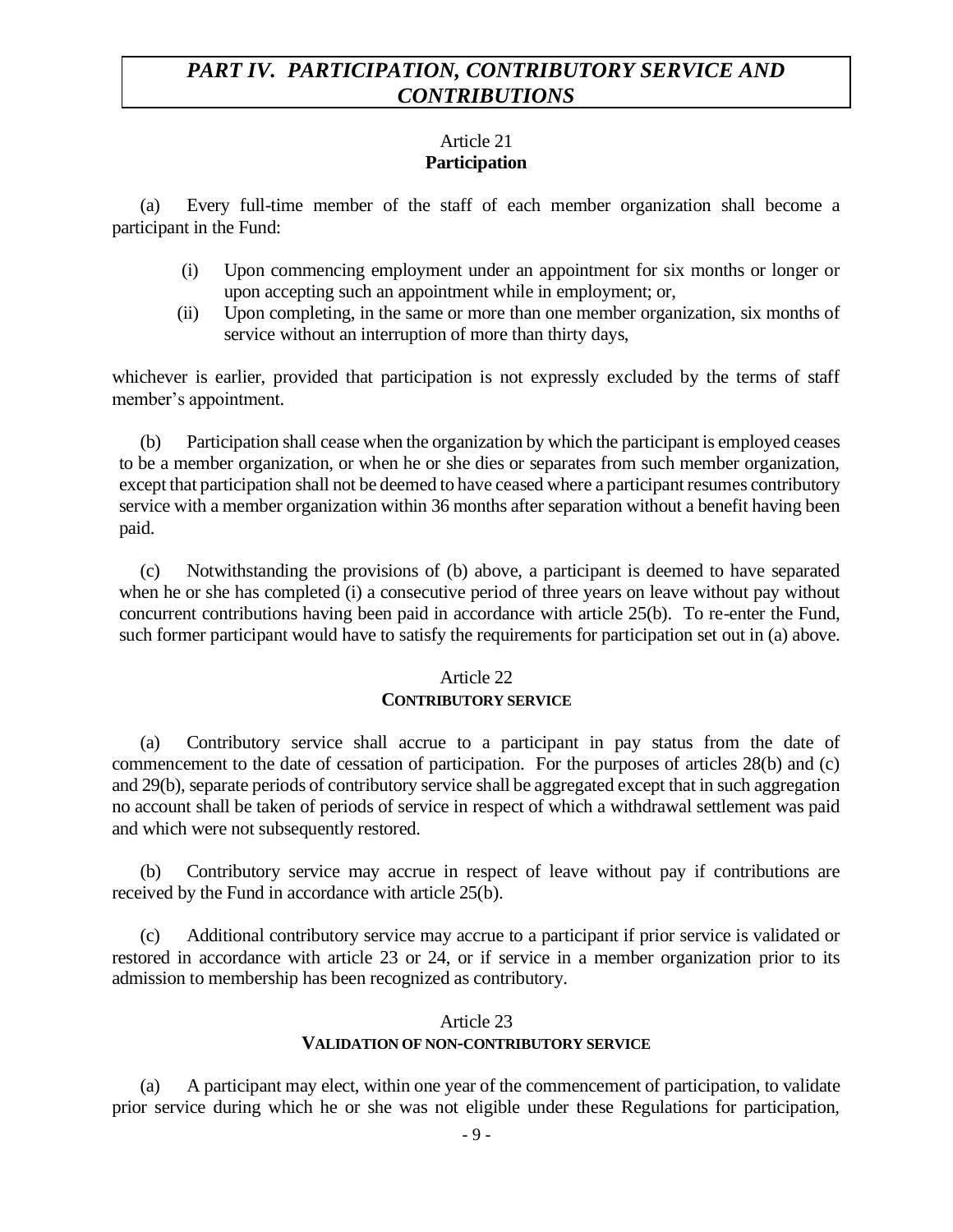provided that (i) participation succeeded the ending of such service within two years, (ii) the service was the most recent prior to participation and had not been interrupted by a break of more than one year, (iii) participation had not, during such service, been expressly excluded by the terms of appointment, and (iv) the totality of the period open to validation is elected.

(b) A beneficiary of the participant under these Regulations, other than the recipient of a residual settlement, may, if the participant died before the expiry of the period within which the election may be made under (a) above, make the election on the participant's behalf within such period.

 (c) Validation shall be subject to receipt by the Fund of contributions in accordance with article  $25(c)$ .

#### Article 24

# **RESTORATION OF PRIOR CONTRIBUTORY SERVICE**

(a) In certain circumstances, a participant may elect, within one year of the recommencement of participation, to restore his or her most recent period of contributory service. A participant re-entering the Fund on or after 1 April 2007, who previously had not, or could not have, opted for a periodic retirement benefit following his or her separation from service, may, within one year of the recommencement of participation, elect to restore his or her most recent period of prior contributory service. Furthermore, and under the same terms and conditions, restoration of the most recent period of contributory service may also be elected if, before 1 April 2007, a participant had elected under article 30, or was deemed to have elected under article 32, a periodic deferred retirement benefit that was not yet in payment at the time of election to restore.

(b) Notwithstanding the provisions of (a) above, if the recipient or former recipient of a disability benefit again becomes a participant in pay status, the contributory service, for which the participant has not received a benefit, preceding the commencement of the disability benefit, shall be restored. Furthermore, in such a case the disability benefit period will be recognized as contributory service, without the payment of any contributions, and the participant shall retain the date of commencement of participation that was applicable preceding the commencement of the disability benefit.

(c) A beneficiary of the participant may make the election under (a) above, under the same conditions as a beneficiary under article 23(b).

(d) Restoration under (a) above shall be subject to receipt by the Fund of contributions in accordance with article 25(d).

# Article 25 **CONTRIBUTIONS**

(a) Contributions by the participant and by the employing member organization shall be payable to the Fund concurrently with the accrual of contributory service under article 22(a) at the percentage rates of pensionable remuneration specified below: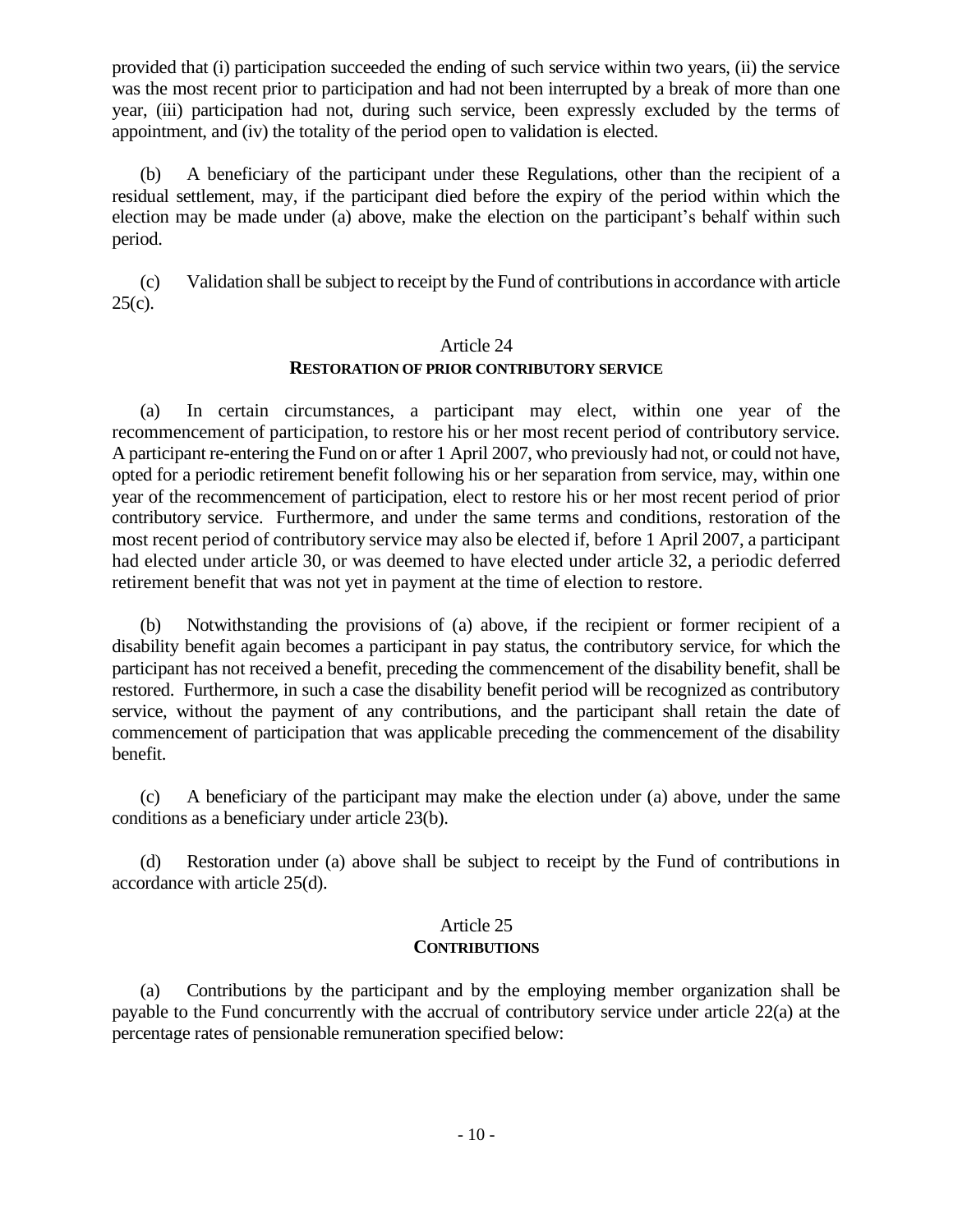| For periods of contributory service     | Participant<br>(percentage) | Employing<br>member organization<br>(percentage) |
|-----------------------------------------|-----------------------------|--------------------------------------------------|
|                                         | 7.00                        | 14.00                                            |
| As from 1 January 1984 to 30 June 1988  | 7.25                        | 14.50                                            |
| As from 1 July 1988 to 30 June 1989     | 7.40                        | 14.80                                            |
| As from 1 July 1989 to 31 December 1989 | 7.50                        | 15.00                                            |
|                                         | 7.90                        | 15.80                                            |

- (b) (i) Contributions for the purpose of article 22(b) in respect of a period of leave without pay shall be at a percentage rate of the pensionable remuneration of the participant equal to the applicable rates specified in (a) above as payable by the participant and by the employing member organization, combined. Such contributions shall be payable concurrently with such leave, by the participant in full or by the organization in full, or in part by the participant and in part by the organization;
	- (ii) Notwithstanding the provisions of (i) above, payments in respect of a period of leave without pay during which a disability benefit was being paid under article 33 may be made, but only on the cessation of entitlement thereto, or within 12 months of the resumption of pay status by the participant.

(c) Contributions for the purpose of validation under article 23 shall be payable, with interest, by the participant and the organization in the amounts which would have been payable respectively by each had service during the period been contributory.

(d) Contributions for the purpose of restoration under article  $24(a)$  shall consist of the lumpsum payment received by the participant in respect of the previous participation, together with the refund, if any, received by the employing member organization in respect of such participation under article 26 of the Regulations in force on 31 December 1982, with interest from the date of payment of the benefit or refund.

(e) In any case in which a period of contributory service accrues, or is deemed to accrue, to a participant otherwise than in accordance with article 22, contributions shall be payable, with interest, by the participant in the amount which would have been payable had service during such period been contributory, and by the organization in an amount sufficient to meet any additional obligations to be borne by the Fund resulting therefrom.

# Article 26 **DEFICIENCY PAYMENTS**

(a) In the event that an actuarial valuation of the Fund shows that its assets may not be sufficient to meet its liabilities under these Regulations, there shall be paid into the Fund by each member organization the sum necessary to make good the deficiency.

(b) Each member organization shall, subject to (c) below, contribute to this sum an amount proportionate to the total contributions which each paid under article 25 during the three years preceding the valuation date.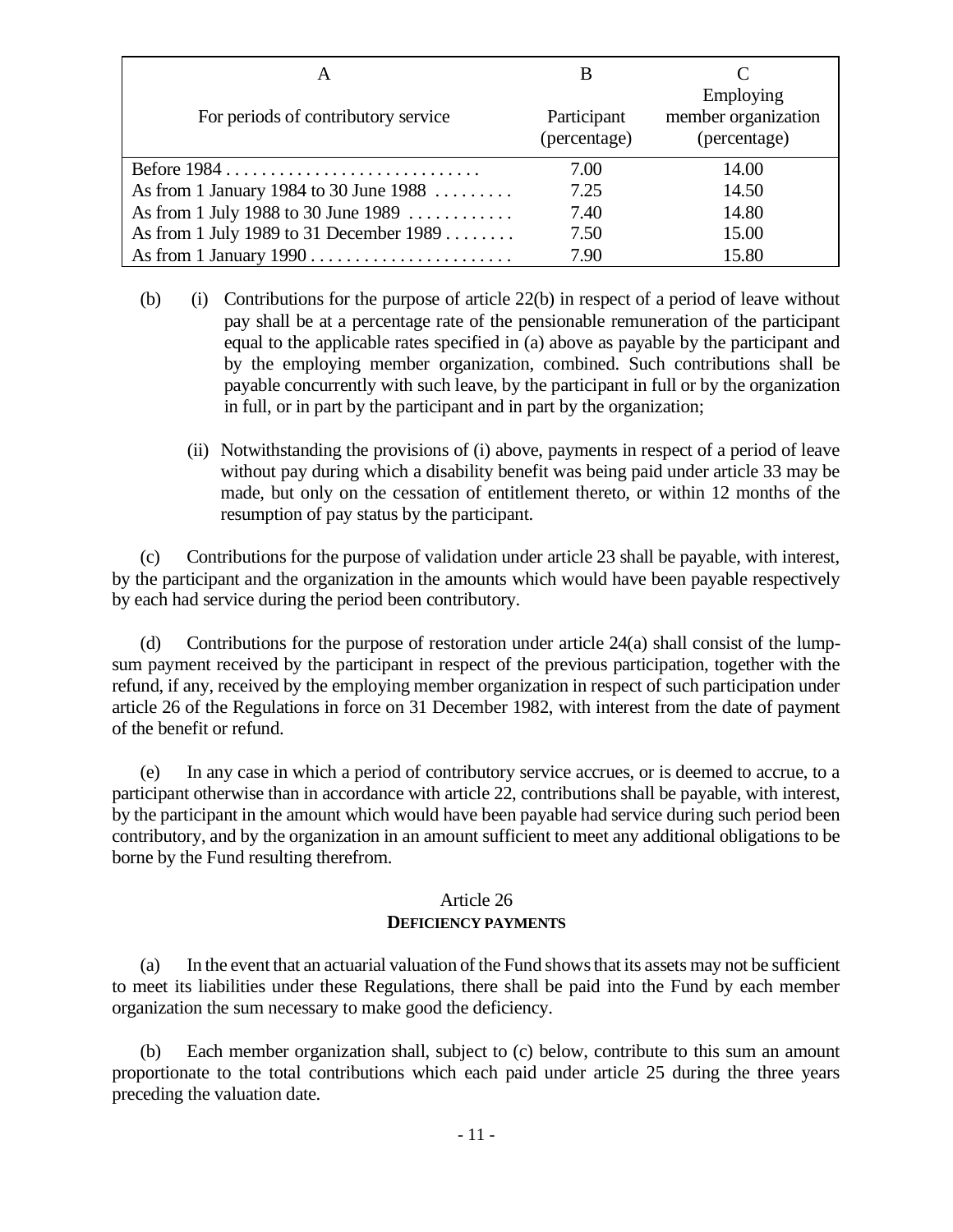(c) The contribution of an organization admitted to membership less than three years prior to the valuation date shall be determined by the Board.

# *PART V. BENEFITS*

## Article 27 **ENTITLEMENT TO BENEFITS**

(a) A participant who is not eligible for a retirement benefit under article 28 or a disability benefit under article 33 may elect on separation to receive an early retirement benefit or a deferred retirement benefit or a withdrawal settlement if he or she satisfies the conditions of article 29, 30 or 31 respectively.

(b) Retirement, early retirement and deferred retirement benefits shall be payable at periodic intervals for life.

## Article 28 **RETIREMENT BENEFIT**

(a) A retirement benefit shall be payable to a participant whose age on separation is the normal retirement age or more and whose contributory service was five years or longer.

(b) The benefit shall, subject to (d), (e) and (f) below, in respect of any period or periods of participation commencing on or after 1 January 1983, be payable at the standard rate obtained by multiplying:

- (i) The first five years of the participant's contributory service, by 1.5 per cent of the final average remuneration;
- (ii) The next five years of contributory service, by 1.75 per cent of the final average remuneration;
- (iii) The next 25 years of contributory service, by 2 per cent of the final average remuneration; and
- (iv) The years of contributory service in excess of 35 and performed as from 1 July 1995, by 1 per cent of the final average remuneration, subject to a maximum total accumulation rate of 70 per cent.

However, in respect of a participant with a prior period of contributory service of five years or longer ending between 1 January 1978 and 31 December 1982, the standard annual rate specified above shall be calculated by taking into account as periods of contributory service for the purpose of subparagraphs (i), (ii) and (iii) above the period of contributory service before 1 January 1983.

(c) The benefit shall, subject to (d), (e) and (f) below, in respect of any period of participation commencing prior to 1 January 1983, be payable at the standard annual rate obtained by multiplying:

- (i) The first 30 years of the participant's contributory service, by 2 per cent of the final average remuneration;
- (ii) The years of contributory service in excess of 30, but not exceeding five, by 1 per cent of the final average remuneration; and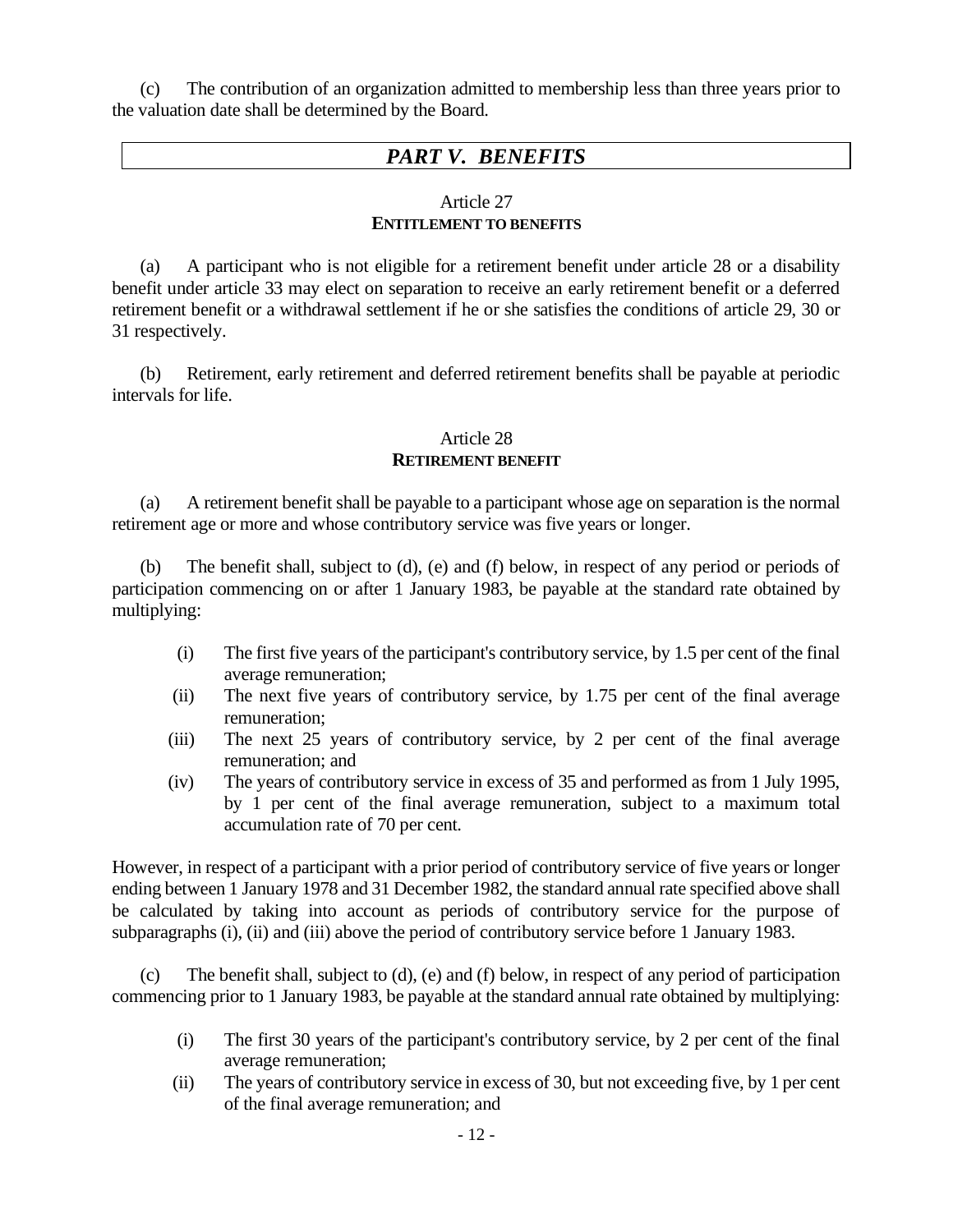- (iii) The years of contributory service in excess of 35 and performed as from 1 July 1995 by 1 per cent of the final average remuneration, subject to a maximum total accumulation rate of 70 per cent.
- (d) (i) However, except as provided in (ii) below, the benefit otherwise payable at the standard annual rate in accordance with the applicable provisions of (b) or (c) above to a participant at a level above D-2, top step, of the scale of pensionable remuneration indicated in article 51 (see appendix B below), shall not exceed, as at the time of the participant's separation, the greater of:

(A) 60 per cent of the participant's pensionable remuneration on the date of separation; or

(B) The maximum benefit payable under the provisions of (b) or (c) above to a participant at the level D-2 (top step for the preceding five years) separating on the same date as the participant;

 (ii) However, for a participant separating at the level of Under-Secretary-General, Assistant Secretary-General or their equivalent level, to whom the provisions of (i) above are applicable, the benefit payable shall not be less than the benefit that would have been payable at the standard annual rate if the participant had separated from service on 31 March 1986; for participants separating at other levels above D-2, top step, in the scale of pensionable remuneration in appendix B below, to whom the provisions of (i) above are applicable, the benefit payable shall not be less than the benefit that would have been payable at the standard annual rate if the participant had separated from service on 31 March 1993; for participants who entered or re-entered the Fund at an ungraded level before 1 April 1993, the provisions of (i) above shall not be applicable.

(e) The benefit shall however be payable at the minimum annual rate which is obtained by multiplying the years of the participant's contributory service, not exceeding 10, by the smaller of 180 dollars subject to subsequent adjustments in accordance with the movement of the United States CPI under the Pension Adjustment System  $(Click here)^2$  $(Click here)^2$  or  $1/30$  of the final average remuneration, if the benefit so calculated would be greater than the amount under (b) or (c) above.

(f) The annual rate of the benefit shall nevertheless not be less, when no other benefit is payable on account of the participant under these Regulations, than the smaller of 300 dollars subject to subsequent adjustments in accordance with the movement of the United States CPI under the Pension Adjustment System [\(Click here\)](https://www.unjspf.org/documents/flat-rates/)<sup>2</sup> or the final average remuneration of the participant.

(g) A benefit payable at the standard annual rate may be commuted by the participant into a lump sum subject to the following limitations and to supplementary article D, where applicable:

- (i) If the rate is 300 dollars or more, the amount of the lump sum may not exceed the smaller of:
	- (A) The actuarial equivalent of one third of the benefit; or

(B) The actuarial equivalent of one third of the maximum benefit that would be payable to a participant retiring at the normal retirement age, on the same date as the participant, with a final average remuneration equal to the pensionable remuneration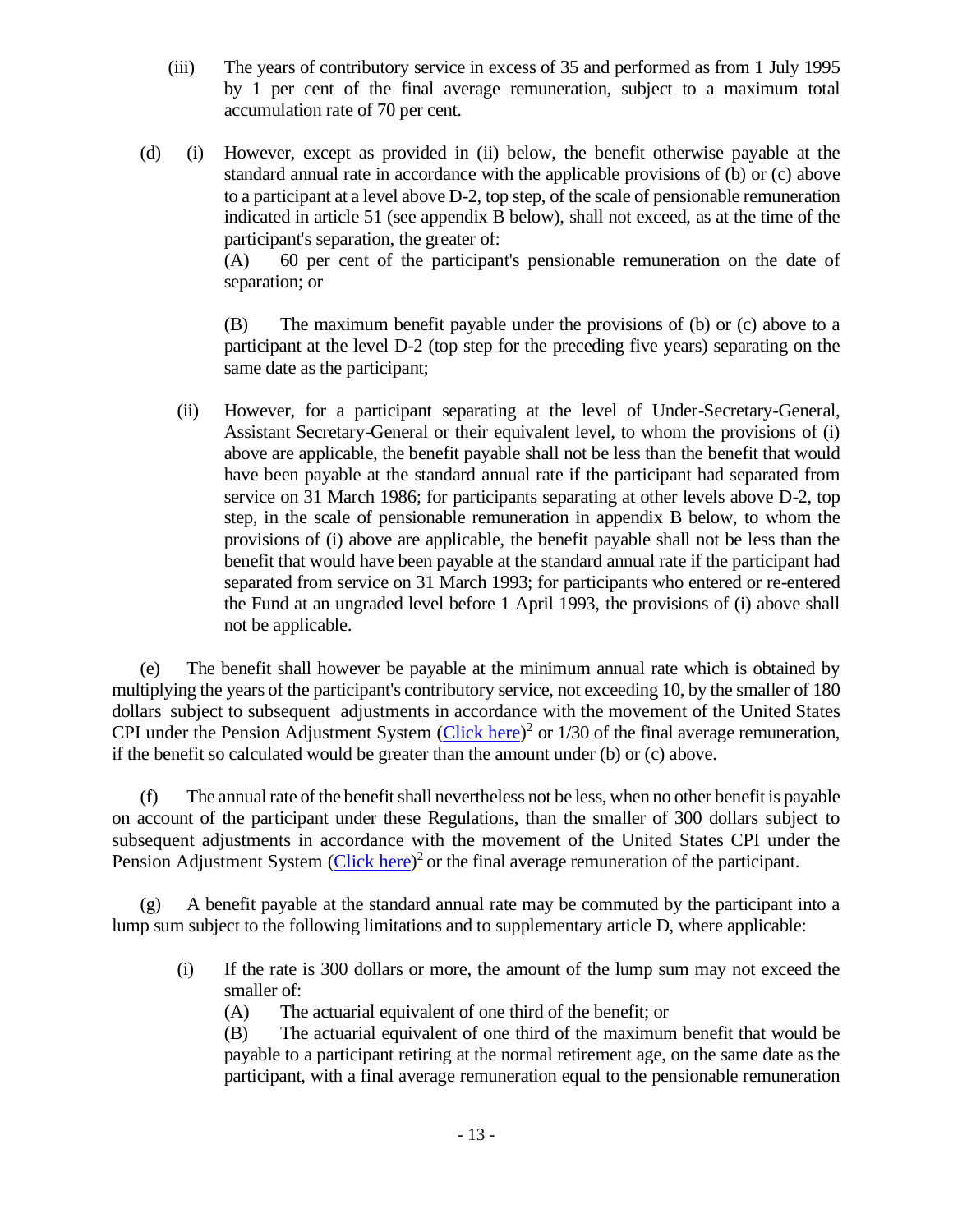on that date for the top step of level P-5 on the scale of pensionable remuneration in appendix B below;

- (ii) Nevertheless, if the amount calculated under (i) above is less than the amount of the participant's own contributions, then the benefit may be commuted to the extent of the latter amount;
- (iii) If the rate is less than 1000 dollars, the benefit may be commuted to the extent of its full actuarial equivalent; if a participant is married, the prospective benefit payable to his or her spouse may also be commuted at the standard annual rate of such benefit.

(h) A benefit payable at the minimum rate under (e) or (f) of this article may be commuted into a lump sum as in (g) above, if the participant elects to receive it instead at the standard annual rate.

## Article 29 **EARLY RETIREMENT BENEFIT**

# *Participation in the Fund has commenced or recommenced prior to 1 January 2014:*

(a) An early retirement benefit shall be payable to a participant whose age on separation is at least 55 but less than the normal retirement age and whose contributory service was five years or longer.

(b) The benefit shall be payable at the standard annual rate for a retirement benefit, reduced for each year or part thereof by which the age of the participant on separation was less than the normal retirement age (60 or 62), at the rate of 6 per cent a year, except that:

- (i) If the contributory service of the participant was 25 years or longer but less than 30 years, the standard annual rate would be reduced by 2 per cent a year in respect of the period of contributory service performed before 1 January 1985, and 3 per cent a year in respect of the period of such service performed as from 1 January 1985; or
- (ii) If the contributory service of the participant was 30 years or longer, the standard annual rate would be reduced by 1 per cent a year;

provided however that the rate in (i) or (ii) above shall apply to no more than five years.

*Participation in the Fund has commenced or recommenced on or after 1 January 2014:*

(c) An early retirement benefit shall be payable to a participant whose age on separation is at least 58 but less than the normal retirement age and whose contributory service was five years or longer.

(d) The benefit shall be payable at the standard annual rate for a retirement benefit, reduced for each year or part thereof by which the age of the participant on separation was less than the normal retirement age (65), at the rate of 6 per cent a year, except that:

- (i) If the contributory service of the participant was 25 years or longer, the standard annual rate would be reduced by 4 per cent a year; and
- (ii) The rate in (i) above shall apply to no more than five years.

(e) The benefit may be commuted by the participant into a lump sum to the extent specified in article 28(g) for a retirement benefit.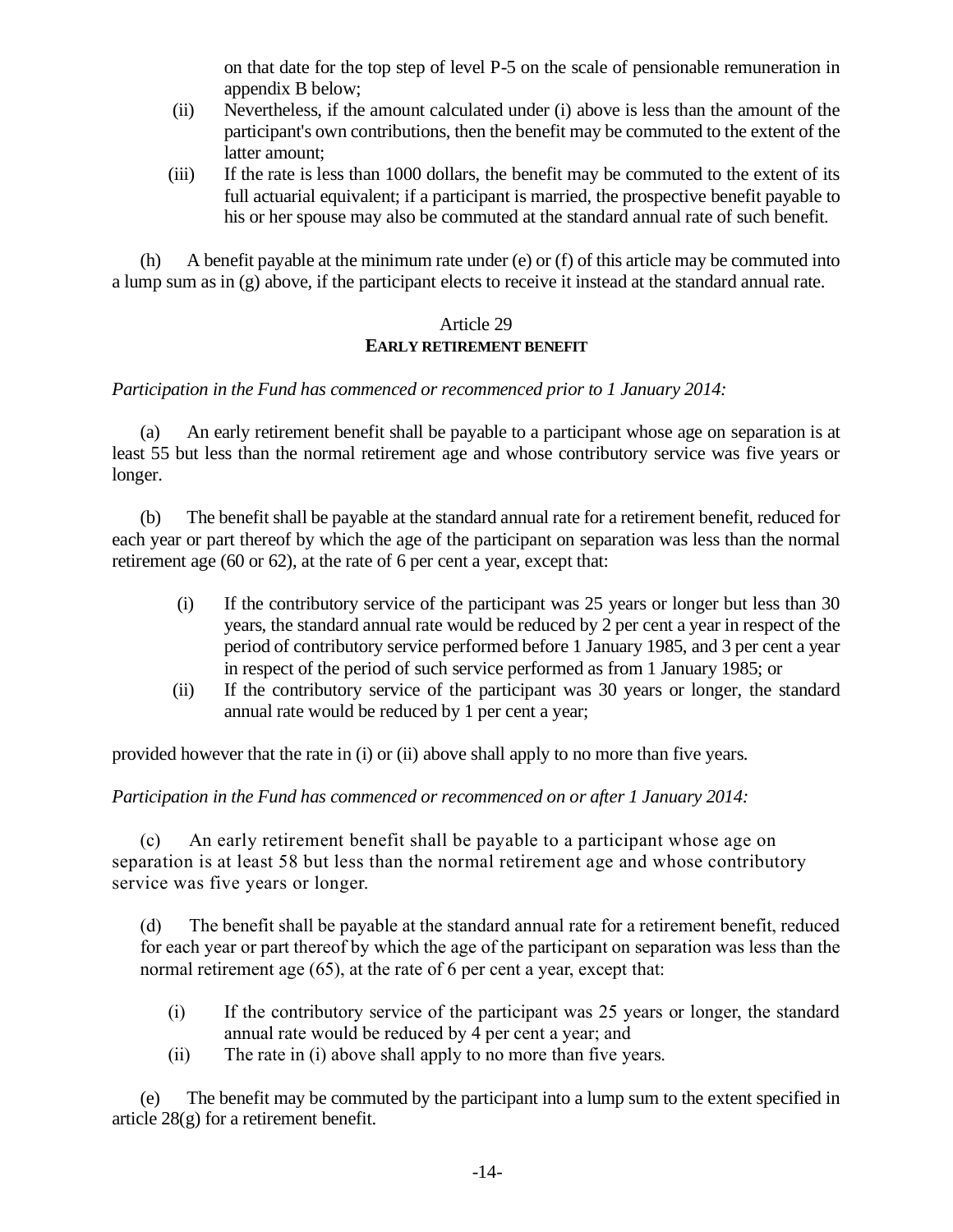#### Article 30 **DEFERRED RETIREMENT BENEFIT**

(a) A deferred retirement benefit shall be payable to a participant whose age on separation is less than the normal retirement age and whose contributory service was five years or longer.

(b) The benefit shall be payable at the standard annual rate for a retirement benefit and shall commence at the normal retirement age, or, if the participant so elects, at any time once the participant becomes eligible to receive an early retirement benefit from the Fund, provided that in such event it shall be reduced in the same manner and under the same conditions as specified in article 29.

(c) The benefit may only be commuted by the participant into a lump sum if the rate of the benefit at the normal retirement age is less than 1000 dollars. Such commutation shall be equivalent to the full actuarial value of the benefit.

(d) The child's benefit under article 36 shall not be payable to a participant in receipt of a deferred retirement benefit.

## Article 31 **WITHDRAWAL SETTLEMENT**

(a) A withdrawal settlement shall be payable to a participant whose age on separation is less than the normal retirement age, or if the participant is the normal retirement age or more on separation but is not entitled to a retirement benefit.

(b) The settlement shall consist of:

- (i) The participant's own contributions, if the contributory service of the participant was less than five years; or
- (ii) The participant's own contributions increased by 10 per cent for each year in excess of five up to a maximum of 100 per cent, if the contributory service of the participant was more than five years.

# Article 32 **DEFERMENT OF PAYMENT OR CHOICE OF BENEFIT**

(a) The payment to a participant of a withdrawal settlement, or the exercise by a participant of a choice among available benefits, or between a form of benefit involving payment in a lump sum and another form, may be deferred at the participant's request for a period of 36 months.

(b) A participant who deferred a choice under (a) above shall, if the choice is not made within the period by submitting applicable payment instructions, be deemed to have chosen a deferred retirement benefit if his or her age on separation was less than the normal retirement age.

(c) A participant who makes no deferment of choice of benefit nor submits payment instructions for a period of 36 months after separation shall be deemed to have chosen a deferred retirement benefit if his or her age on separation was less than the normal retirement age.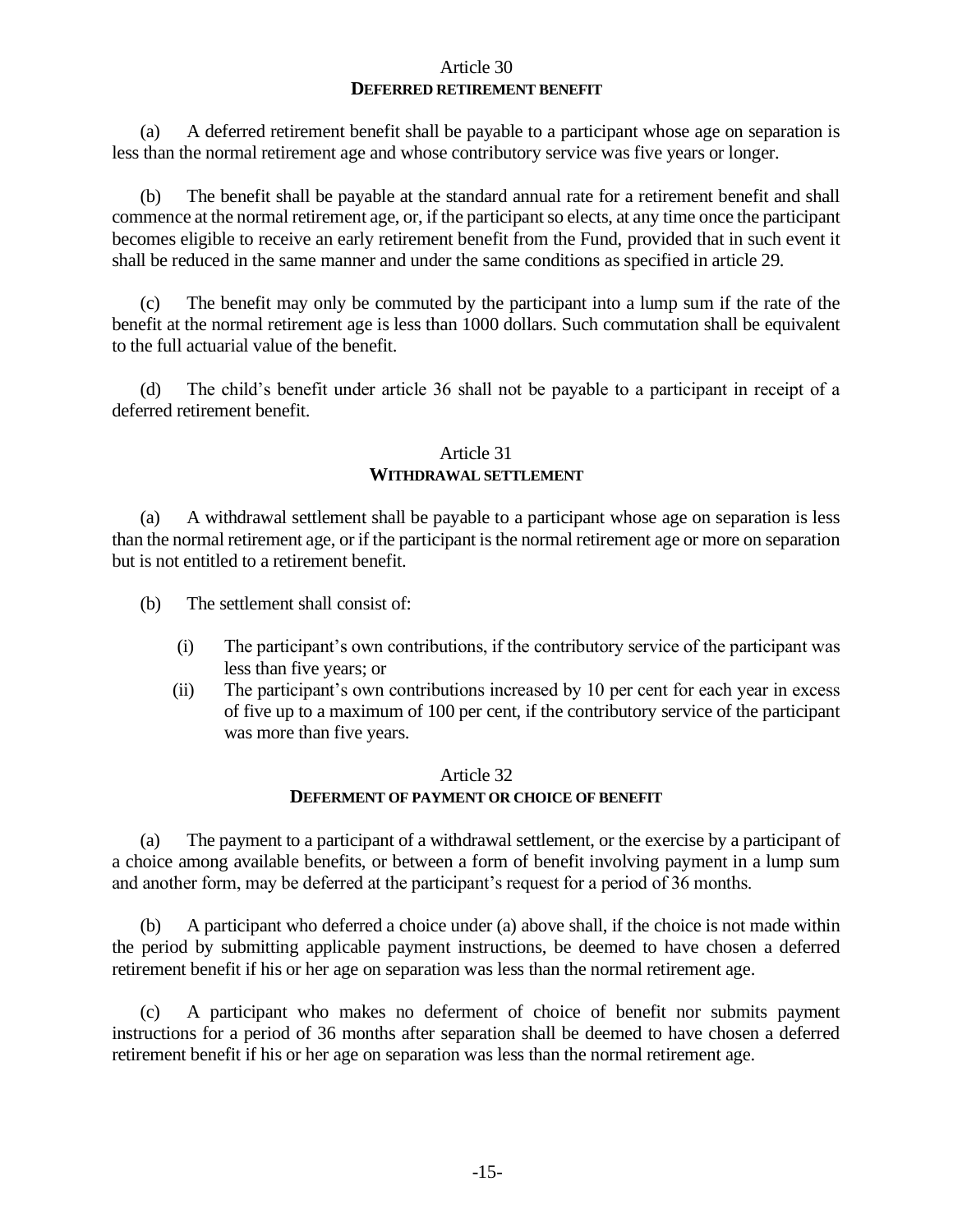## Article 33 **DISABILITY BENEFIT**

(a) A disability benefit shall, subject to article 41, be payable to a participant who is found by the Board to be incapacitated for further service in a member organization reasonably compatible with his or her abilities, due to injury or illness constituting an impairment to health which is likely to be permanent or of long duration.

(b) The benefit shall commence on separation or, if earlier, on the expiration of the paid leave due to the participant and shall continue for as long as the participant remains incapacitated, provided that incapacity shall be deemed to be permanent once the former participant reaches an age seven years less than that when he or she would have been entitled to receive a normal retirement benefit, except in cases where the normal retirement age is 60, in which case the period shall be five years less than the normal retirement age.

(c) The benefit shall, if the age of the participant on entitlement is the normal retirement age or more, be payable at the standard or the minimum annual rate for a retirement benefit as the case may be; if the age of the participant is less than the normal retirement age, the benefit shall be payable at the rate of the retirement benefit which would have been payable had the participant remained in service until the normal retirement age and had the final average remuneration remained unchanged.

(d) The annual rate of the benefit shall, notwithstanding (c) above, not be less, when no other benefit is payable on account of the participant under these Regulations, than the smaller of 500 dollars subject to subsequent adjustments in accordance with the movement of the United States CPI under the Pension Adjustment System [\(Click here\)](https://www.unjspf.org/documents/flat-rates/)<sup>2</sup> or the final average remuneration of the participant.

(e) A benefit which is discontinued shall, if a participant who has been separated does not upon such discontinuance again become a participant, be converted at his or her option to a deferred retirement benefit or a withdrawal settlement, calculated as at the date of commencement of the disability benefit.

(f) The Board may prescribe the extent to which and the circumstances in which a disability benefit may be reduced when the beneficiary, although remaining incapacitated within the meaning of this article, is nevertheless in paid employment.

(g) The Board may prescribe the extent to which and the circumstances in which payment of a disability benefit may be suspended when the beneficiary, although remaining incapacitated within the meaning of this article, is nevertheless engaged in paid activities. In cases where a beneficiary is engaged in paid activities at the time he or she reaches the age at which incapacity shall be deemed permanent under article 33(b), the Board may require continued reporting of earnings and authorize the suspension of the payment of the disability benefit up to the age at which the beneficiary would have been entitled to receive a normal retirement benefit, at which time the disability benefit may be reinstated.

# Article 34 **WIDOW'S BENEFIT**

(a) A widow's benefit shall, subject to article 41 and to (b) below, be payable to the surviving female spouse of a participant who was entitled to a retirement, early retirement, deferred retirement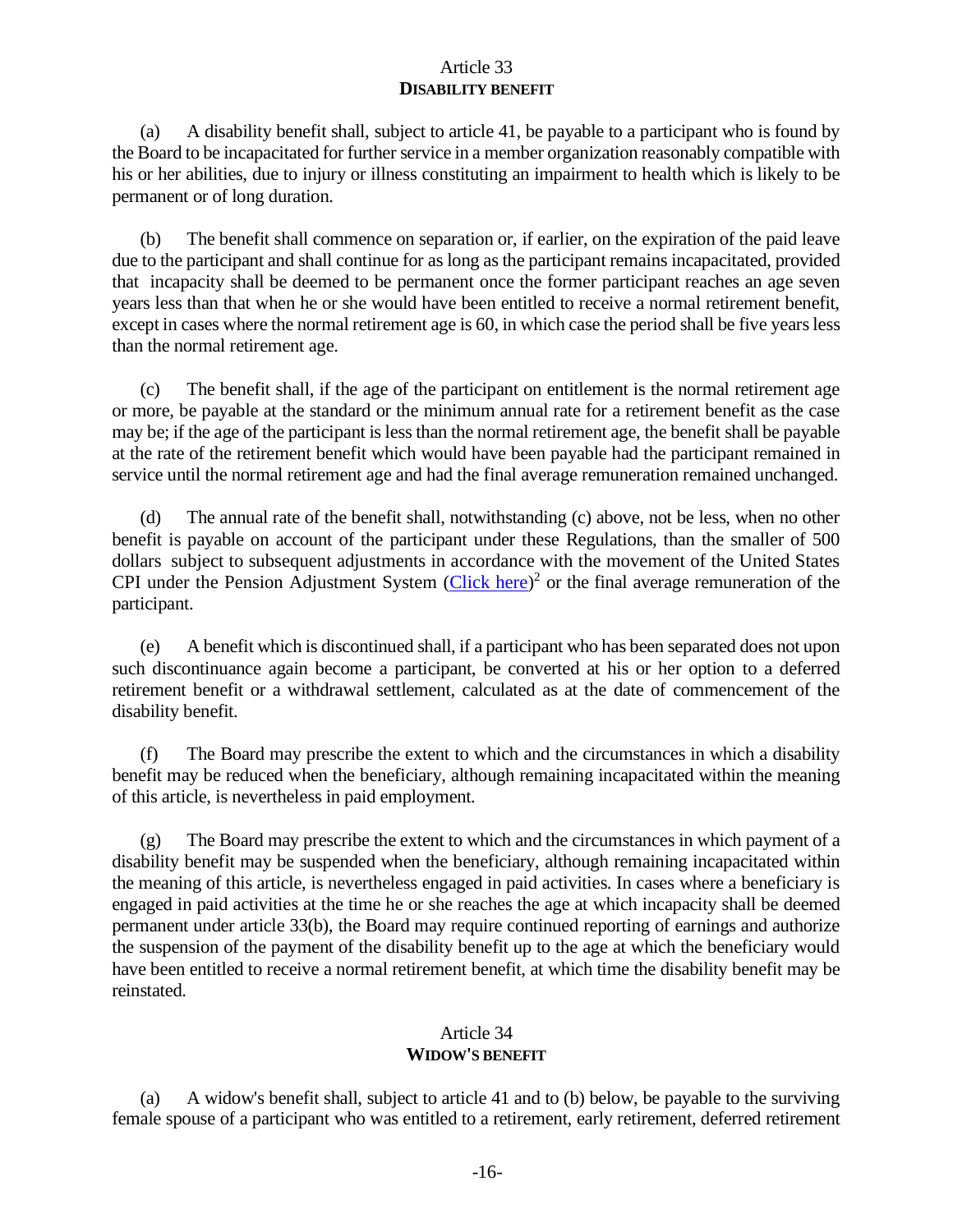or disability benefit at the date of his death, or who died in service, if she was married to him at the date of his death in service or, if he was separated prior to his death, she was married to him at the date of separation and remained married to him until his death.

(b) A benefit shall nevertheless not be payable if the participant had commuted his widow's prospective benefit under article 28 or 29.

(c) The benefit shall, if the participant died in service or during entitlement to a retirement, early retirement or disability benefit, be payable at the standard annual rate of half the retirement or disability benefit which would have been payable to the participant had he become entitled thereto at the date of his death, or of half of his retirement, early retirement or disability benefit including such part thereof as may have been commuted, as the case may be, provided that the rate shall not be less than the smaller of:

- (i) 750 dollars subject to subsequent adjustments in accordance with the movement of the United States CPI under the Pension Adjustment System [\(Click here\)](https://www.unjspf.org/documents/flat-rates/)<sup>2</sup> or
- (ii) Twice the standard annual rate above.

(d) The annual rate of the benefit shall, notwithstanding (c) above, not be less, when no other benefit is payable on account of the participant under these Regulations, than the smaller of 500 dollars subject to subsequent adjustments in accordance with the movement of the United States CPI under the Pension Adjustment System  $(Click here)^2$  $(Click here)^2$  or the final average remuneration of the participant.

(e) The benefit shall, if the participant died after the commencement of a deferred retirement benefit which had not been commuted under article 30(c), be payable at half the annual rate of such benefit and, if he died before its commencement, at the rate of half the actuarial equivalent at the date of death of the annual rate of the benefit at the normal retirement age.

(f) The benefit shall be payable at periodic intervals for life, provided that a benefit payable at an annual rate of less than 600 dollars may be commuted by the widow into a lump sum which is the actuarial equivalent of the benefit at the standard annual rate under (c) above, or the annual rate under (e) above, as the case may be.

(g) The benefit shall, where there is more than one surviving spouse, be divided equally between the spouses, and upon the death of each such spouse shall be equally divided among the remainder.

(h) Notwithstanding the provisions of (a) and (f) above, with respect to a surviving spouse who had remarried prior to 1 April 1999 the benefit under (a) above shall be payable as from 1 January 2001, subject to recovery (with interest) of the lump sum payment that had been made to that surviving spouse upon remarriage, as provided in the Regulations then in effect.

# Article 35 **WIDOWER'S BENEFIT**

A widower's benefit, at the rates and under the conditions applicable in article 34 to a widow's benefit, shall be payable to the surviving male spouse of a participant.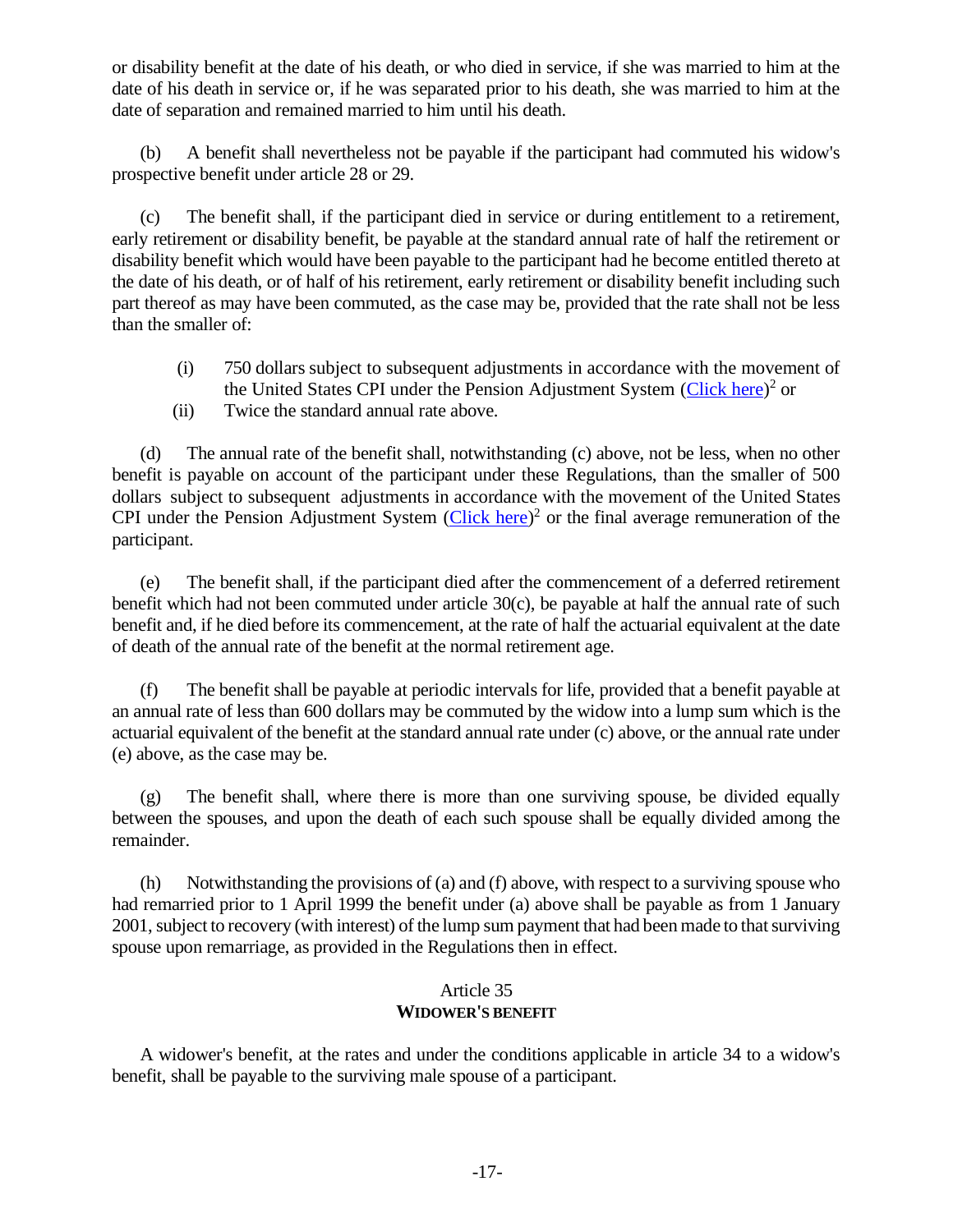#### Article 35 *bis* **DIVORCED SURVIVING SPOUSE'S BENEFIT**

(a) Any divorced spouse of a participant or former participant, separated on or after 1 April 1999, who was entitled to a retirement, early retirement, deferred retirement or disability benefit, or of a participant who died in service on or after that date, may, subject to the provisions of article 34(b) (applicable also to widowers), request a former spouse's benefit, if the conditions specified in paragraph (b) below are fulfilled.

(b) Subject to paragraph (d) below, the divorced spouse is entitled to the benefit set out in paragraph (c) below, payable prospectively following receipt of the request for a divorced surviving spouse's benefit, if, in the opinion of the Chief Executive of Pension Administration, all of the following conditions are fulfilled:

- (i) The participant had been married to the former spouse for a continuous period of at least ten years, during which contributions were paid to the Fund on account of the participant or the participant was awarded a disability benefit under article 33 of the Regulations;
- (ii) The participant's death occurred within 15 years of the date when the divorce became final, unless the former spouse proves that at the time of death the participant was under a legal obligation to pay maintenance to the former spouse;
- (iii) The former spouse has reached the age of 40. Otherwise the benefit entitlement shall commence on the day immediately following the day that age is reached; and
- (iv) Evidence is provided that a divorce settlement does not have an express renouncement of UNJSPF pension benefit entitlements;

(c) A former spouse who, in the opinion of the Chief Executive of Pension Administration, has met the conditions set out in paragraph (b) above shall be entitled to the widow's or widower's benefit under article 34 or 35 as the case may be; however, if the participant is survived by both one or more such former spouses and/or by a spouse entitled to a benefit under article 34 or 35, the benefit payable under article 34 or 35 shall be divided between the spouse and former spouse(s) in proportion to the duration of their marriages to the participant.

(d) Article 34(f) and (g) shall apply *mutatis mutandis*.

(e) The divorced spouse of a former participant who separated before 1 April 1999 and, in the opinion of the Chief Executive of Pension Administration, met all the other eligibility conditions in paragraphs (a) and (b) above shall be entitled to a benefit equal to twice the minimum surviving spouse's benefit under article 34(c), payable as of 1 April 1999 or from the first day of the month succeeding the death of the former participant, whichever is later, subject to the proviso that the amount of such benefit cannot exceed the amount payable to a surviving spouse of the former participant.

## Article 35 *ter* **SPOUSES MARRIED AFTER SEPARATION**

(a) A former participant receiving a periodic benefit may elect to provide a periodic benefit for life in a specified amount (subject to paragraph (b) below) to a spouse who was not married to him or her at the date of separation. Such election shall be made within one year of the date of marriage and shall become effective 18 months after the date of marriage. The benefit shall be payable as of the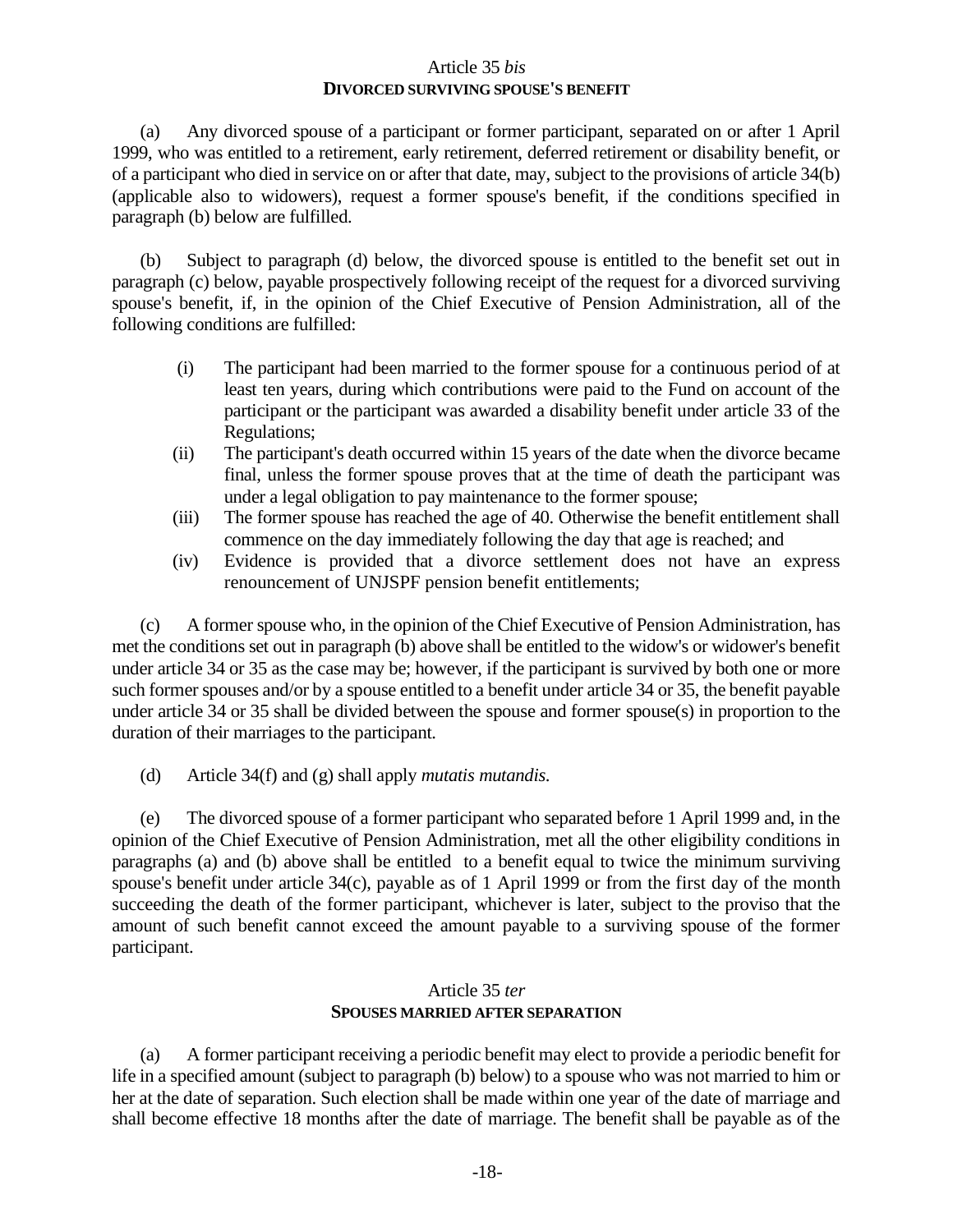first day of the month following the death of the former participant. When the election becomes effective, the benefit payable to the former participant shall be reduced in accordance with actuarial factors to be determined by the Fund's Consulting Actuary. An election under this subsection may not be revoked after it becomes effective, except by an explicit request in writing by the former UNJSPF retiree who has divorced the new spouse or by the death of the spouse, in which case it will be considered terminated as from that date. The UNJSPF retiree may rescind his or her decision to provide a periodic benefit for life to a spouse married after separation by providing the Fund with a final divorce decree issued by a competent national court. Payments made for the annuity before such a cancellation will not be refunded to a UNJSPF retiree, neither do such payments convey to the divorced spouse a benefit entitlement from the Fund.

- (b) Any election made under paragraph (a) shall be subject to the following:
	- (i) The amount of the periodic benefit payable to the former participant, after reduction owing to elections made pursuant to paragraph (a) above, shall be at least one half of the benefit that would have been payable without any such elections; and
	- (ii) The amount of the benefit payable to the spouse shall not be larger than the amount of the benefit payable to the retired participant after reduction for the elections.

# Article 36 **CHILD'S BENEFIT**

(a) A child's benefit shall, subject to (b) and (c) below, be payable for each child of a participant who is entitled to a retirement, early retirement or disability benefit or who has died in service, while the child remains under the age of 21.

(b) A benefit shall be payable for a child who is over the age of 21 if the child is found by the Board to have been incapacitated by illness or injury for substantial gainful employment:

- (i) On reaching the age of 21, if immediately prior thereto a child's benefit was payable; or
- (ii) At the time of the death in service or entitlement to a benefit of the participant.

A benefit payable as above shall continue for as long as the child remains incapacitated.

(c) A child's benefit shall, notwithstanding (a) above, not become payable, if the participant has chosen an early retirement benefit, until the participant dies or reaches the normal retirement age, except to a child under the age of 21 found by the Board to be disabled.

(d) The benefit shall, during the continuance of any periodic benefit resulting from retirement, early retirement, disability or death in service, but subject to (e) and (f) below, be payable at the annual rate of one third of the benefit payable to the participant or, if the participant died in service, one third of the retirement or disability benefit which would have been payable if the participant had become entitled thereto at the date of death, subject to a minimum of 300 dollars per annum subject to subsequent adjustments in accordance with the movement of the United States CPI under the Pension Adjustment System [\(Click here\)](https://www.unjspf.org/documents/flat-rates/)<sup>2</sup> and a maximum of 600 dollars subject to subsequent adjustments in accordance with the movement of the United States CPI under the Pension Adjustment System. [\(Click here\)](https://www.unjspf.org/documents/flat-rates/)<sup>2</sup>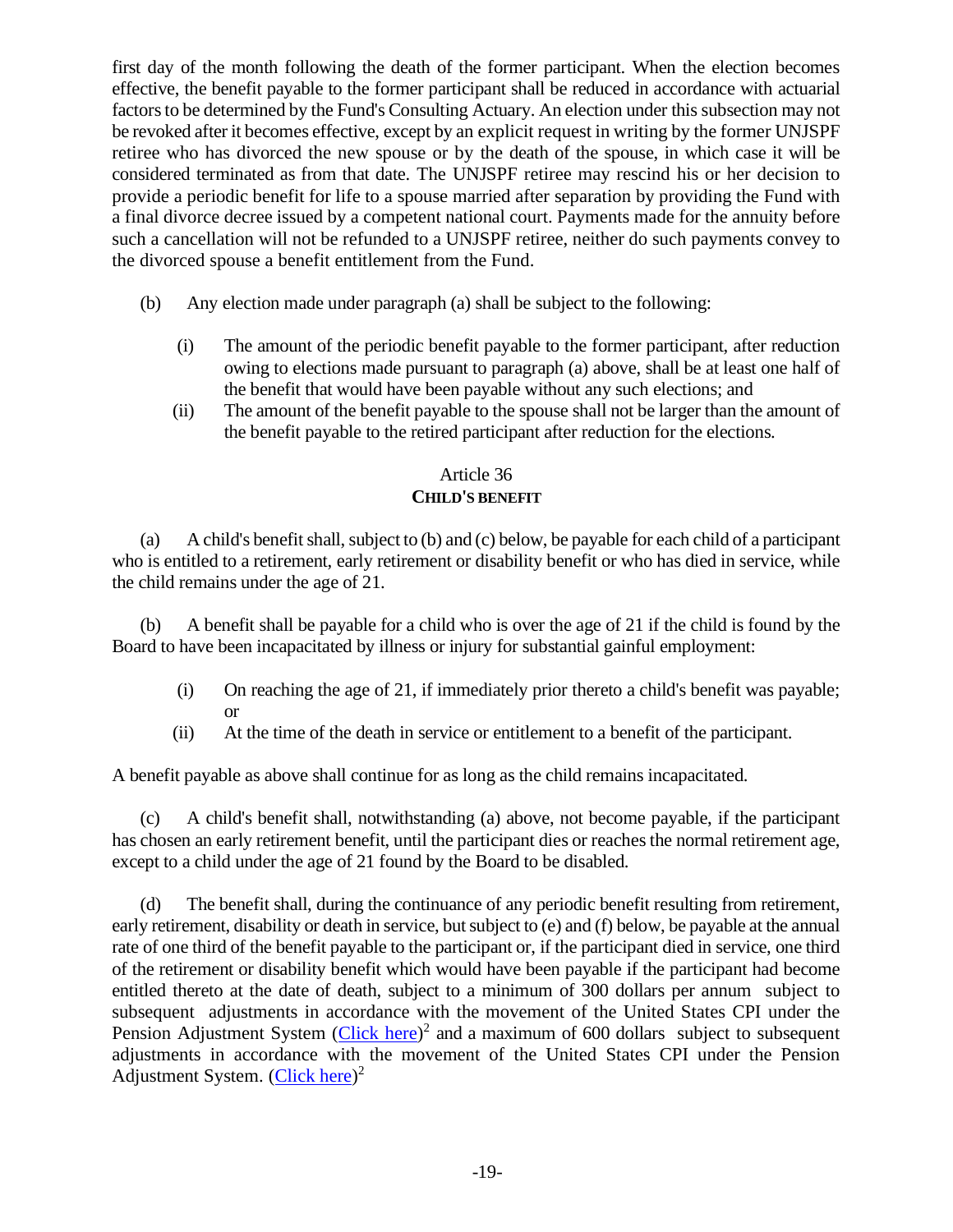(e) The benefit, if no other periodic benefit is payable and there is no surviving parent able, in the opinion of the Board, to support the child, or if the other periodic benefit payable is to a surviving spouse who is not a natural or adoptive parent and does not have custody of the child, and further subject to (f) below, shall be payable at the rate in (d) above increased by the greater of:

- (i) 300 dollars subject to subsequent adjustments in accordance with the movement of the United States CPI under the Pension Adjustment System [\(Click here\)](https://www.unjspf.org/documents/flat-rates/)<sup>2</sup> or one quarter of the retirement, early retirement or disability benefit from which it is derived, if one child's benefit is payable; and
- (ii) 600 dollars subject to subsequent adjustments in accordance with the movement of the United States CPI under the Pension Adjustment System [\(Click here\)](https://www.unjspf.org/documents/flat-rates/)<sup>2</sup> or half the retirement, early retirement or disability benefit from which it is derived, and divided by the number of eligible children, if more than one such benefit is payable.

(f) The total benefits payable under (d) above shall nevertheless not exceed an annual rate of 1,800 dollars subject to subsequent adjustments in accordance with the movement of the United States CPI under the Pension Adjustment System [\(Click here\)](https://www.unjspf.org/documents/flat-rates/)<sup>2</sup> nor shall the total benefits under (d) or (e) above, added to any retirement benefit payable under article 28(b), (c), (d) or (e), early retirement benefit under article 29(b), disability, widow's or widower's benefit exceed the final average remuneration of the participant added to the total annual children's allowances that were payable by the member organization at the time the participant was separated.

(g) Benefits payable under this article shall be recalculated as may be required to achieve the purposes of (e) and (f) above.

## Article 37 **SECONDARY DEPENDANT'S BENEFIT**

(a) A secondary dependant's benefit shall, subject to article 41 and to (b) below, be payable to not more than one surviving secondary dependant of a participant who was entitled to a retirement, early retirement, deferred retirement or disability benefit at the date of death, or who died in service.

- (b) A secondary dependant's benefit shall nevertheless not be payable:
	- (i) Where a benefit is or was payable to a child or to the surviving spouse, including to a divorced spouse, of the participant; and
	- (ii) In the case of a brother or sister, where the benefit payable to the participant was a deferred retirement benefit.
- (c) The benefit shall be payable at the following rates:
	- (i) In the case of a mother or father, at the rates and under the conditions applicable in article  $34(b)$ , (c), (d), (f) and (h) to a widow's or widower's benefit;
	- (ii) In the case of a brother or sister, at the rate applicable in article 36(d) to a child's benefit and shall be payable or shall continue to be payable beyond the age of 21 under the conditions of article 36(b).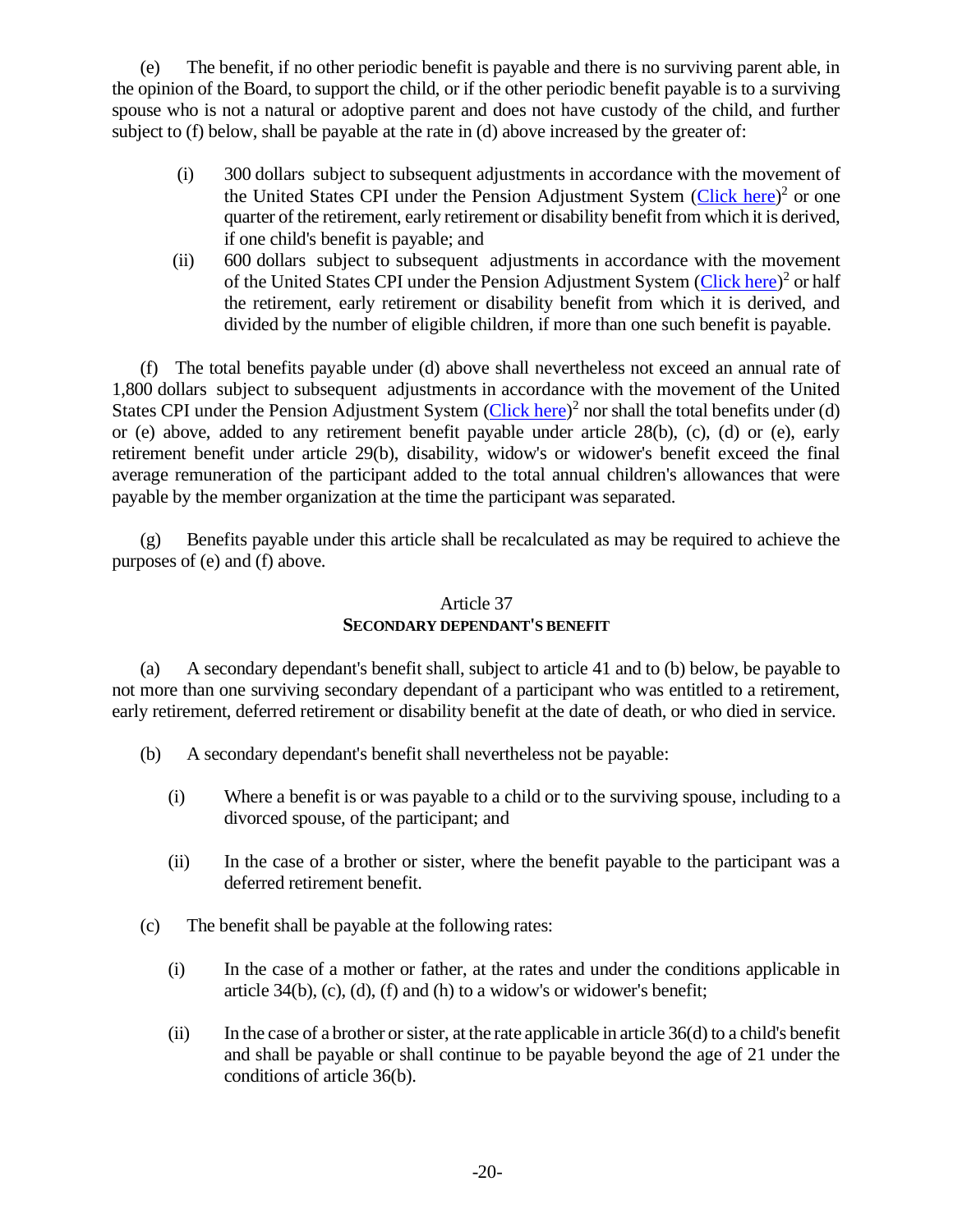(d) In the event that more than one person is eligible under this article, the benefit shall be payable to the person designated by the Board.

#### Article 38 **RESIDUAL SETTLEMENT**

(a) A residual settlement shall be payable if, upon the death of a participant and the exhaustion, as the case may be, of any entitlements due under these Regulations to his or her survivors, the total amount of the benefits paid to and on account of the participant is less than the participant's own contributions.

(b) The settlement shall be payable to a beneficiary designated by the participant and alive when the payment is due; failing such beneficiary, the settlement shall be paid to the estate of the participant.

(c) The settlement shall consist of the participant's own contributions at the date of his or her separation or death in service, reduced by the total amount of the benefits paid to and on account of the participant.

#### Article 39

#### **LIMITATION OF ENTITLEMENTS DURING LEAVE WITHOUT PAY**

(a) Entitlement to a disability benefit or to a benefit payable in case of death, during a period of leave without pay granted for the performance of military service, shall instead be to a withdrawal settlement calculated as of the day immediately preceding the commencement of such leave, in accordance with article 31.

(b) In the event that a participant becomes entitled to a retirement, early retirement or deferred retirement benefit on separation during a period of leave without pay, a widow's, widower's, child's or secondary dependant's benefit shall not be payable unless entitlement thereto would have existed had the participant died on the day immediately preceding the commencement of such leave.

#### Article 40 **EFFECT OF RE-ENTRY INTO PARTICIPATION**

(a) If a former participant who is entitled to a retirement, early retirement or deferred retirement benefit under these Regulations again becomes a participant, entitlement to such benefit or to a benefit derived therefrom shall be suspended and no benefit shall be payable until the participant dies or is again separated.

(b) Such a participant who again becomes a participant and is again separated after at least five years of additional contributory service shall also be entitled, at the time of such subsequent separation, in respect of such service and subject to paragraph (d) below, to a retirement, early retirement or deferred retirement benefit, or a withdrawal settlement under article 28, 29, 30 or 31, as the case may be.

(c) Such a participant, who again becomes a participant and is again separated after less than five years of additional contributory service, shall, in respect of such service, become entitled to:

(i) A withdrawal settlement under article 31; or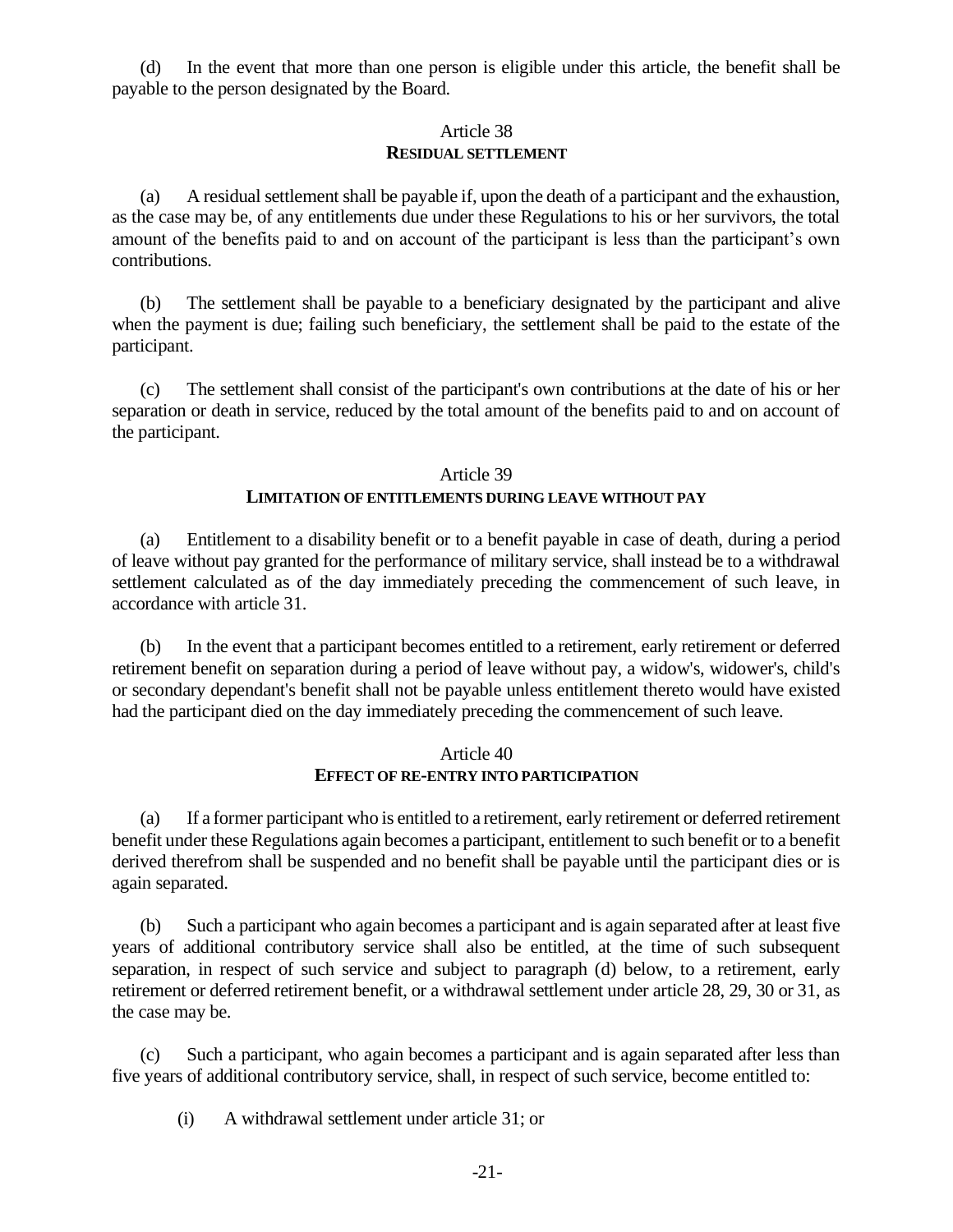(ii) Subject to (d) below, a retirement, early retirement or deferred retirement benefit, as the case may be, under article 28, 29 or 30, based on the length of such additional contributory service; provided, however, that such benefit may not be commuted into a lump sum, in whole or in part, and shall not be subject to any minimum provisions.

(d) Payment of benefits under (b) or (c) (ii) above shall commence on the date of the resumption or commencement, as the case may be, of payment of benefits suspended under (a) above. In no event shall the total benefits payable to or on account of a former participant in respect of separate periods of contributory service exceed the benefits which would have been payable had the participation in the Fund been continuous.

(e) Article 40 shall apply *mutatis mutandis* to the ungraded officials who are appointed or elected irrespective of whether they join the Fund again during their tenure as elected officials. There is no retroactive payment of suspended UNJSPF benefits that may have been accrued from previous participation in the Fund.

# *PART VI. GENERAL PROVISIONS*

#### Article 41 **MEDICAL EVALUATION**

(a) Every staff member of each member organization who fulfils the requirements of article 21(a) for participation in the Fund and is determined to be medically fit for employment by the member organization shall be accepted as medically fit for participation in the Fund.

(b) A participant who knowingly fails to disclose relevant medical information, or who falsifies information, shall not be entitled to receive a disability benefit under article 33(a) unless the condition giving rise to the disability is determined medically to be unrelated to the information that was not disclosed or was falsified.

## Article 42

## **INFORMATION FROM PARTICIPANTS AND BENEFICIARIES**

(a) A participant or beneficiary may be required to supply information, and to furnish documentary or other proof thereof, in respect of any matter on which information or proof is deemed desirable by the Board for the purposes of these Regulations.

(b) Failure to supply such information or proof, or the omission or misrepresentation of any material fact therein shall enable the Board to redetermine the entitlements of the participant or beneficiary under these Regulations, provided that entitlement to participation or to a benefit shall not be less favorable than if the information or proof had been supplied or truly represented.

## Article 43 **RECOVERY OF INDEBTEDNESS TO THE FUND**

The Board may deduct from any benefit payable under these Regulations to a participant, or on his or her account, the amount of any indebtedness to the Fund by the participant or by any beneficiary or third person to whom payment has been made otherwise than in accordance with these Regulations, including interest and costs, where appropriate.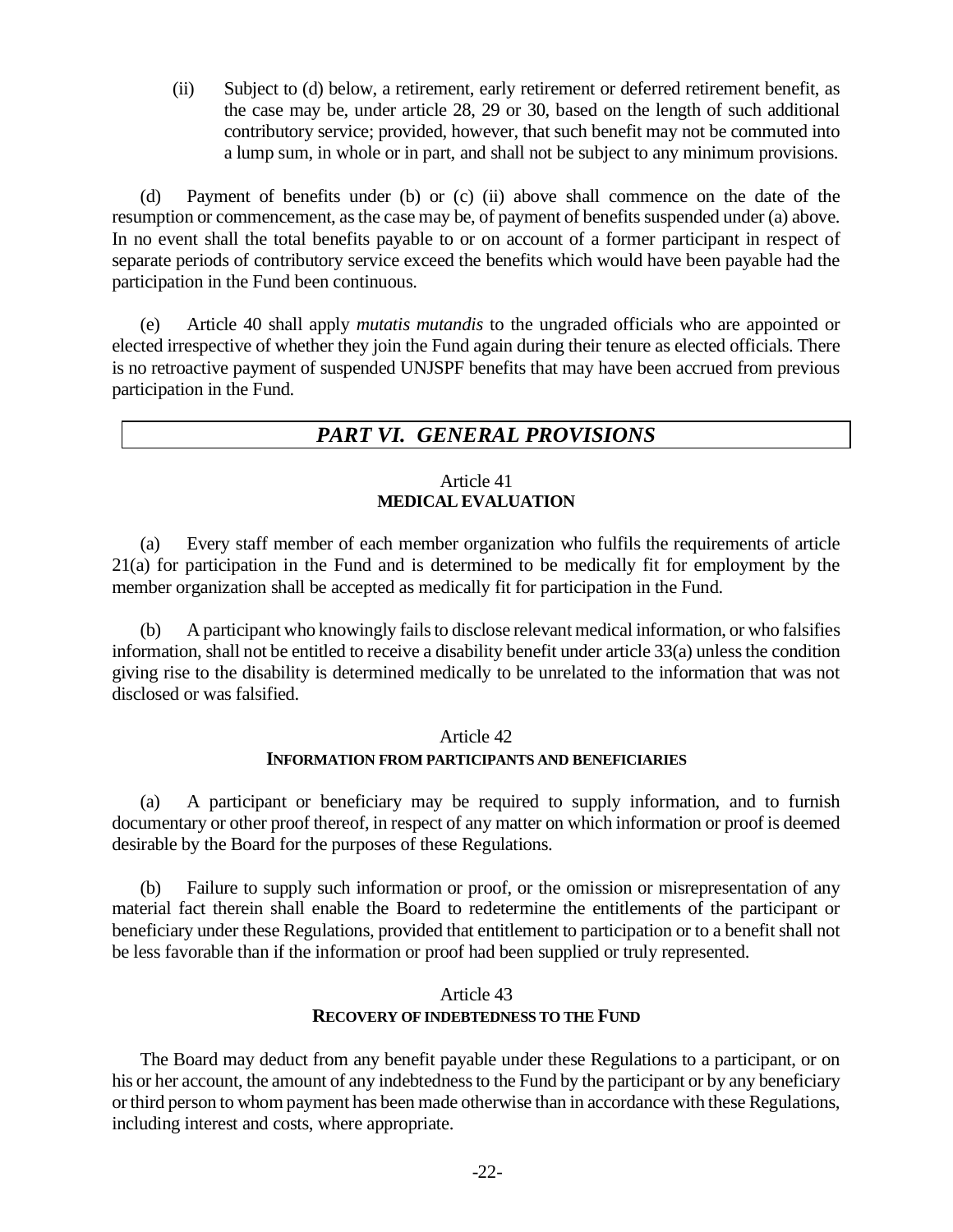#### Article 44 **INTEREST ON UNPAID BENEFITS**

The Fund shall not be liable for interest on any due but unpaid benefits.

## Article 45 **NON-ASSIGNABILITY OF RIGHTS**

(a) A participant or beneficiary may not assign his or her rights under these Regulations. Notwithstanding the foregoing, the Fund may, to satisfy a legal obligation on the part of a participant or former participant arising from a marital or parental relationship and evidenced by a final and executable order of a court or by a settlement agreement incorporated into a divorce or other court order, remit a portion of a benefit payable by the Fund to such participant for life to one or more former spouses and/or a current spouse from whom the participant or former participant is living apart. Such payment shall not convey to any person a benefit entitlement from the Fund or (except as provided herein) provide any rights under the Regulations of the Fund to such person or increase the total benefits otherwise payable by the Fund.

(b) To be acted upon, the requirement under the court order must be consistent with the Regulations of the Fund, as determined by the Chief Executive of Pension Administration of the Fund to be beyond any reasonable doubt, and on the basis of the available evidence. Once implemented, the assignment shall normally be irrevocable; however, a participant or former participant may request, upon satisfactory evidence based on a court order or a provision of a settlement agreement incorporated into a court decree, a new decision by the Chief Executive of Pension Administration that would alter or discontinue the payment or payments. Furthermore, such payment or payments shall cease following the death of the participant or former participant. If a designee predeceases the participant or former participant, the payments shall not commence, or if they have commenced, shall cease upon the designee's death. In the event that the payment or payments have been diminished, discontinued, or have failed to commence or have ceased, the amount of the benefit payable to the participant or former participant shall be duly adjusted.

#### Article 45 *bis*

#### **DISPOSITION OF PENSION BENEFITS IN CASE OF CONVICTION FOR FRAUD AGAINST EMPLOYING ORGANIZATION**

(a) Pursuant to Article 45 as described above, a participant or beneficiary may not assign his or her rights under these Regulations. Notwithstanding the foregoing, upon the request of a member organization, the Fund may remit a portion of a benefit payable to such participant to his/her former employing member organization, provided the participant is subject of a criminal conviction for fraud against that employing organization, evidenced by a final and executable court order issued by a competent national court. Such payment shall not convey to the employing organization a benefit entitlement from the Fund or (except as provided herein) provide any rights to the organization under the Regulations of the Fund or increase the total benefits otherwise payable by the Fund.

(b) The deduction may be applied to a benefit payable to a participant under these Regulations, including a withdrawal settlement or a lump sum commutation. The assignment shall normally be irrevocable; however, such payments shall cease following the death of the participant. The assignment shall not apply to a survivor's benefit under article 34, 35, 35 *bis* and 35 *ter* of the Regulations.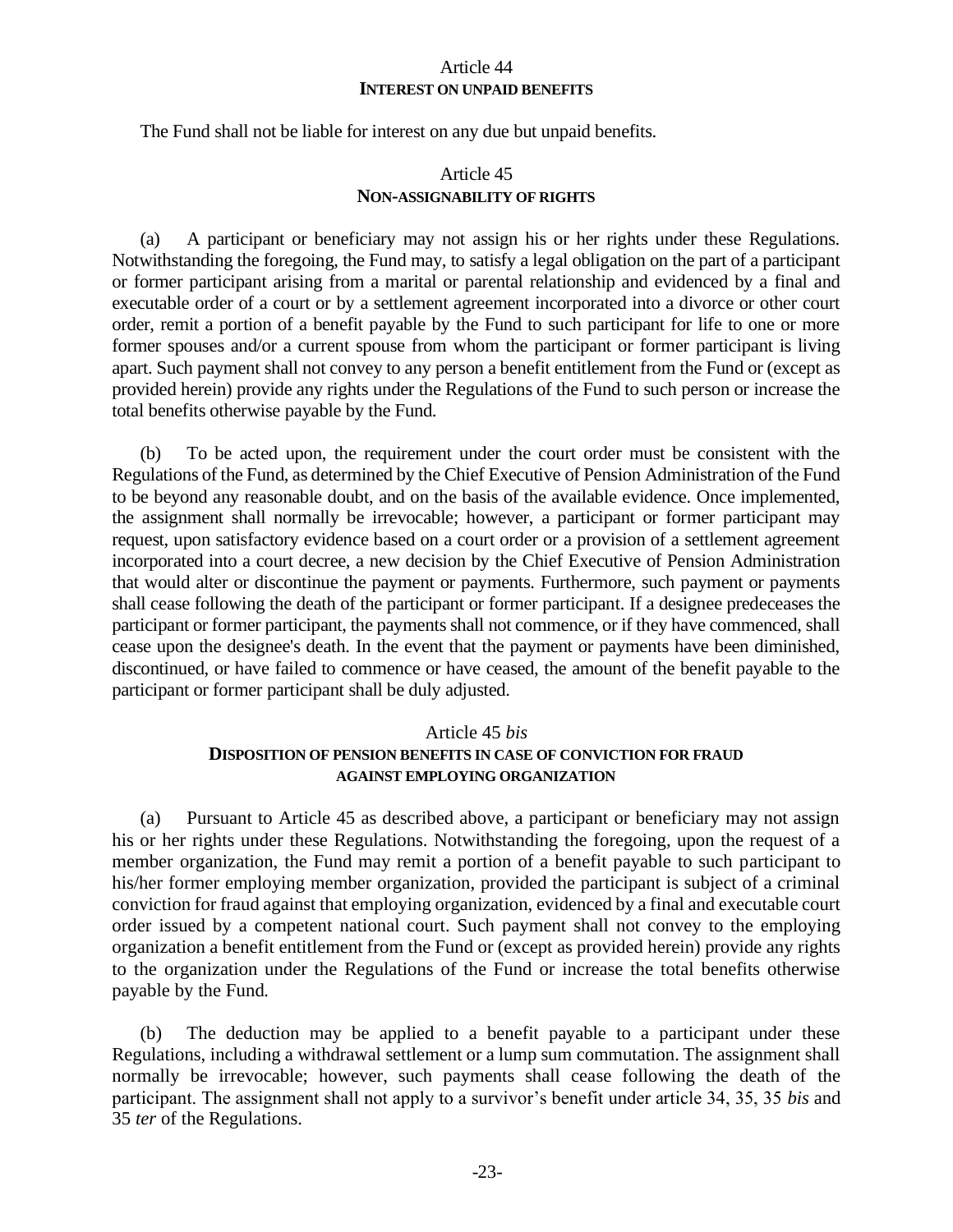#### Article 46 **FORFEITURE OF BENEFITS AND LIMITATION ON CLAIMS**

(a) The right to a withdrawal settlement or residual settlement shall be forfeited if for two years after payment has been due the beneficiary has failed to submit payment instructions or has failed or refused to accept payment.

(b) The right to a retirement, early retirement, deferred retirement or disability benefit, widow's or widower's benefit, divorced surviving spouse's benefit, child's benefit or secondary dependant's benefit shall be forfeited if, for five years after the first payment has been due, the beneficiary has failed to submit payment instructions or has failed or refused to accept payment.

(c) The right to continued periodic payments of a retirement, early retirement, deferred retirement or disability benefit, widow's or widower's benefit, divorced surviving spouse's benefit, child's benefit or secondary dependant's benefit shall be forfeited if, for two years after a periodic payment has been due, the beneficiary has failed to submit payment instructions, or has failed or refused to accept payment, or has failed to submit the duly signed Certificate of Entitlement.

(d) The Fund shall not accept any claim alleging non-receipt of a lump sum, including a withdrawal settlement, or monthly periodic benefit or request for correction of an amount due in respect of any lump sum or monthly periodic benefit payable under these Regulations, more than 10 years after the amount was due or the error was made.

(e) The Board may, if in its opinion there are circumstances beyond the beneficiary's control which so warrant, restore the right to any benefit which has been forfeited or after the 10-year time limit under (d) above, to any payment that that has not been received.

# Article 47

# **CURRENCY**

(a) Contributions under these Regulations shall be calculated and remitted to the Fund in dollars.

(b) Benefits shall be calculated in dollars and shall be payable in any currency selected by the recipient, at the rate of exchange for dollars obtained by the Fund on the date of payment.

# Article 48 **JURISDICTION OF THE UNITED NATIONS APPEALS TRIBUNAL**

(a) Applications alleging non-observance of these Regulations arising out of decisions of the Board may be submitted directly to the United Nations Appeals Tribunal by:

- (i) Any staff member of a member organization which has accepted the jurisdiction of the Tribunal in Joint Staff Pension Fund cases who is eligible under article 21 of these Regulations as a participant in the Fund, even after his or her employment has ceased, and any person who has succeeded to such staff member's rights upon his or her death;
- (ii) Any other person who can show that he or she is entitled to rights under these Regulations by virtue of the participation in the Fund of a staff member of such member organization.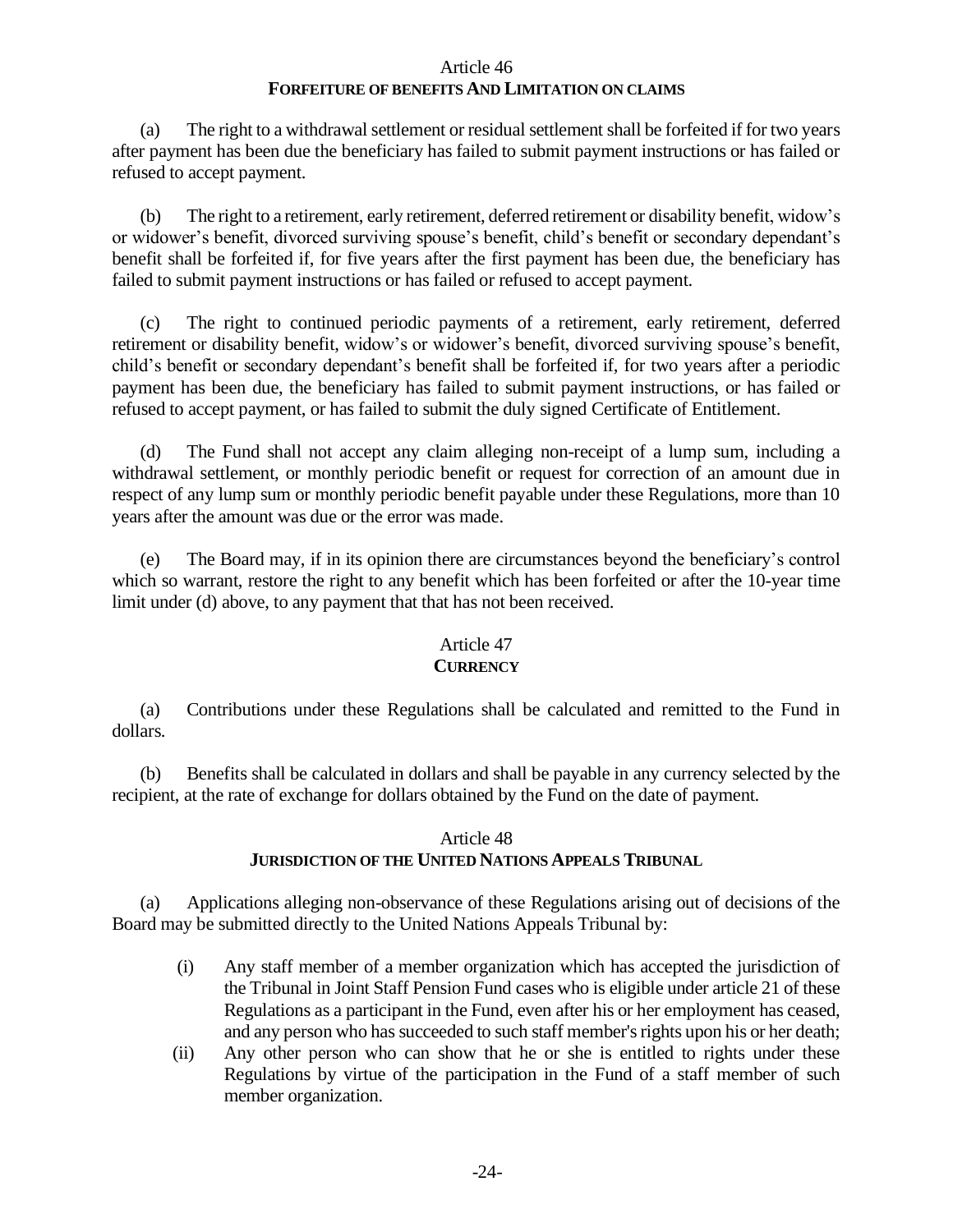(b) In the event of a dispute as to whether the Tribunal has competence, the matter shall be settled by a decision of the Tribunal.

(c) The decision of the Tribunal shall be final and without appeal.

(d) The time-limits prescribed in article 7 of the Statute of the Tribunal are reckoned from the date of the communication of the contested decision of the Board.

# *PART VII. AMENDMENT AND ENTRY INTO FORCE*

#### Article 49 **AMENDMENT**

(a) The Board may recommend amendments to these Regulations to the General Assembly, which may amend these Regulations after consultation with the Board.

(b) The Regulations so amended shall enter into force as from the date specified by the General Assembly but without prejudice to rights to benefits acquired through contributory service prior to that date.

#### Article 50 **ENTRY INTO FORCE OF THE PROVISIONS OR THEIR AMENDMENT**

No provision shall be construed as applying retroactively to participants in the Fund prior to the date of its entry into effect, unless expressly stated therein or specifically amended to such effect by the General Assembly with due regard to the provisions of article 49.

# *PART VIII. PENSIONABLE REMUNERATION*

#### Article 51 **PENSIONABLE REMUNERATION**

(a) In the case of participants in the General Service and related categories, pensionable remuneration shall be the equivalent in dollars of the sum of:

- (i) The participant's gross pensionable salary, as determined on the occasion of comprehensive salary surveys and subsequently adjusted between such salary surveys, in accordance with the methodology approved by the General Assembly and set out in appendix A to these Regulations;
- (ii) Any language allowance payable; and
- (iii) In the case of a participant who became entitled to a pensionable non-resident's allowance prior to 1 September 1983, and for as long as he or she continues to be entitled thereto, the amount of such allowance.

(b) In the case of participants in the Professional and higher categories, the scale of pensionable remuneration, shall be as set out in the ICSC website (see appendix B hereto). It shall be adjusted on the same date as the net remuneration amounts of officials in the Professional and higher categories in New York are adjusted. Such adjustment shall be by a uniform percentage equal to the weighted average percentage variation in the net remuneration amounts, as determined by the International Civil Service Commission.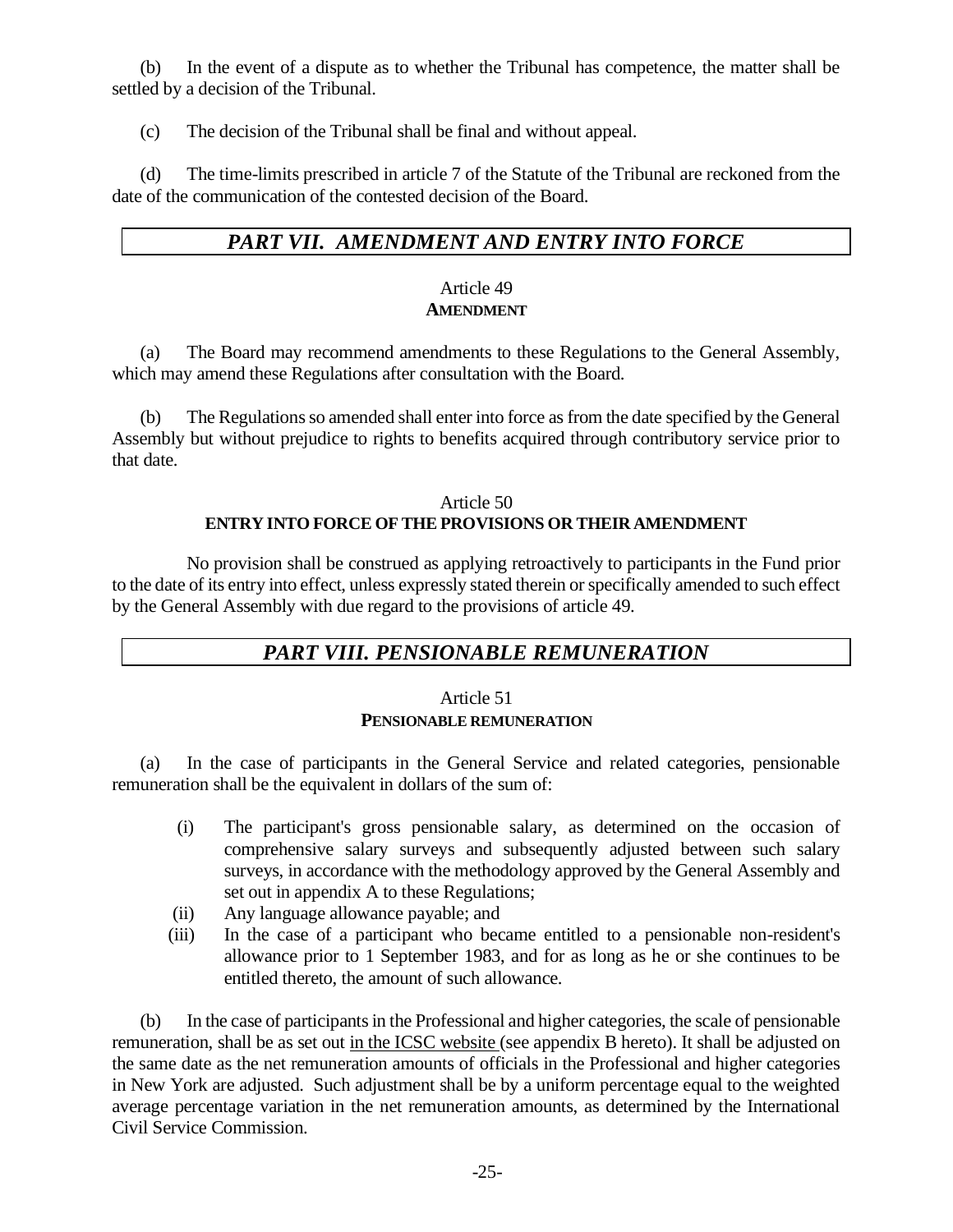- (c) (i) In the case of participants who are appointed or elected as ungraded officials on or after 1 April 1995, their pensionable remuneration shall be established by the competent legislative organ which determines their other conditions of service, in accordance with the methodology recommended by the International Civil Service Commission and endorsed by the General Assembly, and shall be subsequently adjusted in accordance with the procedure in (b) above;
	- (ii) In the case of participants who were ungraded officials on 31 March 1995, their pensionable remuneration shall be maintained, without adjustment, until surpassed by the level of pensionable remuneration derived from application of the methodology referred to in (i) above.

(d) In the case of participants in the United Nations Field Service category, the scale of pensionable remuneration shall be as set out in the Office of Human Resources website (see appendix C hereto), and shall be subsequently adjusted in accordance with the procedure in (b) above.

(e) No step increments beyond the top step of the gross pensionable salary scale or the scale of pensionable remuneration established according to the methodology approved by the General Assembly on the recommendation of the International Civil Service Commission shall be recognized for participants entering or re-entering the Fund on or after 1 January 1994. Nevertheless, any step increments awarded in conformity with the provisions of the appropriate staff regulations or rules of a member organization to a staff member in service in that organization before 1 January 1994 shall be recognized by the Fund for pension contribution and benefit calculation purposes.

# *PART IX. SUPPLEMENTARY ARTICLES*

## Supplementary article A **PART-TIME EMPLOYMENT**

The provisions of these Regulations and of the Administrative Rules shall apply equally to members of the staff of each member organization whose employment is for at least half the time of full-time members of the staff, except that:

(a) The entitlement to and the amount of benefits resulting from such employment shall be reduced in the ratio which it bears to full employment; and

(b) Such employment prior to 1 January 1975 shall not be open to validation or be taken into account for any other purpose.

## Supplementary article B **PARTICIPATION OF OFFICIALS WHO ARE NOT STAFF MEMBERS**

The provisions of these Regulations and of the Administrative Rules shall apply to officials covered by the Conventions on the Privileges and Immunities of the United Nations and of the Specialized Agencies who perform such functions for the member organization of the Fund which, if provided by their staff members, would be considered as full-time or part-time employment for the purpose of these Regulations.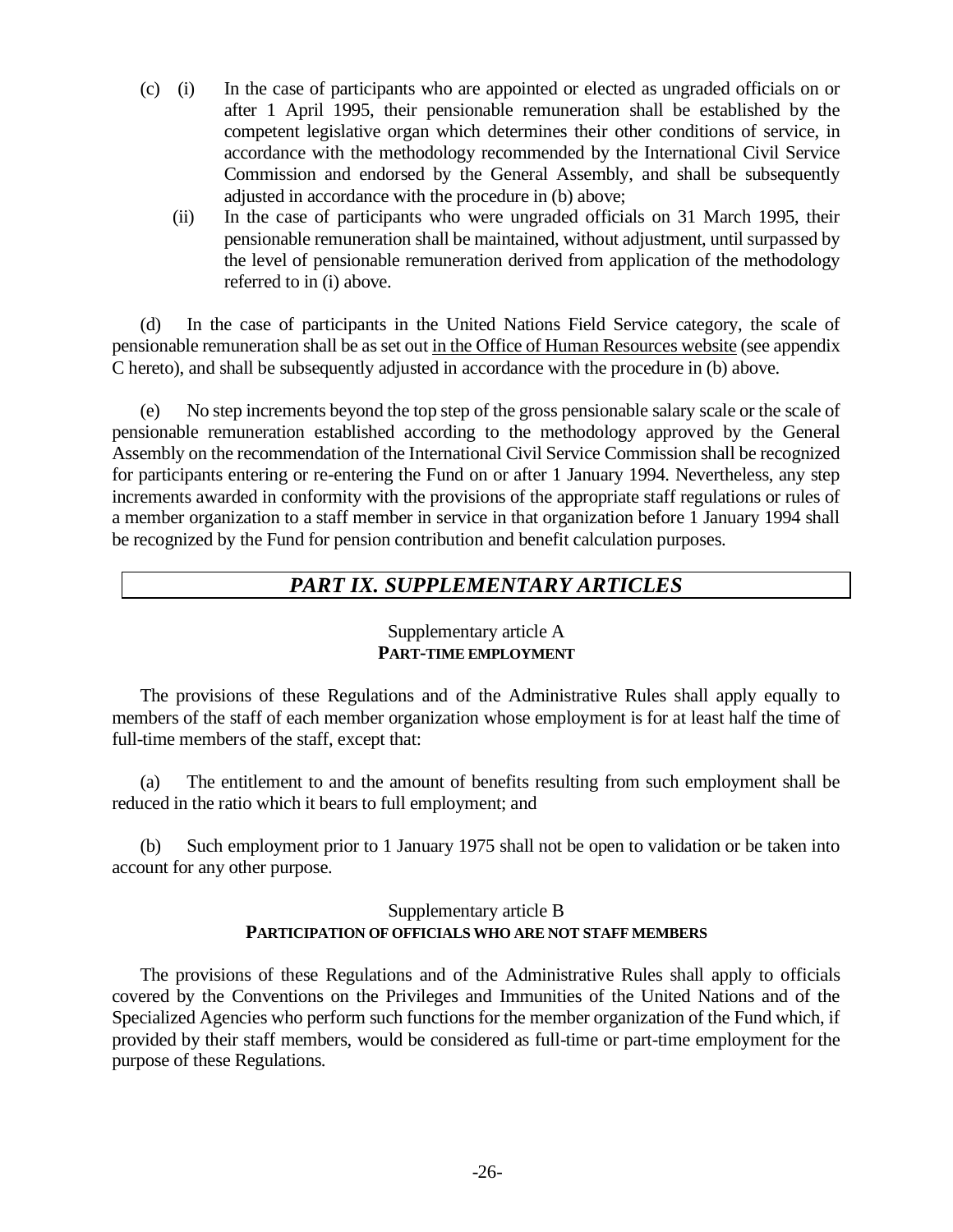## Supplementary article C **TRANSITIONAL MEASURES IN RESPECT OF FINAL AVERAGE REMUNERATION**

(a) Effective 1 April 1987, notwithstanding the provisions of article 1(h), the final average remuneration of a participant in the Professional or higher categories who was in contributory service on 31 March 1987, had at least 36 completed calendar months of such service as of that date and whose pensionable remuneration was lowered by the scale of pensionable remuneration effective 1 April 1987, shall be calculated under both article 1(h) and paragraph (b) of this article, with the participant being entitled to that method of calculation which results in the higher benefit at the standard annual rate.

- (b) (i) The highest final average remuneration to which the participant would have been entitled in accordance with article 1(h) if he or she had separated from service on 31 December 1984 or on any later date preceding the actual date of separation shall be applied to the participant's contributory service up to and including the date on which that final average remuneration was first attained;
	- (ii) The final average remuneration calculated in accordance with article 1(h) shall be applied to the participant's contributory service after such date; and
	- (iii) The benefit payable at the standard annual rate under the provisions of article 28(b) or (c) shall be calculated by adding to the benefit based on the contributory service in (i) above the benefit based on the contributory service in (ii) above, subject to article 28(d) where applicable.

(c) Nevertheless, and notwithstanding the provisions of article 28(d), the benefit payable to a participant at the standard annual rate in accordance with paragraph (b) above shall not be less than the benefit to which he or she would have been entitled if separated on the date the highest final average remuneration was first attained.

# Supplementary article D **TRANSITIONAL MEASURES IN RESPECT OF LUMP-SUM COMMUTATION**

Notwithstanding the provisions of article 28(g), a participant in contributory service on 31 March 1987 may commute a retirement benefit payable into a lump sum to the extent of the greater of:

- (a) The amount calculated under article 28(g); or
- (b) (i) If the participant's age on 31 March 1987 was less than 55, the actuarial equivalent of one-third of the benefit that would have been payable if separated on 31 March 1987 and had been aged 60 on that date;
	- (ii) If the participant's age on 31 March 1987 was 55 or more, the actuarial equivalent of one-third of the benefit that would have been payable to the participant, had he or she retired on 31 March 1987 and had attained on that date the age at his or her actual date of separation.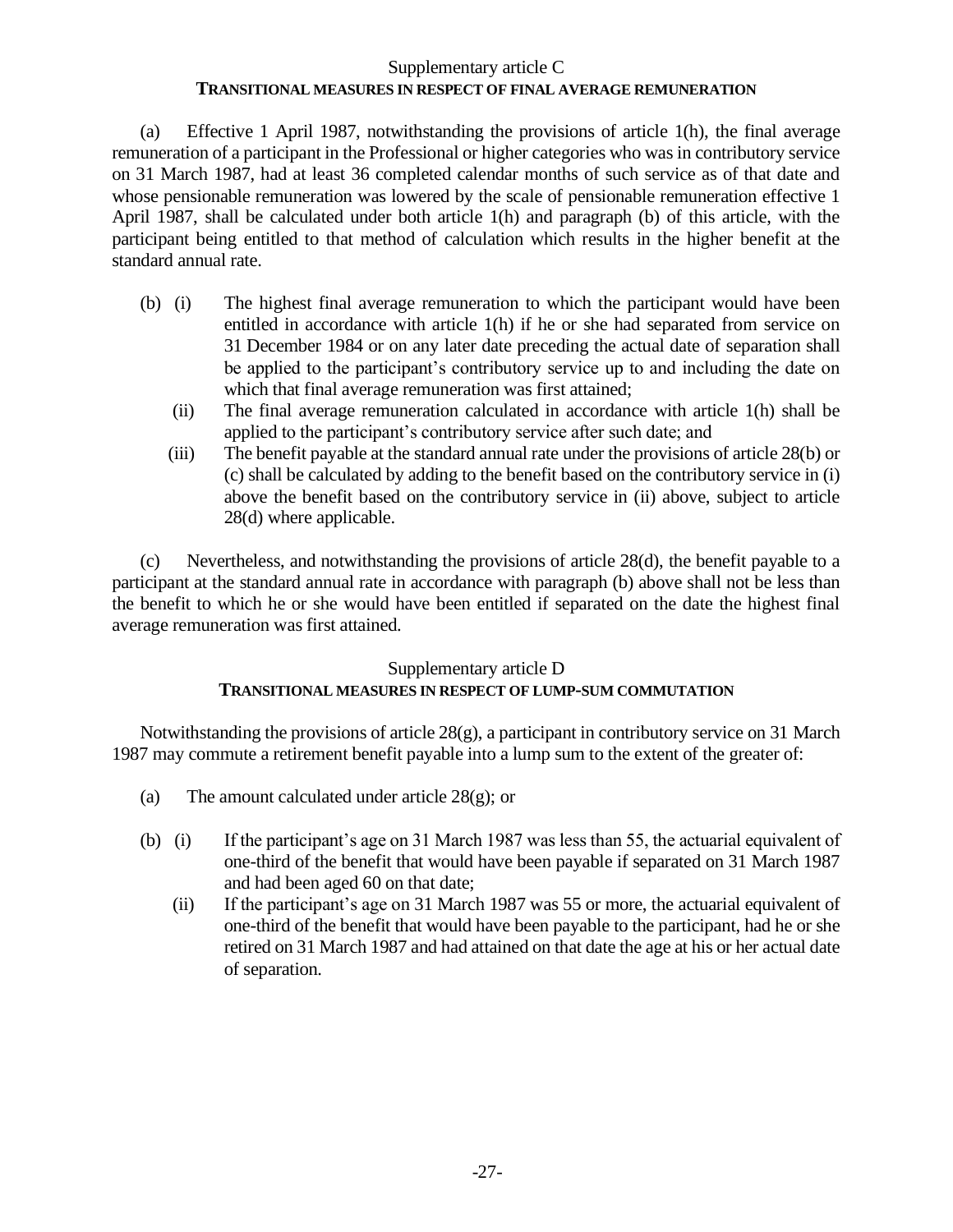# Appendix A

#### GROSS PENSIONABLE SALARY FOR THE GENERAL SERVICE AND RELATED CATEGORIES

#### 1. Methodology for determining the gross pensionable salary

\_\_\_\_\_\_\_\_\_\_\_\_\_\_\_\_\_\_\_\_\_\_\_\_\_\_

(a) Effective 1 April 1994, and subject to (b) below, the methodology for determining the gross pensionable salary for participants in the General Service and related categories on the occasion of comprehensive salary surveys shall be as follows:

- (i) 66.25 per cent of the net pensionable salary, determined in accordance with the procedure approved by the International Civil Service Commission\*, is calculated at each grade and step;
- (ii) the amounts in (i) above are grossed up, using the applicable staff assessment rates;
- (iii) the amounts in (ii) above, divided by 0.6625 and expressed in local currency, constitute the gross pensionable salary.

(b) The methodology in (a) above shall be applied to the occasion of the first adjustment due to the application of the interim adjustment procedure for net salaries on or after 1 April 1994, should such adjustment take place before a comprehensive salary survey.

2. Adjustment of the gross pensionable salary between comprehensive salary surveys

The gross pensionable salary shall be adjusted on the same day and by the same percentages as the net pensionable salary of participants in the General Service and related categories is adjusted.

<sup>\*</sup> Under the methodology approved by the International Civil Service Commission, the net pensionable salary is the net salary in the salary scales less the non-pensionable component, if any, with the latter being shown separately in the salary scales.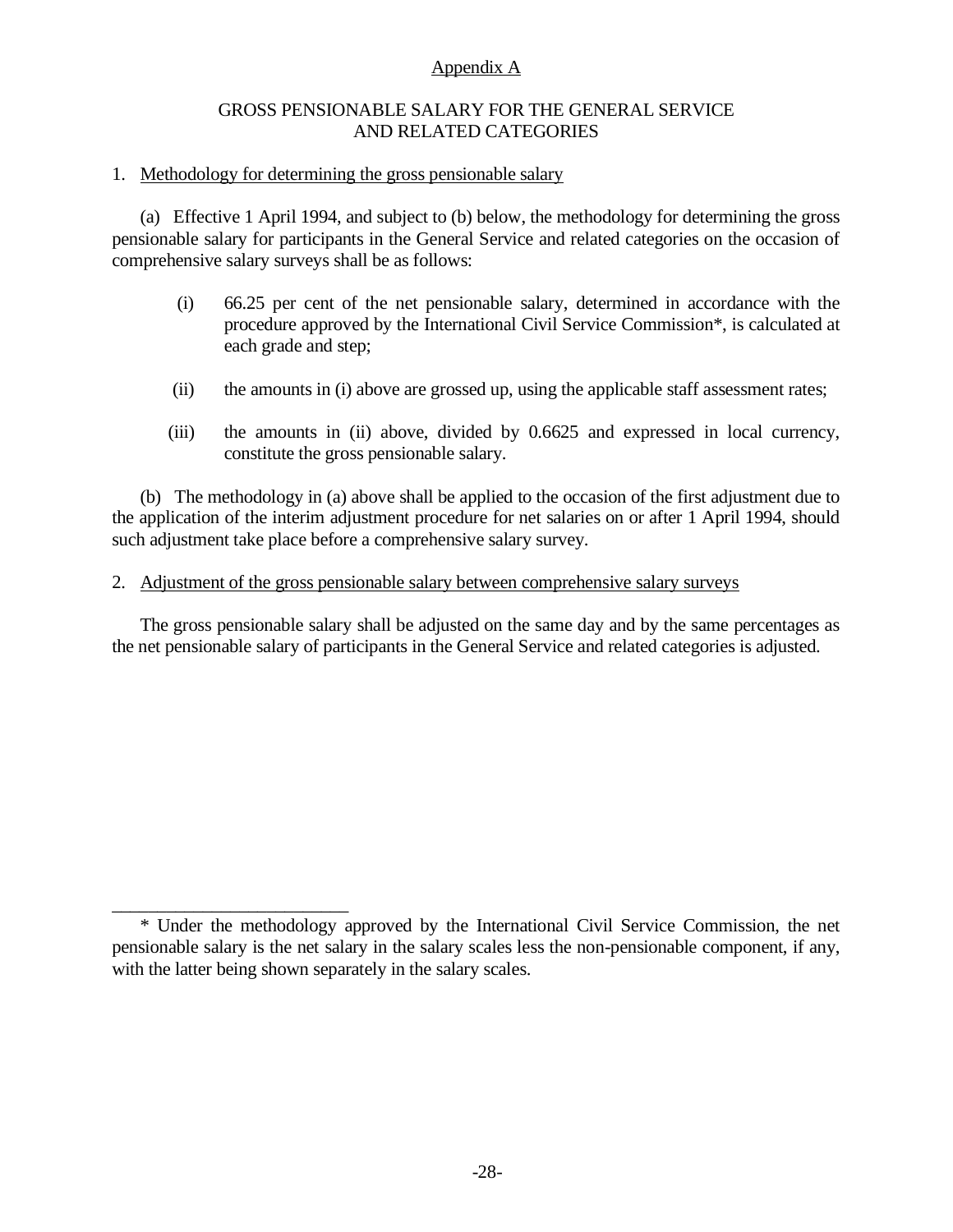Appendix B

# PENSIONABLE REMUNERATION FOR STAFF IN THE PROFESSIONAL AND HIGHER **CATEGORIES**

**[Pensionable Remuneration | ICSC](https://icsc.un.org/Home/DataPR)**

Appendix C

# PENSIONABLE REMUNERATION FOR STAFF IN THE FIELD SERVICE CATEGORY

[http://www.un.org/Depts/OHRM/salaries\\_allowances/salary.htm](http://www.un.org/Depts/OHRM/salaries_allowances/salary.htm)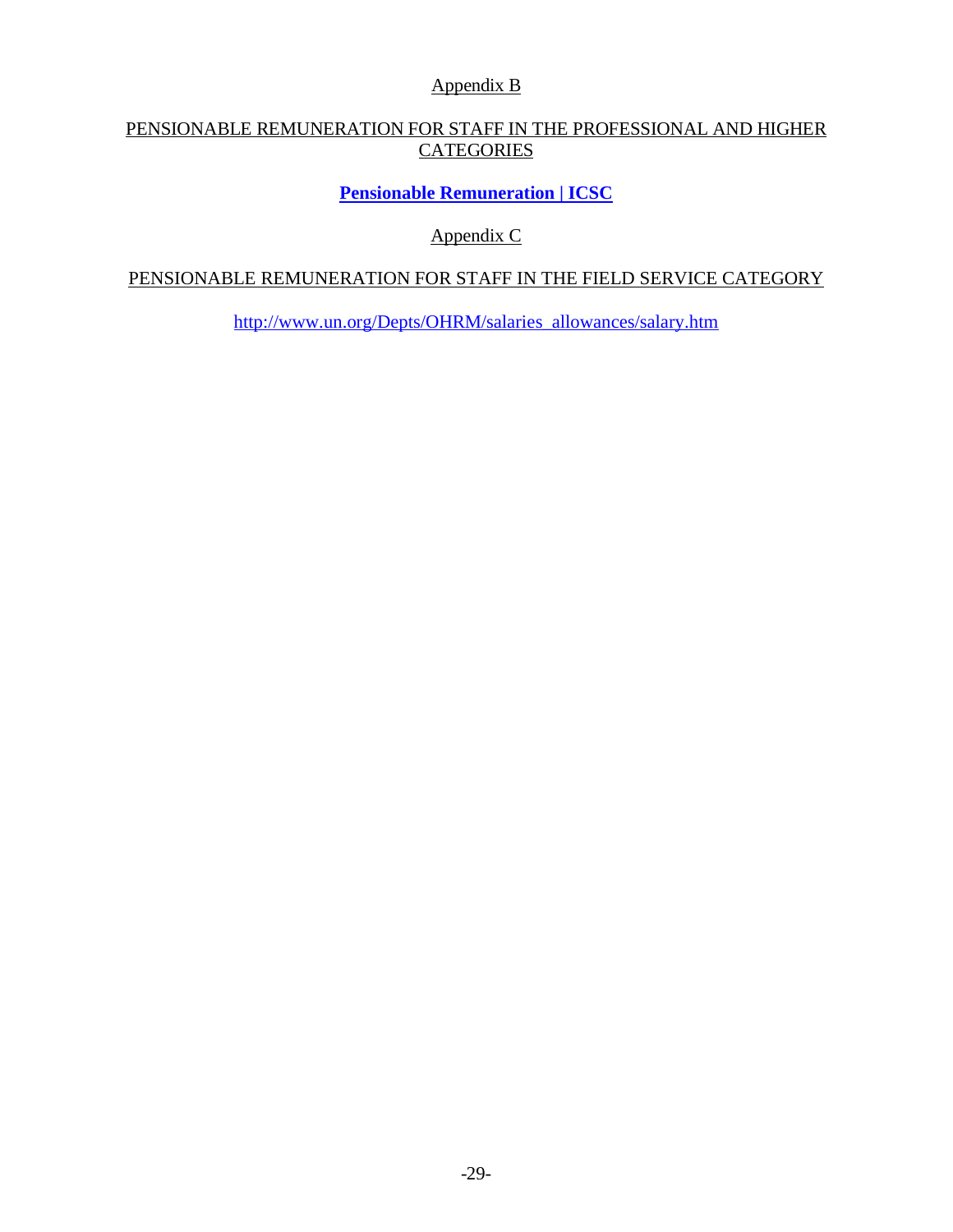# **Annex I**

# **ADMINISTRATIVE RULES OF THE UNITED NATIONS JOINT STAFF PENSION FUND**

## **INTRODUCTION**

(a) The Board has, in terms of article 4(b) of the Regulations, made these Administrative Rules, which enter into force and supersede all previous Rules with effect from 1 January 2022.

(b) The Board, or the Standing Committee on its behalf, may amend these Rules from time to time as it deems desirable, and shall interpret them to the extent required to give effect thereto.

(c) In accordance with article 1 of the Regulations, the terms defined in that article shall bear the same meaning where they appear in these Rules.

(d) *"Dependent"*, for the purpose of article 1(t) of the Regulations, shall mean in receipt of financial support from the participant in an amount sufficient to meet the financial criteria established for payment of a secondary dependant's allowance under the staff regulations and rules of the member organization by which the participant was employed immediately prior to separation or death in service, whether or not such allowance was in fact payable.

(e) *"In the name of the United Nations"*, for the purpose of article 18 of the Regulations, shall include the holding of assets in the name of a nominee or nominees of custodians for the United Nations.

(f) *"Part-time employment"*, for the purpose of supplementary article A of the Regulations, shall mean employment under conditions requiring attendance for duty during at least half the normal weekly working hours prescribed by the member organization for the duty station at which the employment takes place.

(g) "*Commencement or recommencement of participation*" within the meaning of article 1 (n) (normal retirement age) refers to participation, or a new participation, in the Fund under article 21 of the Regulations and Section B of the Administrative Rules. The normal retirement age is determined by the date the participant began his or her contributory service as a participant with the Fund, regardless of the effective date of his or her appointment with his or her employing organization. Therefore, if a staff member is appointed by a member organization of the Pension Fund before 1 January 1990 or 1 January 2014, as applicable, but his or her participation in the Fund under the Regulations of the Fund only commences or re-commences on or after 1 January 1990 but before 1 January 2014, or on or after 1 January 2014, the normal retirement age of the participant is 62 or 65, respectively. Validation of prior non-contributory service under article 23, and/or restoration of prior contributory service under article 24 does not change the date of participation in the Fund and, therefore, does not alter the normal retirement age of the participant.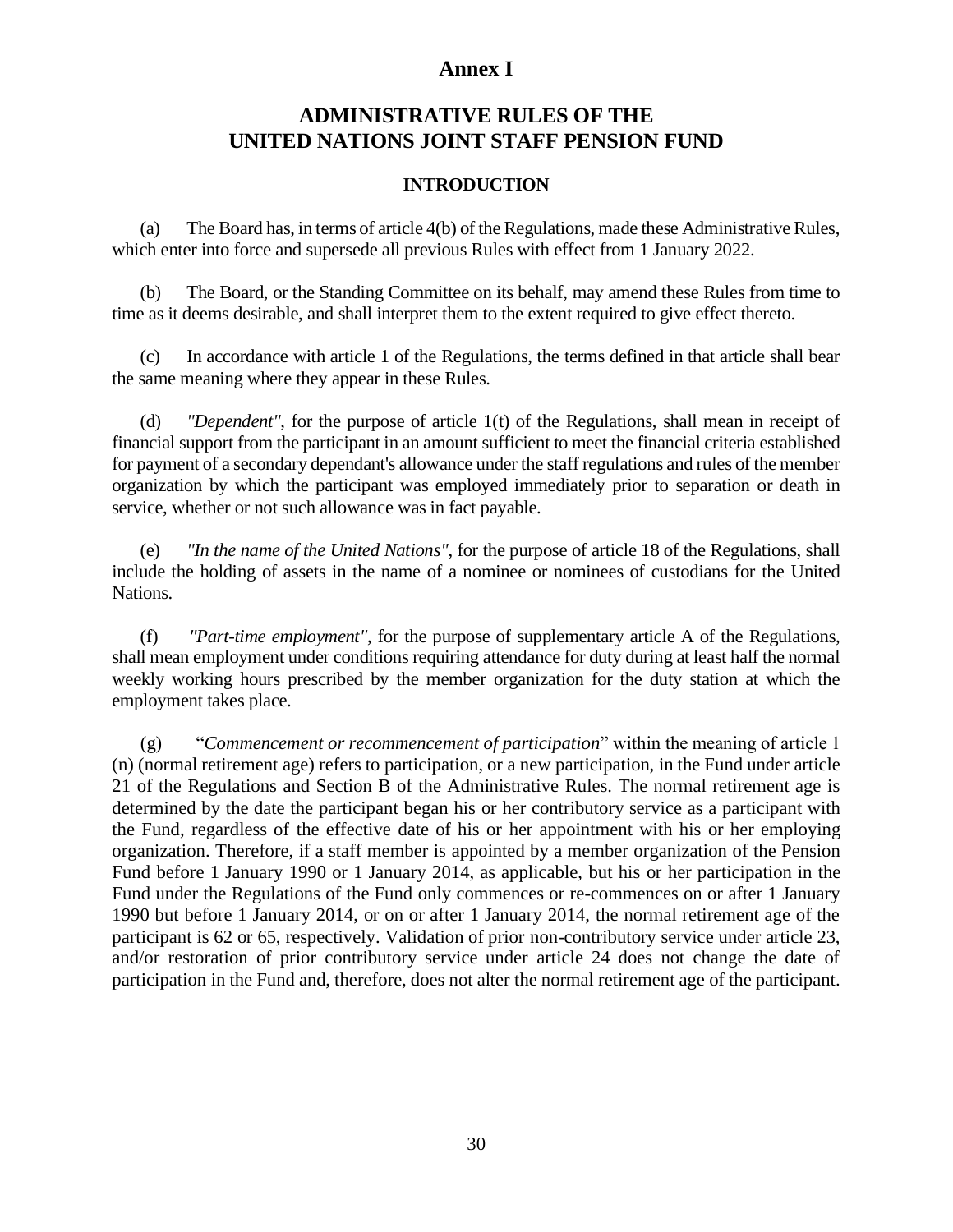## **SECTION A ADMINISTRATION MANUAL**

A.1 The Chief Executive of Pension Administration of the Fund shall be responsible, under the authority of the Board, for ensuring the observance of the Regulations and these Rules by the member organizations and the participants; the Chief Executive of Pension Administration shall be empowered to issue, and revise from time to time as may be necessary, an Administration Manual in which shall be prescribed, to the extent that they are not contained herein, the procedures and forms which shall be used for the administration of the Fund.

## **SECTION B PARTICIPATION**

B.1 Each member organization shall, upon fulfillment by a member of its staff or by one of its officials of the conditions of article 21 of the Regulations, register that person's admission to the Fund as a participant by furnishing to the secretary of the staff pension committee of the organization such information with respect to that person as the secretary may require, including the terms of appointment; the organization shall thereafter notify the secretary of any changes which occur therein.

B.2 The information shall normally include the name of the participant and the date of commencement of participation, date of birth, sex and marital status, and, as the case may be, the names and dates of birth of the participant's spouse, children under the age of 21, and secondary dependants; the organization shall verify, to the extent possible, the accuracy of the information furnished.

B.3 (a) The participant shall be responsible for providing the information in rule B.2 above and for notifying the organization of any changes which occur therein; the participant may be required to submit documentary or other proof of such information to the organization or the secretary of the committee. No change shall be accepted after the date of the participant's separation in respect of records pertaining to the following: a) the date of birth of a participant or that of each of his or her prospective beneficiaries; or b) the report of his or her prospective beneficiaries.

(b) In accordance with article 25 (e), failure by a member organization to correctly report the personal status of a participant of the Pension Fund prior to his or her separation or death in service that is attributable to the member organization, shall result in additional actuarial costs to the member organization in an amount sufficient to meet the additional obligations to be borne by the Fund arising from such an omission or mistake. In all cases, where there is a retroactive correction to the personal status of a participant after his or her separation from service, the actuarial value of a child's benefit payable and/or surviving spouse's benefit will be calculated and the member organization shall be fully liable to compensate the Fund for all of the additional actuarial costs for the Pension Fund benefit that shall be paid to the applicable beneficiary or beneficiaries.

B.4 (a) Information provided by or in respect of a participant or beneficiary under the Regulations or these Rules shall not be disclosed without written consent or authorization by the participant or beneficiary concerned, except in response to a court order or a request from a judicial or civil authority in the context of divorce or family maintenance obligations. In such case the Chief Executive of Pension Administration shall immediately notify the participant or beneficiary of the order or request. If after 30 days the participant or beneficiary has not acted in response to the court order or request, the Chief Executive of Pension Administration may supply the following information: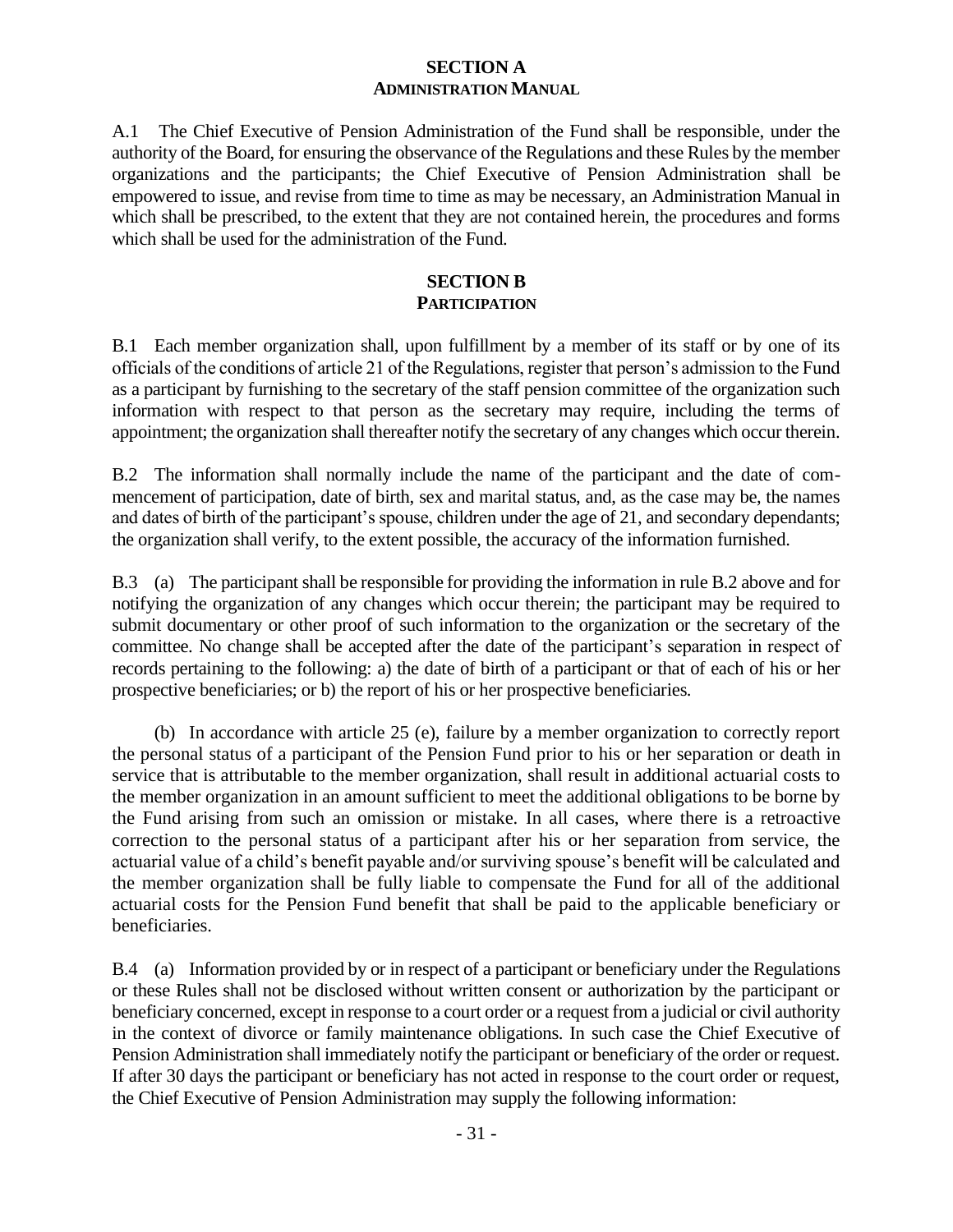- (i) amount of benefits received and in payment for a beneficiary;
- (ii) accrued entitlements for an active participant; and
- (iii) address of the beneficiary.

b) The information in (a) above shall be provided by the Chief Executive of Pension Administration in a manner that clearly reflects that it is being provided on a voluntary basis and without waiver of the privileges and immunities of the organization with respect to any such order or request from the judicial or civil authorities.

c) Notwithstanding this confidentiality rule, the staff pension committees may, through the secretariat to such committees, provide the UNJSPF member organizations with relevant pension information of a participant or beneficiary that is considered necessary in the administration of staff members and their entitlements in their employing organizations.

B.5 The participant shall, as soon as practicable after the commencement of participation, specify in writing, on a form provided for the purpose by the secretary of the committee, the person whom he or she designates as the beneficiary in the event of a benefit becoming payable under article 38 of the Regulations by reason of the participant's death in service without a surviving spouse, including a divorced spouse, child, or secondary dependant, entitled to a benefit; any changes thereafter in such designation shall similarly be specified by the participant in writing. A new designation must be completed for each new participation in the Fund.

B.6 (a) A participant who is separated from the service of one member organization and enters the service of another without an interruption in the continuity of employment shall, subject to article 21 of the Regulations, remain a participant in the Fund; where such continuity has been interrupted, participation shall be in accordance with article 21 of the Regulations.

(b) A participant who is separated from the service of a member organization and who again becomes a participant in the Fund in accordance with article 21(a) of the Regulations within 36 months after such separation and without a benefit having been paid shall continue in participation in accordance with article 21(b). In calculating the period between the dates of separation and re-entry into participation under article 21(a) no recognition shall be given to any intervening non-contributory service even if subsequently validated under article 23.

#### **SECTION C MEDICAL EVALUATION**

C.1 In accordance with article 41(a) of the Regulations, a medical evaluation shall be carried out of each participant prior to or as early as may be practicable after the commencement of participation.

C.2 The evaluation shall be conducted in such manner as to determine whether or not the participant is medically fit for participation in the Fund and may be waived if the participant has undergone a medical evaluation within twelve months prior to the commencement of participation the results of which are acceptable to the medical officer.

C.3 A participant who refuses to undergo a medical evaluation to determine fitness for employment and fulfils the requirements under article 21(a) of the Regulations, and for whom the findings of an earlier medical evaluation are not accepted, shall not, until completion of five years of contributory service be entitled to a disability benefit under the Regulations, nor shall a widow's, widower's or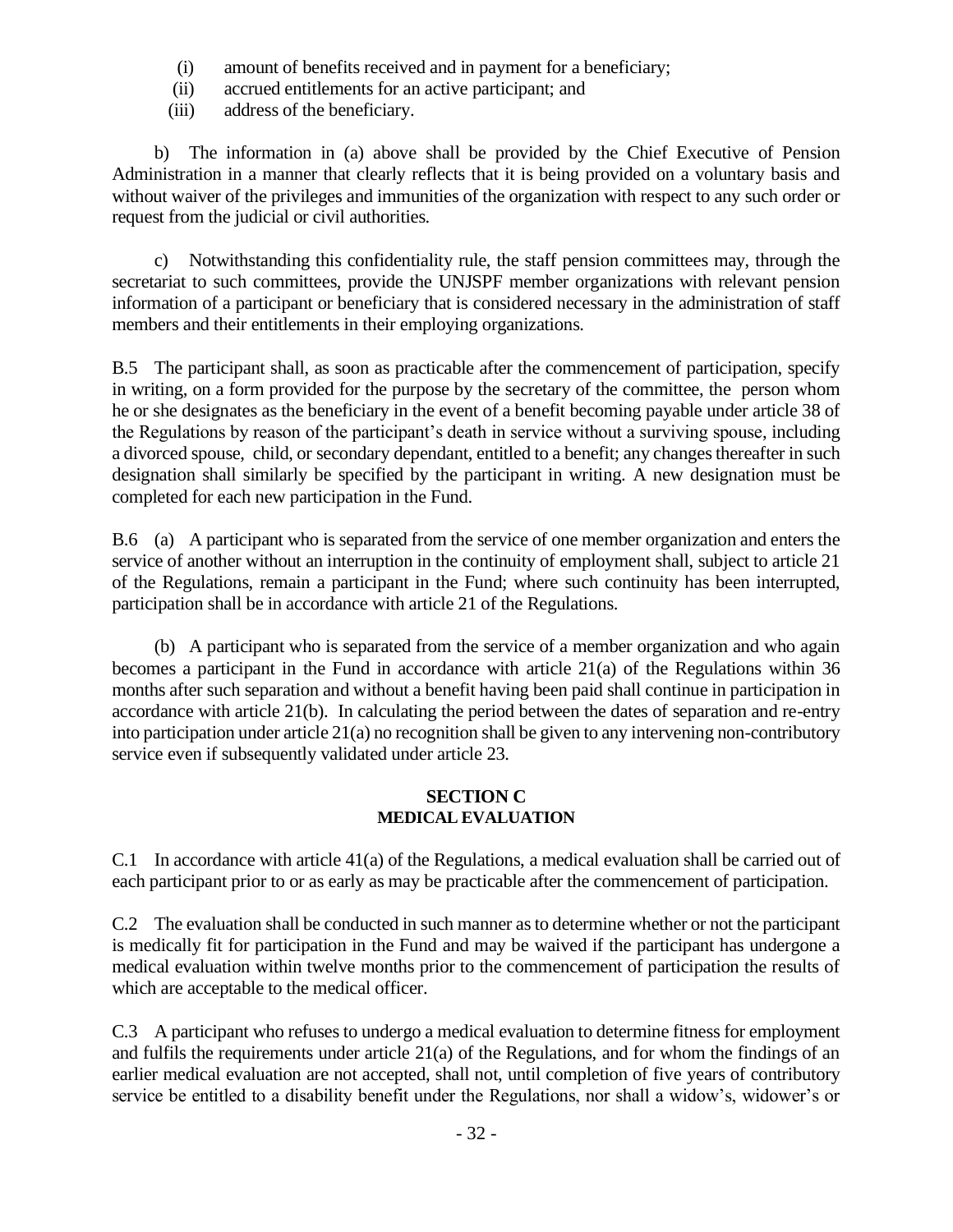secondary dependent's benefit be payable.

C.4 A participant whose entitlements are restricted under rule C.3 above shall, upon undergoing the medical evaluation provided for in rules C.1 and C.2 above, be accorded his or her full entitlements.

## **SECTION D CONTRIBUTIONS AND INTEREST**

D.1 Contributions as specified in column B in article 25(a) of the Regulations shall be deducted monthly by the member organization from the salary and emoluments of each of its participants in pay status and remitted in dollars to the Fund; however, to the extent required for the payment of benefits in local currencies, the Chief Executive of Pension Administration may accept that a member organization remit its monthly contributions in a specific local currency rather than in dollars (applying the United Nations operational rate of exchange in effect when the organization's contribution is remitted). The contributions of a participant in partial pay status shall be on the basis of his or her full pensionable remuneration.

D.2 Contributions for the purpose of validation, restoration, or the accrual of contributory service during leave without pay shall be made in dollars in accordance with sections E, F and G below.

D.3 (a) Interest shall accrue each year or part of a year on a participant's contributions to the Fund; interest shall not, however, accrue in any year on contributions made during that year.

(b) For the purpose of accrual of interest under article  $25(b)$ , (c), (d) or (e), article 31 and article 38(c) of the Regulations, the interest shall be calculated to the end of each financial year and compounded annually at that date.

(c) In the calculation of interest, periods of less than one calendar month shall, if they amount to fifteen days or more, be treated as one month, and if they amount to less than fifteen days, be disregarded.

(d) For the purpose of calculating monthly installments, including interest, for the amortization of amounts due under article 25(d), the interest shall be compounded annually.

D.4 Remittance of the contributions under article 25 shall be made monthly and received by the Fund not later than on the second working day of the following month.

D.5 The Fund shall be compensated for any loss resulting from delays in receipt of the contributions under D.4 above.

D.6 The financial year of the Fund shall be the period 1 January to 31 December inclusive.

#### **SECTION E VALIDATION OF NON-CONTRIBUTORY SERVICE**

E.1 A participant who elects to validate non-contributory service under article 23(a) of the Regulations shall give notice in writing of such election to the secretary of the staff pension committee of the member organization by which he or she is employed, not later than one year after the commencement of participation and in any case prior to the date of separation if earlier. The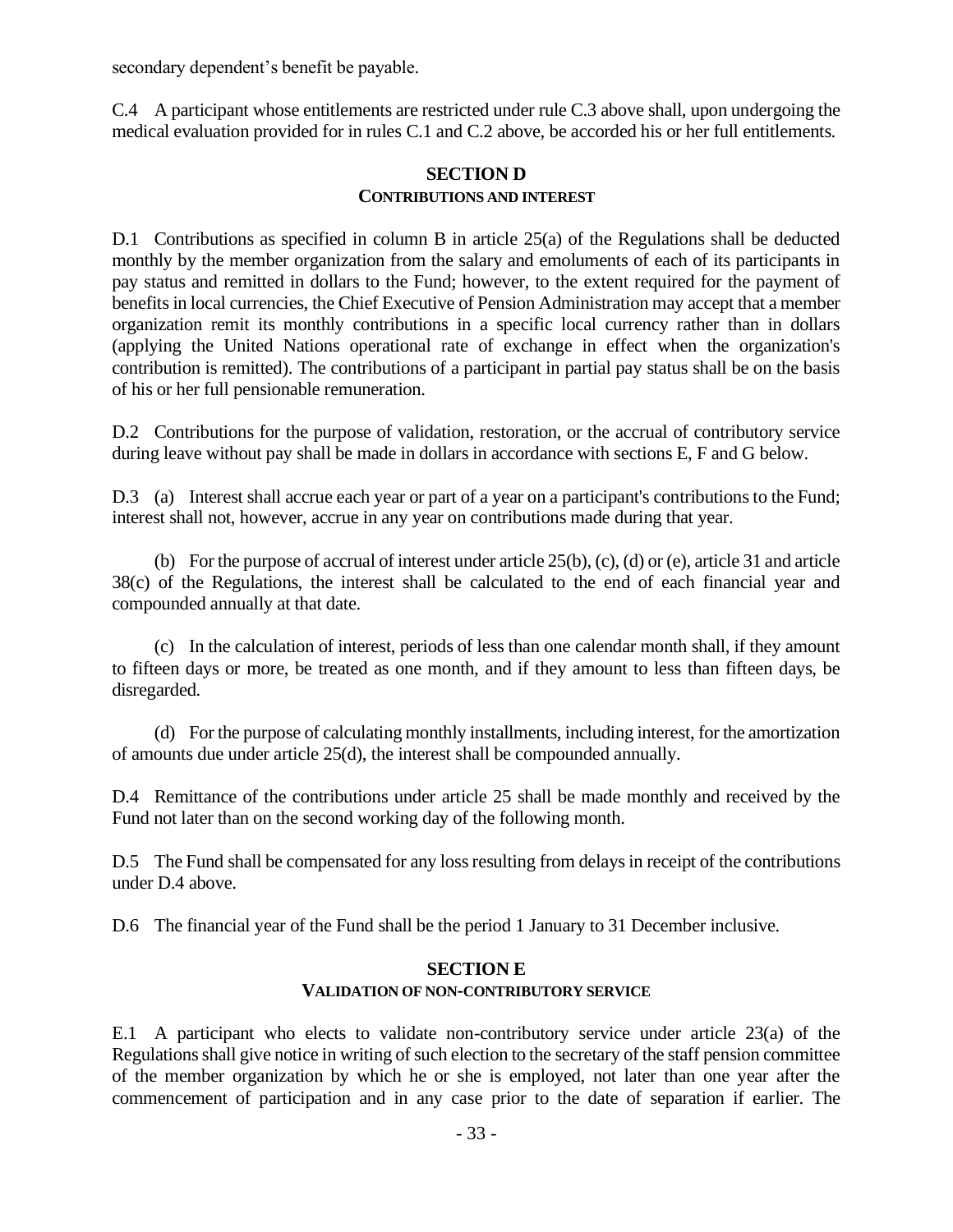participant shall state in such notice the total period or periods of service which to his or her knowledge are open to validation.

E.2 (a) The secretary of the committee, if satisfied that the conditions of article 23(a) have been fulfilled, shall notify the participant in writing of the contributions which would have been payable by the participant had the service been contributory, with interest to the date of the notice of election.

(b) The contribution of the member organization shall be twice the amount under (a) above.

E.3 The participant shall remit the amount due under E.2 above in a lump sum to the member organization within ninety days of the date of the notification, or prior to the date of separation if earlier, failing which the right to validate shall be deemed to be cancelled.

E.4 (a) A beneficiary who elects to validate on behalf of a deceased participant under article 23(b) of the Regulations shall give notice in the manner and within the period specified in rule E.1 above; such beneficiary shall be notified of the amount due in accordance with rule E.2 and shall remit such amount in a lump sum to the member organization within ninety days of the date of notification.

(b) In the event that a participant dies after having elected to validate under E.1 above, but before the amount due has been remitted under rule E.3, a beneficiary empowered to make an election on behalf of the participant under article 23(b) shall be entitled, upon notice in writing to the secretary of the committee prior to payment of the benefit, to make such remittance in a lump sum within ninety days of the date of notification to such beneficiary by the secretary of the amount due.

(c) Failure by a beneficiary to comply with the provisions of (a) or (b) above shall be deemed to cancel his or her rights under article 23(b).

E.5 A former participant who, during a period of participation, does not validate the non-contributory service then open to validation shall not, by virtue of a new period of participation, be entitled to validate such service.

## **SECTION F**

## **RESTORATION OF PRIOR CONTRIBUTORY SERVICE**

F.1 A participant who elects to restore prior contributory service as a former participant under article 24(a) of the Regulations shall give notice in writing of such election to the secretary of the staff pension committee of the member organization by which he or she is employed not later than one year after the re-commencement of participation and in any case prior to the date of separation if earlier.

F.2 (a) The secretary of the committee, if satisfied that the conditions of article 24(a) have been fulfilled, shall ascertain from the Chief Executive of Pension Administration the periods of prior contributory service of the participant, together with the amount of the lump-sum payment received by the participant in respect of the previous participation and the interest thereon to the date of the notice of election, and shall notify the participant in writing of the total amount due.

(b) The amount due from the member organization shall be the amount of the refund, if any, received by it under article 26 of the Regulations in force on 31 December 1982 with interest as in (a) above.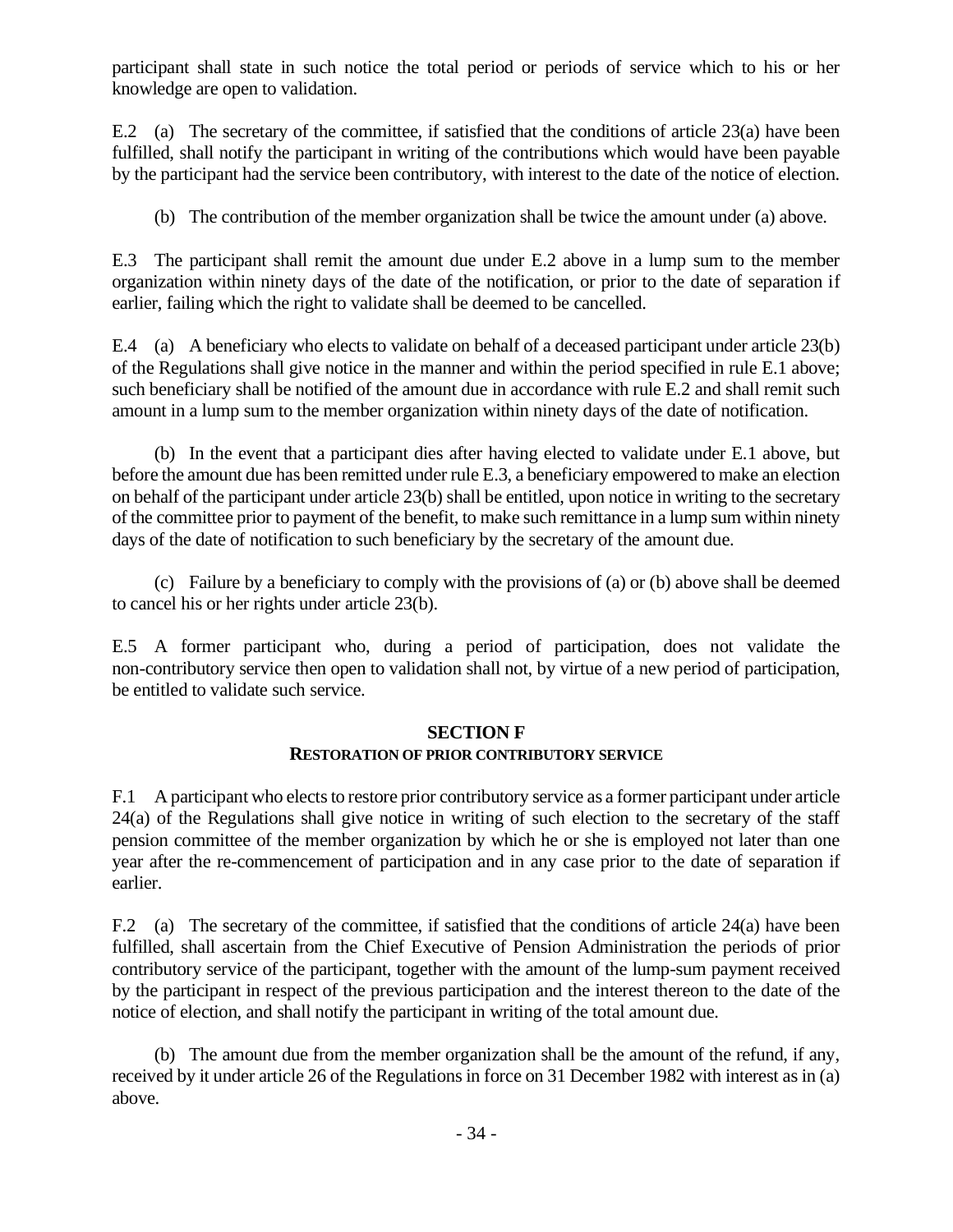F.3 The participant shall make, or commence, payment of the amount within ninety days of the date of the notification by the secretary under rule F.2 above, either

(a) In full in a lump sum; or

(b) In equal monthly installments, with interest, over a period no longer than half the length of the prior contributory service elected to be restored, provided that the total amount due shall be payable prior to the date of the participant's separation.

F.4 (a) Payment shall be made, in accordance with the method selected by the participant under rule F.3 above, by remittance to the organization within the time-limits applicable.

(b) In the event of default in the payment of a lump sum or the first payment of an installment, the right of the participant to restoration shall be deemed to be cancelled; in the event of default thereafter, the participant shall be given notice in writing by the secretary of the committee to effect payment within ninety days, failing which the right to restoration shall similarly be deemed to be cancelled.

(c) A participant whose right to restoration is cancelled shall be refunded forthwith the payments already made, with accrued interest, and shall forfeit any further right to such restoration.

F.5 A beneficiary who elects to restore on behalf of a deceased participant under article 24(c) of the Regulations, or to make or complete the remittances due by a participant who had so elected prior to his or her death, shall be bound, *mutatis mutandis*, by the provisions of rule E.4 above.

F.6 To the extent required for benefit calculation purposes, the notional pensionable remuneration for the entire disability benefit period recognized as contributory service pursuant to article 24 (b) of the Regulations shall be deemed to be the same as that on the day immediately preceding the commencement date of the disability benefit.

## **SECTION G LEAVE WITHOUT PAY**

G.1 A participant who wishes contributory service to accrue in terms of article 22(b) of the Regulations in respect of leave without pay shall make arrangements with the member organization by which he or she is employed for the full contributions to be remitted to the Fund concurrently with such leave in the same manner as contributions due in respect of a participant in pay status.

G.2 A participant to whom the provisions of article 25(b)(ii) apply shall remit to the organization the amounts due in respect of a period of leave without pay prior to the date of separation and, in any case, not later than within one year after the resumption of pay status.

G.3 At participant's request, notification of the amount due under rule G.2 above shall be provided by the secretary of the staff pension committee of the organization from which he or she was granted leave without pay.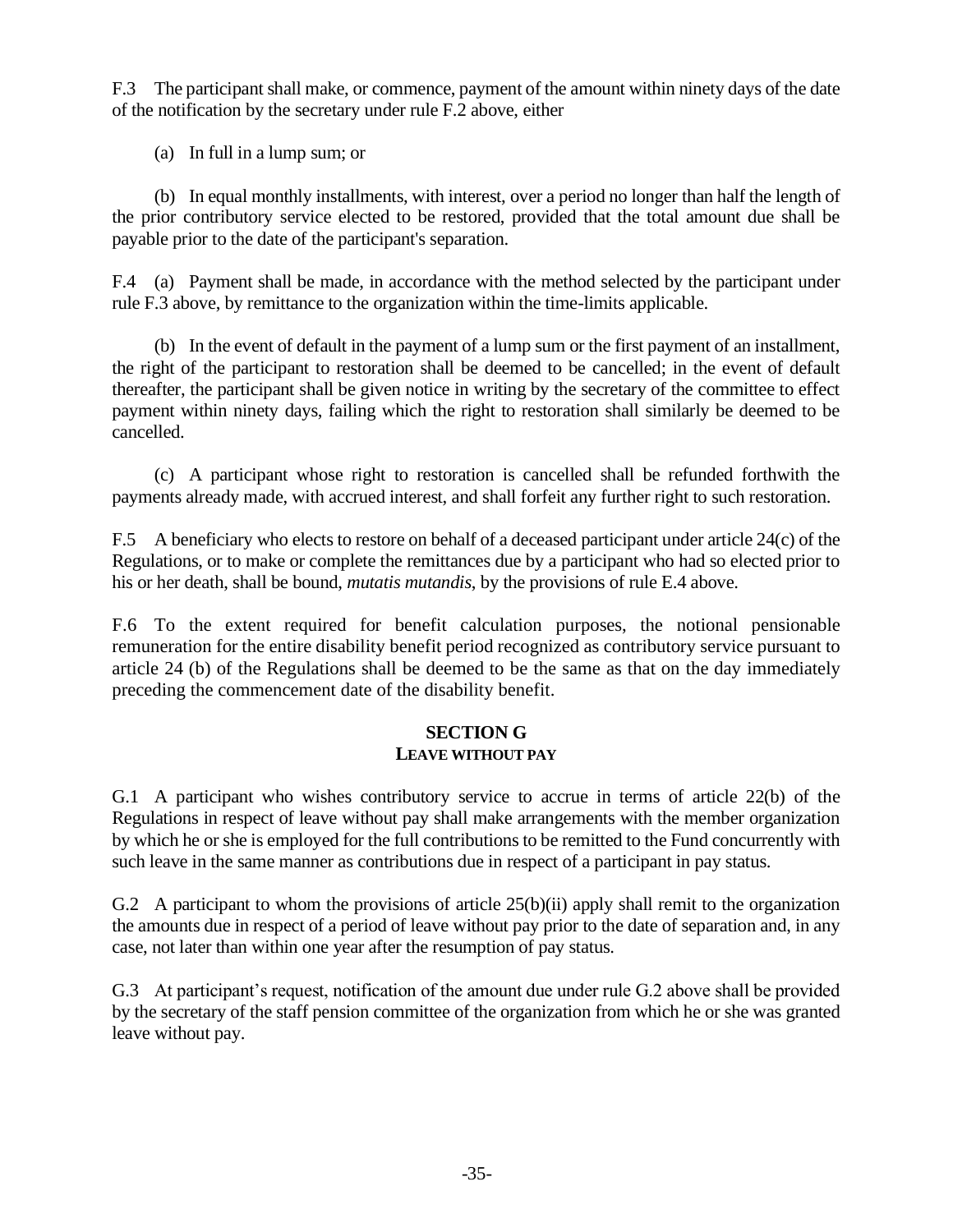G.4 The provisions of section G of the Administrative Rules in force on 31 December 1982 shall continue to apply to leave without pay which commenced prior to 1 January 1983.

G.5 However, participants whose leave without pay commenced prior to 1 January 1983 may, at their option, pay contributions concurrently for the unexpired portion of such leave remaining after 1 January 1983.

G.6 Participants who avail themselves of the option under rule G.5 above may, at the same time, choose to pay the amounts due for the prior period of leave without pay.

G.7 Extensions of leave without pay which commenced prior to 1 January 1983 granted after 1 January 1983 shall be treated in accordance with the provisions applicable to leave without pay commencing after that date.

#### **SECTION H**

## **DETERMINATIONS OF INCAPACITY AND INABILITY TO ENGAGE IN GAINFUL EMPLOYMENT**

## **General**

H.1 (a) The determination of incapacity for the purpose of disability benefits under article 33(a) and (b) of the Regulations and of children's and secondary dependants' benefits under article 36(b) and (c) shall, by virtue of powers hereby delegated in accordance with article 4(d), be made in each case by the staff pension committee of the organization by which the participant is employed, subject to the provision that, failing unanimity, a determination with respect to a disability benefit shall be referred to the Standing Committee for decision.

(b) In accordance with criteria approved by the Board, a staff pension committee may consider a request for a determination of incapacity for the purpose of disability benefits under article 33(a) and (b) of the Regulations for a participant employed by another member organization.

(c) For entitlement to a disability benefit, the incapacity for further service must be found to exist or to have existed on the participant's date of separation.

H.2 In each case in which a staff pension committee has determined that a participant or a child is incapacitated, or in which a determination with respect to a disability benefit has been referred to the Standing Committee for decision, the medical officer of the organization shall transmit a report on the medical aspects of the case to the Medical Consultant, who shall in turn report thereon as may be required by the Chief Executive of Pension Administration.

#### **Disability benefits (article 33)**

H.3 A request for a determination by the staff pension committee under article 33(a) of the Regulations shall be made by the organization:

(a) Whenever during, or on the expiry of, the appointment of a participant there is reason to believe that he or she may be incapacitated within the meaning of article 33(a); or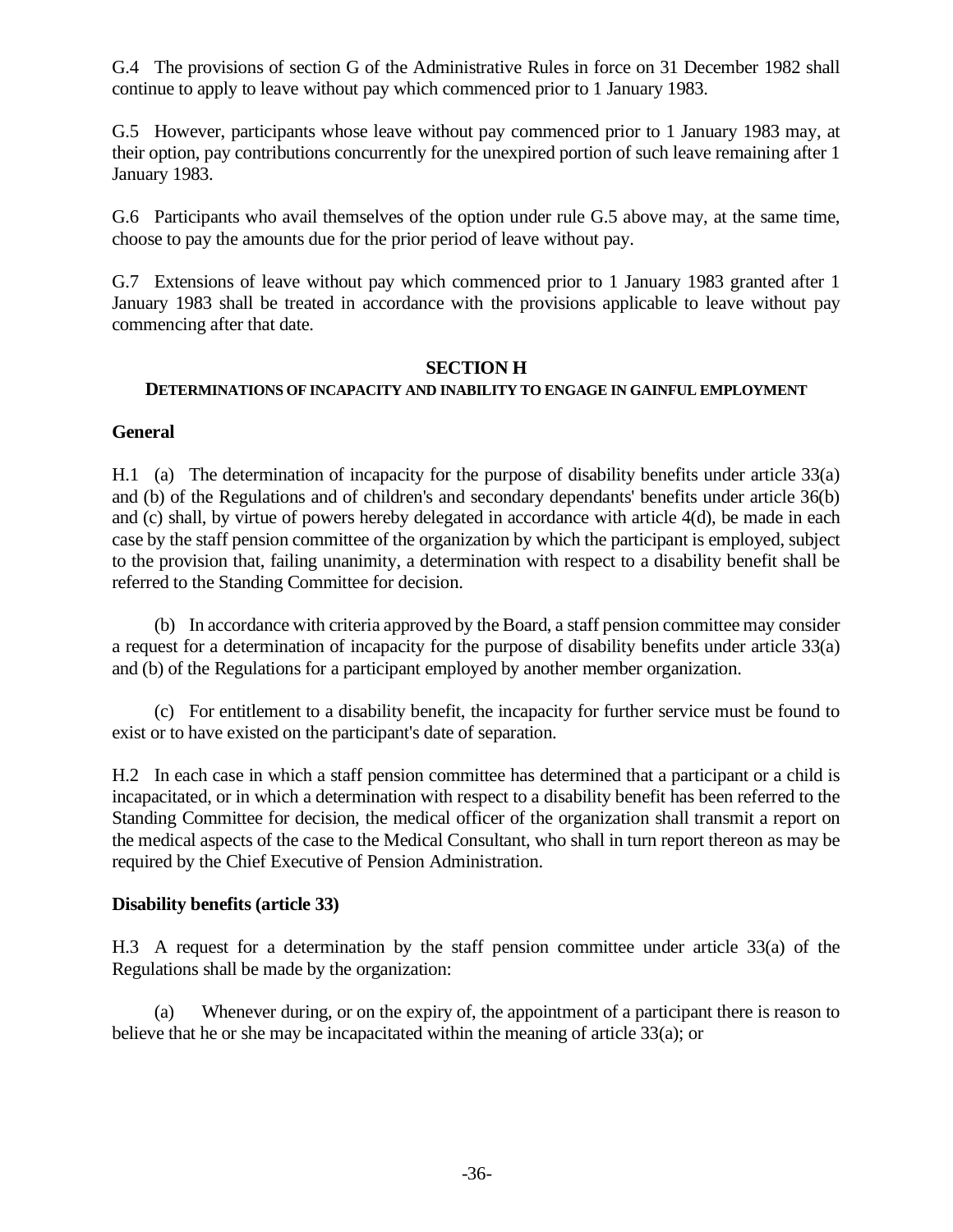(b) Whenever a participant is placed, or is proposed to be placed, on leave without pay for reasons of health; or

(c) Whenever the appointment of a participant is terminated, or is proposed to be terminated, for reasons of health.

H.4 A determination under article 33(a) shall be made by the staff pension committee at the request of a participant:

(a) Whenever the organization has not acted in accordance with rule H.3 above; or

(b) Whenever a participant alleges that on the date of separation he or she was incapacitated within the meaning of article 33(a).

H.5 (a) The request shall be in writing, addressed to the secretary of the committee, and in the case of a participant shall be made not later than four months after the date of separation or commencement of leave without pay, unless in the opinion of the committee there are exceptional circumstances justifying submission of the request at a later date.

(b) The request shall state the material facts on which the organization or the participant relies and the conclusions which are deduced therefrom and shall be accompanied where practicable by a report from the medical officer of the organization, or a medical practitioner retained by the participant, as the case may be.

(c) The organization or the participant submitting the request, may be required by the committee to provide further evidence or information thereon prior to a determination being reached.

H.6 (a) A determination that a participant is incapacitated within the meaning of article 33(a) shall be reviewed by the committee from time to time for the purpose of establishing the participant's continued eligibility for a disability benefit, in accordance with article 33(b) until the participant reaches an age seven years less than that when he or she would have been entitled to receive a normal retirement benefit, except in cases where the normal retirement age is 60, in which case the period shall be five years less than the normal retirement age. The final review of the benefit shall take place at the time that the beneficiary reaches the age stipulated in article 33(b) or, at the earliest, up to two years prior to that date and the disability may be deemed permanent at that time if the medical condition so warrants.

(b) The date for each such review shall be set up by the committee, having regard to the opinion of the medical officer of the organization on the prospects for the participant's recovery, and in such manner that the interval between reviews does not normally exceed five years to a maximum of ten years in exceptional circumstances as determined by the committee based on reasonably established medical criteria concerning which the medical officer has provided guidance to the committee; the committee may nevertheless review a determination at an earlier date than that set for the review if there is reason to believe that the participant is no longer incapacitated.

(c) The participant shall be informed in writing by the secretary of the committee of the date or interval set for the review in each case and shall, as and when required, submit to a medical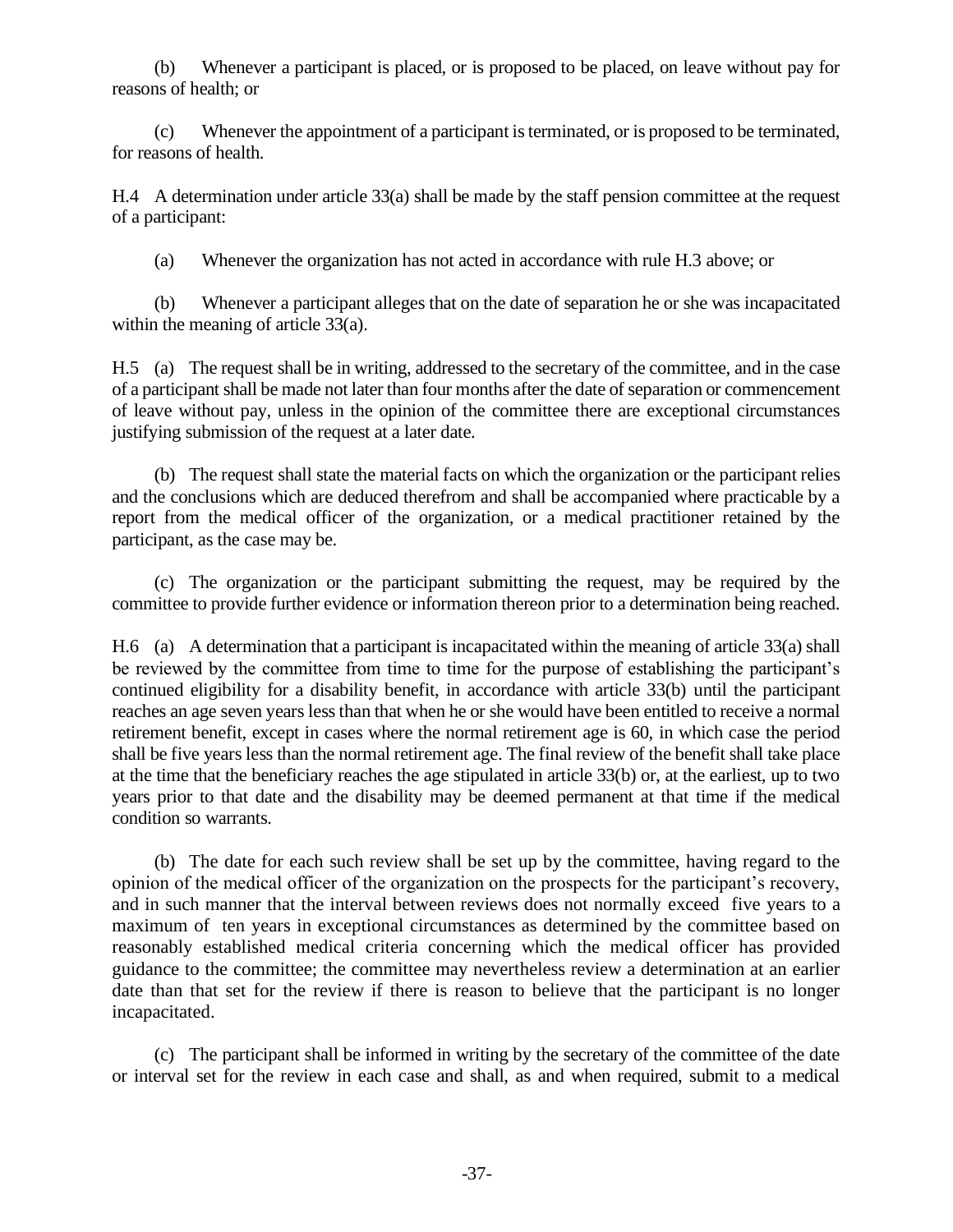examination by the medical officer, or a medical practitioner designated by the medical officer, for the purpose of providing evidence enabling the committee to reach a further determination on the continuance or otherwise of the participant's incapacity.

(d) Upon review, the committee shall:

i) continue a disability benefit if it determines that the participant remains incapacitated;

ii) suspend a disability benefit if the participant has failed to submit a medical report for review of the disability benefit for one year after being required to do so, or if the results of a medical examination are inconclusive, and it may impose on the participant the fulfillment of a condition precedent to the continuation of a benefit or the removal of a suspension;

iii) discontinue the disability benefit (a) if for a period of two years after suspension the participant has failed to submit a medical report; or (b)when the evidence before it shows beyond reasonable doubt that the participant is no longer incapacitated, provided that a benefit so discontinued may be re-instated by the committee if it is satisfied, upon further evidence, that the participant was in fact incapacitated and the participant has not received a withdrawal settlement under article 33(e).

H.7 (a) A disability benefit which is suspended or discontinued shall cease to be paid at the end of the third complete month after the month in which the decision was taken.

(b) A disability benefit which is re-instated after suspension or discontinuance shall re-commence from the date on which it ceased to be paid, unless the committee, after a review of the circumstances of the case, decides that it shall re-commence from a later date.

## **Disabled children's (and brother's or sister's) benefits [article 36(b) and 37(c)(ii)]**

H.8 A determination under article 36(b) or 37(c)(ii) of the Regulations shall be made by the staff pension committee whenever the child, or the brother or sister, of a participant, eligible in other respects for a child's or secondary dependant's benefit, claims, or is claimed, to be incapacitated by illness or injury for substantial gainful employment:

(a) Upon reaching the age of 21, if immediately prior thereto a child's or a secondary dependant's benefit was payable, as the case may be;

(b) Upon the death in service or entitlement to a retirement or disability benefit of the participant, if the child is then over the age of 21;

(c) Upon the entitlement of the participant to an early retirement benefit. However, a child under the age of 21 shall be considered to be disabled only if the child would have been considered to be such had he or she been 21 years of age on the date of the participant's separation;

(d) Upon the death of a participant entitled to a retirement, early retirement, or disability benefit, if a brother or sister is then over the age of 21 and is claimed to have been incapacitated at the date of the participant's separation.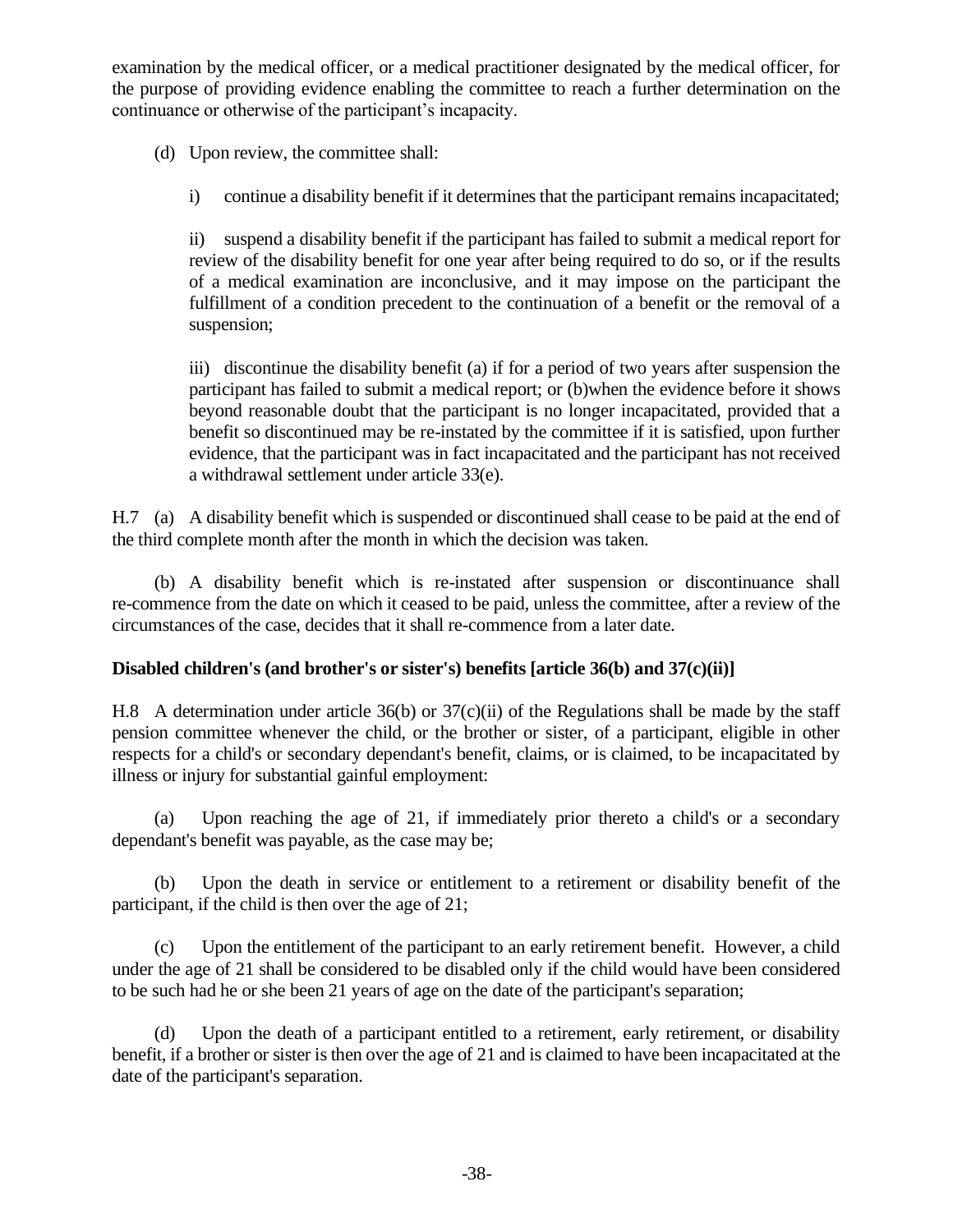(e) i) A staff pension committee may accept a request for a disabled child's benefit under Article 36(b) or secondary dependant's benefit under Article 37(c) (ii) that is made after separation from service, provided that the disability was reported before separation from service. In cases where the request is made more than two years after separation from service, payment of the benefit, if awarded, shall commence on the day after the date of the staff pension committee's decision, with no retroactive payment.

 ii) A staff pension committee may accept a request for a child disability benefit where the disability was not reported before separation from service if the Medical Consultant concludes that the medical condition was in existence at the time of the participant's separation from service but could not have been diagnosed prior to the time of the request. In such cases, the request must be made within one year of diagnosis. Payment of the benefit, if awarded, shall commence on the day after the date of the staff pension committee's decision, with no retroactive payment.

H.9 The claim shall be made in writing, addressed to the secretary of the committee, by or on behalf of the child or secondary dependant, and shall be accompanied by a report from a medical practitioner on the nature of the illness or injury and the extent, if any, to which gainful employment is possible; in the case of rule H.8 (b) above, the report shall be submitted by the medical officer of the organization.

H.10 A determination that a child or secondary dependant is incapacitated within the meaning of article 36(b) or (c) shall be reviewed, *mutatis mutandis*, in accordance with the provisions applicable to disability benefits in rules H.6 and H.7 above, save that the intervals between for those cases involving a medical condition that is not likely to improve over time may be increased to ten years. The committee may nevertheless review a determination at an earlier date than that set for the review if there is reason to believe that the beneficiary is no longer incapacitated within the meaning of article 36(b).

H.11 (a) A beneficiary in receipt of a disability benefit may earn, through paid activities during a 12-month period, up to the maximum gross amount of USD 30,000 or the G-2/Step 1 net remuneration applicable for the duty station where the beneficiary resides, subject to subsequent adjustments as may be determined by the Board, whichever is higher.

(b) A disability benefit shall be discontinued should a beneficiary be employed by a member organization irrespective of whether the beneficiary again becomes a participant.

H.12 A beneficiary who has engaged in, or will soon engage in, a paid activity shall report any earnings to the staff pension committee annually. In accordance with article  $33(g)$ , where the beneficiary's earnings from paid activities exceed, or will exceed, the threshold established in Rule H.11, the staff pension committee shall suspend payment of the disability benefit. Suspension will take effect in accordance with Rule H.7(a). Where earnings from paid activities do not exceed the threshold, the staff pension committee shall not suspend payment of the disability benefit under this Rule. The staff pension committee shall review such cases on an annual basis, as long as the beneficiary remains engaged in paid activity, until he or she reaches what would have been his or her normal retirement age. The beneficiary shall be required to submit proof of his or her earnings to enable the review of his or her case by the staff pension committee. The staff pension committee may accept proof of earnings in any form that it considers sufficient to establish the beneficiary's earnings.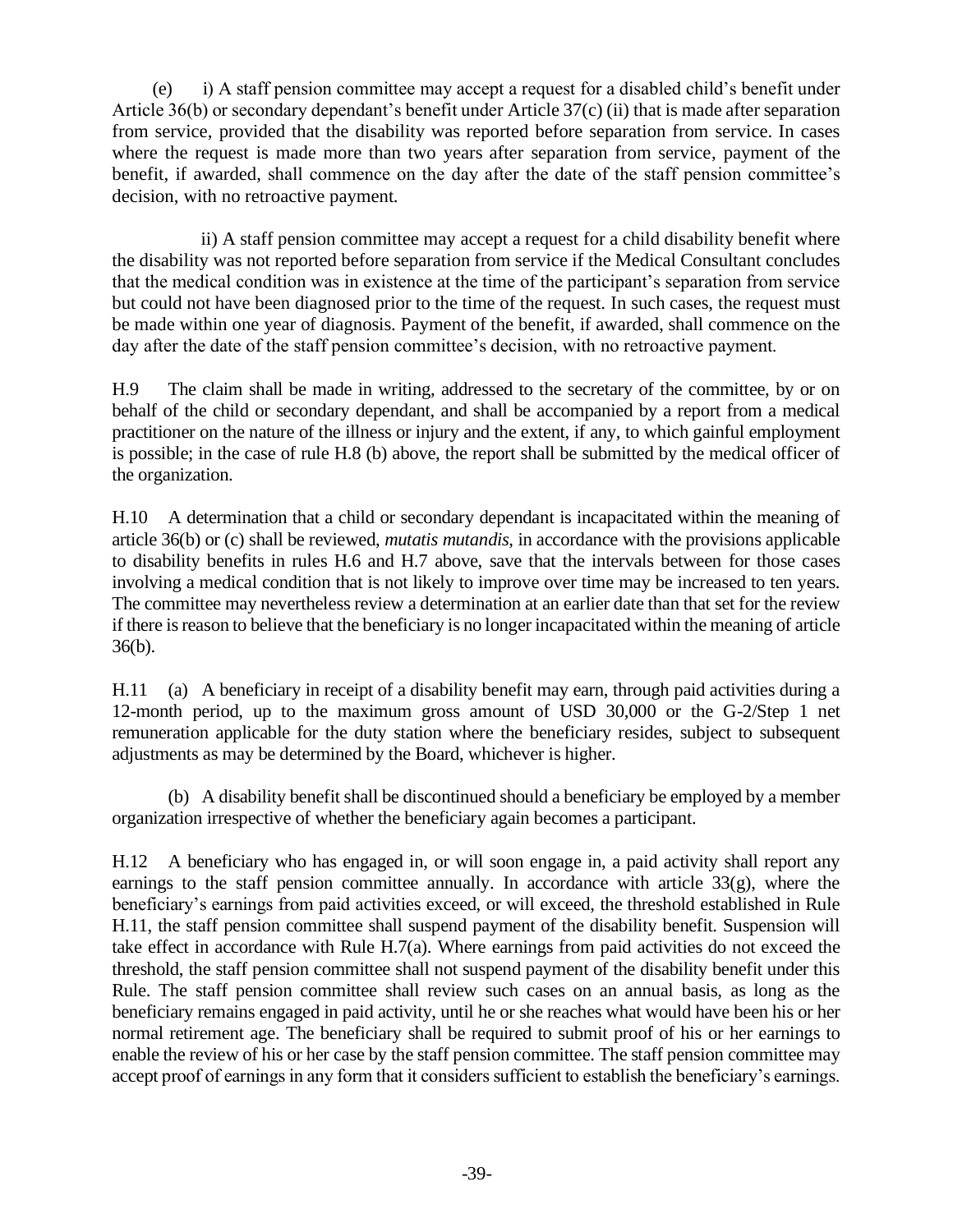H.13 A beneficiary who has had payment of his or her disability benefit suspended under Rule H.12 may notify the staff pension committee of any material changes in his or her earnings and request that payment of the benefit be reinstated. The staff pension committee shall request updated proof of earnings and may request a new medical report. Payment of the disability benefit shall recommence from the date on which the beneficiary's earnings no longer exceed the established threshold, unless the staff pension committee decides that it shall re-commence from a later date.

#### **SECTION I ENTITLEMENT TO BENEFITS**

I.1 Entitlement to a benefit shall, subject to rules I.3 and I.4 below but without further action by an organ of the Fund other than as may be required to determine eligibility for a disability or incapacitated child's benefit under these Rules, vest in a participant and in the child of a participant on the day succeeding the last day of contributory service; it shall vest in the widow, widower, secondary dependant, designated beneficiaries or estate of a participant on the day succeeding the day of the participant's death in service, and on the first day of the month succeeding the death if the participant died while in receipt of a periodic benefit.

I.2 Entitlement to a benefit under article 36(a) of the Regulations shall continue to the end of the month in which the child reaches the age of twenty-one.

I.3 Entitlement shall be subject to certification by the Chief Executive of Pension Administration, in accordance with article 7(b), that the conditions for payment of the benefit have been fulfilled; the Chief Executive of Pension Administration shall refer to the Standing Committee for decision any case which is not so certified.

I.4 Where, in the case of a disability benefit, a period of leave in pay status has succeeded a period of leave without pay for reasons of health, entitlement to the benefit shall vest as though the paid leave of the participant had been continuous.

I.5 In no circumstances shall more than one child's benefit under article 36 be payable in respect of any one child. Where entitlement to more than one child's benefit under these Regulations would otherwise exist in respect of a child, the child's benefit that is largest shall be payable.

## **SECTION J COMPUTATION AND PAYMENT OF BENEFITS**

J.1 The member organization by which a participant is employed shall, upon separation, inform the secretary of the staff pension committee of the participant's last day of service and shall furnish such further information as the secretary may require for the purpose of computing the entitlements under the Regulations.

J.2 (a) The participant shall specify in writing, on a form provided for the purpose by the secretary of the committee, the benefit and any commutation thereof elected in accordance with the Regulations, instructions with respect to the method, currency and the banking or other institution, if such be the case, to which payment should be made on account of the participant. Subsequent changes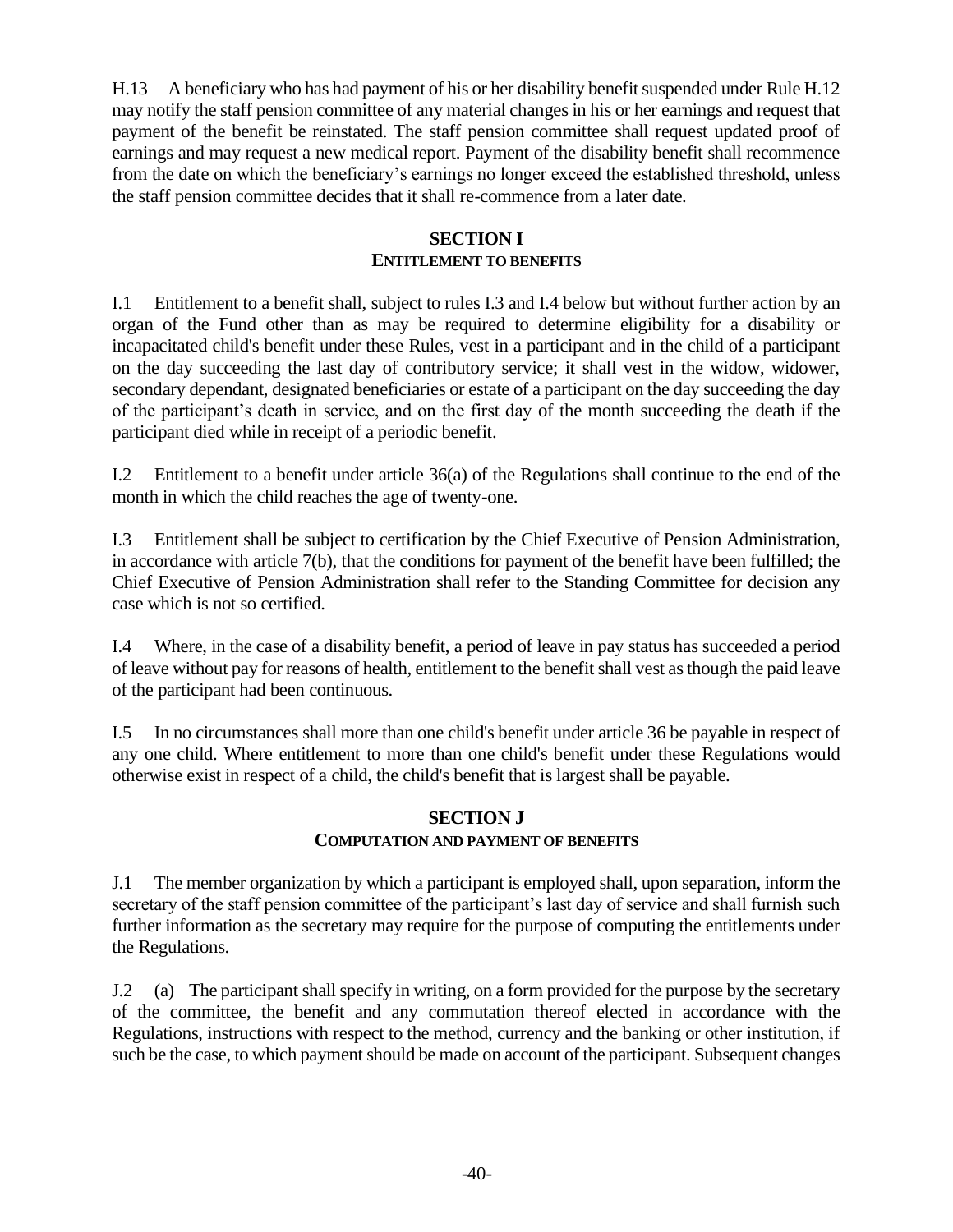in the election of benefits by the participant shall not be accepted unless no payment has yet been made by the Fund.

(b) Payment of the periodic benefits of participants and of their beneficiaries shall be made monthly in arrears.

(c) In the case of a participant whose remuneration under the terms of appointment was expressed in a currency other than dollars and who selects such currency for the payment of a withdrawal settlement under article 31(b)(i), the Chief Executive of Pension Administration shall be authorized [as an incident of making payment under article 47(b)] to make such payment at a rate of exchange which will ensure that the amount paid to the participant shall not be less than the amount deducted from his remuneration for the purpose of article 25, without interest.

(d) In the event of a discrepancy in the amount of a benefit paid in full in a lump sum, whether due to an error or to amendment or revision in data reported to the Fund, a correction shall be made if the discrepancy exceeds 25 dollars.

(e) Benefits payable under the Regulations to the children of a participant shall, unless there are exceptional circumstances, be paid on their behalf to the participant and, upon the participant's death, to the surviving parent or legal guardian of each child, in accordance, *mutatis mutandis*, with  $(a)$ ,  $(b)$ ,  $(c)$  and  $(d)$  above.

J.3 The participant shall at the same time, where there is a prospect that a benefit may become payable under article 38 of the Regulations, specify similarly the person designated as the beneficiary; in the absence of such designation, payment shall be made in accordance with the designation of the participant under rule B.5 above.

J.4 The contributory service of a participant which is used as a multiple to obtain the rate or amount of any particular benefit shall be calculated in years and fractions of years, each complete calendar month being deemed equal to one twelfth of a year, and the total number of days comprised in the incomplete calendar months being apportioned by the addition of one month for each thirty days or part thereof of fifteen days or longer; a residual period of less than fifteen days shall be disregarded.

J.5 The contributory service of a participant which is used to determine eligibility for a benefit shall be calculated according to the actual years, months and days comprised therein; for the purpose of determining the final average remuneration, incomplete months shall be disregarded except as provided in article 1(h).

J.6 The contributory service of a participant shall not include unused annual leave accrued at the date of separation, for which compensation is paid, or any period in respect of which payment is made in lieu of notice of termination.

J.7 The age of a participant shall be calculated in years and fractions of years from the date of birth to the date of separation, in accordance with the method prescribed for the calculation of contributory service in J.4 above; a participant shall nevertheless not be considered to have reached age fifty-five, age fifty-eight, age sixty, or age sixty-two or age sixty-five until his or her fifty-fifth, fifty-eighth, sixtieth, or sixty-second or sixty-fifth birthday, as the case may be, shall have elapsed.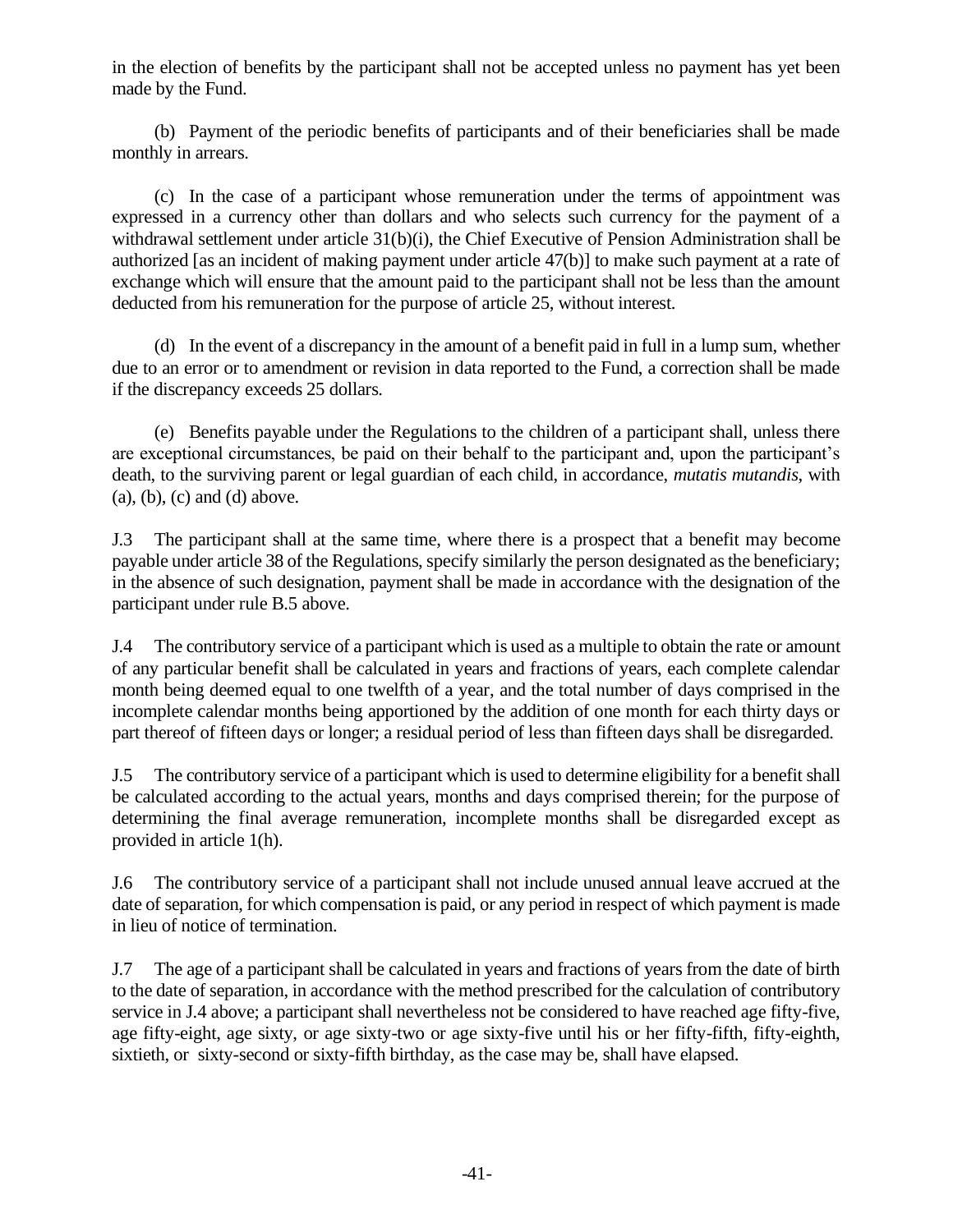J.8 The participant, and any person entitled through the participant to a periodic benefit from the Fund, shall be required from time to time to furnish, to the satisfaction of the Chief Executive of Pension Administration, proof that the participant, and any person on whose behalf a benefit is paid, remains alive; the Chief Executive of Pension Administration may, in his or her discretion, suspend payment of a benefit pending the receipt of such proof.

J.9 (a) Any payments made by the Fund to a participant, beneficiary of a participant or third person otherwise than in accordance with the Regulations of the Fund may be deducted from any future benefits payable to or on account of the participant under these Regulations or may be recovered directly from the person or estate of the person to whom any such payments were made. The Chief Executive of Pension Administration may, where such an overpayment had been attributable to the submission of incorrect information to the Fund, recover interest, as well as administrative costs of 10 per cent of the overpayment.

(b) The Chief Executive of Pension Administration may, where appropriate, waive recovery of all or part of an indebtedness to the Fund.

(c) Two years after discovery by the Fund that any such payments were made, the Chief Executive of Pension Administration, in accordance with procedures in the Administration Manual, may deem that the amounts of such payments are unrecoverable and may authorize that such amounts be written off as uncollectible indebtedness to the Fund.

## **SECTION K REVIEW AND APPEAL**

## **General**

K.1 The staff pension committee of each member organization shall, at the instance of any person who is entitled to submit an application under article 48 of the Regulations, review any decision taken by it or by its secretary in the exercise of powers conferred by the Regulations or these Rules.

K.2 The Standing Committee, acting on behalf of the Board, shall in like manner review any decision taken by it under rule H.1 above in which the medical conclusions are in dispute, any decision referred to it under rule K.6 below, and any decision by the Chief Executive of Pension Administration which is not otherwise subject to review.

K.3 The decision shall, upon review, be either confirmed, rescinded, or varied to the extent necessary to bring it into conformity with the Regulations and these Rules.

K.4 An appeal shall lie to the Standing Committee, acting on behalf of the Board, from the decision of a staff pension committee taken upon review, and to the United Nations Appeals Tribunal, in accordance with article 48 of the Regulations, from the decision of the Standing Committee taken either upon appeal as above or upon review under rule K.2 above.

#### **Procedure for review**

K.5 A review shall be initiated by delivery to the secretary of the staff pension committee, or to the Secretary of the Board if the review is by the Standing Committee, within ninety days of receipt of notification of the disputed decision, of a notice in writing stating the points of fact or of law contained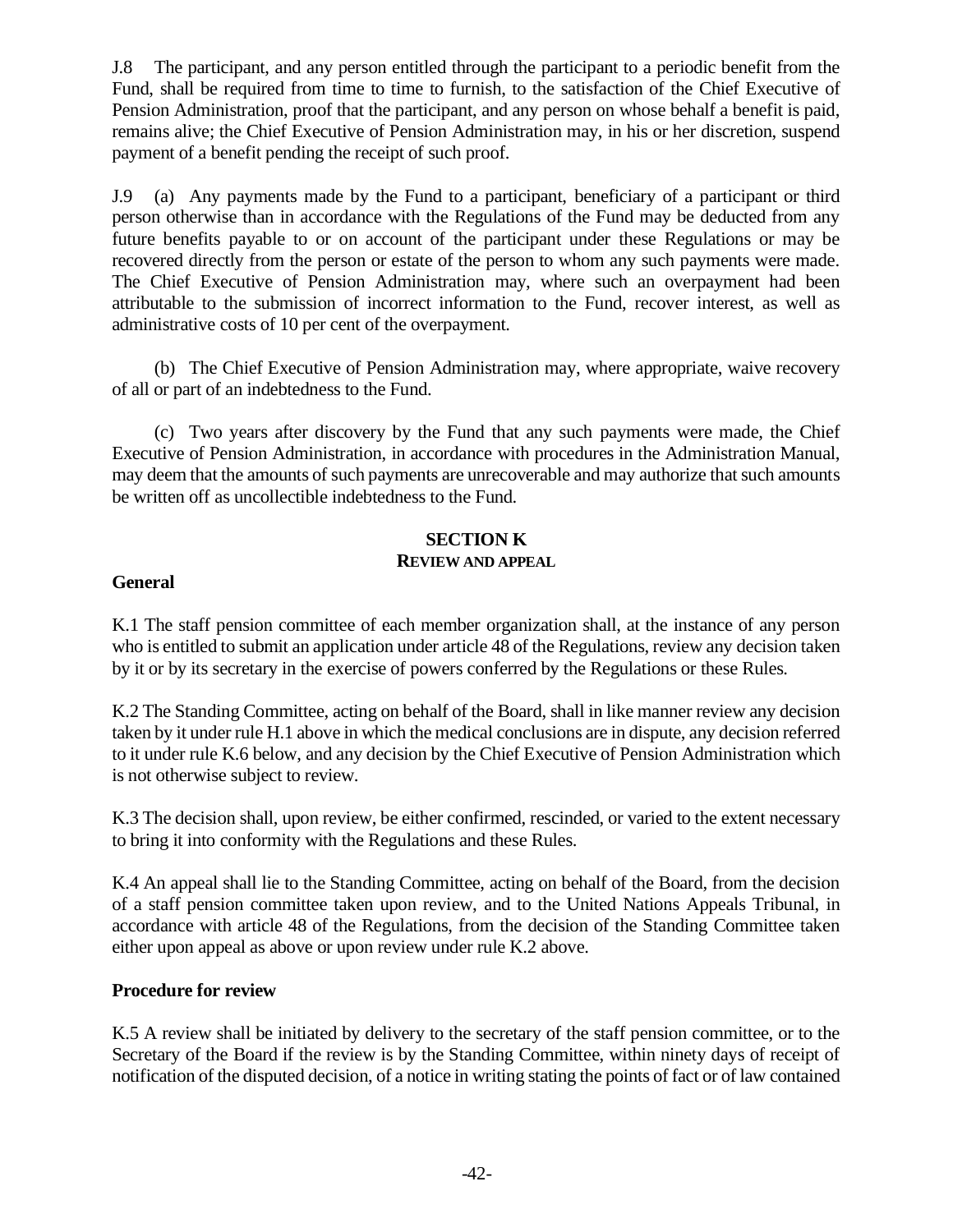in the decision which are disputed, and the grounds upon which the request for the review is founded; the staff pension committee, or the Standing Committee as the case may be, may nevertheless, upon good cause shown, accept for review a request notice of which was delivered after the expiry of the period prescribed above.

K.6 A review by a staff pension committee shall, unless rule K.7 below applies, be completed within sixty days of the delivery of the notice prescribed under rule K.5 above, failing which the request shall be referred by the secretary to the Secretary of the Board and the review shall thereupon be made instead by the Standing Committee on behalf of the Board.

K.7 (a) Where the outcome of the review turns in whole or in part on the medical conclusions on which the disputed decision was based, the staff pension committee, or the Standing Committee as the case may be, shall obtain the advice of a medical board or request a review by an independent medical practitioner on the correctness or otherwise of such conclusions before proceeding with the review.

 (b) The medical board shall consist of a medical practitioner selected by the participant or person requesting the review, the medical officer of the organization or a medical practitioner designated by him or her, and a third medical practitioner selected in agreement by the former two who shall not be the medical officer of a member organization; the board shall undertake such further examination of the medical conclusions at issue, and/or of the person who is the subject of the review, as it considers desirable, and shall report its conclusions in writing to the staff pension committee or the Standing Committee, as the case may be, which shall thereupon proceed with the review. Where the Committee determines that the review shall be undertaken by an independent medical practitioner, he or she shall be identified by the medical officer of the organization and agreed to by the participant or beneficiary.

 (c) If the decision resulting from the review varies the disputed decision, the medical fees and expenses of the medical board shall be borne by the Fund; if the disputed decision is confirmed, the medical fees and expenses of the practitioner selected by the participant or person requesting the review and half the medical fees and expenses of the third practitioner shall be borne by the applicant and the remainder by the Fund; indebtedness by a participant under this rule may be recovered in accordance with article 43 of the Regulations. In cases where the review is undertaken by an independent medical practitioner, the cost shall be borne by the Fund.

## **Procedure for appeal**

K.8 (a) An appeal to the Standing Committee, acting on behalf of the Board, from the decision of a staff pension committee taken upon review shall be initiated by delivery to the Secretary of the Board, within sixty days of notification of the decision appealed against, of a notice in writing stating the points of fact or of law contained in the decision which are disputed, and the grounds upon which the appeal is founded; the Standing Committee may nevertheless, upon good cause shown, agree to consider an appeal notice of which was delivered after the expiry of the period prescribed above.

 (b) An appeal to the United Nations Appeals Tribunal from the decision of the Standing Committee, acting on behalf of the Board, shall be in accordance with the Statute and Rules of the Tribunal.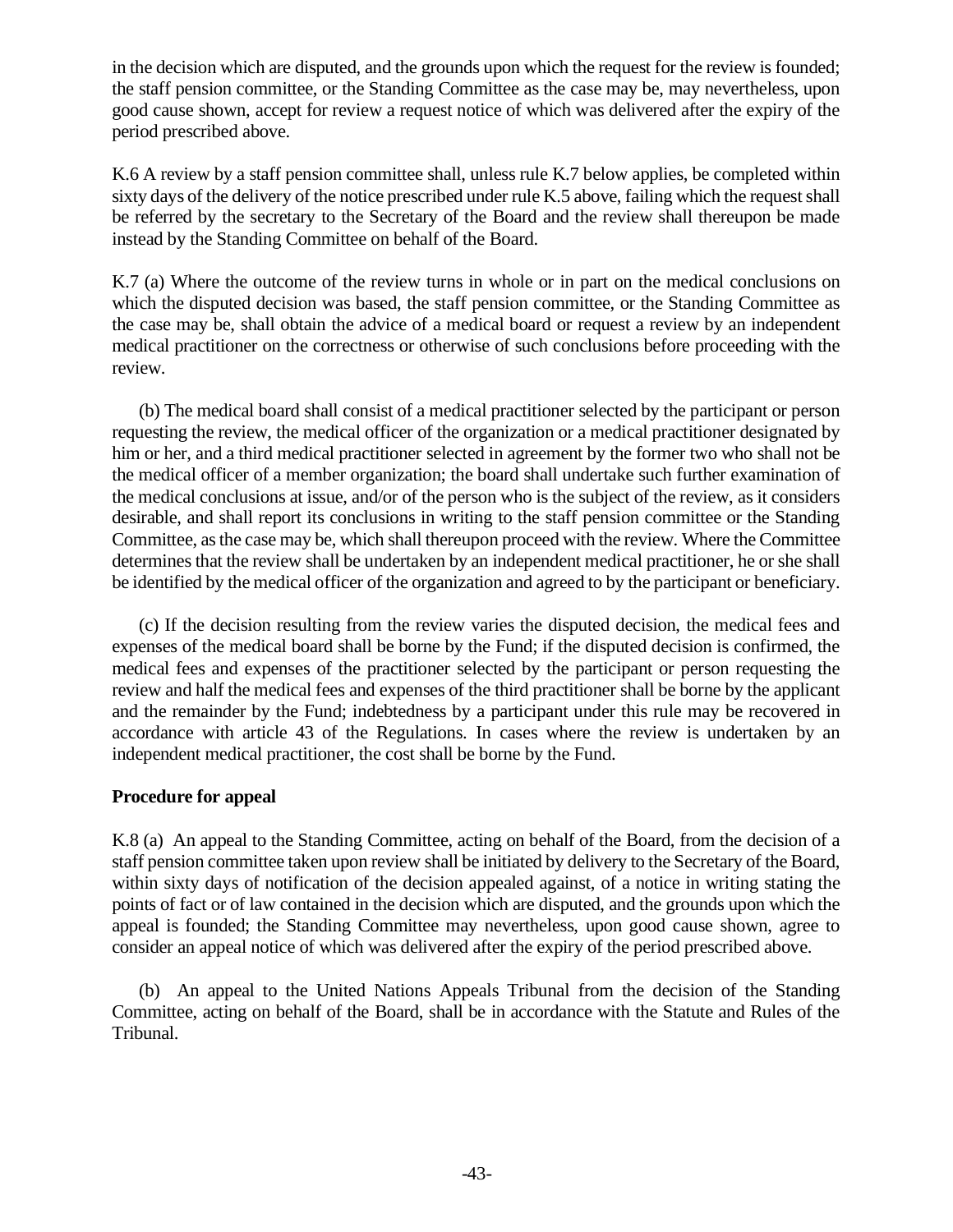## **SECTION L TRANSFER AGREEMENT**

L.1 A participant in the Fund may avail himself or herself of the provisions of any agreement entered into by the Fund for the purpose of securing continuity of pension rights under article 13 of the Regulations of the Fund, in accordance with the terms of the relevant agreement.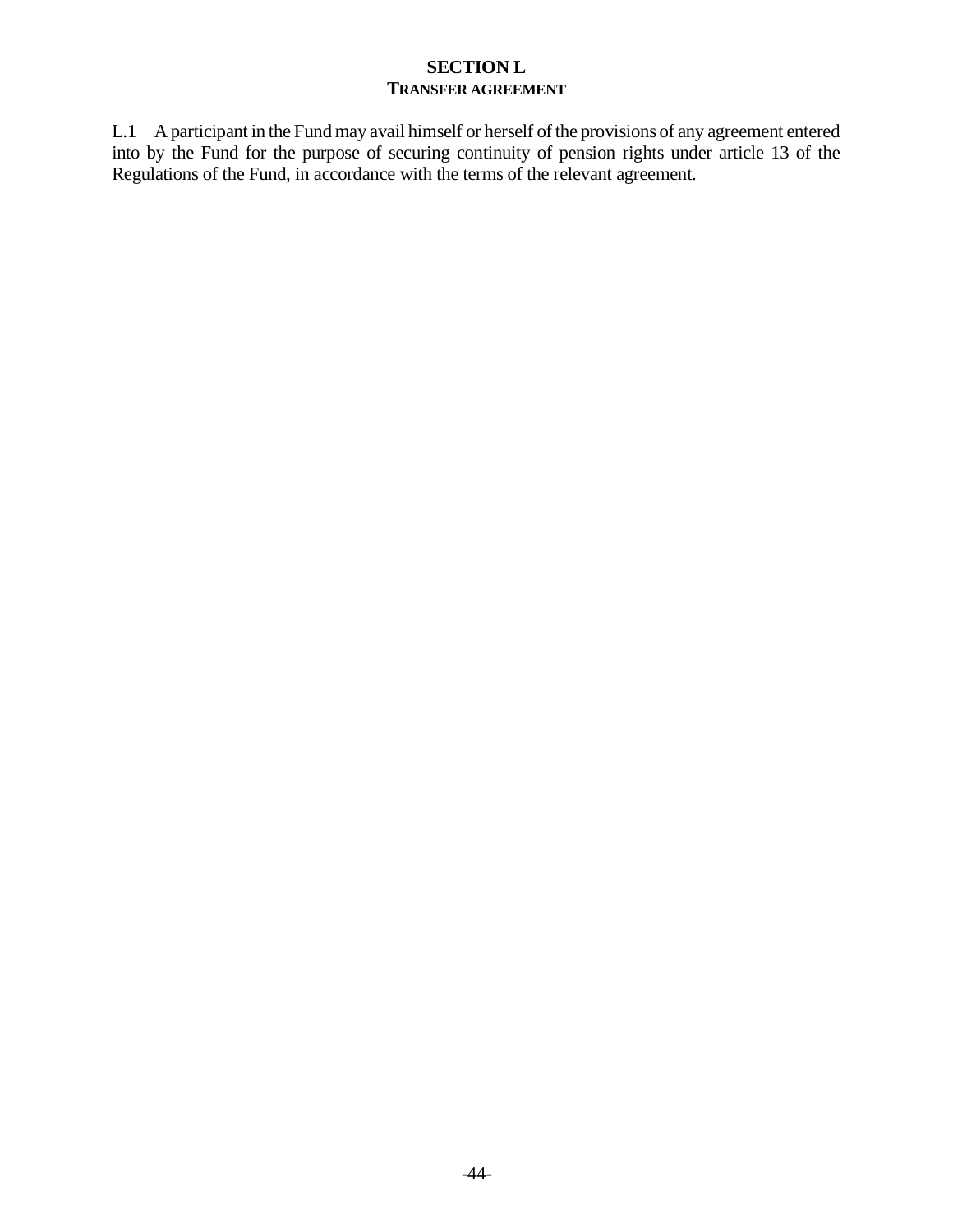# **Annex II**

# **FINANCIAL RULES OF THE UNITED NATIONS JOINT STAFF PENSION FUND<sup>1</sup>**

## **SECTION A GENERAL PROVISIONS APPLICABILITY AND AUTHORITY**

**A.1** These financial rules are promulgated by the Board in accordance with article 4(b) of the Regulations of the Fund with effect from 1 January 2017. Subject to the provisions of the Regulations of the Fund and to resolutions and decisions of the General Assembly pertaining to the financial operations of the Fund, these financial rules shall govern the financial management and administration of the Fund and should be read in conjunction with the Administrative Rules. In regard to any matter not specifically covered by these rules, the appropriate provisions of the Financial Regulations and Rules of the United Nations shall, *mutatis mutandis*, apply.

**A.2** The Chief Executive of Pension Administration may issue or revise from time to time such specific written procedures and forms as are necessary for the financial management of the Fund in accordance with the Regulations of the Fund and the Administrative Rules, including these financial rules.

**A.3** If in applying or ensuring the observance of these financial rules or in issuing or revising procedures or forms necessary for the financial administration of the Fund any action by the Chief Executive of Pension Administration concerns, or is likely to concern, the responsibility of the Secretary-General under article 19 of the Regulations of the Fund to decide upon the investment of the assets of the Fund, the Chief Executive of Pension Administration shall consult with the Secretary-General or the Representative of the Secretary-General before any such action is taken and concerning what appropriate action should be taken. In such cases, the Chief Executive of Pension Administration shall take no such action without the prior concurrence of the Representative of the Secretary-General.

**A.4** The Chief Executive of Pension Administration may delegate, by written instruction, authority for specified aspects of these financial rules to other officials of the Fund or, in the case of common services provided by the United Nations, to designate in writing, officials of the United Nations Secretariat. Such administrative instructions will state whether the delegated official may assign aspects of this authority to other officials.

**A.5** In the application of these financial rules, officials of the Fund shall be guided by the principles of effective and efficient financial management and the exercise of economy.

#### **AMENDMENTS**

**A.6** These financial rules may only be amended by the Board in accordance with articles 4 and 49 of the Regulations of the Fund. Any amendment to Section H – Auditing - External audit or amendment to any other section on any matter concerning external audit shall be made with the

<sup>&</sup>lt;sup>1</sup> Pursuant to article 4(b) of the Fund's Regulations, these Financial Rules were approved by the United Nations Joint Staff Pension Board at its 63rd session in July 2016 (Annex VIII of A/71/9).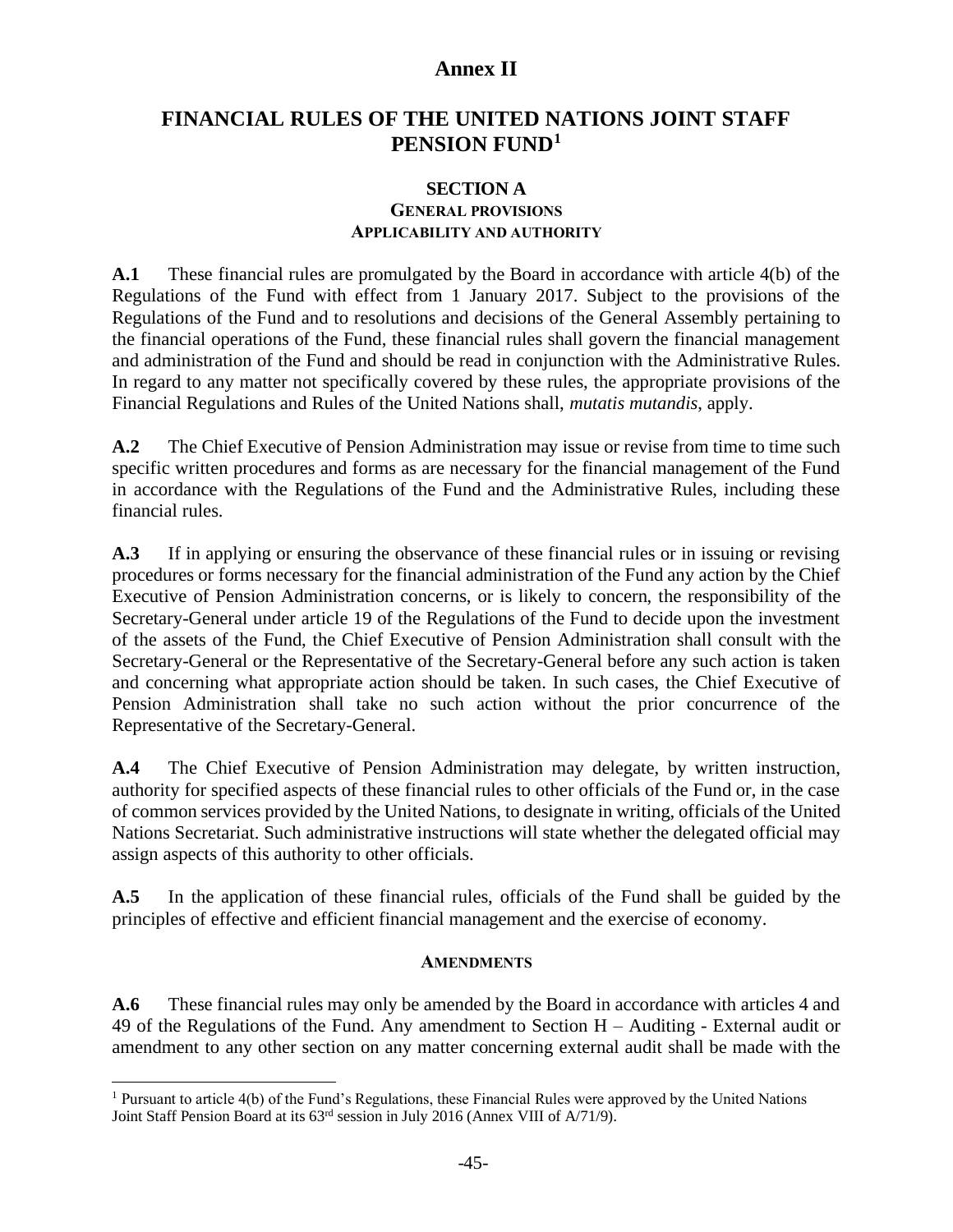agreement of the United Nations Board of Auditors in accordance with article 14 (b) of the Regulations of the Fund.

## **DEFINITIONS**

**A.7** In the interpretation and application of these financial rules, the definitions set out in article 1 of the Regulations of the Fund and the following definitions shall apply:

(a) "Advisory Committee" shall mean the Advisory Committee on Administrative and Budgetary Questions of the General Assembly of the United Nations;

(b) "Assets of the Fund" shall mean all amounts derived from the sources set forth in article 17 of the Regulations of the Fund;

(c) "Audit Committee" shall mean the Audit Committee of the Board;

(d) "Chief Executive of Pension Administration" shall mean the Chief Executive of Pension Administration appointed in accordance with article 7 of the Regulations of the Fund;

(e) "Chief Financial Officer" shall mean the Chief Financial Officer of the Fund appointed in accordance with article 7 of the Regulations of the Fund;

(f) "Deficiency payment" shall mean the sum payable by member organizations to the Fund in accordance with article 26 (a) of the Regulations of the Fund;

(g) "Financial rules" shall mean the present financial rules of the United Nations Joint Staff Pension Fund;

(h) "Regulations of the Fund" shall mean the Regulations of the United Nations Joint Staff Pension Fund;

(i) "IFRS" shall mean the International Financial Reporting Standards;

(j) "IPSAS" shall mean the International Public Sector Accounting Standards;

(k) "Officials of the Fund" shall mean the Chief Executive of Pension Administration, the Deputy Chief Executive of Pension Administration, the Representative of the Secretary-General and all other staff of the Fund as are required by the Board and appointed in accordance with article 7 (d) of the Regulations of the Fund, and secretaries of staff pension committees of the member organizations of the Fund appointed in accordance with article 8 (b) of the Regulations of the Fund;

(l) "Participant" shall have the meaning set forth in articles 1 and 21 of the Regulations of the Fund and in section B of the Administrative Rules of the Fund;

(m) "Representative of the Secretary-General" shall mean the Representative of the Secretary-General for the Investment of the Assets of the Fund appointed by the Secretary-General in accordance with General Assembly resolution 68/247 B of 9 April 2014.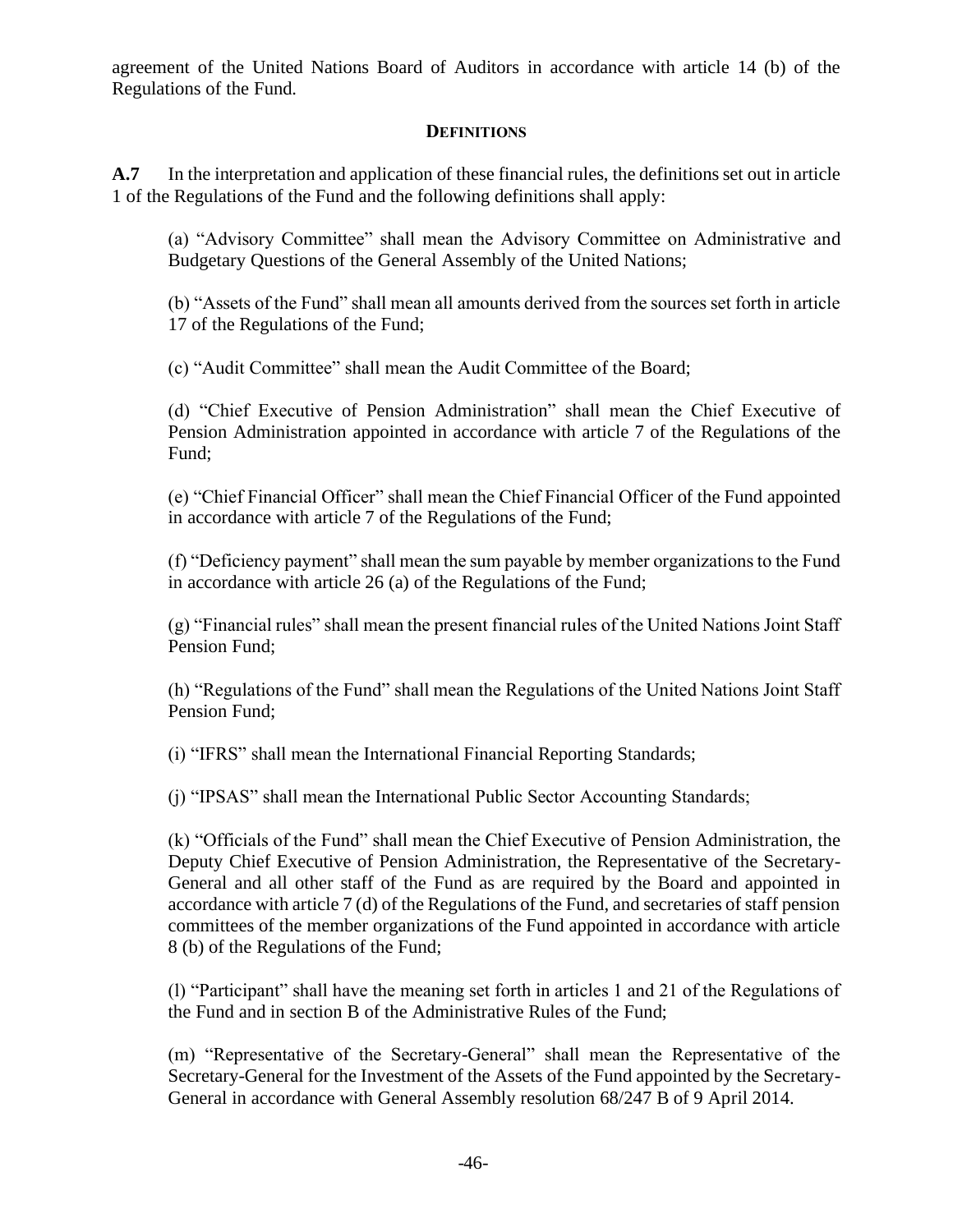## **SECTION B CONTRIBUTIONS CONTRIBUTIONS AND RECORDS BY MEMBER ORGANIZATIONS**

**B.1** Each member organization shall submit summary contribution statements and remit contributions to the secretariat of the Fund on a monthly basis in accordance with the Regulations of the Fund and section D of the Administrative Rules of the Fund. Each member organization shall maintain an individual record for each of its participants in the Fund specifying all information required to be maintained by the member organization in accordance with the Regulations and Administrative Rules of the Fund. In addition to any other required information, such record shall specify, in particular, the contributions collected from and made by the member organization in respect of each such participant and paid to the Fund in accordance with the prevailing scales of pensionable remuneration applicable to the current financial year. By 31 January of each calendar year, each member organization shall submit to the Fund records for each of its participants for the preceding financial year.

## **SECTION C PAYMENT OF BENEFITS AND OTHER UTILIZATION OF FUNDS EXPENDITURES**

**C.1** The assets of the Fund shall be expended to meet the Fund's liabilities to pay benefits due in accordance with the Regulations of the Fund, the Administrative Rules, including the present financial rules, the pension adjustment system of the Fund or the terms and conditions approved by the Board for the use of the Emergency Fund of the United Nations Joint Staff Pension Fund.

**C.2** The assets of the Fund shall also be expended to meet the administrative expenses of the Fund incurred in accordance article 15 (a) of the Regulations of the Fund.

**C.3** Without the express authorization of the Board, the assets of the Fund may not be expended for purposes other than those specified in financial rules C.1 to C.2.

#### **Certification and controls**

**C.4** The Chief Executive of Pension Administration and the Representative of the Secretary-General, within their respective authority under the Regulations of the Fund and in consultation with the Chief Financial Officer, are responsible for:

(a) Establishing procedures for ensuring that all payments and disbursements are properly payable on the basis of supporting documents for payments under the Regulations, Administrative Rules and pension adjustment system of the Fund, or are properly payable for services or goods actually received by the Fund in accordance with the terms of contract or other agreement governing the provision of such goods or services to the Fund;

(b) Designating the officials of the Fund who may receive money or assets, enter into commitments and make payments or disbursements on behalf of the Fund and, in the case of services provided to the Fund by the Secretariat of the United Nations in accordance with section F of the present financial rules, designating the officials of the Secretariat of the United Nations, who may in turn delegate such responsibilities to Secretariat staff, who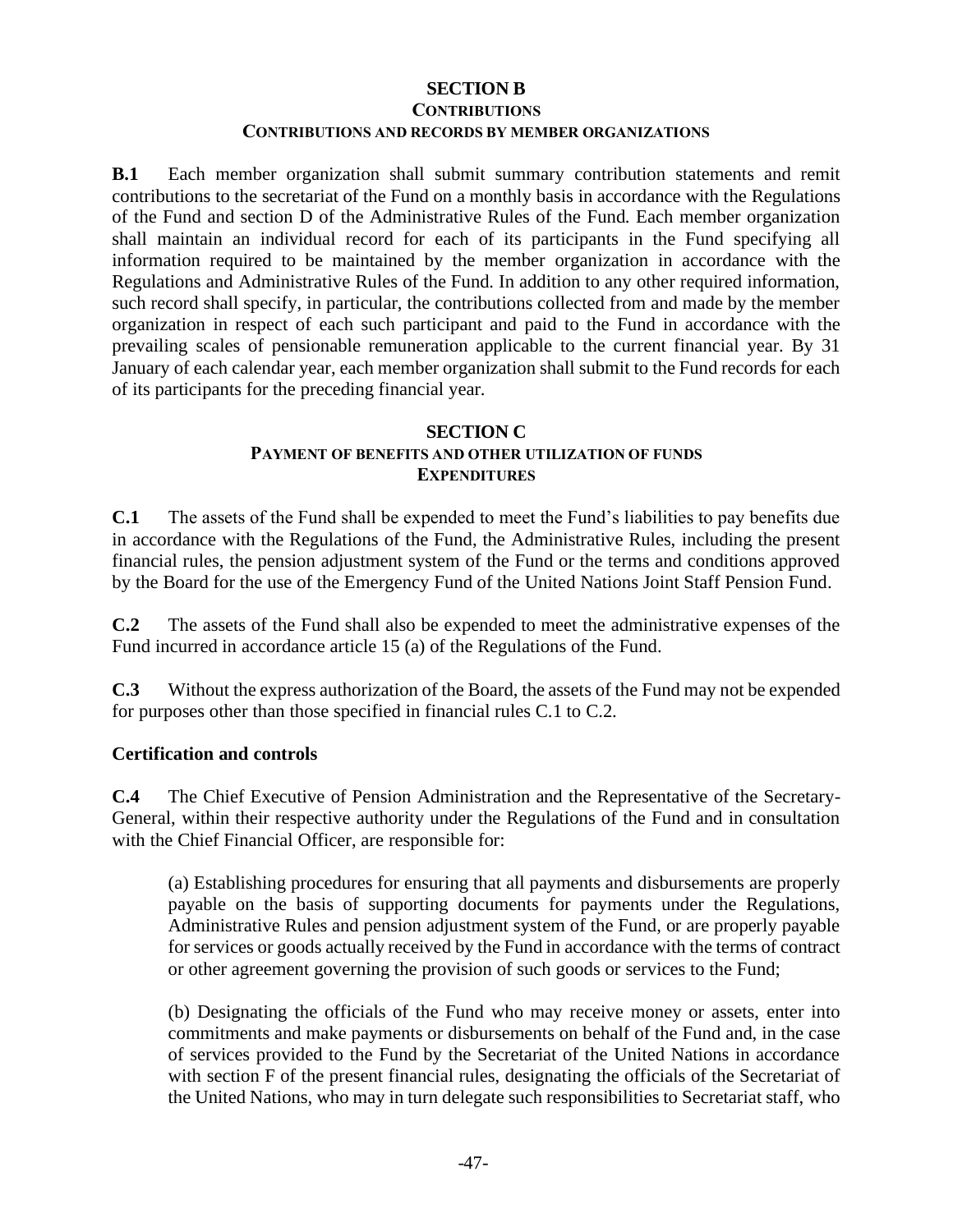may receive money or assets, enter into commitments and make payments or disbursements on behalf of the Fund;

(c) Establishing and maintaining a system of internal controls designed to provide reasonable assurance regarding the reliability of financial reporting and assurance that the Fund's resources and assets are safeguarded in accordance with the Regulations of the Fund, the Administrative Rules and the present financial rules.

## **AUTHORIZATION OF ENTITLEMENTS AND PAYMENT OF BENEFITS**

**C.5** The Chief Executive of Pension Administration shall be responsible for certifying all expenses of the Fund made pursuant to financial rule C.1. Utilization of funds for such certification requires prior authorization of the Chief Executive of Pension Administration in a form of the establishment of an entitlement and the payment of benefit.

## **Checks and balances**

## **Authorization to establish an entitlement to a benefit**

**C.6** Notwithstanding bank signatory functions assigned in accordance with financial rules D.1 and D.2, the authorization of entitlements to benefits arising from contributory service as a participant in the Fund under the Regulations, Administrative Rules and pension adjustment system of the Fund require at least three authorizing signatures, in either conventional or electronic form.

**C.7** Pursuant to financial rule C.6, the Chief Executive of Pension Administration shall designate one or more officials of the Fund to act under the authority of the Chief Executive of Pension Administration in the following capacities for the authorization to establish an entitlement to benefits:

(a) The verifying officer(s) will review the existence and measurement of an entitlement to a benefit. A verifying officer cannot exercise the certifying functions assigned in accordance with financial rule C.7 (c);

(b) The benefit officer(s) will "release" the existence and measurement of an entitlement to a benefit. A benefit officer cannot exercise the certifying functions assigned in accordance with financial rule C.7 (c);

(c) The certifying officer(s) will provide the final authorization to an entitlement to a benefit. A certifying officer cannot exercise the verifying functions, the releasing functions or the approving functions assigned in accordance with financial rules C.7 (a), C.7 (b) and C.9 (c), respectively.

## **Authorization to pay a benefit**

**C.8** Once the entitlement is established in accordance with financial rule C.7, payments against entitlements to benefits can be authorized. All benefits certified under financial rule C.7 (c) (including withdrawal settlements, lump sum or periodic arrear benefit payments as well as periodic benefit payments) must be approved for the execution of payments by a duly designated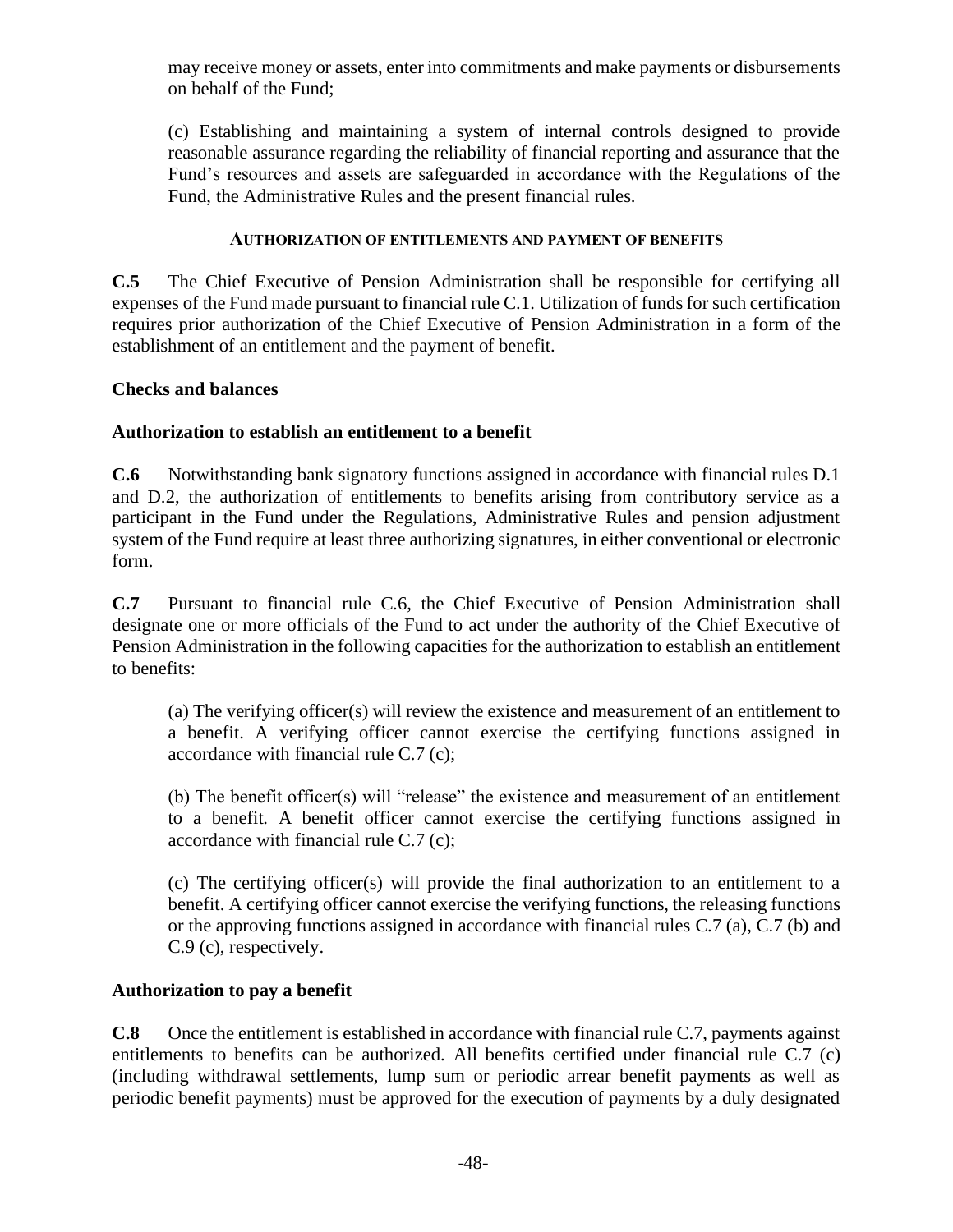approving officer in accordance with financial rule C.9 (c). In addition, and notwithstanding bank signatory functions assigned in accordance with financial rules D.1 and D.2, the creation and updating of a periodic benefit payment in a monthly payroll as well as other payment processing require at least three authorizing signatures, in either conventional or electronic form.

**C.9** Pursuant to financial rule C.8, the Chief Executive of Pension Administration shall designate one or more officials of the Fund to act under the authority of the Chief Executive of Pension Administration in the following capacities to authorize the payment of periodic benefits in a monthly payroll as well as other payment processing of any other benefits as follows:

(a) The payroll officer(s) will sign and release the periodic benefits scheduled for payment through the payroll process as well as one-time or ad hoc payments once they have ensured that payments are properly due. A payroll officer in the Payments Unit cannot exercise the certifying functions or the approving functions assigned in accordance with financial rules C.9 (b) and C.9 (c);

(b) The certifying officer(s) will sign and "certify" the batch payments of periodic benefits for a given payroll. A certifying officer cannot exercise the releasing functions or the approving functions assigned in accordance with financial rules C.9 (a) and C.9 (c);

(c) The approving officer(s) are designated to approve the execution of benefit payments (including withdrawal settlements, lump sum or periodic arrear benefit payments as well as payroll and one-time or ad hoc benefit payments) once they have ensured that entitlement to a benefit has been authorized and duly certified. An approving officer cannot exercise the certifying functions assigned in accordance with financial rule C.7 (c) or financial rule C.9 (b), or the bank signatory functions assigned in accordance with rules D.1 and D.2.

**C.10** The authority and responsibility for officials of the Fund designated in accordance with financial rule C.7 or C.9 is assigned on a personal basis and cannot be delegated. Such designated officials of the Fund must maintain detailed records and must be prepared to submit any supporting documents, explanations and justifications requested by the Chief Executive of Pension Administration.

## **Appropriations against the administrative budget**

**C.11** The assets of the Fund shall be expended to meet the administrative expenses of the Fund incurred as follows:

(a) Administrative expenses of the Fund may be incurred up to the amounts authorized by the Board and appropriated by the General Assembly therefor and only for the purposes so authorized and appropriated. No officials of the Fund shall transfer appropriations between the Fund secretariat part and the investment part of the Fund's administrative budget without approval by the Board and authorization by the General Assembly;

(b) Appropriations for such administrative expenses of the Fund shall be available for commitment during the budget period to which they relate and for 12 months thereafter if and to the extent that they are required to discharge commitments in respect of goods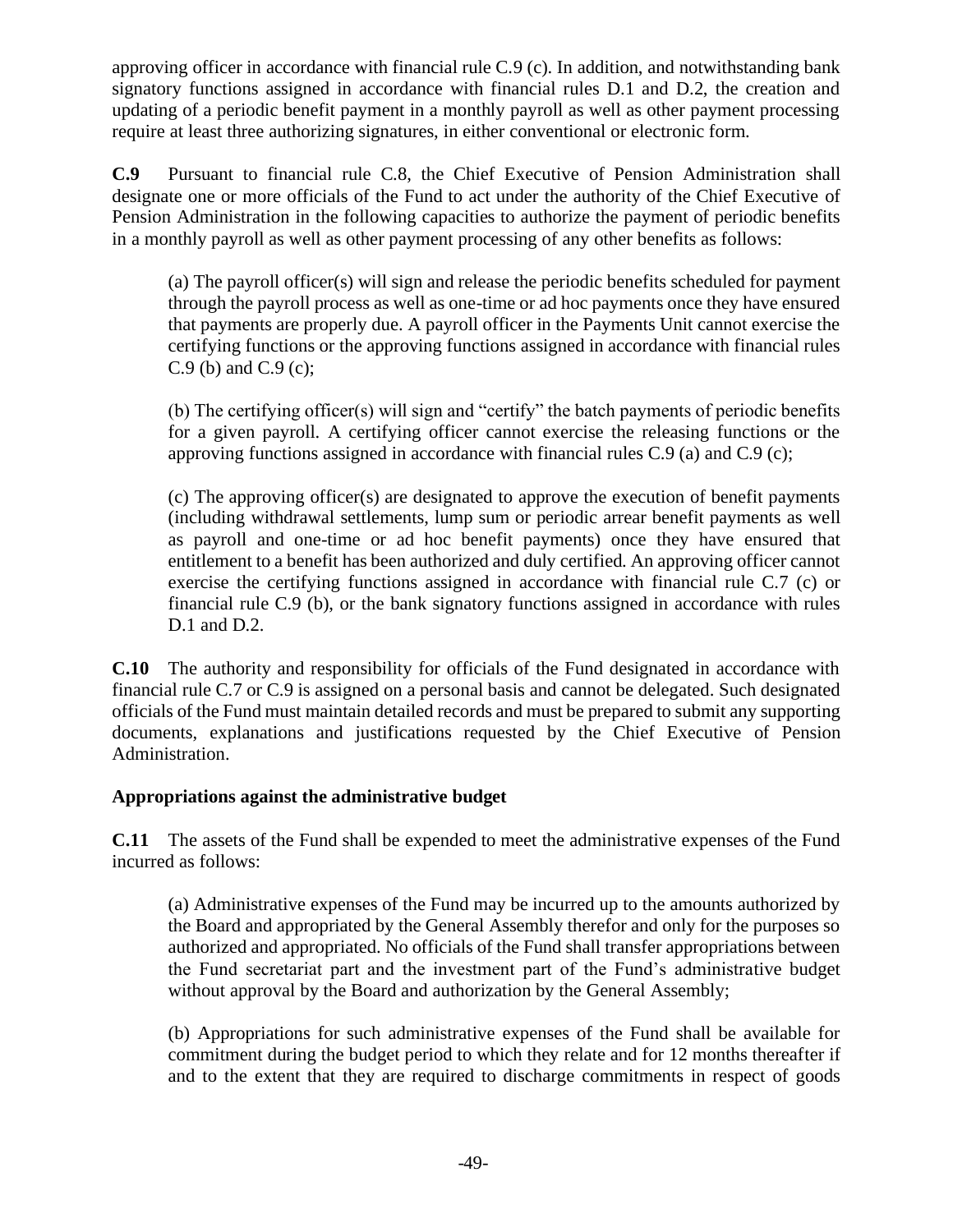supplied and services rendered to the Fund during the budget period and to liquidate any other outstanding legal obligations incurred during the budget period;

(c) At the end of the budget period or the end of the 12-month period thereafter, as applicable, the remaining balance of any appropriations for the administrative expenses of the Fund that have been retained will be surrendered to the Fund, and if a commitment remains valid at the end of the 12-month period following the budget period, such commitment shall be cancelled and funded from the current appropriations for the administrative expenses of the Fund;

(d) The Chief Executive of Pension Administration or the Representative of the Secretary-General, within their respective administrative budgets, may enter into commitments of administrative expenses of the Fund for future budget periods provided that such commitments are for administrative activities that have been approved by the Board and authorized by the General Assembly and that are expected to continue beyond the end of the current budget period. All commitments of expenses for future budget periods shall be disclosed in a note to the Fund's financial statements in accordance with IPSAS, and such commitments shall constitute first charges against relevant appropriations made by the General Assembly.

## **Authorization for administrative expenses**

**C.12** The Chief Executive of Pension Administration and the Representative of the Secretary-General, within their respective administrative budgets, shall be responsible for certifying all administrative expenses of the Fund incurred in accordance with financial rule C.2. The utilization of all funds requires the prior authorization of the Chief Executive of Pension Administration or the Representative of the Secretary-General, as the case may be. Such authorization may take the form of (a) an allotment of funds or other authorization to incur commitments and expend specified funds for specified purposes during a specified period or (b) an authorization to employ staff against a staffing table approved by the Board and authorized by the General Assembly.

**C.13** Notwithstanding bank signatory functions assigned in accordance with financial rules D.1 and D.2, all commitments, disbursements and expenses require at least two authorizing signatures, in either conventional or electronic form. Expenses recorded against an established, certified commitment do not require additional certification, provided that they do not exceed the amount committed by more than 10 per cent or 4,000 dollars, or its equivalent in other currencies, whichever is lower. Expenses that do not exceed 4,000 dollars, or its equivalent in other currencies, for which the recording of a commitment is unnecessary, require both certification and approval.

**C.14** The Chief Executive of Pension Administration and the Representative of the Secretary-General, within their respective authority under the Regulations of the Fund and in consultation with the Chief Financial Officer, shall cooperate in order to designate as follows one or more officials of the Fund or, in the case of services provided to the Fund by the Secretariat of the United Nations in accordance with section F of the present financial rules, one or more officials of the Secretariat of the United Nations:

(a) The certifying officer(s) for the account(s) pertaining to a section or subsection of an approved budget for the administrative expenses of the Fund. Such certifying officers shall be responsible for managing the utilization of resources of the Fund in accordance with: (i)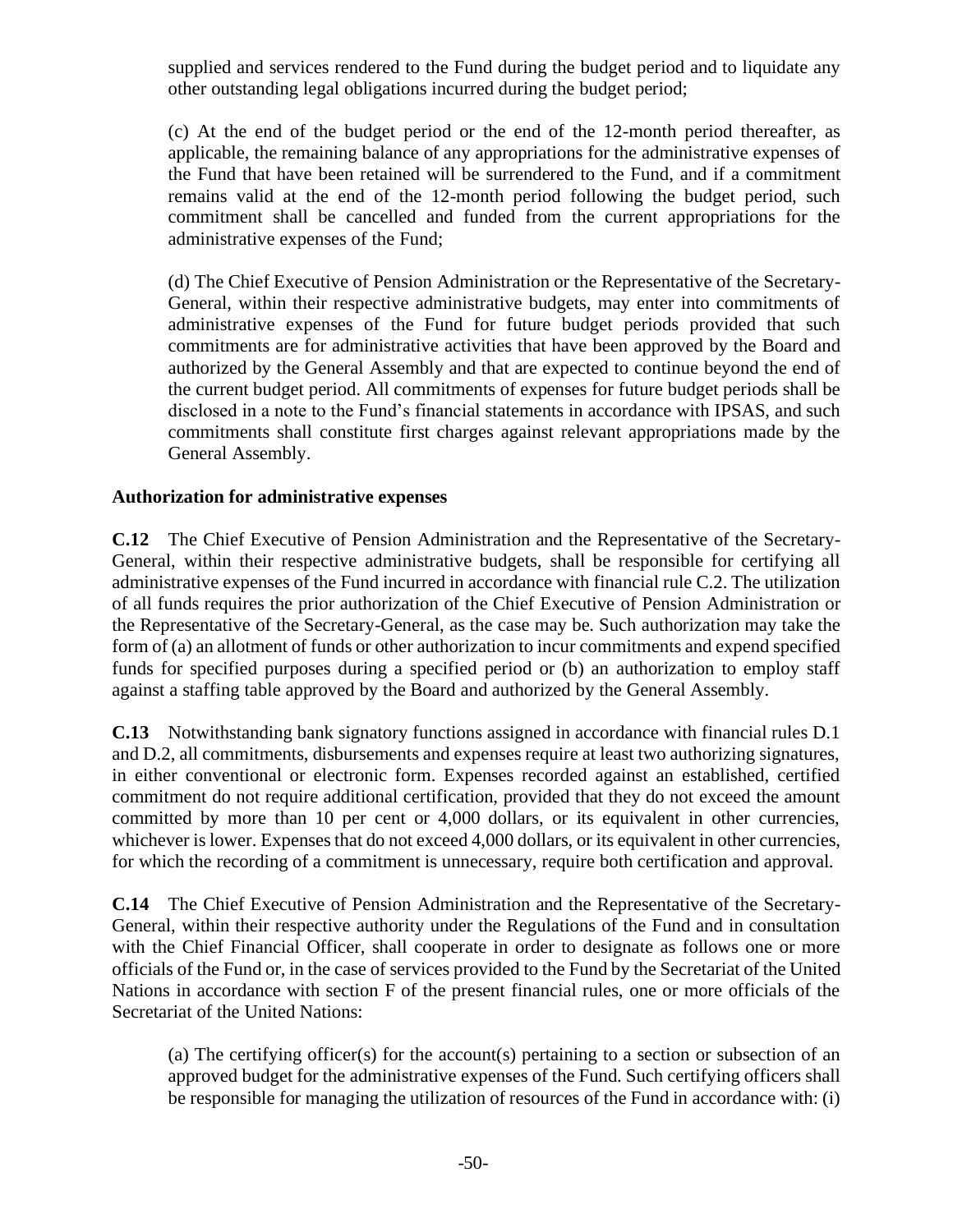the Regulations of the Fund and the Administrative Rules, including these financial rules; (ii) the purposes for which resources, in particular resources for the administrative expenses of the Fund, were approved by the Board and authorized by the General Assembly; and (iii) the principles of efficiency and effectiveness;

(b) Approving officers acting under the authority of the Chief Executive of Pension Administration or the Representative of the Secretary-General, as the case may be, to approve the entry into the accounts of the Fund's administrative budget with respect to commitments, disbursements and expenses relating to contracts, agreements, purchase orders and other forms of undertaking after verifying that they are in order and have been certified by a duly designated certifying officer in accordance with financial rule C.14 (a). Such approving officers are also responsible for approving the making of payments once they have ensured that they are properly due, confirming that the necessary goods and services have been received by or on behalf of the Fund in accordance with the contract, agreement, purchase order or other form of undertaking by which they were ordered and, if the cost exceeds 4,000 dollars or its equivalent in other currencies, in accordance with the purpose for which the relevant financial commitment was established.

**C.15** The designated certifying and approving officers must maintain detailed records and must be prepared to submit any supporting documents, explanations and justifications requested by the Chief Executive of Pension Administration, the Representative of the Secretary-General or the Chief Financial Officer, as appropriate.

**C.16** Approving authority and responsibility under financial rule C.14 (a) cannot be exercised by the same person or persons exercising the certifying functions assigned in accordance with financial rule C.14 (b) or the bank signatory functions assigned in accordance with financial rules D.1 and D.2.

## **Administration of commitments**

**C.17** A commitment must be based on a formal contract, agreement, purchase order or other form of undertaking, or on a liability recognized by the Fund. All commitments must be supported by an appropriate commitment document.

**C.18** Apart from the employment of staff as officials of the Fund against an authorized staffing table and consequential commitments under the Staff Regulations and Rules of the United Nations and any relevant understandings between the Fund's secretariat and the Secretariat, no undertaking, including by contract, agreement or purchase order, for an amount exceeding 4,000 dollars, or its equivalent in other currencies, shall be entered into until the appropriate credit(s) has (have) been reserved in the accounts of the Fund's administrative budget by the certifying officer. This shall be done through the recording of commitments against which relevant payments or disbursements may be made. A commitment shall remain open until such point as it is liquidated, cancelled or recommitted in accordance with financial rule C.2, as appropriate.

**C.19** If, in the time that elapses between the establishment of a commitment and the processing of final payment, the cost of the relevant goods or services has increased by less than 4,000 dollars, or its equivalent in other currencies, or 10 per cent of the amount of commitment, whichever is lower, no change need be made to the amount of the original commitment. Otherwise, the original commitment shall be revised to reflect the increase in requirements and further certification is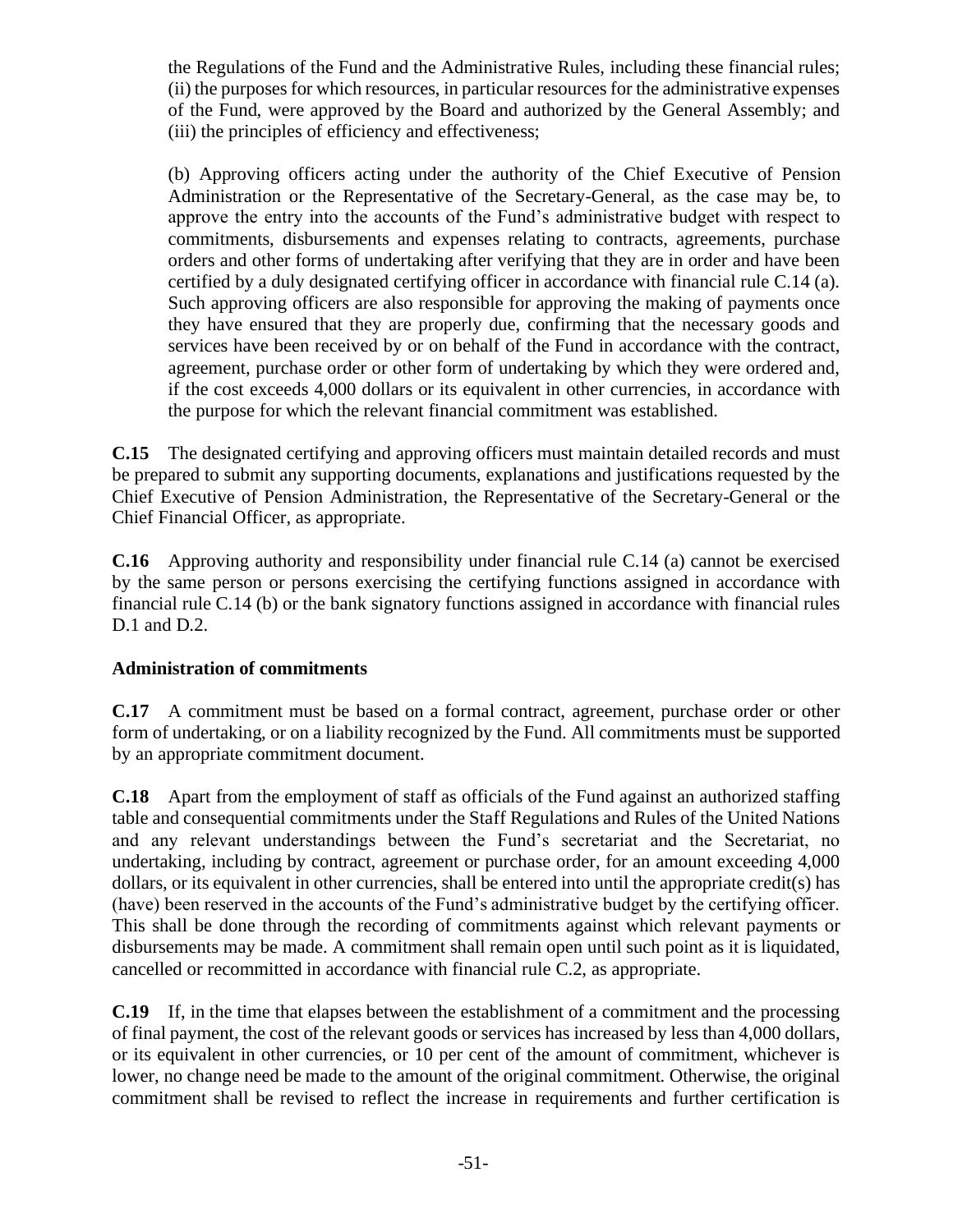required. All increases in commitments shall be subject to the same procedures as apply to the incurring of original commitments.

**C.20** Outstanding commitments shall be reviewed periodically by the responsible certifying officer(s). If a commitment is determined to be valid but cannot be liquidated during the period set forth in financial rule C.2, the provisions of financial rule C.2 shall, as appropriate, be applied. Commitments that are no longer valid shall be cancelled from the accounts forthwith and the resulting credit surrendered to the Fund. When any commitment previously recorded in the accounts of the Fund is, for any reason, reduced (other than by payment) or cancelled, the certifying officer shall accordingly ensure that appropriate adjustments are recorded in the accounts of the Fund.

#### **SECTION D**

## **BANKING, CUSTODY AND INVESTMENT OF THE ASSETS OF THE FUND DESIGNATION OF BANK ACCOUNTS**

**D.1** Except for bank accounts relating to the custody of the assets of the Fund designated by the Representative of the Secretary-General in accordance with financial rule D. 4, the Chief Executive of Pension Administration shall designate those banks in which the monies of the Fund shall be kept and shall establish all such official bank accounts required for the transaction of the Fund's activities. The Chief Executive of Pension Administration shall designate those Officials of the Fund to whom signatory authority is delegated for the operation of those bank accounts. The Chief Executive of Pension Administration shall also authorize all bank account closures except those relating to the custody of assets under rule D.4. The Fund's bank accounts shall be opened and operated in accordance with the following guidelines:

(a) Bank accounts shall be designated in the name of the United Nations for the benefit of the United Nations Joint Staff Pension Fund;

(b) All cash or other negotiable instruments held in such bank accounts shall be, as far as possible, held as assets in the name of the United Nations for the benefit of the Fund, and the relevant authority shall be notified that such bank accounts are exempt from all taxation;

(c) Banks shall be required to provide prompt statements;

(d) Two signatures, or their electronic equivalent, shall be required on all cheques and other withdrawal instructions, including electronic modes of payment;

(e) All banks shall be required to recognize that the Chief Executive of Pension Administration is authorized to receive, upon request or as promptly as is practicable, all information pertaining to official bank accounts of the Fund.

**D.2** Bank signatory authority and responsibility, as designated by the Chief Executive of Pension Administration, shall be assigned on a personal basis and cannot be delegated by the official of the Fund so designated. Bank signatories cannot exercise the certifying or approving functions assigned in accordance with financial rules C.7 and C.9. Designated bank signatories must: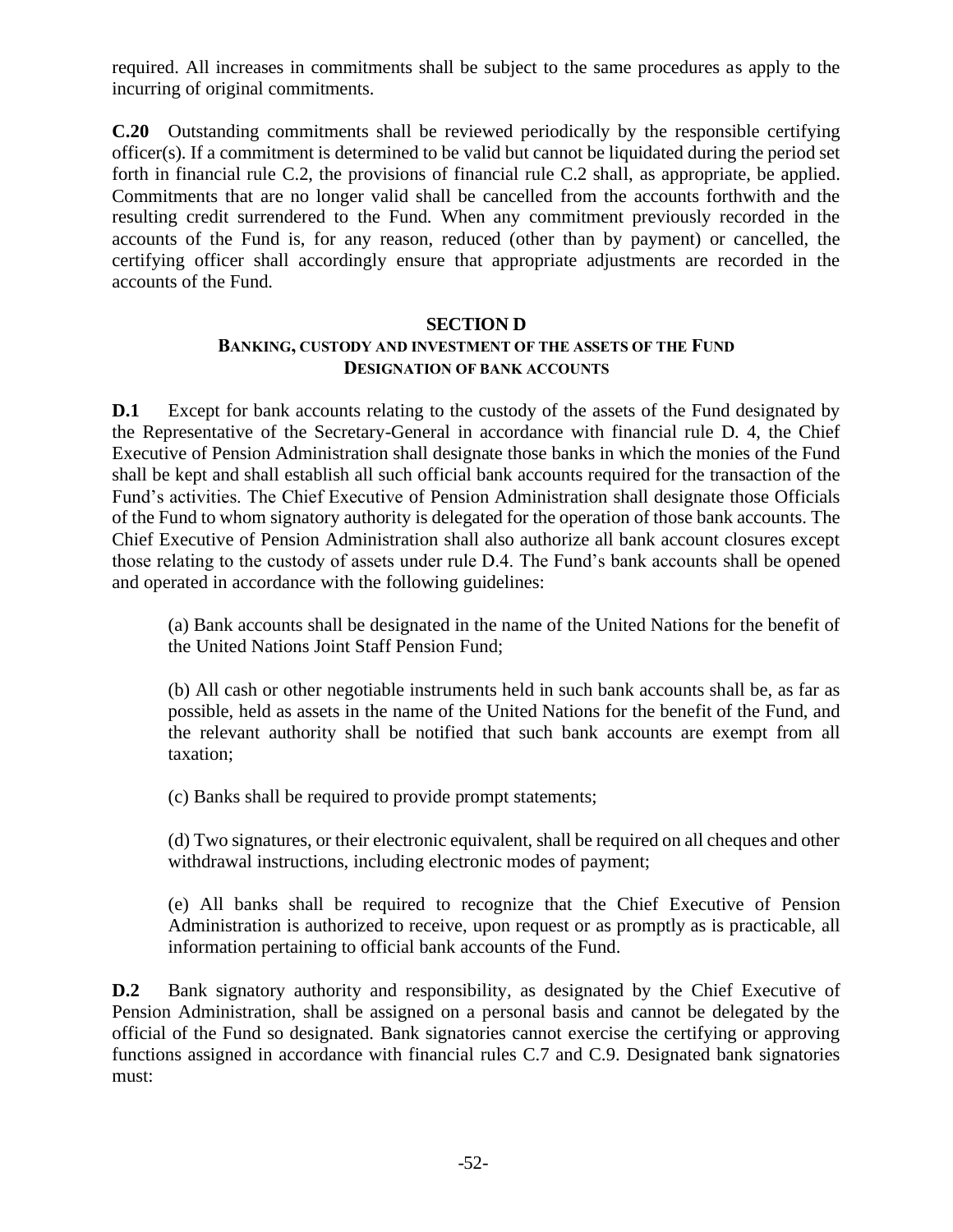(a) Ensure that there are sufficient funds in the bank account when cheques and other payment instructions are presented for payment;

(b) Verify that all cheques and other payment instructions are made to the order of the named payee, are approved by an approving officer designated in accordance with financial rule C.9 (c) or C.14 (b) and are prepared in accordance with all applicable banking laws, regulations and standards;

(c) Ensure that cheques and other banking instruments are properly safeguarded and that when they are obsolete they are destroyed in accordance with financial rule G.8.

**D.3** Without any exception, the Chief Financial Officer shall ensure that all financial transactions, including bank charges, fees and commissions, are reconciled with the information submitted by the Fund's banks. This reconciliation must be performed by officials of the Fund playing no actual part in the receipt or disbursement of funds.

## **Designation of custodians and the master record keeper**

**D.4** The Representative of the Secretary-General shall designate the banks or other depository institutions to serve as custodians in which the assets of the Fund shall be kept in trust in the name of the United Nations for the benefit of the United Nations Joint Staff Pension Fund and shall establish in such banks or other depository institutions such accounts as may be required for all transactions relating to the investment of the assets of the Fund.

**D.5** The Representative of the Secretary-General shall designate a master record keeper to aggregate all relevant information concerning, to account for and to report to the Fund on all transactions relating to the investment of the assets of the Fund.

## **Currency exchange and liquidity**

**D.6** The Representative of the Secretary-General or officials of the Fund designated by the Representative of the Secretary-General shall be responsible for exchanging currencies required by the Fund or pertaining to the investment of the assets of the Fund. Officials of the Fund responsible for the operation of the Fund's bank accounts, other than assets held in the Fund's custody accounts, shall not be authorized to exchange one currency for another, except to the minimum extent necessary for the transaction of official business and for currency management. For the purposes of financial rules C.1 to C.3, the Chief Executive of Pension Administration and the Representative of the Secretary-General, together with the Chief Financial Officer, shall consult and agree on procedures for the proper management of currencies and exchanges thereof, and the Chief Executive of Pension Administration shall report on such consultations, as needed, to the Audit Committee.

**D.7** The Chief Executive of Pension Administration and the Representative of the Secretary-General, together with the Chief Financial Officer, shall consult with one another and agree on the level of liquid funds in the form of cash or negotiable instruments that will be held in the Fund's bank accounts, except those relating to the custody of assets under rule D.4, to the extent required for the payment of the expenses of the Fund in accordance with financial rules C.1 to C.3, including such amounts as may be required for purposes of business continuity and disaster recovery. All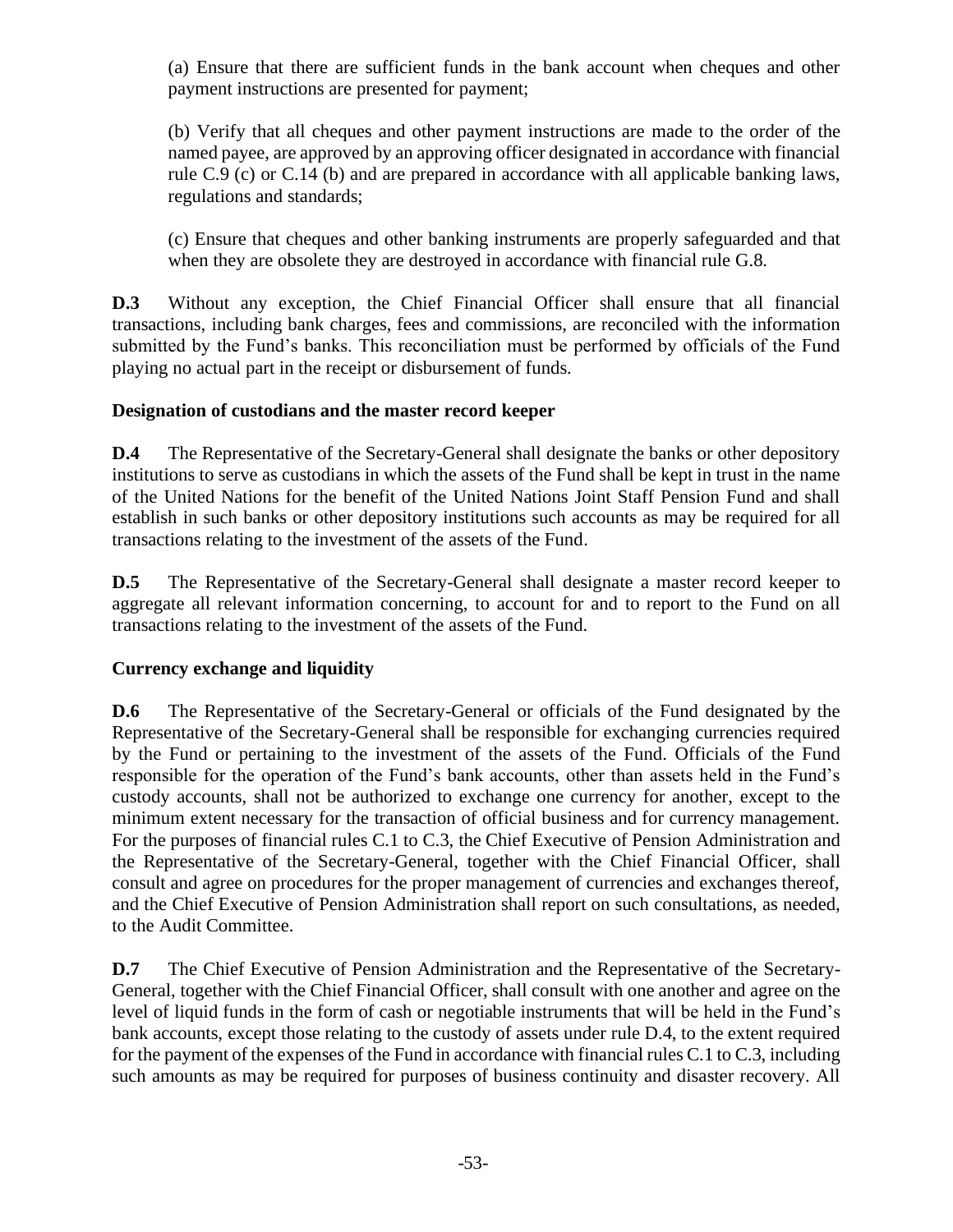other cash and negotiable instruments shall be made available to the Representative of the Secretary-General/Office of Investment Management.

## **Cash and disbursements**

**D.8** Petty cash advances and Cashier's Fund advances may be made only by and to officials of the Fund designated for this purpose by the Chief Executive of Pension Administration. The relevant accounts shall be maintained on an imprest system and the amount and purpose of each advance shall be defined by the Chief Executive of Pension Administration in consultation with the Representative of the Secretary-General and the Chief Financial Officer. The Chief Executive of Pension Administration may approve other cash advances as may be permitted by the Staff Regulations and Rules and administrative instructions of the United Nations and as the Chief Executive of Pension Administration may otherwise authorize. A payee's written receipt shall be obtained for all disbursements of cash advances. Officials of the Fund to whom cash advances are issued shall be held personally accountable and financially liable for the proper management and safekeeping of cash so advanced and must be in a position to account for these advances at all times. They shall submit monthly accounts unless otherwise directed by the Chief Executive of Pension Administration.

**D.9** All disbursements made in accordance with financial rules C.1 to C.3 shall be made by electronic funds transfer, by wire transfer or by cheque except to the extent that cash disbursements are authorized by the Chief Executive of Pension Administration. Disbursements shall be recorded in the accounts of the Fund as at the date on which they are made.

## **Investment of the assets of the Fund**

**D.10** In accordance with article 19 (a) of the Regulations of the Fund, the Representative of the Secretary-General, acting under the authority of the Secretary-General, shall make and prudently manage the investment of the assets of the Fund.

**D.11** In consultation with the Investments Committee and in light of observations and suggestions from the Board and criteria established by the General Assembly (safety, profitability, liquidity and convertibility), the Representative of the Secretary-General shall establish an investment policy as well as investment guidelines to ensure that investment decisions are taken in the best interest of the Fund on behalf of the participants and beneficiaries of the Fund.

**D.12** All investment transactions, including the withdrawal of invested resources, shall require the authorization and signature of two Officials of the Fund designated for that purpose by the Representative of the Secretary-General.

**D.13** Fees, commissions, or other similar amounts paid by the Fund on the authorization of the Representative of the Secretary-General to brokers or dealers in securities, to discretionary investment advisers or managers, or otherwise incurred on the authorization of the Representative of the Secretary-General in connection with a transaction carried out for the investment of the Assets of the Fund shall not constitute expenditures of the assets of the Fund within the meaning of financial rules C.1 to C.3. Rather, such amounts shall be regarded as constituting transactional costs relating to the investment of the Assets of the Fund and shall be accounted for by the Representative of the Secretary-General, in accordance with article 19 (b) of the Regulations of the Fund, as elements of transactions regarding the investment of the assets of the Fund.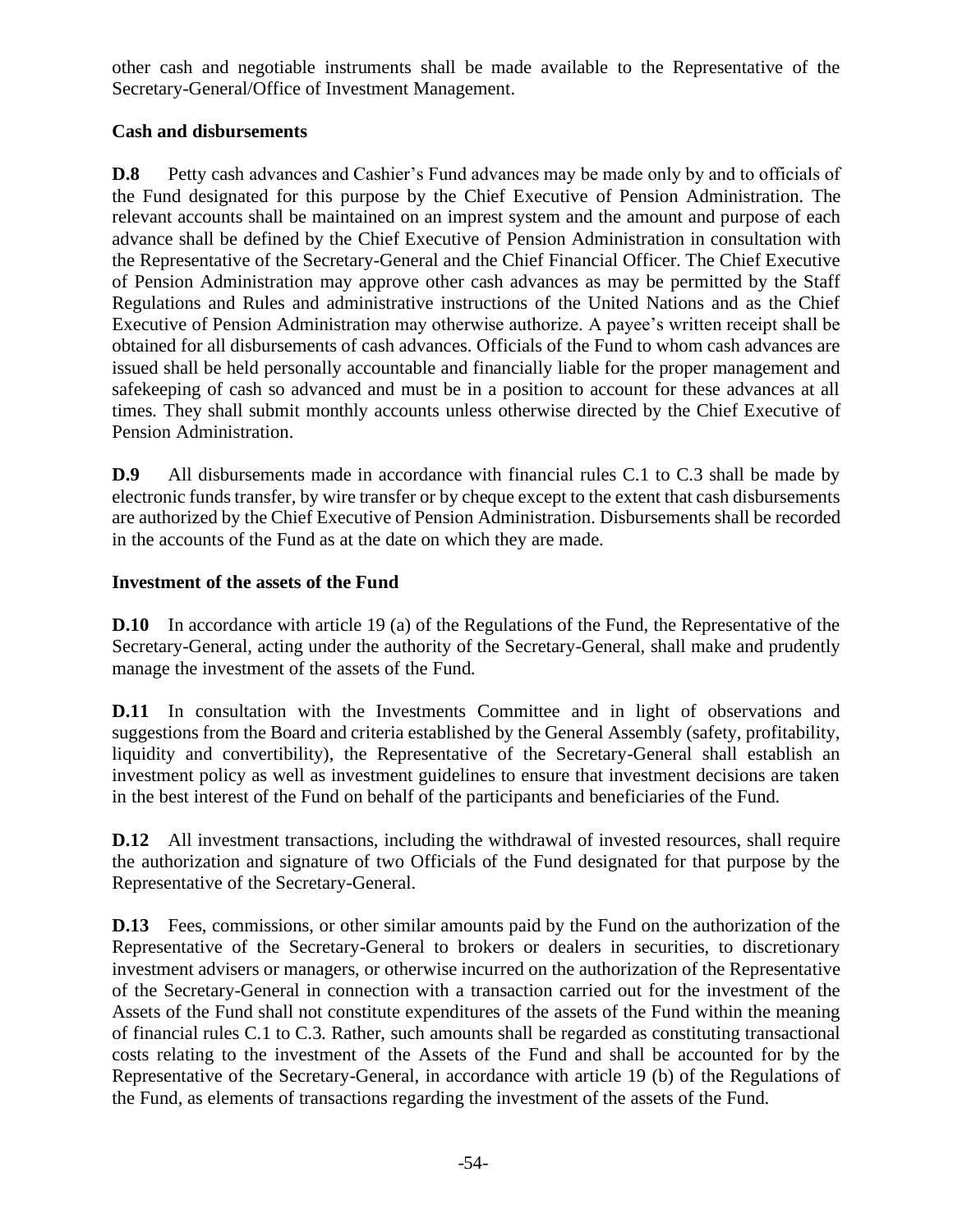## **Accounting for investment of the assets of the Fund**

**D.14** The Representative of the Secretary-General shall maintain detailed accounts of all investments and other transactions relating to the Fund, which shall be open to examination by the Board.

## **SECTION E**

## **BUDGETING FOR ADMINISTRATIVE EXPENSES PRESENTATION, CONTENT AND METHODOLOGY OF THE ADMINISTRATIVE BUDGET**

**E.1** In accordance with article 15 (b) of the Regulations of the Fund, the Board shall submit to the General Assembly for approval biennial estimates of the expenses to be incurred in the administration of the Regulations. The proposed administrative budget for each budget period shall be prepared by the Chief Executive of Pension Administration in consultation with the Representative of the Secretary-General, who shall propose the resource requirements for the part of the administrative budget that concerns the activities and resources required for the investment of the assets of the Fund. The budget period for the proposed budget for the administrative expenses of the Fund shall consist of two consecutive calendar years, the first of which shall be an even year.

**E.2** The Chief Executive of Pension Administration and the Representative of the Secretary-General, for their respective operations, shall decide on the content and resource allocation of the proposed budget for the administrative expenses of the Fund to be submitted to the Board for endorsement and to the General Assembly for approval. Budget proposals for the forthcoming budget period shall be prepared and submitted to the Board at such times, in such manner and in such detail as the Board may prescribe and shall be prepared, where applicable, in accordance with the methodology used by the Secretariat of the United Nations under the Financial Regulations and Rules of the United Nations and, as applicable, the Regulations and Rules Governing Programme Planning, the Programme Aspects of the Budget, the Monitoring of Implementation and the Methods of Evaluation (ST/SGB/2000/8).

**E.3** The proposed budget for the administrative expenses of the Fund shall cover income and expenditures for the budget period to which it relates and shall be presented in United States dollars. Programme narratives shall set out the outputs, objectives and accomplishments expected during the budget period being presented. The proposed budget shall be preceded by a statement explaining the main changes made in the content of the activities being programmed and the volume of resources allocated to it in relation to the previous budget period. The proposed budget for the administrative expenses of the Fund shall be accompanied by a performance report on the actual versus planned administrative expenses of the Fund for the current budget period, together with such information, annexes and explanatory statements as may be requested by or on behalf of the Board and such further annexes or statements as the Chief Executive of Pension Administration, the Representative of the Secretary-General, or both may deem necessary and useful.

**E.4** In accordance with article 15 (c) of the Regulations of the Fund, expenses incurred in the administration of the Regulations of the Fund by a member organization shall be met by that organization. As the secretariat of the Fund acts as the secretariat of the staff pension committee for the United Nations, the United Nations shall reimburse the Fund for the expenses it has incurred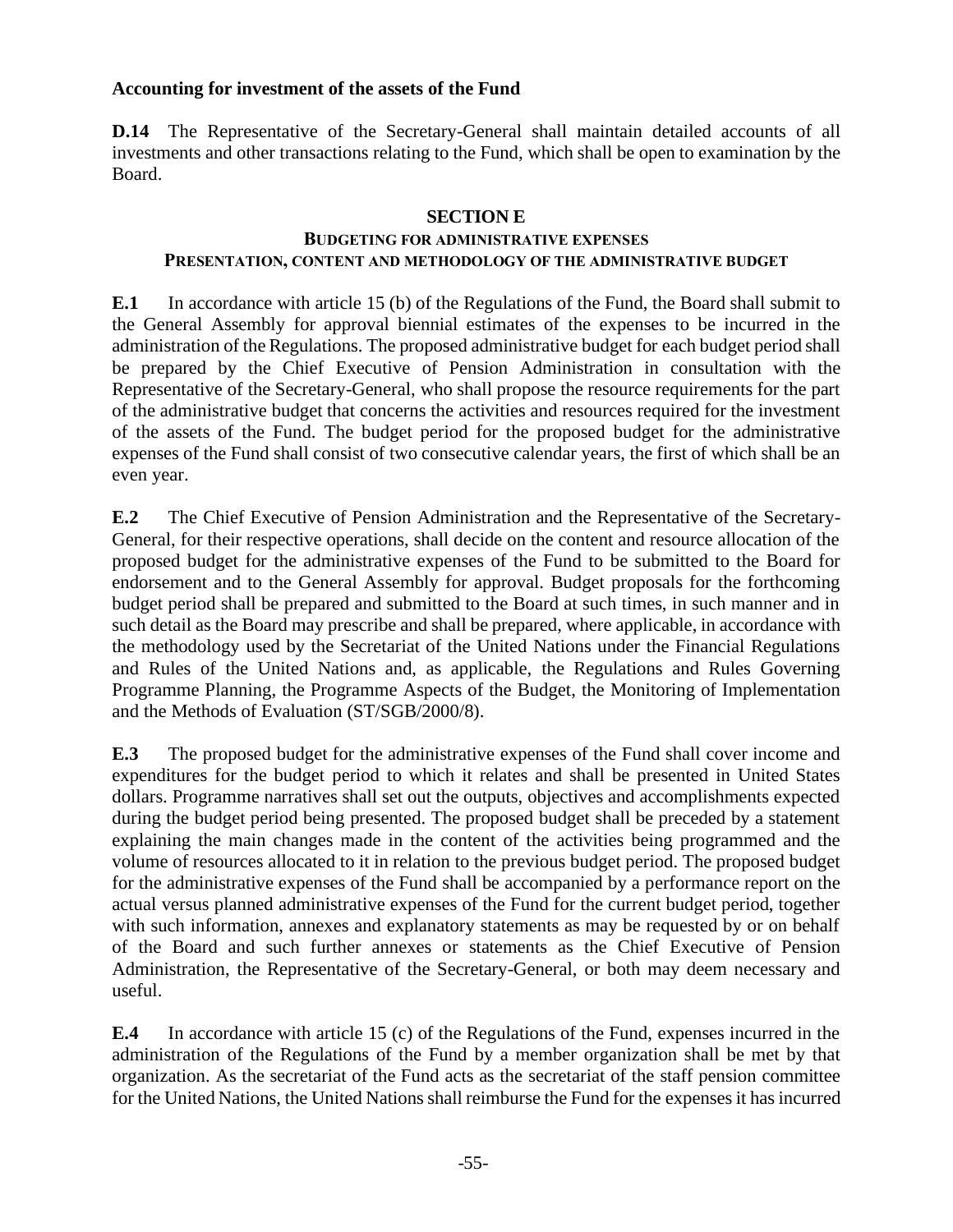in providing services in that capacity. The amount of the expenditure and the level of reimbursement for the provision of such services shall be agreed upon between the Board and the General Assembly as part of the budget for the administrative expenses of the Fund.

## **Review and approval**

**E.5** In the second year of a budget period, the Chief Executive of Pension Administration and the Representative of the Secretary-General shall submit the proposed budget for the administrative expenses of the Fund for the following budget period to the Board for review and endorsement. The Board shall submit its proposed budget for the administrative expenses of the Fund to the General Assembly, through the Advisory Committee, which may make comments or recommendations.

**E.6** In accordance with article 15 (b) of the Regulations of the Fund, the General Assembly shall, in the second year of a budget period, approve the budget for the administrative expenses of the Fund for the following budget period after consideration of the proposed budget for the administrative expenses of the Fund, endorsed by the Board, as well as the report of the Advisory Committee thereon.

**E.7** The Chief Executive of Pension Administration and the Representative of the Secretary-General may prepare supplementary estimates of the administrative expenses of the Fund in a form consistent with the approved budget for the administrative expenses of the Fund and shall submit such supplementary estimates to the Board for approval. If approved by the Board, the Board shall transmit such supplementary estimates of the administrative expenses of the Fund to the General Assembly through the Advisory Committee, which shall review such supplementary estimates and report thereon.

#### **SECTION F**

#### **ADMINISTRATIVE SERVICES PROVIDED BY THE UNITED NATIONS SECRETARIAT**

**F.1** The Chief Executive of Pension Administration and the Representative of the Secretary-General, within their respective areas of authority, employ the services of the United Nations Secretariat and shall, within their respective areas of authority, designate officials of the Secretariat - who might in turn delegate such responsibilities to Secretariat staff - with authority to undertake certifying or approving authority in accordance with financial rule C.14 or to enter into commitments on behalf of the Fund. The Fund and the United Nations may specify with a written undertaking the manner of providing such services.

**F.2** When undertaking services for the procurement of goods or services for the Fund or for the management of the property, plant and equipment of the Fund, such officials of the Secretariat of the United Nations shall act in accordance with the Financial Regulations and Rules of the United Nations and relevant administrative issuances and policies and procedures, provided that any such action does not contradict the Regulations of the Fund and the Administrative Rules, including the present financial rules.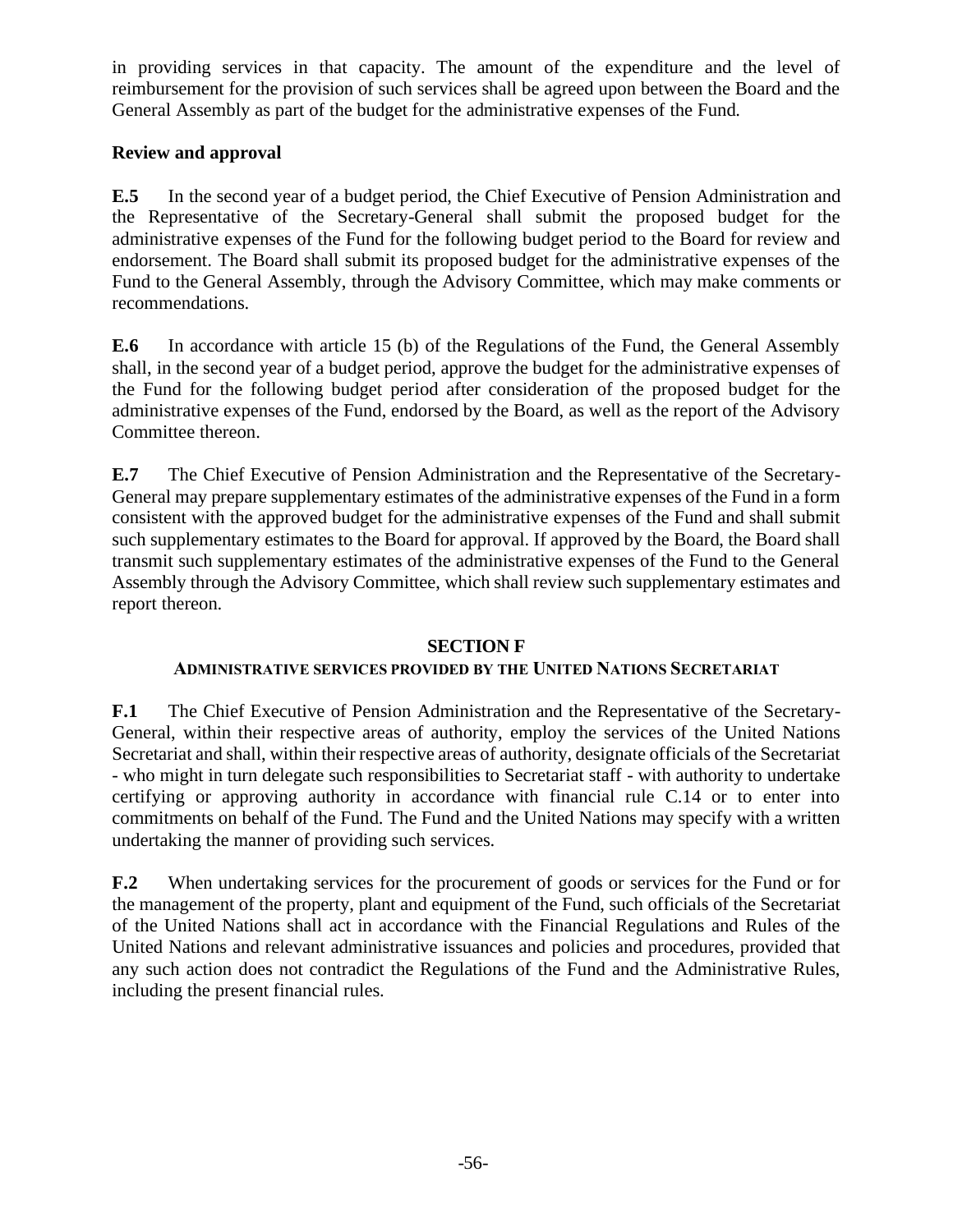## **SECTION G ACCOUNTING**

**G.1** The Chief Executive of Pension Administration and the Representative of the Secretary-General shall be responsible for the accounts of the Fund within their respective authority under the Regulations of the Fund and shall establish accounting policies and systems for the accounts of the Fund in compliance with IPSAS and International Accounting Standard 26 (IAS 26). The Chief Financial Officer shall oversee the accounting policies and systems of the Fund to ensure consistency with IPSAS, IAS 26 and the Regulations and Administrative Rules of the Fund, including the present financial rules. The financial period for the accounts of the Fund shall be the calendar year.

**G.2** Pursuant to article 14 (a) of the Regulations of the Fund, the financial statements of the Fund shall be reported annually in United States dollars in accordance with the Regulations of the Fund and the Administrative Rules, including the present financial rules, with decisions of the Board and the General Assembly and with IPSAS and IAS 26, "Accounting and reporting by retirement benefit plans", of the International Financial Reporting Standards. The financial statements of the Fund consist of the following:

(a) A statement of net assets available for benefits;

- (b) A statement of changes in net assets available for benefits;
- (c) A statement of cash flows;

(d) A statement showing a comparison of the Fund's administrative budget and actual amounts expended on the basis of the budget;

(e) A note disclosing the actuarial present value of defined retirement benefits, distinguishing between vested benefits and non-vested benefits;

(f) Notes to the financial statements, comprising a summary of significant accounting policies and other explanatory notes.

**G.3** All financial transactions of the Fund shall be recorded in the Fund's accounts on an accrual basis in compliance with IPSAS and IAS 26.

**G.4** The financial statements shall be accompanied by a statement of internal control signed by the Chief Executive of Pension Administration and the Representative of the Secretary-General, in a form approved by them in consultation with the Audit Committee. The financial statements shall be certified by signature of the Chief Financial Officer of the Fund.

**G.5** The annual financial statements of the Fund shall be transmitted to the Board of Auditors and to the Board following certification in accordance with financial rule G.4 and no later than four months following the end of the relevant financial period. The Board shall present the Fund's audited financial statements to the General Assembly through the Advisory Committee.

**G.6** The accounts of the Fund shall be presented in United States dollars. Transactions may be recorded in both the transaction currency and the United States dollar. Non-United States dollar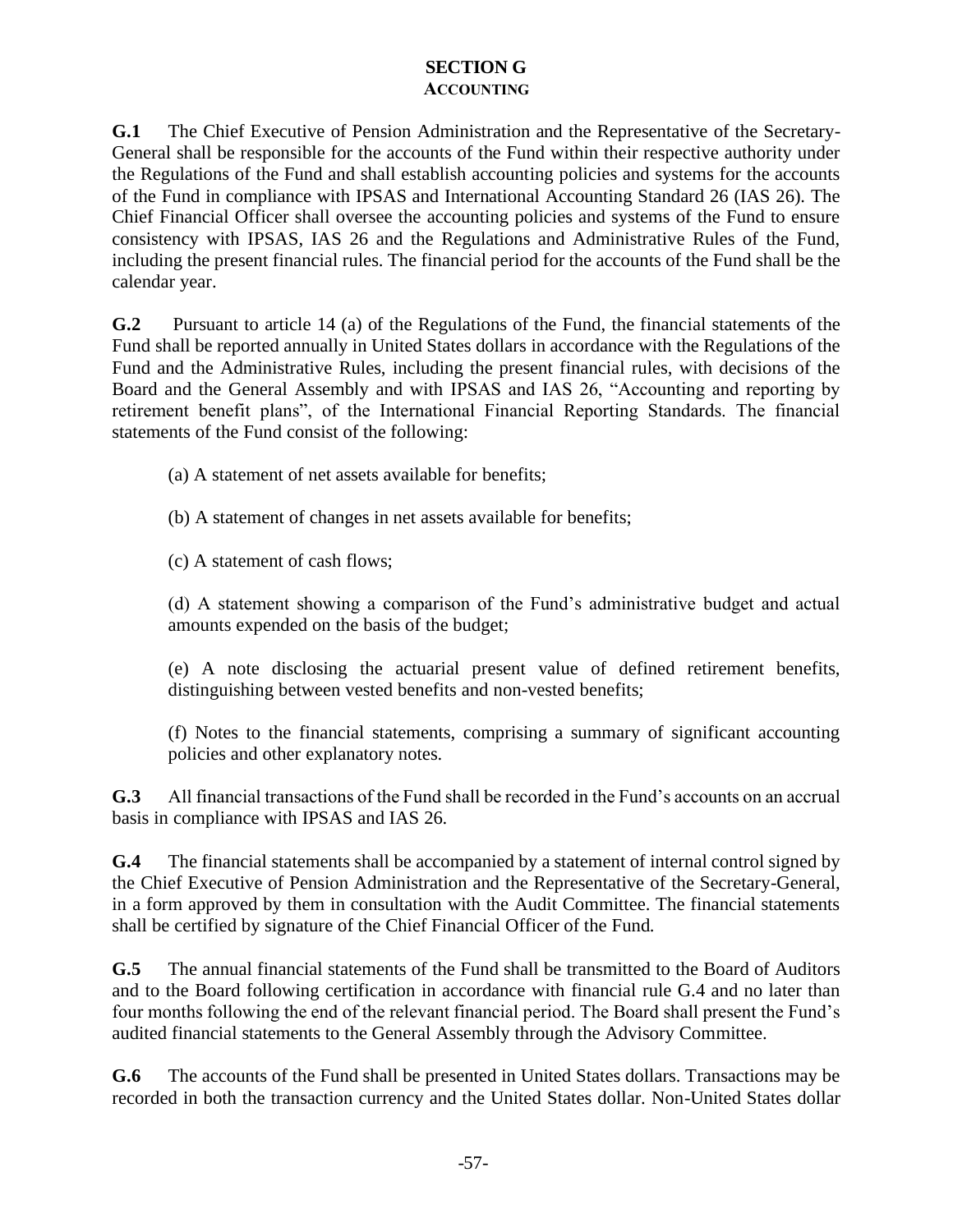denominated currency transactions are translated using the spot exchange rate between the United States dollar and the non-United States dollar denominated currency at the date of the transaction. For the Fund's pension administration activity, the United Nations operational rate of exchange established in accordance with the Financial Regulations and Rules of the United Nations shall be used as the spot exchange rate for recording such transactions of the Fund, except for those instances when the use of an alternative rate of exchange is specified in the Regulations of the Fund, Rules and pension adjustment system. For the Fund's investment activity, commercial rates of exchange are used as the spot exchange rate. Receipts and payments in currencies other than the United States dollar shall be recorded at the spot exchange rate prevailing on the transaction date. Any difference between the actual amount of exchange and the amount that would have been obtained at the spot exchange rate shall be accounted for as loss or gain on exchange.

**G.7** The Chief Executive of Pension Administration or the Representative of the Secretary-General, in respect of their areas of responsibility, may, after investigation, authorize the impairment of assets, including but not limited to receivables, property, plant and equipment, inventories and intangible assets, in accordance with IPSAS. The following statements shall be provided to the Board and to the Board of Auditors as a note accompanying the Fund's financial statements:

(a) Write-off of losses of assets, including cash, receivables and property, plant and equipment, inventories and intangible assets;

- (b) Ex gratia payments;
- (c) Cases of fraud and presumptive fraud.

**G.8** Accounting and other financial records and all supporting documents shall be retained for established periods in accordance with policies established in accordance with financial rule G.1, after which, on approval of the Chief Executive of Pension Administration in consultation with the Chief Financial Officer, they may be destroyed.

#### **SECTION H AUDITING INTERNAL AUDIT**

**H.1** In accordance with General Assembly resolutions 71/265 and 73/274, the Office of Internal Oversight Services shall remain the sole internal oversight body of the secretariat of the Fund and its investments. The Office of Internal Oversight Services conducts its internal audit activities of the Fund secretariat and of the Office of Investment Management in accordance with General Assembly resolution 48/218 B and regulation 5.15 of the Financial Regulations and Rules of the United Nations. Internal auditors shall review, evaluate and report on the use of financial resources and on the effectiveness, adequacy and application of internal financial control systems, procedures and other relevant internal controls. Internal audits shall also assess the following elements:

(a) Compliance of the Fund's financial transactions with the Regulations, the Administrative Rules and the pension adjustment system of the Fund, or the terms and conditions approved by the Board for the use of the Emergency Fund of the United Nations Joint Staff Pension Fund, with any applicable decisions of the Board and the General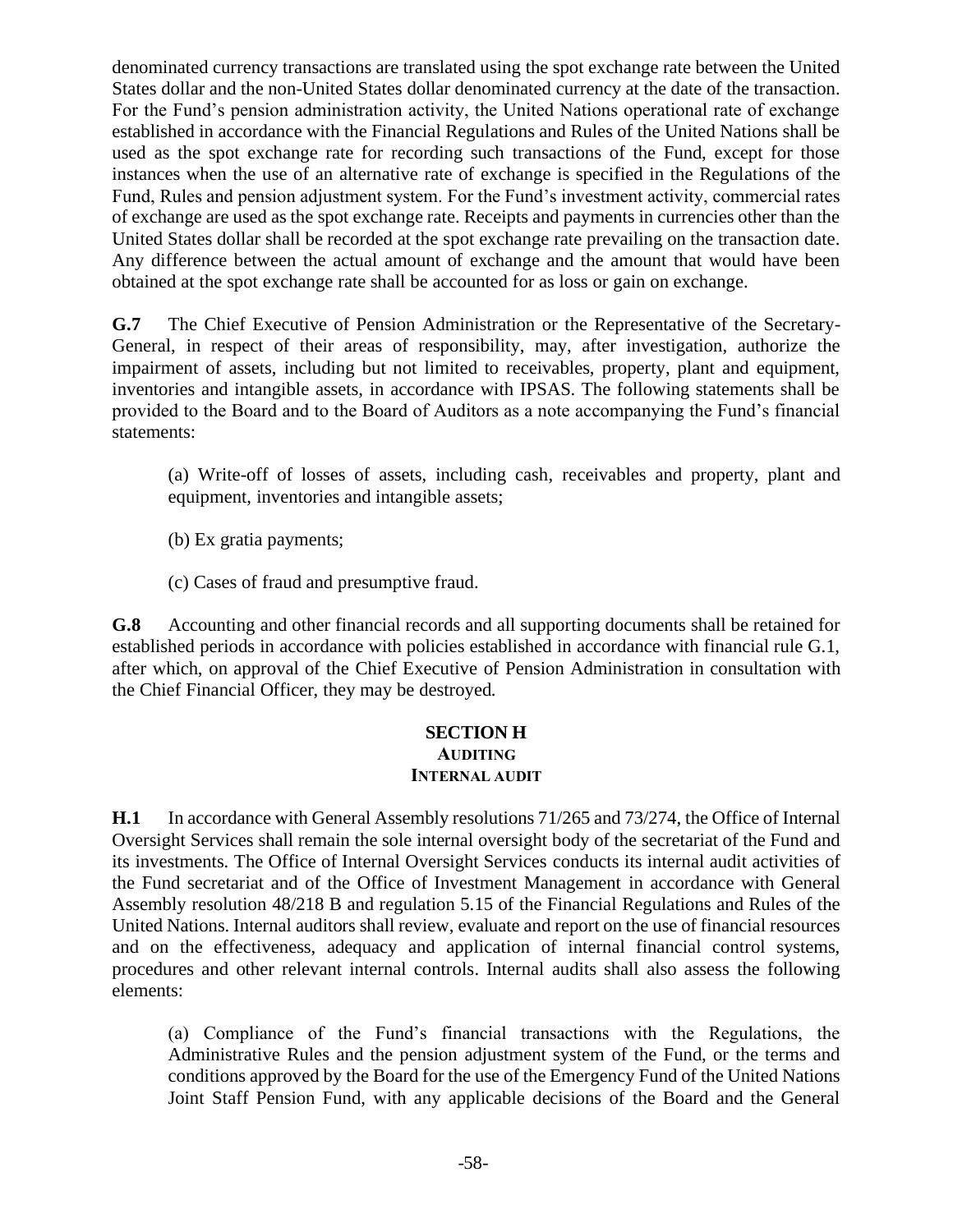Assembly, and with the recommendations of external oversight bodies accepted by the Chief Executive of Pension Administration and the Representative of the Secretary-General or by the Board;

(b) The economy, efficiency and effectiveness of the financial, physical and human resources management of the Fund and the operations of the Fund to meet the objectives of the Fund as approved by the Board.

**H.2** Audit observations, recommendations and reports shall be submitted by the Fund's internal auditors to the Audit Committee, which shall provide such reports, together with an analysis thereof, to the Board on an annual basis. The Audit Committee shall periodically evaluate the performance of the Fund's internal auditors and report on such performance to the Board.

**H.3** The Chief Executive of Pension Administration shall provide the internal auditors with such facilities as may be reasonably required for the performance of the audit of the operations and financial accounts of the Fund. Officials of the Fund shall provide the internal auditors with such documents or other information as the internal auditors require for the performance of their audits. The internal auditors shall respect the privileged and confidential nature of any information so classified which has been made available and shall not make use of it except in direct connection with the performance of the audit. The internal auditors may draw the attention of the General Assembly to any denial of information classified as privileged which, in its opinion, was required for the purpose of the audit.

## **EXTERNAL AUDIT**

**H.4** In accordance with article 14 (b) of the Regulations of the Fund, the operations of the Fund shall be subject to annual audits performed by the Board of Auditors. The audit shall be conducted in conformity with the International Standards on Auditing and in accordance with the Regulations and Rules of the Fund and the Financial Regulations and Rules of the United Nations. The Board of Auditors shall be completely independent and solely responsible for the conduct of the audit in accordance with regulation 7.6 of the Financial Regulations and Rules of the United Nations.

**H.5** The Board of Auditors may make observations with respect to the efficiency of the financial procedures, the accounting system and the internal financial controls and, in general, the administration and management of the Fund.

**H.6** In accordance with section VI, paragraph 17 of General Assembly resolution 70/248, the report of the Board of Auditors on the Fund shall be submitted separately to the General Assembly and a copy shall be annexed to the report of the Pension Board.

**H.7** In accordance with section VI, paragraph 16 of General Assembly resolution 70/248, the Pension Board, in consultation with the United Nations Board of Auditors, shall make arrangements that would enable the Pension Board to consider, at its annual meeting, the final financial report and audited financial statements and report of the Boards of Auditors on the Fund.

## **Facilities in respect of external audits and access to documents and information**

**H.8** The Chief Executive of Pension Administration shall provide the Board of Auditors with such facilities as may be reasonably required for the performance of the audit of the operations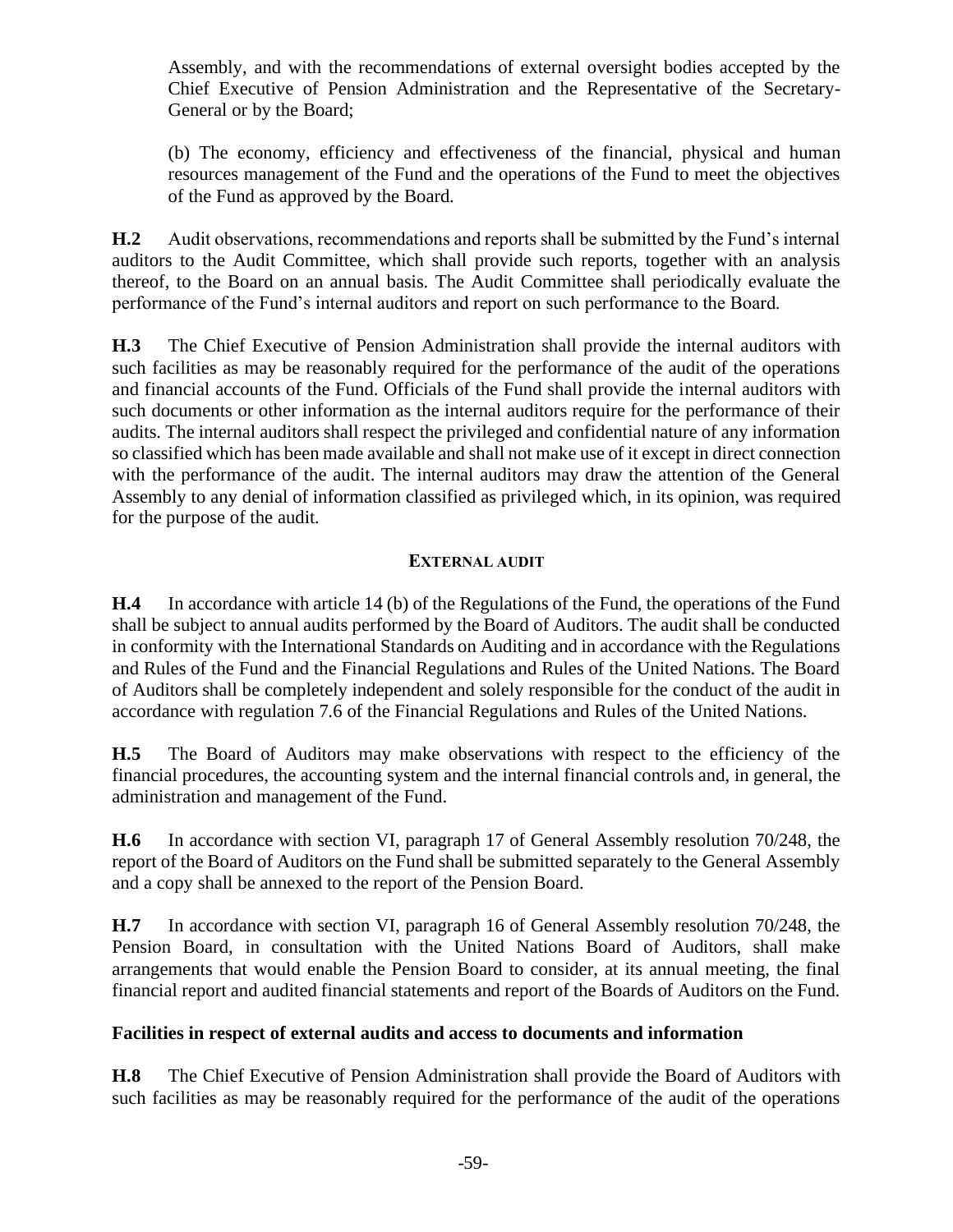and financial accounts of the Fund. Officials of the Fund shall provide the Board of Auditors with such documents or other information as the Board of Auditors requires for the performance of their audits. The Board of Auditors and its staff shall respect the privileged and confidential nature of any information so classified which has been made available and shall not make use of it except in direct connection with the performance of the audit. The Board of Auditors may draw the attention of the General Assembly to any denial of information classified as privileged which, in its opinion, was required for the purpose of the audit.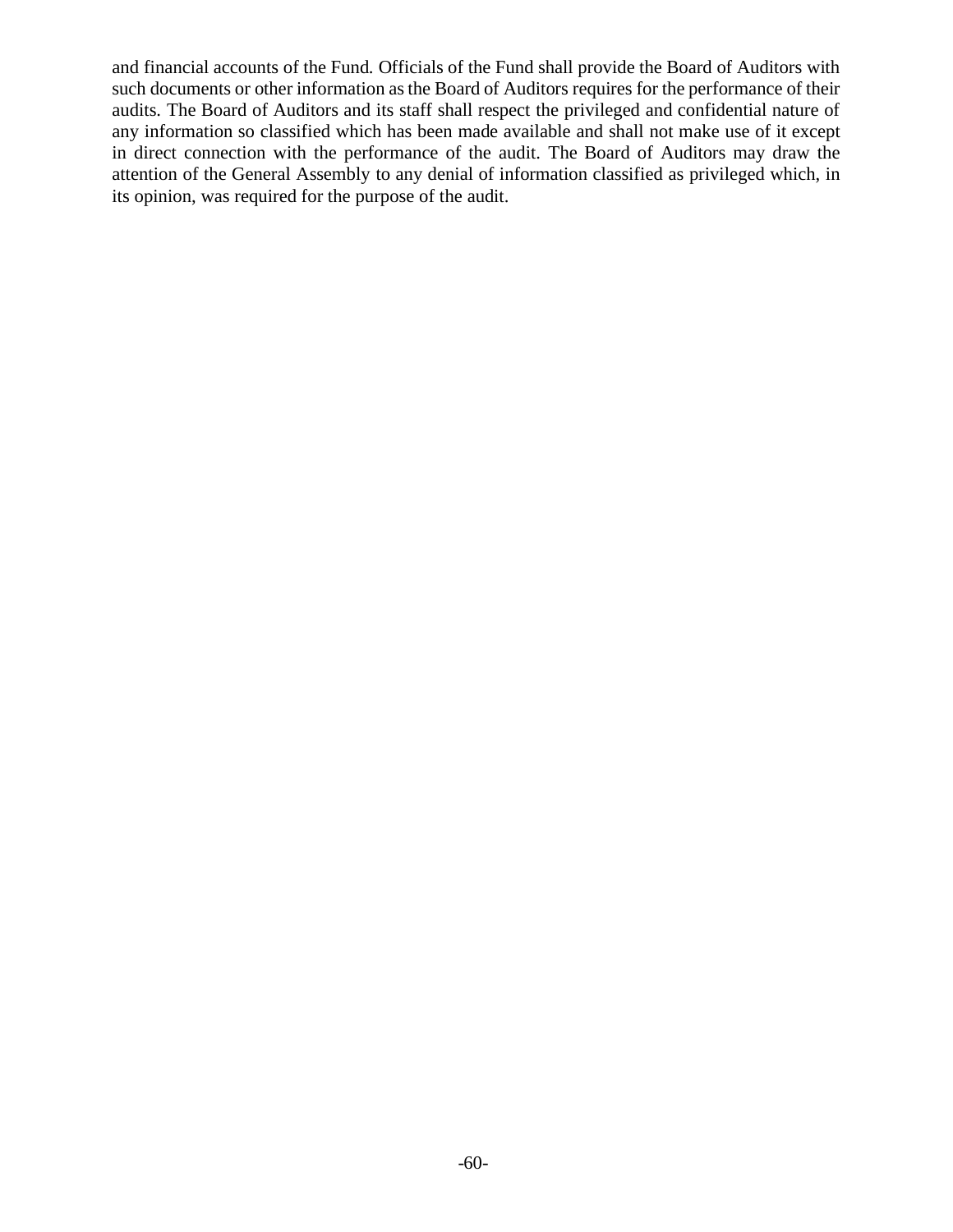# **Annex III**

# **RULES OF PROCEDURE OF THE UNITED NATIONS JOINT STAFF PENSION FUND**

The following Rules of Procedure have been approved under article 4(b) of the Regulations by the Standing Committee on behalf of the Board:

## **SECTION A UNITED NATIONS JOINT STAFF PENSION BOARD**

A.1 In accordance with article 5 of the Regulations, the Board shall be composed as indicated in appendix 1 below. The Board shall meet in regular session not less frequently than once in every two years at a time and place to be decided by the Board or its Standing Committee.

A.2 Before each regular session of the Board, the secretaries of the staff pension committees shall notify the Secretary of the Board of the names of the persons appointed by the committees as members and alternate members of the Board in accordance with article 5. They shall remain accredited until the next regular session of the Board unless the Secretary of the Board is notified that a committee has made a change in its representation.

A.3 Special sessions of the Board shall be held upon the decision of the Board or of the Standing Committee, or at the request of a majority of the members of the Board. The time and place of a special session shall be decided by the Standing Committee.

A.4 All sessions of the Board shall be convened by the Secretary of the Board. Items which are proposed by any member of the Board or by any staff pension committee, at least one month before the beginning of a regular session or fourteen days before the beginning of a special session, shall be placed by the Secretary of the Board on the provisional agenda and communicated to each member of the Board and to the secretaries of the committees accompanied by the necessary documentation. Other items may be added to the agenda either at the beginning of a session or during a session if the Board so decides.

A.5 Subject to the provisions of the Regulations and of these Rules, the Board shall adopt its own procedures. A majority of the members of the Board, including alternate members attending in the absence of members, shall constitute a quorum, provided that not less than three members from each of the three following groups are present:

(a) The General Assembly of the United Nations and the corresponding bodies of the other member organizations;

- (b) The competent authorities of member organizations;
- (c) The participants.

All members, alternate members, representatives and observers attending each regular or special Board session in accordance with A.9 (a)-(e) below shall sign a declaration on confidentiality and conflict of interest before the start of the session. Access to Board documents and attendance at a Board session shall be subject to signing the declaration.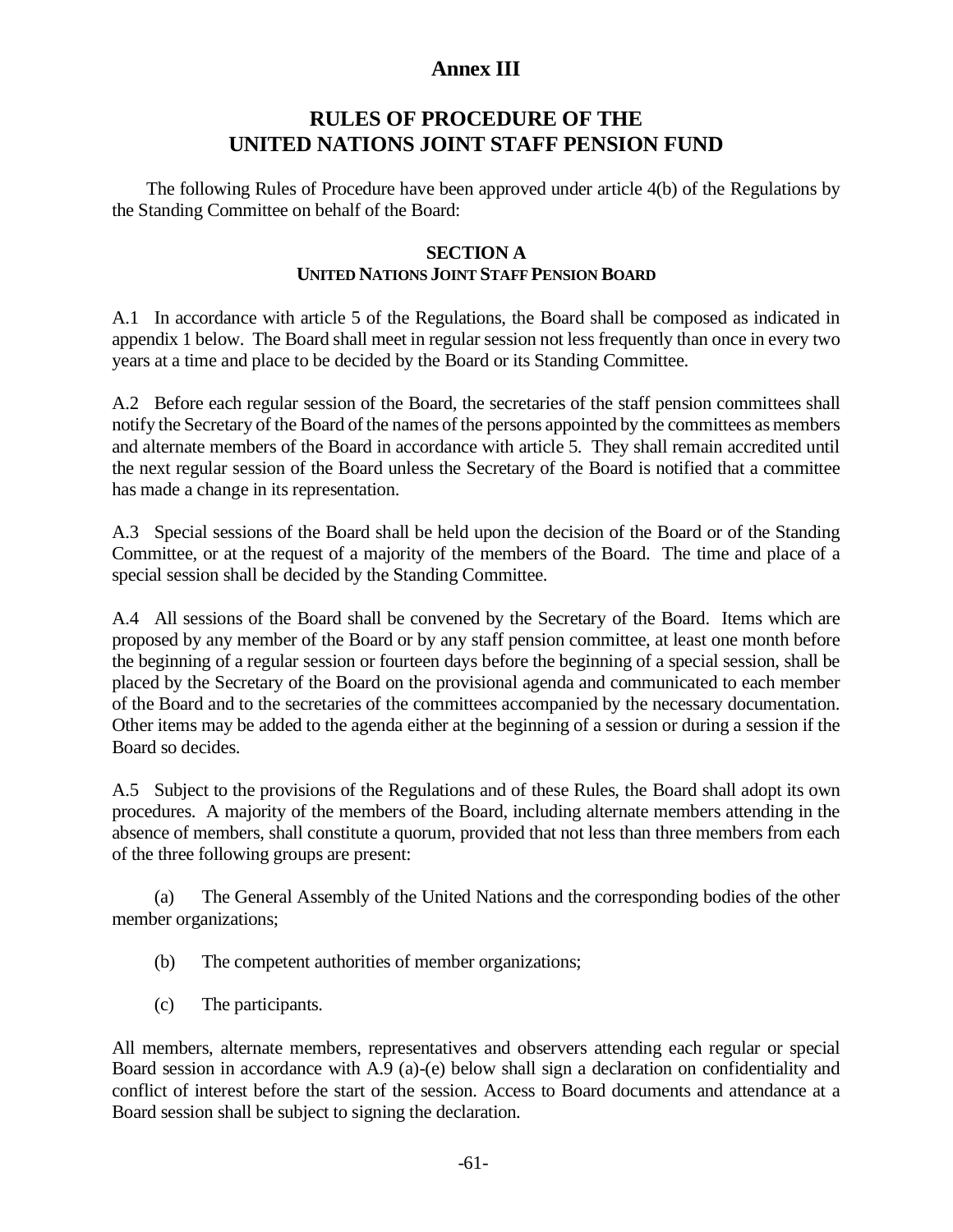A.6 Decisions of the Board shall be taken by a majority of the members present and voting.

A.7 (a) At the opening of each regular session, the Board shall elect a Chair and two Vice-Chairs who shall preside at the meetings of the Board until their successors are elected. In addition, the Board shall elect a Rapporteur.

(b) The Chair, the two Vice-Chairs and the Rapporteur shall act as a Bureau during session and in between sessions of the Board.

(c) Between sessions, the Bureau shall facilitate consultation with Board members in relation to agendas, formats and other organizational matters.

A.8 A report of each session of the Board shall be prepared by the Secretary of the Board under the responsibility of the Rapporteur and approved by the Board. It shall be distributed as soon as possible to all members of the Board through the secretaries of the staff pension committees.

A.9 Attendance at Board sessions shall be limited to:

(a) The members of the Board. Alternate members shall attend only when a member cannot attend, with the exception of the elected alternates of the United Nations General Assembly.

(b) For member organizations with one or two members on the Board, one representative from each group referred to in A.5 above which is not entitled to a member seat at that Board session;

(c) One representative for each member organization without a member seat on the Board;

(d) Four representatives, and two alternates, for the Federation of Associations of Former International Civil Servants (FAFICS);

(e) One observer for each organization or organ invited by the Board to attend the session;

(f) In an *ex officio* capacity, the secretaries of the staff pension committees of member organizations and members of the Fund's secretariat designated by the Chief Executive of Pension Administration.

A.10 The representatives referred to in A.9 (b), (c) and (d) above shall be accorded the rights of members, except the right to vote. The observers and *ex officio* participants referred to in A.9 (e) and (f) shall have the right to speak with the permission of the Chair.

A.11 The meetings of the Board shall be held in private. The records and all correspondence of the Board shall be private and kept in the care of the Secretary of the Board.

#### **SECTION B STANDING COMMITTEE**

B.1 At each regular session the Board shall appoint a Standing Committee composed of fifteen members (together with one alternate member for each of them) elected from the members and alternate members of the Board or of staff pension committees. Notwithstanding the foregoing, a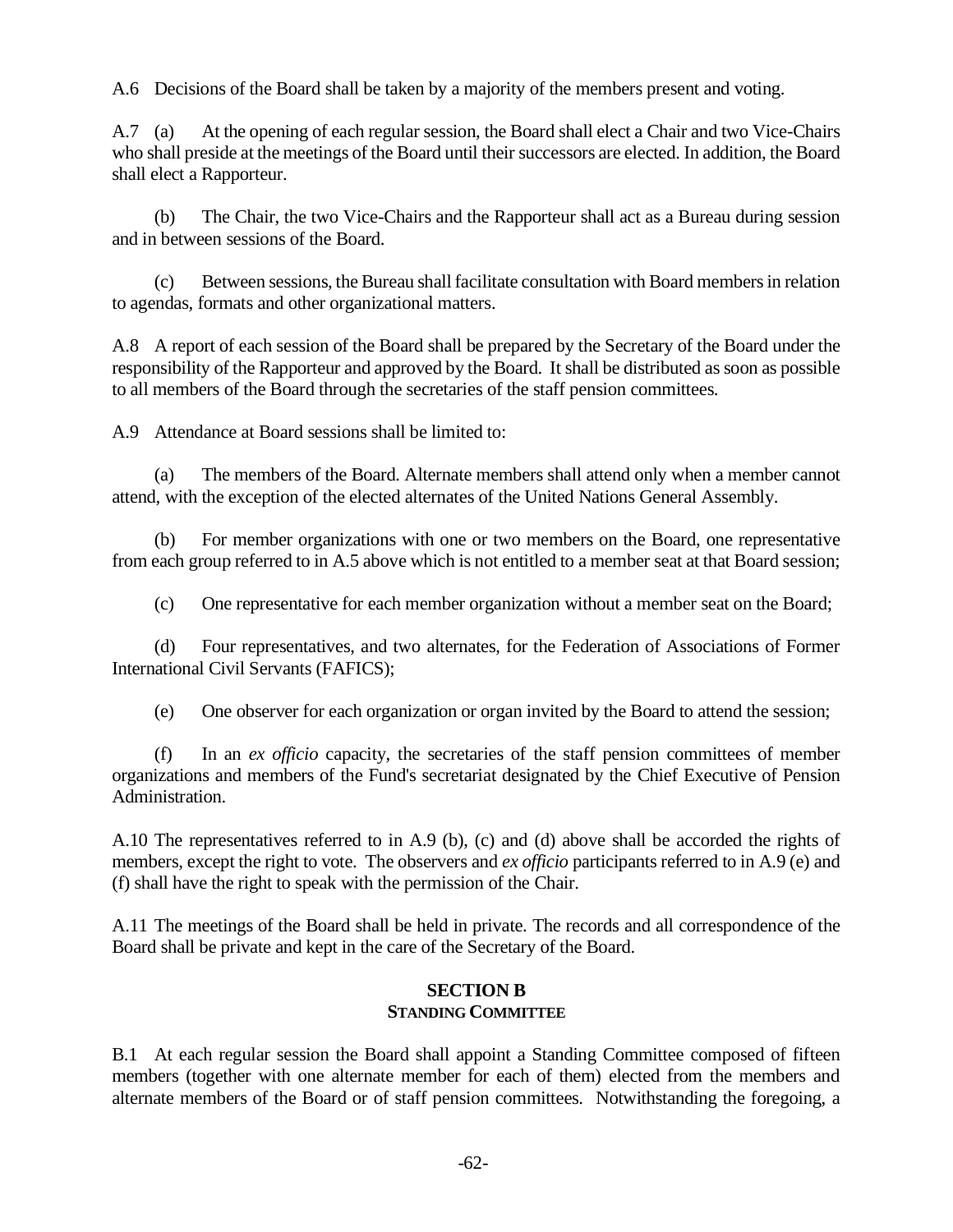total of three alternate members of the Standing Committee shall be elected by the Board, from the members of the United Nations Staff Pension Committee elected to represent the United Nations General Assembly on that Committee. The representational distribution shall be as indicated in appendix 2 below.

B.2 Whenever between sessions of the Board a member or alternate member of the Standing Committee resigns or ceases to be a member or alternate member of a staff pension committee, another member or alternate member shall be appointed by the committee to which the former member or alternate member belonged, to serve till the next regular session of the Board.

B.3 At its first session following the regular session of the Board, the Standing Committee shall elect a Chair and two Vice-Chairs who shall serve until a new Standing Committee has been appointed by the Board.

B.4 The Standing Committee shall act, when necessary, on behalf of the Board when the Board is not in session. It shall decide individual cases referred to it, exercise a general control on the operations of the Fund and perform such additional specific functions as may from time to time be assigned to it by the Board. The Standing Committee may on its own initiative and shall at the request of the Board or of any staff pension committee initiate preparatory work on any policy questions to the end that such questions be effectively considered by the Board.

B.5 The Standing Committee shall submit a report to the Board at each regular session on action taken by it since the previous regular session.

B.6 Meetings of the Standing Committee shall be convened by the Secretary of the Board upon the instructions of the Chair, after consultation with its members.

B.7 Records of all meetings of the Standing Committee shall be prepared under the responsibility of the Secretary of the Board and approved by the Committee. They shall be distributed as soon as possible to the members of the Standing Committee through the secretaries of the staff pension committees.

B.8 A majority of the members of the Standing Committee, including alternate members attending in the absence of members, shall constitute a quorum, provided that the three groups comprising a committee under the provisions of article 6 of the Regulations are each represented by not less than two members. Decisions of the Standing Committee shall be taken by a majority of the members present and voting.

B.9 Attendance at meetings of the Standing Committee shall be limited to:

(I) (a) The members of the Standing Committee. Alternate members shall attend only when a member of the Standing Committee cannot attend, except that three alternate members are eligible to attend on behalf of the two United Nations General Assembly members representing the United Nations Joint Staff Pension Committee.

(b) One representative from each group referred to in B.8 above of an organization or group of organizations which, due to the rotation of seats among such groups, is not entitled to a member seat at that meeting of the Standing Committee;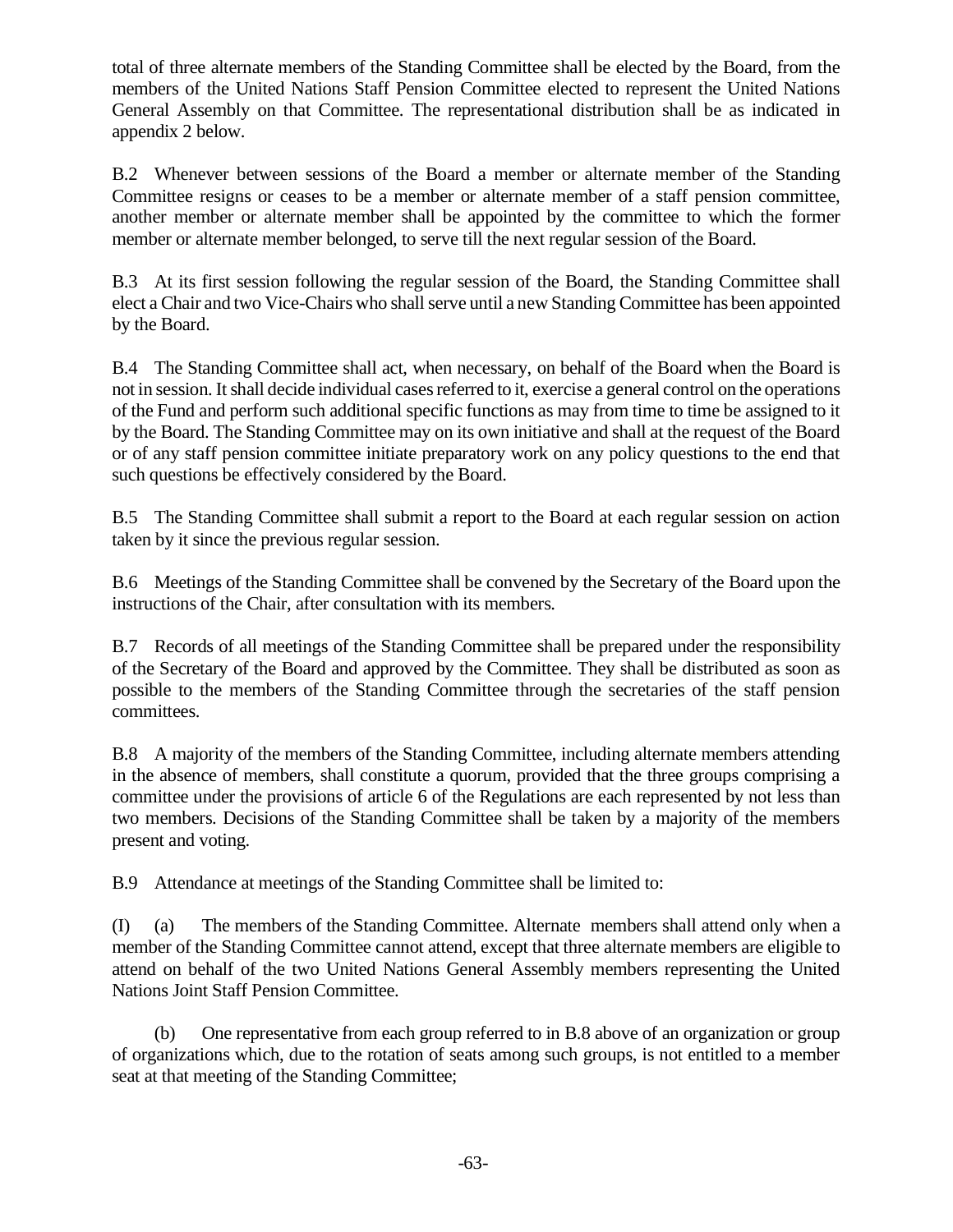- (c) One representative for each member organization without a member seat on the Board;
- (d) Two representatives, and two alternates, for FAFICS;

(e) One observer for each organization or organ invited to attend meetings of the Standing Committee;

(f) In an *ex officio* capacity, the secretaries of the staff pension committees of member organizations and members of the Fund's secretariat designated by the Chief Executive of Pension Administration.

(II) (a) In any year when the Board does not sit in regular session, attendance at the meeting of the Standing Committee which is held in lieu of the session of the Board shall be as provided above, with the addition of an extra representative from each organization which belongs to a group referred to in B.8 above which is not otherwise entitled to a member, alternate, or representative at that meeting;

(b) In cases where the agenda of a meeting of the Standing Committee is limited to consideration of review and appeal cases under Section K of the Administrative Rules, attendance shall be limited to members and any alternate member attending in the absence of a member.

B.10 The representatives referred to in rule B.9 (I) (b), (c) and (d) and B.9 (II) (a) above shall be accorded the rights of members, except the right to vote. The observers and ex officio participants referred to in rule B.9 (I) (e) and (f) above shall have the right to speak with the permission of the Chair.

B.11 The meetings of the Standing Committee shall be held in private. The records and all correspondence of the Committee shall be private and kept in the care of the Secretary of the Board.

## **SECTION C STAFF PENSION COMMITTEES**

C.1 The composition of the staff pension committee of each member organization shall be in accordance with the provisions of article 6 of the Regulations. Staff members of the secretariat of the Fund and of the Office of Investment Management of the Fund, and staff members of the secretariat of each Staff Pension Committee shall not be eligible to be elected or appointed to represent any constituent group in the Staff Pension Committee of any member organization of the Fund, and consequently to serve on the Pension Board. Consistent with Rule A.9 (d), two UNJSPF retiree representatives shall be entitled to attend meetings of the SPC, but shall not have the right to vote. Each committee shall hold at least one regular meeting each year. Special meetings shall be held either at the decision of the Chair, at the request of the competent authority or at the request in writing of three members.

C.2 A majority of the members entitled to be present shall constitute a quorum, provided that the three groups comprising the committee under the provisions of article 6 are represented. Subject to administrative rule H.1, decisions of the committee shall be taken by a majority of the members present and voting.

C.3 Each committee shall elect a Chair at its first regular session of each year.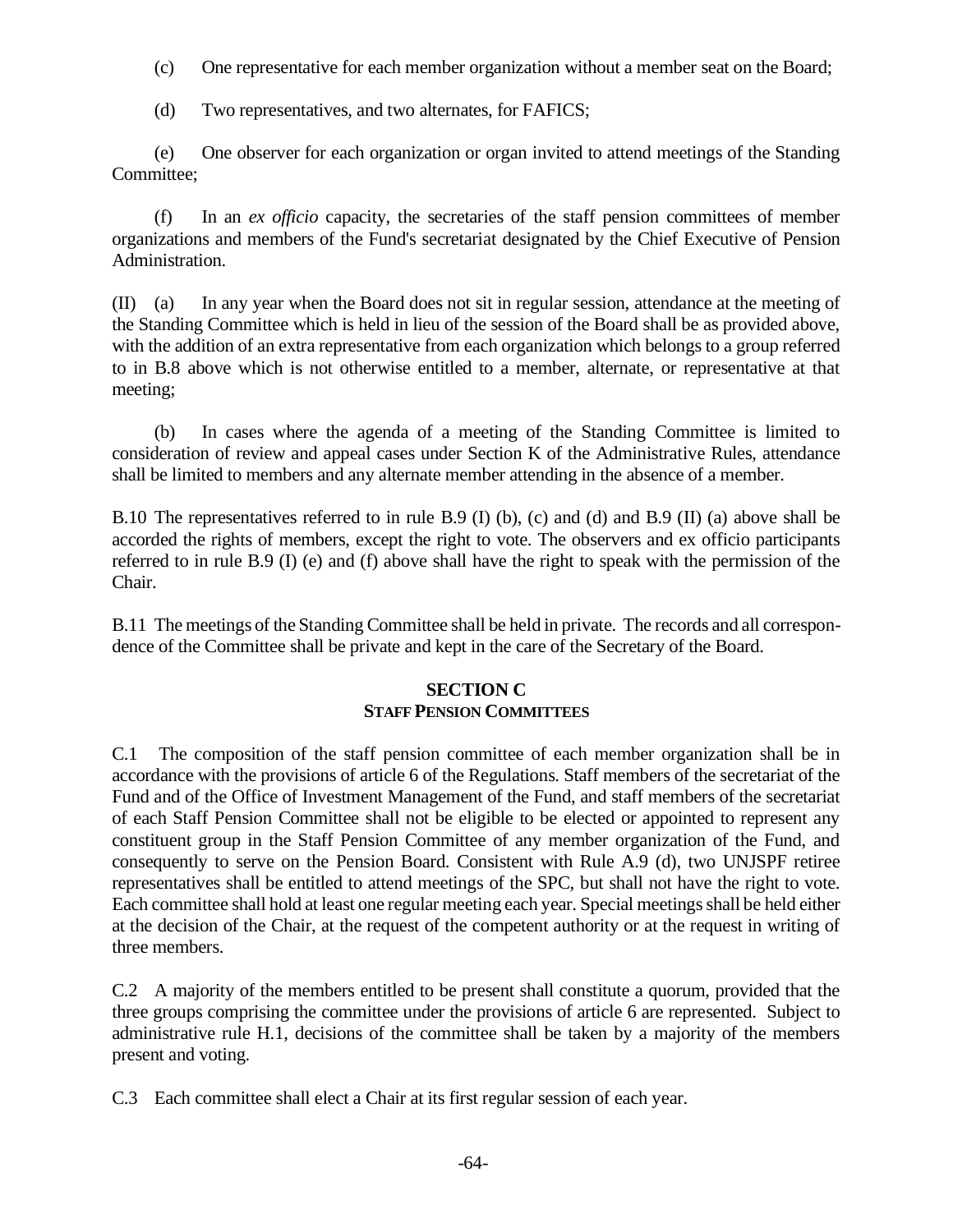C.4 Each committee may appoint a standing committee to transact current business when the committee is not in session. Each of the three groups comprising the committee shall be represented on the standing committee. Any action taken by the standing committee shall be reported to the committee at its following session.

C.5 Records of all meetings of the committee and its standing committee shall be prepared under the responsibility of the secretary of the committee. They shall be approved by the committee and distributed as soon as possible to all members of the committee and to the Secretary of the Board.

C.6 Subject to the provisions of the Regulations and of these Rules, each committee shall regulate its own procedures.

C.7 Upon the recommendation of each committee, the competent authority of each member organization shall appoint a secretary and may appoint a deputy secretary to the committee.

C.8 The meetings of the committees shall be held in private. The records and all correspondence of the committee shall be private and kept in the care of the secretary of the committee.

C.9 Communications between participants and the Chief Executive of Pension Administration shall normally be made through the secretaries of committees, but any participant may, if circumstances warrant, communicate directly with the Chief Executive of Pension Administration, who shall inform whenever appropriate the secretary of the committee.

C.10 Each committee may delegate to its secretary, subject to such procedure for supervision and reporting as the committee may consider appropriate, the power of acting on its behalf in connection with all straightforward individual cases, except those involving disability.

## **SECTION D MEDICAL CONSULTANT**

D.1 The Board or the Standing Committee shall appoint a Medical Consultant, who shall assist the Board in all medical questions.

D.2 In order to ensure the uniform application of the medical standards prescribed by the Board, the Medical Consultant and the medical officers of the member organizations shall maintain continuous and regular contact. The medical officers of the member organizations may be invited by the Medical Consultant to furnish information on the manner in which these medical standards are being applied by them and shall, when requested, furnish to the Medical Consultant the relevant medical information as determined by the Medical Consultant.

D.3 The Medical Consultant shall prepare, for each regular session of the Board, a report on the application of the medical standards prescribed by the Board and on medical information affecting the granting of benefits from the Fund.

#### **SECTION E AD HOC MEMBERS**

E.1 Ad hoc members may be appointed to serve on the Committee of Actuaries and the Investments Committee, in addition to the regular members of those Committees appointed pursuant to articles 9 and 20 of the Regulations of the Fund, respectively. Such ad hoc members shall be appointed in the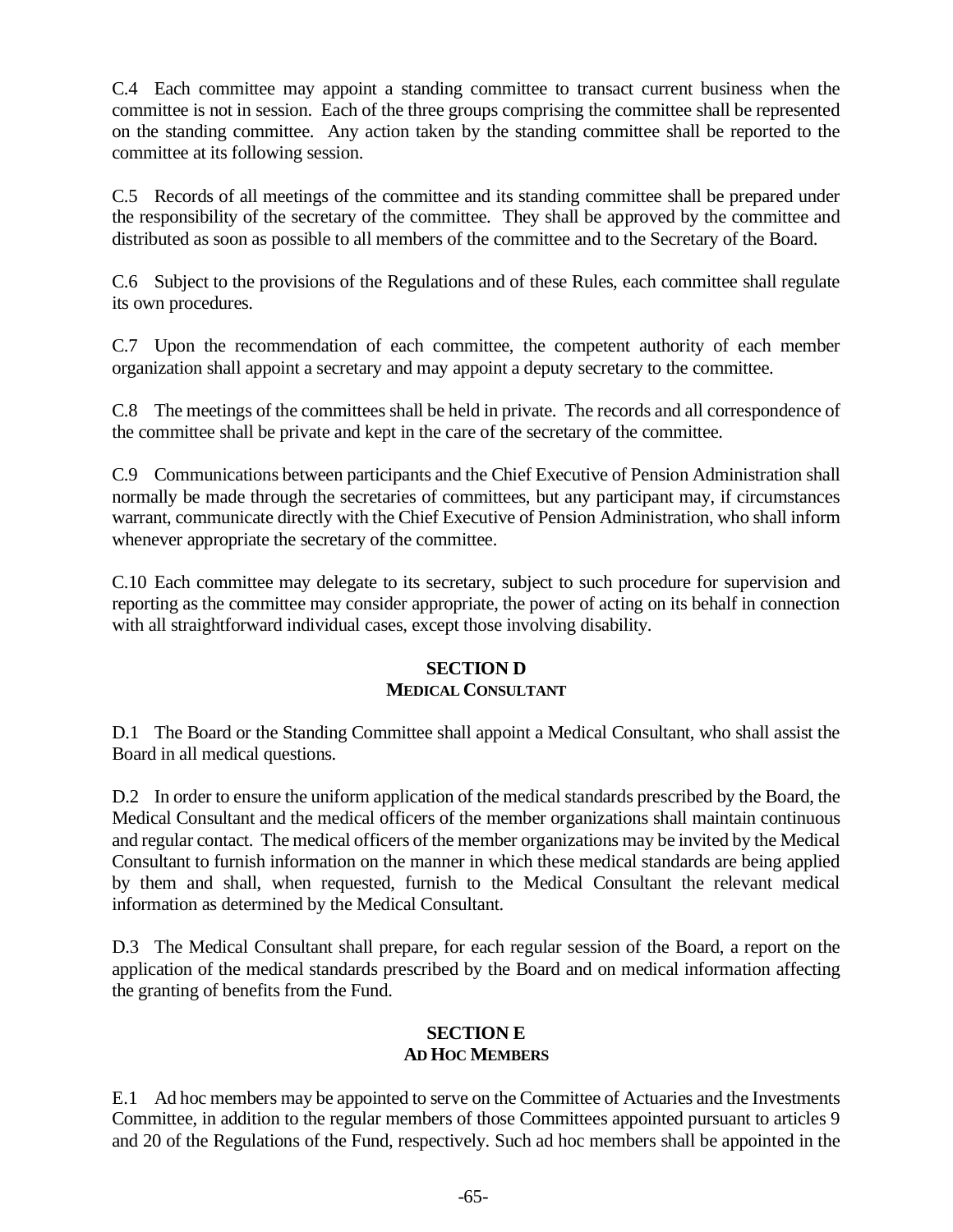same manner as the regular members of the Committee concerned; however, the terms of office of the ad hoc members may differ from those of the regular members.

## **SECTION F**

## **TERMS OF OFFICE OF THE CHIEF EXECUTIVE OF PENSION ADMINISTRATION AND DEPUTY CHIEF EXECUTIVE OF PENSION ADMINISTRATION**

F.1 The Chief Executive of Pension Administration and the Deputy Chief Executive of Pension Administration shall be appointed by the Secretary-General on the recommendation of the Board for a maximum term of five years each and may be re-appointed once. In order to ensure continuity in the management of the Fund, the terms should be staggered.

#### **SECTION G. CODE OF CONDUCT FOR THE UNITED NATIONS JOINT STAFF PENSION BOARD**

G.1 The conduct of members and alternate members of the Board, representatives, members of the Investments Committee, Committee of Actuaries and subcommittees of the Board, and observers at Board sessions in undertaking their duties and responsibilities in respect of the Fund, shall be governed by the Regulations Governing the Status, Basic Rights and Duties of Officials other than Secretariat Officials and Experts on Mission [\(ST/SGB/2002/9\)](https://undocs.org/en/ST/SGB/2002/9), which shall be recognized, *mutatis mutandis*, as the Board's Code of Conduct without prejudice to the legal status, privileges and immunities of those attending sessions of the Board or any of its committees or working groups. Members of the Board and its subcommittees, alternate members, representatives and observers who are still employed by a member organization of the Fund shall also be subject to their respective member organization's staff rules and regulations governing conduct.

G.2 The Board shall adopt any other measures, including enforcement measures, as it deems necessary for regulating the conduct of Board members and alternate members, representatives and observers attending its sessions.

G.3 The Board shall adopt and review from time to time a declaration to be signed by all members and alternate members of the Board and its subcommittees. The signed document shall be deposited with the Secretary of the Board or the staff pension committee secretary of the member organization that the individual represents. All those attending sessions of the Board under A.9 (a)–(e) above shall sign the declaration at each Board session. Access to Board documents and attendance at a Board session shall be subject to signing the declaration.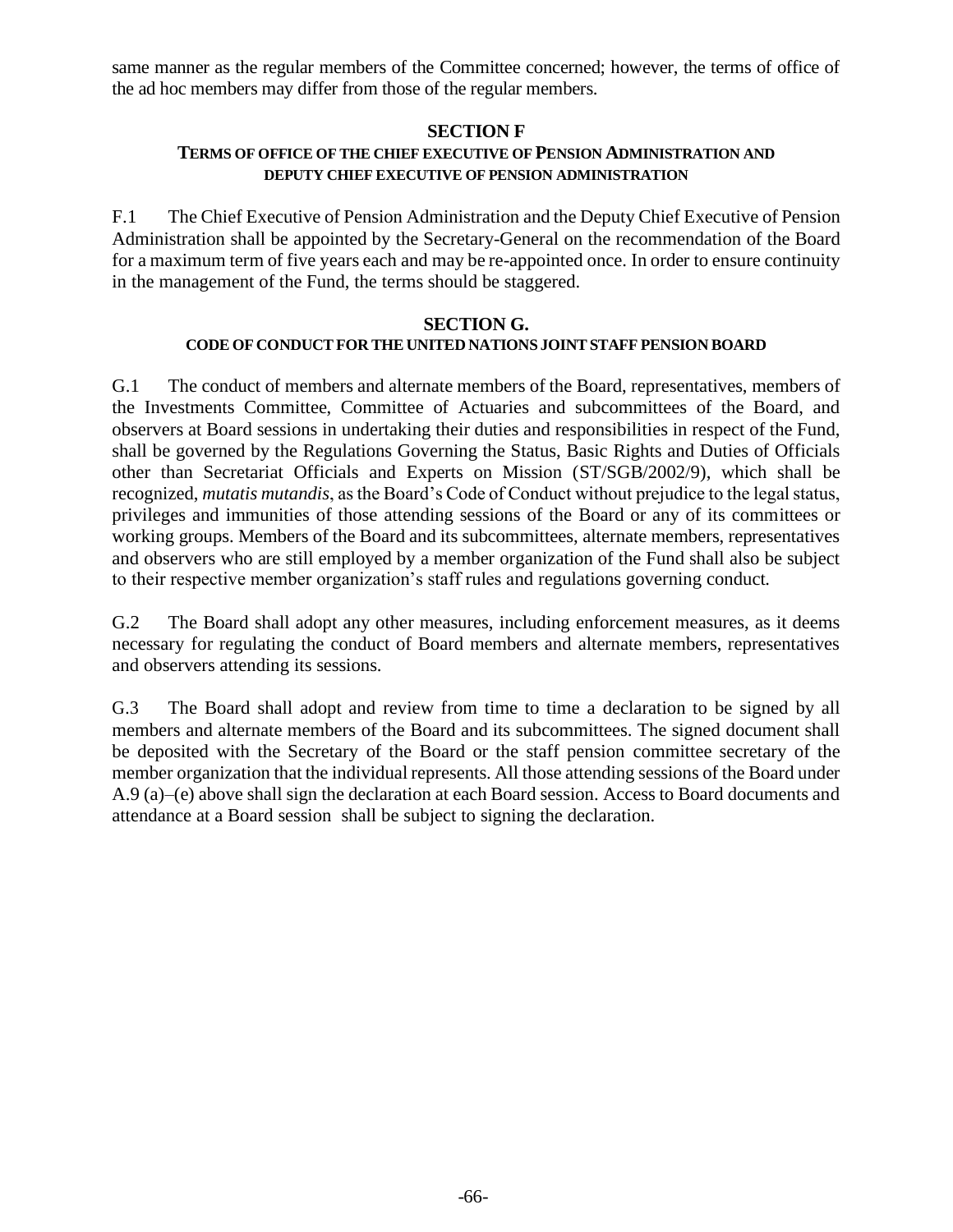# **Appendix 1**

# **COMPOSITION OF THE BOARD**

| <b>GROUP</b>                                                 | NO. OF<br><b>MEMBERS</b>                           | <b>COMPOSITION</b>                                                                                                                                                                          |
|--------------------------------------------------------------|----------------------------------------------------|---------------------------------------------------------------------------------------------------------------------------------------------------------------------------------------------|
| <b>UNITED NATIONS</b><br>$\mathbf{L}$                        | 12                                                 | UNITED NATIONS STAFF PENSION COMMITTEE<br>4 FROM MEMBERS ELECTED BY THE GENERAL ASSEMBLY<br>4 FROM MEMBERS APPOINTED BY THE SECRETARY-GENERAL<br>4 FROM MEMBERS ELECTED BY THE PARTICIPANTS |
| II. FAO                                                      | 3                                                  | <b>FAO STAFF PENSION COMMITTEE</b><br>1 FROM MEMBERS ELECTED BY THE GOVERNING BODY<br>1 FROM MEMBERS APPOINTED BY THE DIRECTOR-GENERAL<br>1 FROM MEMBERS ELECTED BY THE PARTICIPANTS        |
| <b>WHO</b>                                                   | 3                                                  | WHO STAFF PENSION COMMITTEE<br>1 FROM MEMBERS ELECTED BY THE GOVERNING BODY<br>1 FROM MEMBERS APPOINTED BY THE DIRECTOR-GENERAL<br>1 FROM MEMBERS ELECTED BY THE PARTICIPANTS               |
| III. UNESCO<br><b>ILO</b><br><b>IAEA</b>                     | $\mathfrak{2}$<br>$\overline{2}$<br>$\overline{2}$ | STAFF PENSION COMMITTEES IN GROUPS III, IV AND V<br>5 FROM MEMBERS ELECTED BY THE GOVERNING BODIES                                                                                          |
| <b>IV. UNIDO</b><br><b>WIPO</b><br><b>ICAO</b><br><b>ITU</b> | 1<br>1.5<br>1.5<br>1                               | 5 FROM MEMBERS APPOINTED BY THE CHIEF EXECUTIVE<br><b>OFFICERS</b>                                                                                                                          |
| V. WMO<br><b>IMO</b><br><b>IFAD</b><br>IOM                   | 1                                                  | 5 FROM MEMBERS ELECTED BY THE PARTICIPANTS                                                                                                                                                  |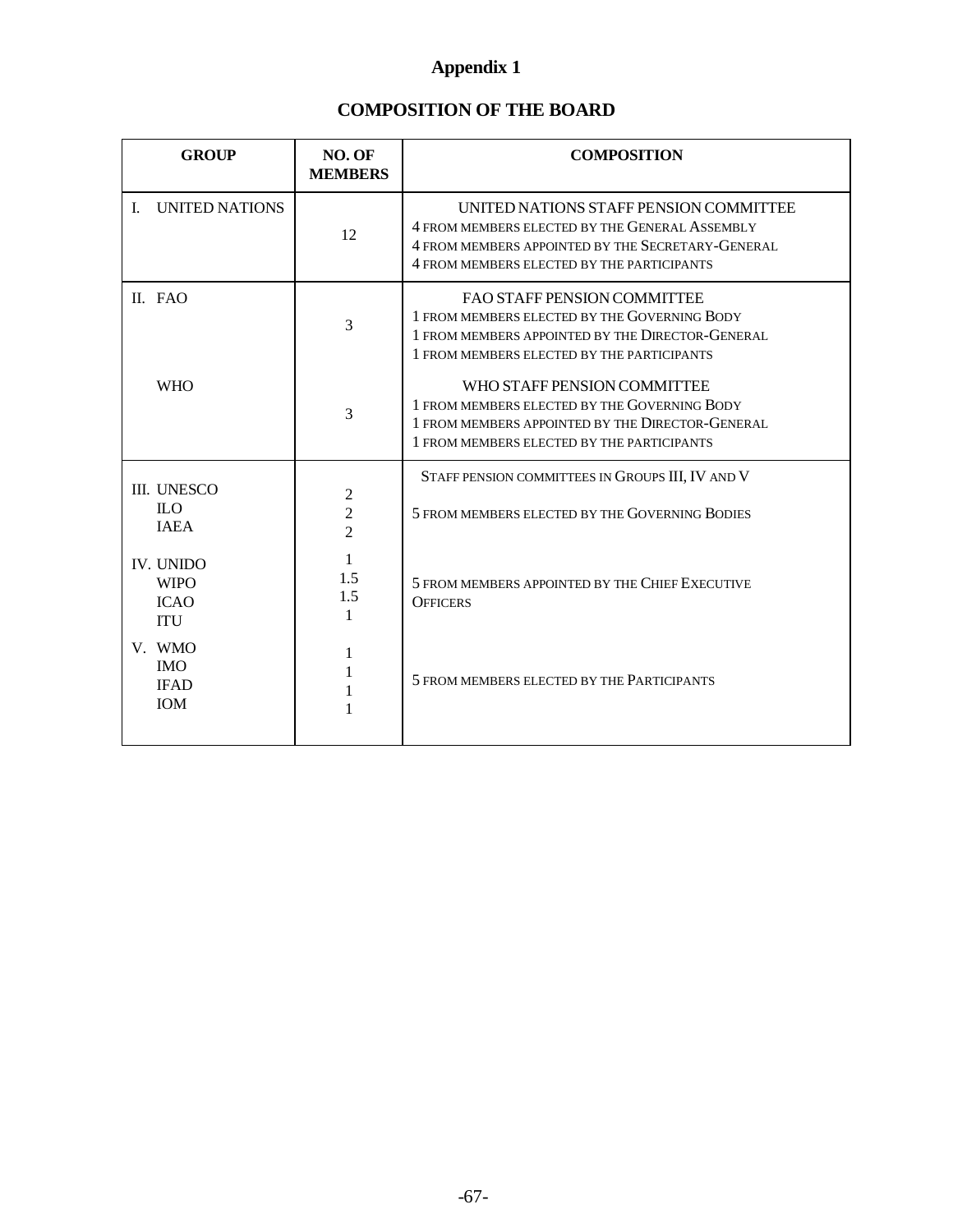| <b>GROUP</b>                                    | NO. OF<br><b>MEMBERS</b> | <b>COMPOSITION</b>                                                                                                                                                                          |
|-------------------------------------------------|--------------------------|---------------------------------------------------------------------------------------------------------------------------------------------------------------------------------------------|
| UNITED NATIONS                                  | 6                        | UNITED NATIONS STAFF PENSION COMMITTEE<br>2 FROM MEMBERS ELECTED BY THE GENERAL ASSEMBLY<br>2 FROM MEMBERS APPOINTED BY THE SECRETARY-GENERAL<br>2 FROM MEMBERS ELECTED BY THE PARTICIPANTS |
|                                                 |                          | STAFF PENSION COMMITTEES IN GROUPS II, III, IV AND V                                                                                                                                        |
| II. WHO<br><b>FAO</b>                           | 1.5<br>1.5               | 3 FROM MEMBERS ELECTED BY GOVERNING BODIES                                                                                                                                                  |
| <b>III. UNESCO</b><br><b>ILO</b><br><b>IAEA</b> |                          | 3 FROM MEMBERS APPOINTED BY THE CHIEF EXECUTIVE<br><b>OFFICERS</b>                                                                                                                          |
| IV. UNIDO/WIPO<br><b>ICAO/ITU</b>               |                          | 3 FROM MEMBERS ELECTED BY THE PARTICIPANTS                                                                                                                                                  |
| V. WMO/IMO/IFAD<br><b>IOM</b>                   |                          |                                                                                                                                                                                             |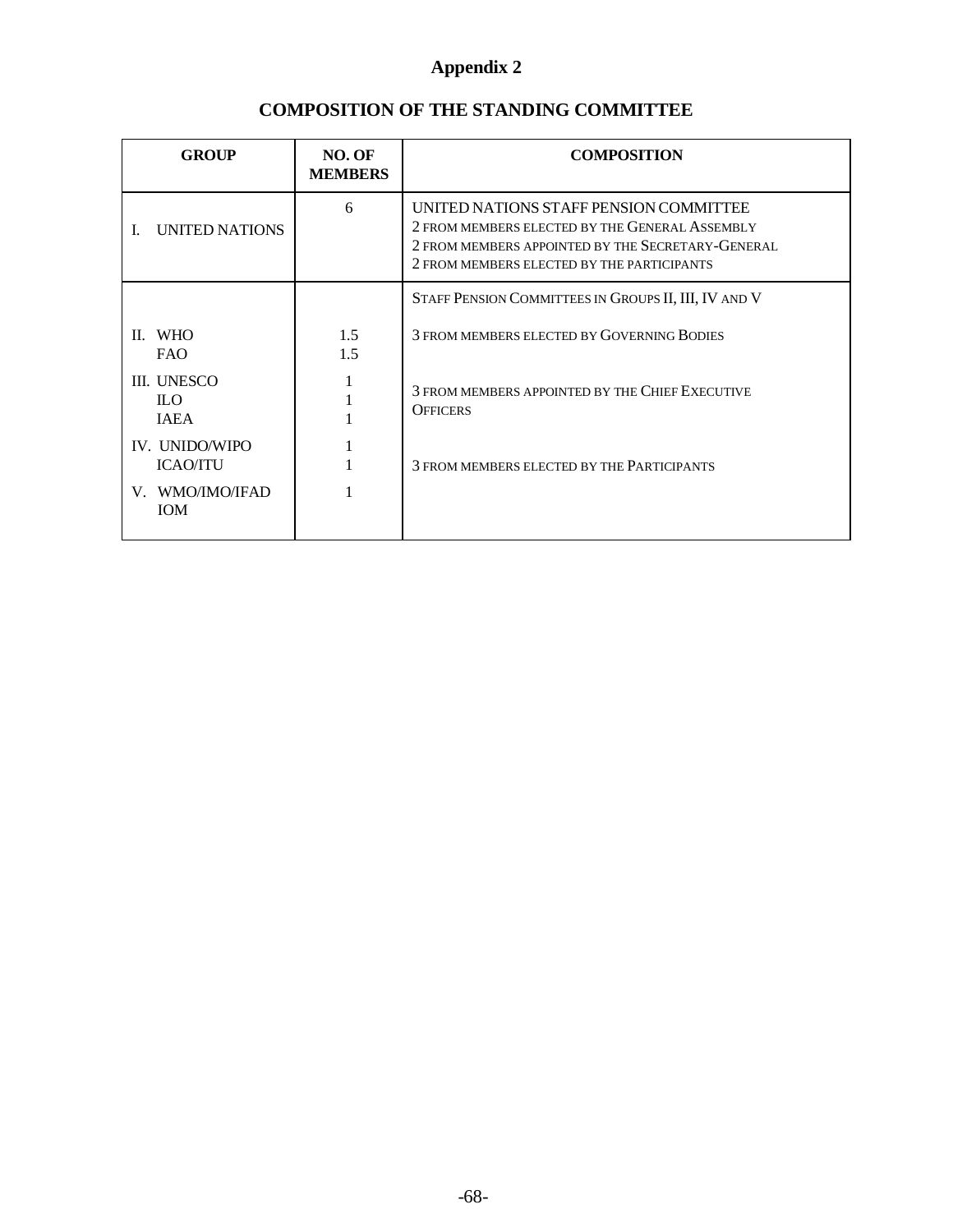# **TERMS OF REFERENCE OF THE INVESTMENTS COMMITTEE<sup>2</sup>**

### I. Introduction

The United Nations Joint Staff Pension Fund (UNJSPF or Fund) is a fund established by the General Assembly of the United Nations pursuant to Resolution 248 (III) of 1948 to provide retirement, death, disability and related benefits for the staff of the United Nations and the other organizations admitted to membership in the Fund.

The management of the investments of the assets of the UNJSPF is the fiduciary responsibility of the Secretary-General of the United Nations (Secretary-General), after consultation with an Investments Committee and in the light of observations and suggestions made from time to time by the United Nations Joint Staff Pension Board (Pension Board) on the investments policy.<sup>3</sup> The Representative of the Secretary-General (RSG) has been delegated the responsibility and authority to act on behalf of the Secretary-General in all matters involving the fiduciary duties of the Secretary-General relating to the investment of the assets of the Fund including representing the Secretary-General at meetings of the Investments Committee. In carrying out such fiduciary duties, the RSG is assisted by the Office of Investment Management (OIM).

### II. Formation

The Investments Committee was established by the General Assembly of the United Nations pursuant to the Fund's Regulations.<sup>4</sup>

### III. Purpose and Responsibilities

The Investments Committee advises the Secretary-General on all aspects of the investment of the assets of the UNJSPF which its members deem relevant, including, in particular, on matters pertaining to:

- (a) investment policy and strategy;
- (b) risk management;
- (c) asset classes;
- (d) diversification of the Fund in terms of investment vehicles and markets; and
- (e) best practices.

The Investments Committee may provide non-discretionary advice and non-discretionary recommendations relating to investments and assets of the Fund, including but not limited to, the following:

<sup>2</sup> These Terms of Reference were amended in October 2020.

<sup>3</sup> See Regulations, Rules and Pension Adjustment System of the UNJSPF (Fund's Regulations).

<sup>4</sup> Article 20 of the Fund's Regulations provides that the "Investments Committee shall consist of nine members appointed by the Secretary-General after consultation with the Board and the Advisory Committee on Administrative and Budgetary Questions, subject to confirmation by the General Assembly.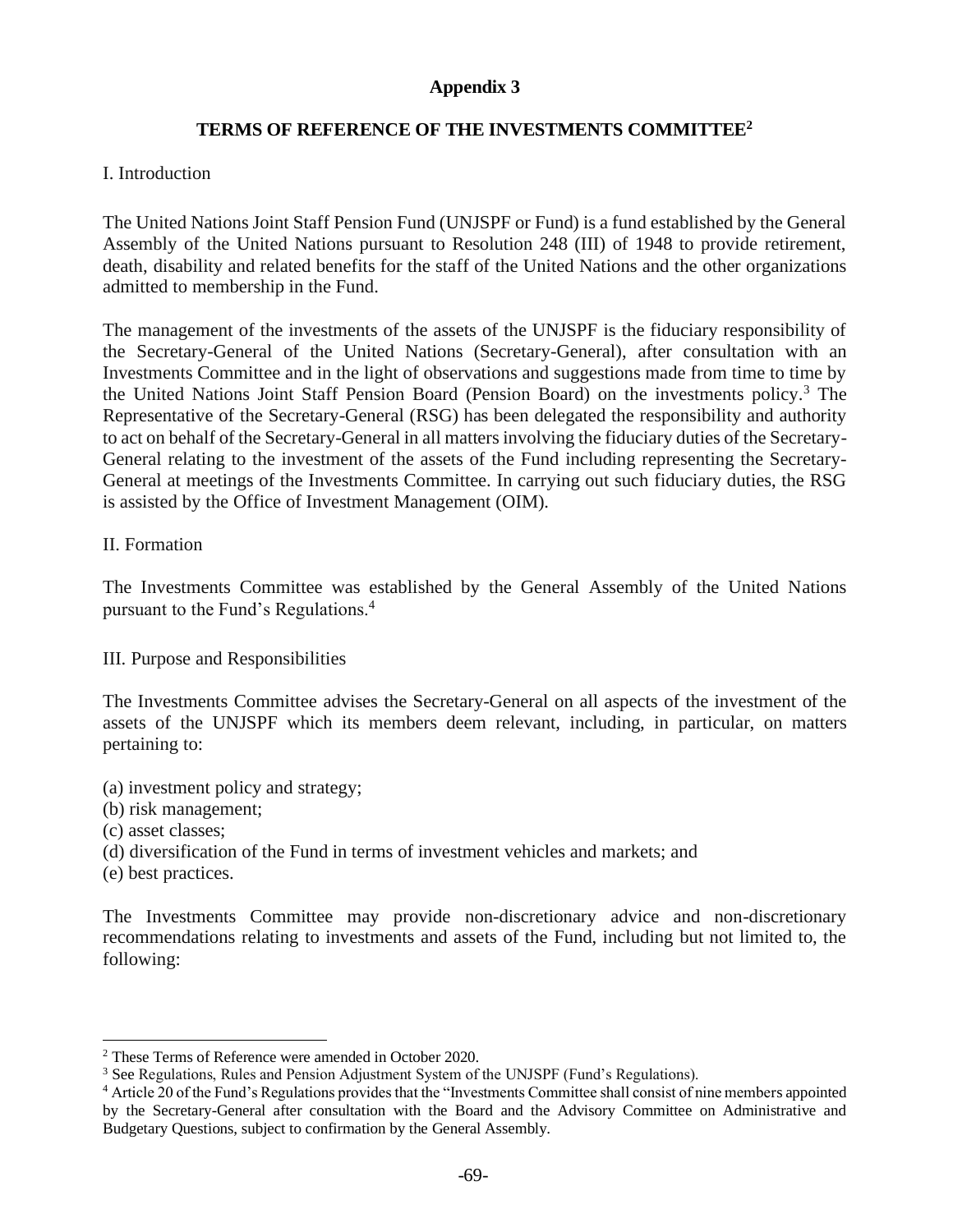- (a) investment policies and guidelines regarding asset classes, asset allocation targets and ranges and prohibited investments;
- (b) benchmarks for the Fund as a whole and for individual asset classes;
- (c) the investment, reinvestment, redemption or termination of investments;
- (d) investment performance; and
- (e) rebalancing of investment assets.

The Investments Committee does not analyze or recommend individual investments. The Investments Committee and its members serve in a strictly advisory and independent capacity and its members do not have any fiduciary responsibility over the assets of the Fund.

### IV. Membership

Pursuant to Article 20 of the Fund's Regulations, the Investments Committee shall consist of nine (9) regular members appointed by the Secretary-General after consultation with the Pension Board and the Advisory Committee on Administrative and Budgetary Questions, subject to confirmation by the General Assembly. As reported to and by practice accepted by the General Assembly, the Secretary-General may also appoint *ad hoc* members in the same manner, to diversify the range of expertise of the Committee.

The Chair of the Investments Committee is appointed by the Secretary-General.

### V. Term

As reported to and by practice accepted by the General Assembly, the following terms apply. Regular members are appointed for a term of up to three (3) years, to be established at the discretion of the Secretary-General. The Secretary-General may, in his/her discretion, re-appoint Investments Committee members for one or more additional terms. *Ad hoc* members are appointed for a term of one (1) year. The total number of years of service on the Investments Committee by any member shall not exceed fifteen (15) years.

As a condition of their appointment to the Investments Committee, regular members and *ad hoc* members are required to sign a declaration pertaining to conflicts of interest, confidentiality and other matters, as approved by the RSG.

VI. Criteria for Selection and Composition of the Investments Committee

The Secretary-General intends to apply the following criteria in determining the membership of the Committee:

- (a) Committee members are internationally respected for their knowledge on and experience in investments and the pension industry, and are in the position to provide up-to-date advice to the RSG on investments and related matters;
- (b) Members must have been actively involved in investments within the preceding 10 years;
- (c) There must be adequate representation in terms of expertise, regional balance and gender;
- (d) Service with the Committee should not create a conflict of interest or the appearance thereof.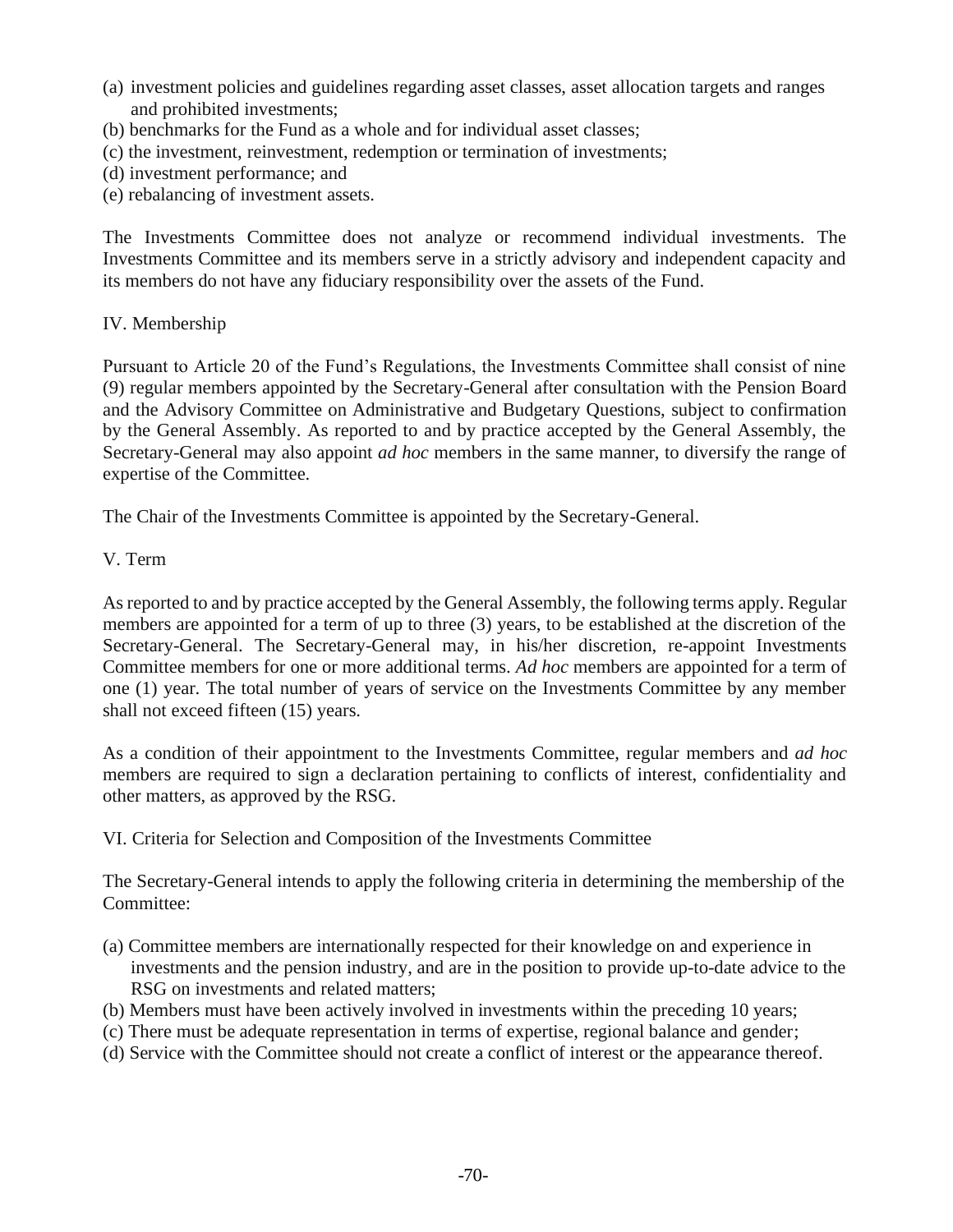### VII. Committee Meetings

The Investments Committee meets formally together with the RSG at least quarterly, or as often as required to accomplish its purpose. It also meets from time to time with the Committee of Actuaries.

One Investments Committee meeting is held in conjunction with the annual session of the Pension Board, in order to provide an opportunity for the Pension Board to discuss investment related matters and policies with one or more members of the Investments Committee.

The Investments Committee meetings may be held by means of a telephonic conference, videoconference, or similar communications.

In addition to any specific agenda items included on the meeting agenda, the RSG presents a report providing the status of the Fund with regard to investment activities during the previous period together with risk exposures of the portfolios.

Members of the Committee are expected to provide their assessments as to the appropriateness of the Fund's investment activities, including risk exposures and the subsequent performance of the Fund to provide the RSG with a good basis upon which to exercise his or her judgment. Members of the Committee are expected to make comments and observations and provide advice and recommendations to the RSG.

The Investments Committee may request, through the RSG, that its members be provided with opportunities to consult with the Fund's investment officers, Consulting Actuary, and the Fund's auditors to assist it in carrying out its responsibilities under these Terms of Reference.

The Fund's investment policy will be reviewed from time to time by the Investments Committee as to its appropriateness based on the assessment on structural changes in the economy and the markets, as a reflection of the underlying economy and the Fund's Regulations, rules and liabilities.

### VIII. Accountability

The Investments Committee is responsible for providing up-to-date, unbiased and fact-based advice on investments and related matters to the RSG.

IX. Secretary of the Investments Committee and Minutes of Meetings

The RSG appoints a Secretary to support the meetings and the work of the Investments Committee. Under the direction of the RSG, the Secretary is responsible for the general coordination of Investments Committee meetings. The Secretary prepares minutes of the Investments Committee meetings which are distributed for comment to the RSG and Investments Committee members. The Chair approves the final version of the minutes of each Investments Committee meeting and ensures that the final version of the Minutes is shared with the members of the Investments Committee and the RSG.

#### X. Periodic Review

These Terms of Reference may be reviewed and modified, as needed, with the approval of the RSG.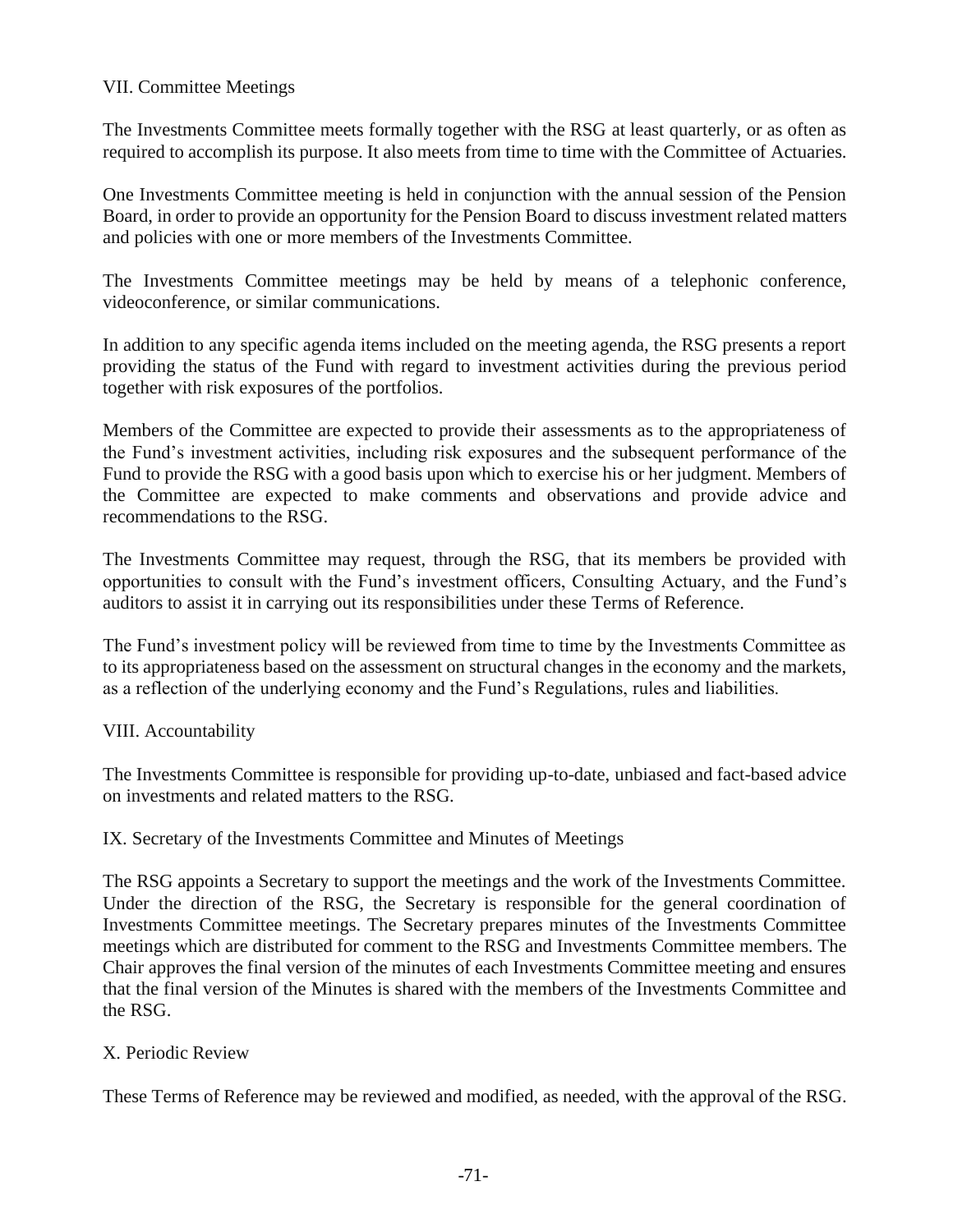# **TERMS OF REFERENCE OF THE AUDIT COMMITTEE OF THE BOARD 5**

### Section 1 Constitution

The Audit Committee (the Committee) is established as an advisory committee of the United Nations Joint Staff Pension Board (the Board). The terms of reference of the Audit Committee are approved by the Board and are included by reference in the Fund's Rules of Procedures.

### Section 2

#### Purpose and objectives

- 2.1 The Committee, established by the Board with the concurrence of the General Assembly, will provide assistance to the Board in fulfilling its oversight responsibility relating to:
	- (a) the performance and independence of the internal audit and external audit functions;
	- (b) the accounting, financial and audit reporting processes of the United Nations Joint Staff Pension Fund (UNJSPF or the Fund);
	- (c) adherence to the Internal Audit Charter of the Fund, and UNJSPF regulations and Administrative Rules relating to governance and systems of internal control and accountability.
- 2.2 The main objectives of the Committee are to:
	- (a) Provide general oversight and offer recommendations for the independence and effectiveness of the Fund's audit arrangements, including both internal and external audit functions;
	- (b) Oversee the work of the Internal audit function and evaluate the scope, particularly concerning risk management, results and effectiveness of all audit reports;
	- (c) Evaluate the scope and recommendations in the external audit function's reports as well as actions taken to implement their recommendations;
	- (d) Review and advise the Board of policies significantly affecting financial management and reporting; the internal audit function; the effectiveness of UNJSPF's system of internal control and accountability including its governance, risk management and control processes;
	- (e) Review and assess, from time to time, the adequacy of the Internal Audit Charter, and recommend amendments thereto to the Board.

<sup>5</sup> These Terms of Reference were amended in July 2020.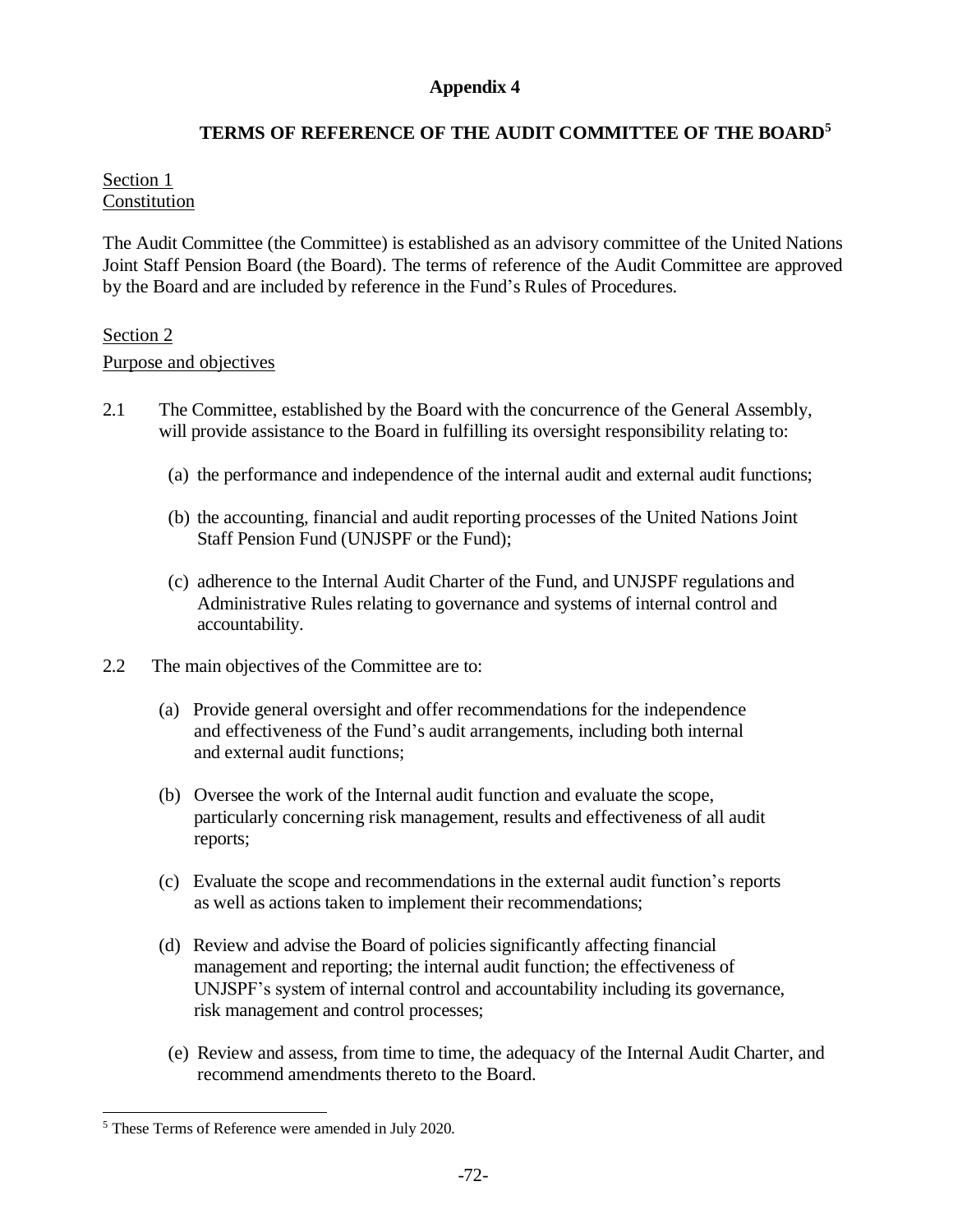# Section 3 Organization and composition

- 3.1 The Board will appoint at least three members from the Staff Pension Committees of UNJSPF Member Organizations reflecting the tri-partite composition of the Board. In addition to the members, the Board may select experts from outside the Board to serve in their private capacity with the Committee. One additional member will be appointed by the Board to represent the UNJSPF retirees. The Committee's total membership shall always be an odd number, not exceeding nine (9).
- 3.2 All members of the Committee shall satisfy the following requirements: be independent, knowledgeable in accounting, auditing, financial management or compliance and have long-established exposure and demonstrated expertise in these fields. To be considered independent, a member must be independent of the UNJSPF's management, including the Office of Investment Management, Pension Administration, the CEPA or the RSG. Members should be free from any relationship that in the opinion of the Board would result in actual or perceived conflict of interest situation. While performing their functions the Committee members shall exercise duty of care reasonably expected from them. The term of all Committee members shall be four years and they may not be selected for consecutive terms.
- 3.3 The Committee shall select a Chairperson and one Vice-Chairperson. To meet, a quorum of a majority of the Committee's membership is required.
- 3.4 The Secretary of the Board shall designate the Secretary of the Committee.
- 3.5 The Committee shall adopt its own rules of procedure, which shall be communicated to the Board. It shall meet at least twice a year, bearing in mind practice for audit committees in international organizations as well as industry practice.

#### Section 4 **Authority**

- 4.1 The Committee shall have free and unrestricted access to information, records or staff within the Fund in order to fulfil its responsibilities.
- 4.2 When exercising its duties and responsibilities, the Committee may bring to the Board's attention any matters that have emerged through the audits. The Committee may also make observations and provide recommendations to the Board, including proposals to audit those specific areas of the Fund which the Committee considers necessary.

### Section 5 Responsibilities

The Audit Committee has the following responsibilities:

- a) Internal and External Audit
- 5.1 Discuss, with the Internal Auditors, the Chief Executive of Pension Administration (CEPA),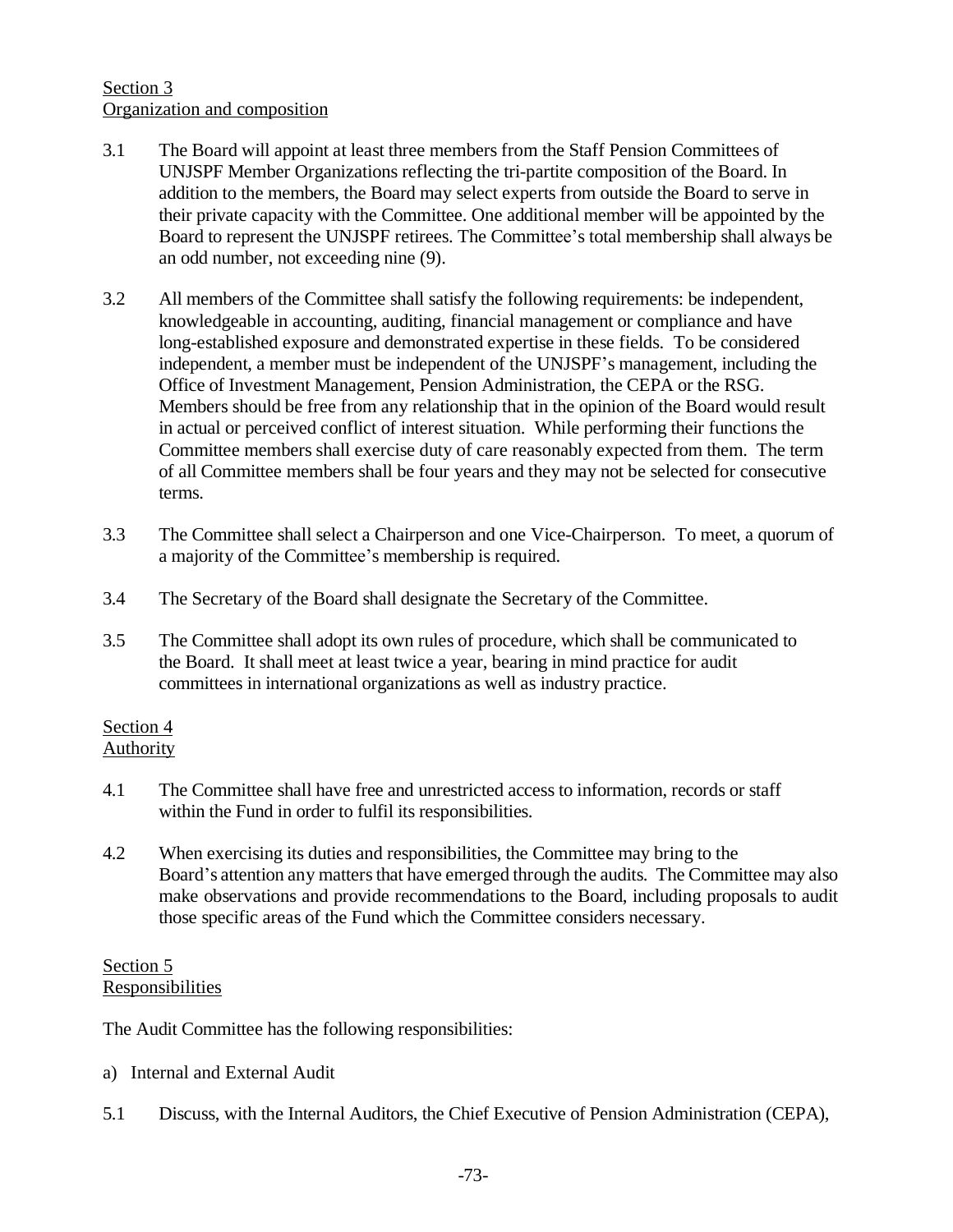and the designated Representative of the Secretary-General for the investments of the assets of the Fund (RSG), the internal audit function responsibilities as defined in the Internal Audit Charter, normally once a year.

- 5.2 Consult with the CEPA, RSG and the Internal Auditors on matters related to the internal audit plan and audit procedures applied. The review of the internal audit plan shall focus on the scope and effectiveness of the internal audit function and the risk assessment of Fund activities. The Committee reviews and endorses annual internal audit plans in consultation with the CEPA and the RSG.
- 5.3 Review the internal audit reports submitted by the Internal Auditors in order to be fully informed of the Fund's management actions to address issues related to internal audit activities, and the Internal Auditors' evaluation of internal controls.
- 5.4 Review the scope, plan and approach of the external auditor's work.
- 5.5 Provide opportunity (at least once a year) for the Internal and external Auditors to meet privately with the members of the Committee to discuss matters which they may wish to bring to the Committee's attention.
- 5.6 Review the findings and recommendations of the Internal and external Auditors, and monitor management's responses to those findings and related corrective action plans.
- 5.7 Review the implementation of audit recommendations and assess the instances of recommendations for remedial action not accepted by management
- 5.8 Maintain open lines of communication and consultation with the internal and external Auditors, the Pension Board, the CEPA and the RSG.
- b) Financial statements
- 5.9 Review the audited financial statements and related reports of the Fund with management and the external Auditors and advise on any significant changes in accounting policies, presentation and disclosures.
- c) Risk management and Internal Controls
- 5.10 Review the effectiveness of the Fund's system of internal control and accountability;
- 5.11 Review significant changes in the Fund's policies, as they relate to: risk management; internal control including fraud prevention; and accounting and financial reporting.
- d) Compliance
- 5.12 Review the audit reports and highlight any concerns as to the effectiveness of the system for monitoring compliance with the Regulations of the Fund and obtain regular updates from management regarding compliance matters.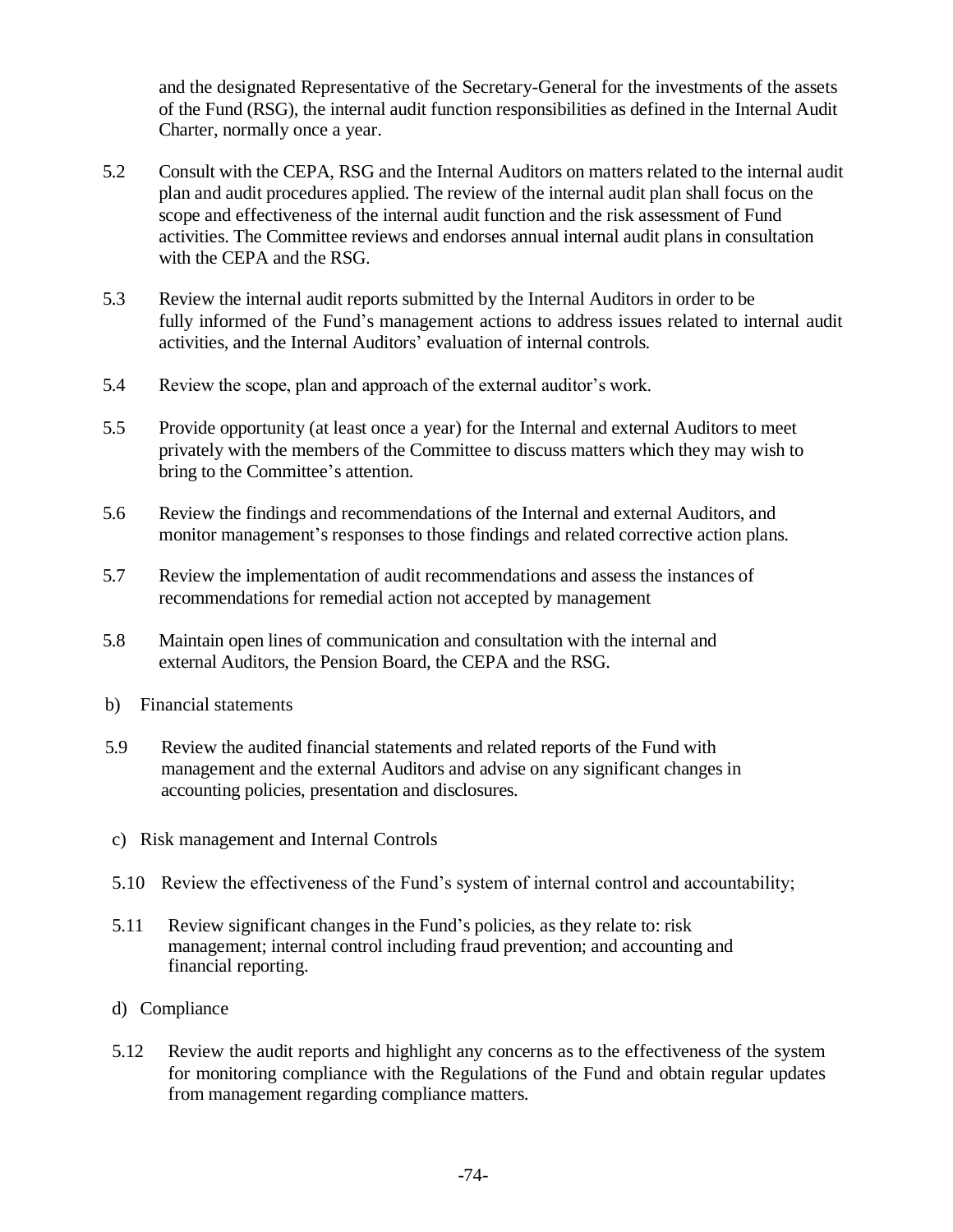- e) Reporting responsibilities
- 5.13 Report annually on the Committee's activities to the Board or to the Standing Committee, as appropriate.
- 5.14 Conduct from time to time a self-assessment of the Committee's performance and effectiveness.
- f) Other responsibilities
- 5.15 Perform any other functions as requested by the Board, and review other relevant reports the Fund or auditors issue that relate to the Audit Committee's responsibilities. Review of these reports should protect their possible confidential nature and the identity of individuals concerned. In doing so, members shall protect the confidential nature of these documents as well as privacy of the individuals that may be concerned.
- 5.16 Review and assess the adequacy of these Terms of Reference on a regular basis, at least every three years, and recommend amendments thereto to the Board.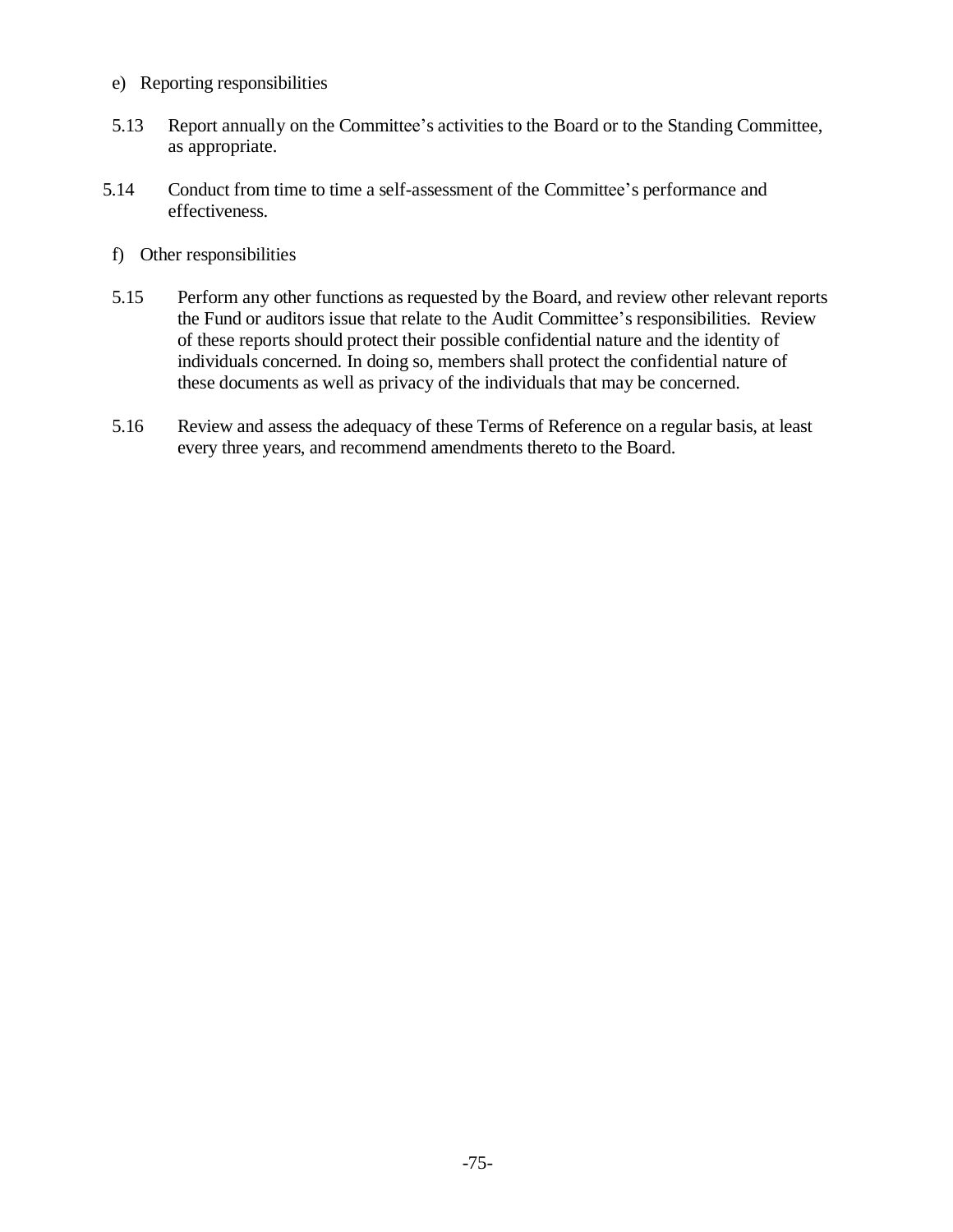### **TERMS OF REFERENCE FOR THE FUND SOLVENCY AND ASSETS AND LIABILITIES MONITORING COMMITTEE OF THE BOARD<sup>6</sup>**

#### Section 1 Constitution:

1. The Board of the United Nations Joint Pension Fund (UNJSPF or Fund) established the Fund Solvency and Assets and Liabilities Monitoring Committee of the Board (FSALM Committee). The FSALM Committee operates in accordance with these Terms of Reference and subject to the Regulations and Administrative Rules of the UNJSPF.

### Section 2

Purpose and objectives:

2. In order to assist the Board of the UNJSPF in carrying out its responsibility for the overall management of the Fund, the FSALM Committee will work with the support of the Fund's management, the Investments Committee, the Committee of Actuaries and the Consulting Actuary to monitor the solvency of the Fund and to provide advice and recommendations to the Board with regard to risk management, funding policy, asset-liability management and investment policy.

#### Section 3

#### Role and Responsibilities:

3. The FSALM Committee will review, provide advice and make recommendations to the Board of the UNJSPF on:

- (i) the methodology and assumptions, and their appropriateness, that are used by the management of the Fund and its consultants for asset-liability management studies of the Fund;
- (ii) the results of periodic asset-liability management studies of the Fund that are undertaken by the management of the Fund as well as other reports and studies prepared by the Fund or its consultants relating to asset-liability management;
- (iii) risks associated with imbalances between the assets and the liabilities of the Fund;
- (iv) the development and application of funding policy; and,
- (v) observations or suggestions the Board may wish to make on the investments policy as contemplated under Article 19(a) of the Fund's Regulations.

<sup>6</sup> These Terms of Reference were amended in July 2019 and in July 2021.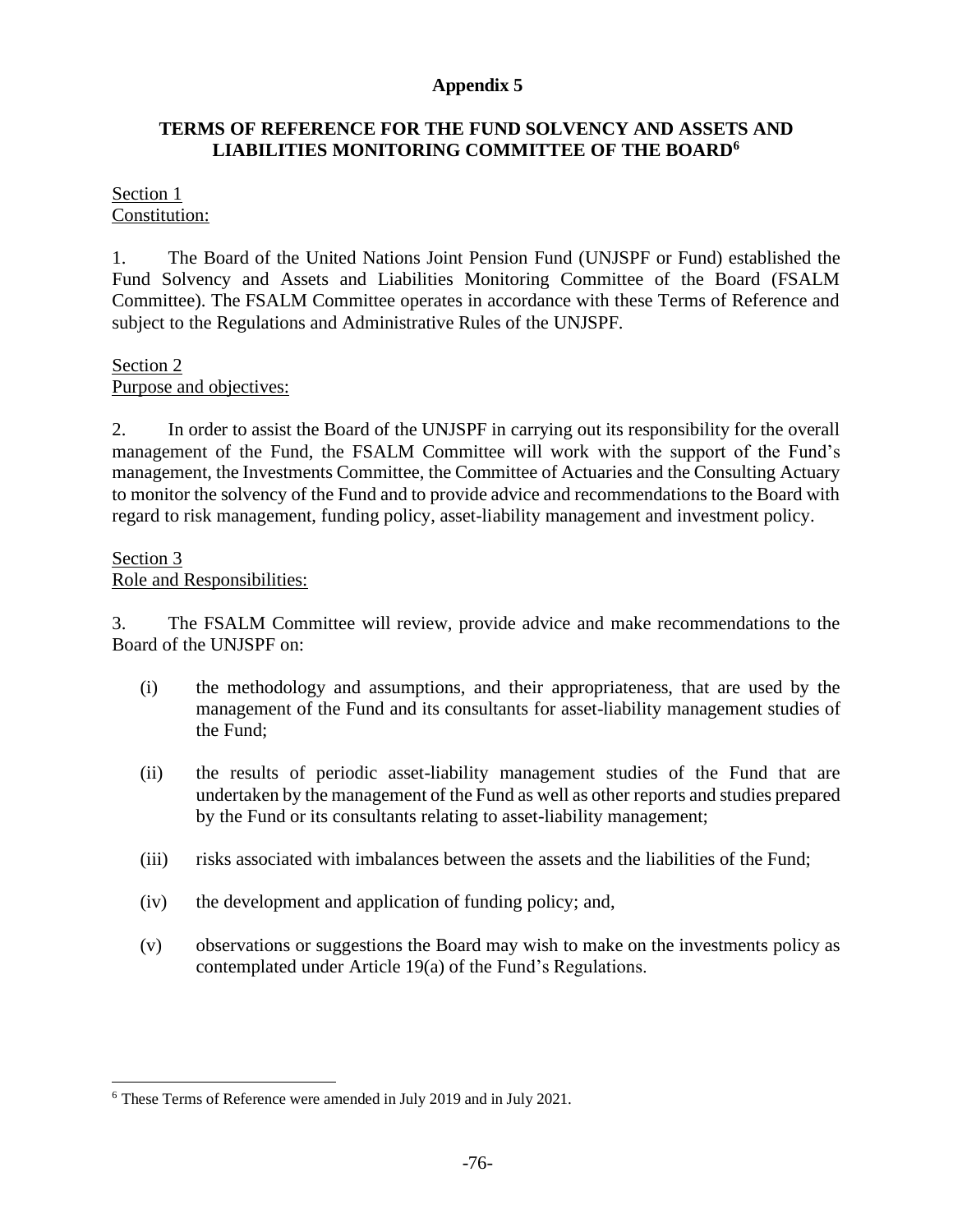4. The FSALM Committee will be comprised of six members designated by the Board of the UNJSPF from amongst members of Staff Pension Committees,4 two from each of the three constituent groups of the Board, as well as two additional members designated by FAFICS. Members of the FSALM Committee shall serve for a minimum term of four years, which can be renewed once. The Board shall designate a replacement for the remainder of a term of any member unable to serve a full term. The Chair or a selected member of the Committee may attend sessions of the Board as a representative of the Committee. Whenever possible, they should participate remotely.

5. All members of the FSALM Committee are expected to have strong analytical skills and a high-level understanding of asset-liability management.

6. The Chief Executive of Pension Administration, the Representative of the Secretary-General for Investment of the Assets of the Fund, two members each of the Investments Committee and the Committee of Actuaries, as designated by the Chairs of those Committees, and the Consulting Actuary, shall attend meetings and support the work of the FSALM Committee.

7. The Pension Board Secretariat shall serve as the Secretariat of the Committee.

8. Unless it otherwise decides, the FSALM Committee shall normally meet twice per year in coordination with meetings of the Investments Committee and the Committee of Actuaries. The FSALM Committee may also meet one additional time, if necessary, during a year when the Fund carries out an asset-liability study.

9. The FSALM Committee shall decide upon its working methods. The Committee shall adopt its own rules of procedure, which shall be communicated to the Board.

# Section 5

Administrative Expenses:

10. The Fund shall bear the administrative expenses of the FSALM Committee, including but not limited to the cost of travel and allowances of all of the members of the FSALM Committee.

#### Section 6 Reporting and Review:

11. The FSALM Committee report is presented by the Chair of the Committee or any person designated by the Chair to the July session of the Board.

12. The FSALM Committee will conduct from time to time a self-assessment of the Committee's performance and effectiveness.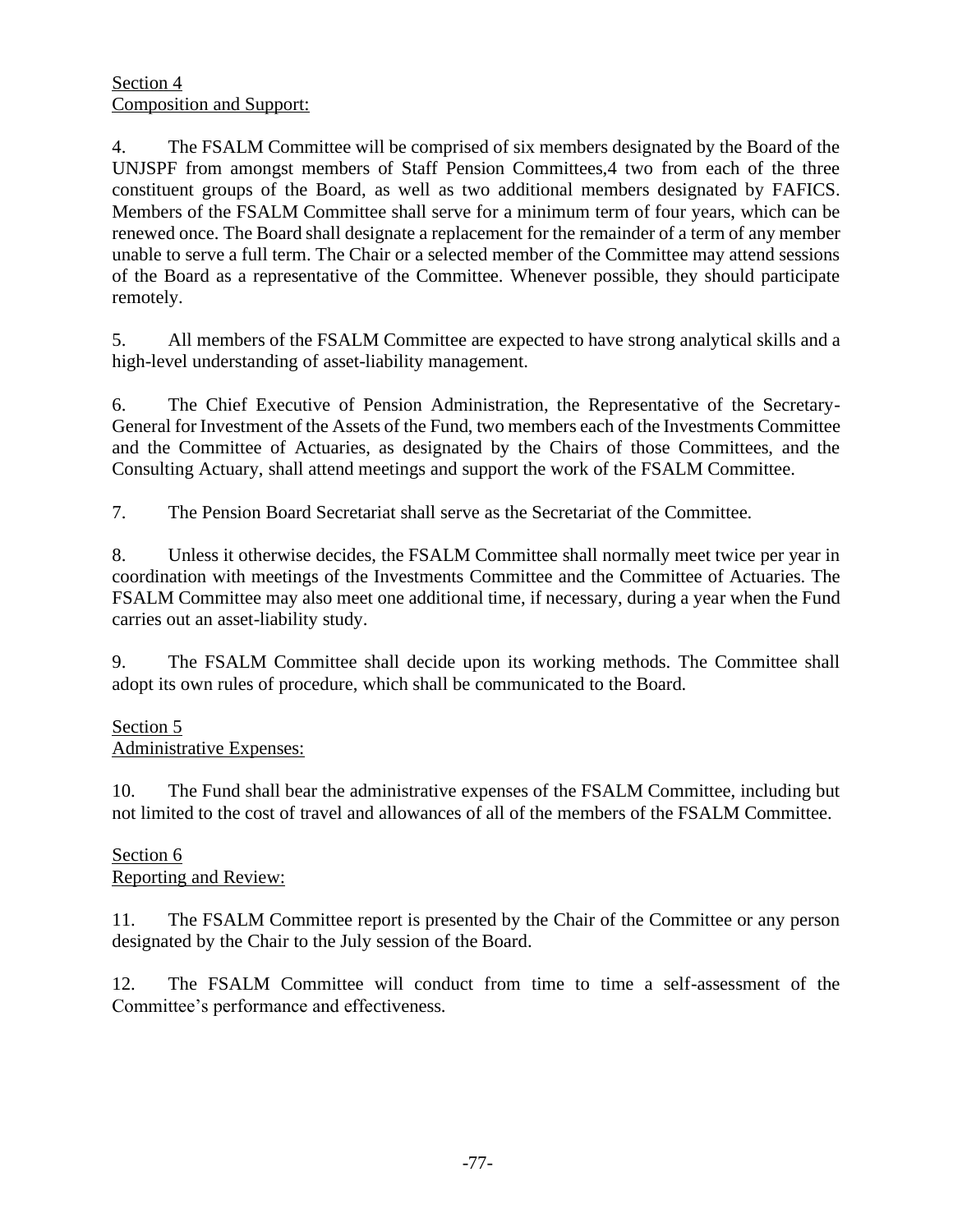# **TERMS OF REFERENCE FOR THE COMMITTEE OF ACTUARIES**

### Section 1 **Purposes**

1.1 In accordance with article 9 of the Regulations of the United Nations Joint Staff Pension Fund "(a) A committee consisting of five independent actuaries shall be appointed by the Secretary-General upon the recommendation of the Board. (b) The function of the committee shall be to advise the Board on actuarial questions arising out of the operation of these Regulations". In accordance with article 11(a) of the Regulations, "The Board shall, on the advice of the Committee of Actuaries, adopt, and revise when appropriate, service, mortality and other tables and shall decide upon the rates of interest to be used in the periodic actuarial valuation of the Fund".

#### Section 2 Role and responsibilities

2.1 Under article 11 of the Fund's Regulations, the Board must have a valuation made by the Consulting Actuary at least once every three years. Current practice is to have the valuation performed every two years. In this connection, the Committee is to provide professional advice as follows:

- review the results of the valuation (usually in the even-numbered years);
- review and, where necessary, recommend revisions to the economic and demographic assumptions (usually in the odd-numbered years);
- assure the Board that the methodology and demographic and economic assumptions used are appropriate.

2.2 The Committee shall also review, advise and make recommendations regarding pension benefit design, including those requested by the Board.

2.3 The Committee may advise on the programme of work of the Consulting Actuary, shall review the work performed by the Consulting Actuary and advise the Chief Executive of Pension Administration on the evaluation of the Consulting Actuary's performance, as may be required from time to time.

2.4 The Committee, or its representatives, may meet with the Investments Committee or other bodies involved with the Fund, as required.

2.5 The Committee shall report on the work of each of its meetings.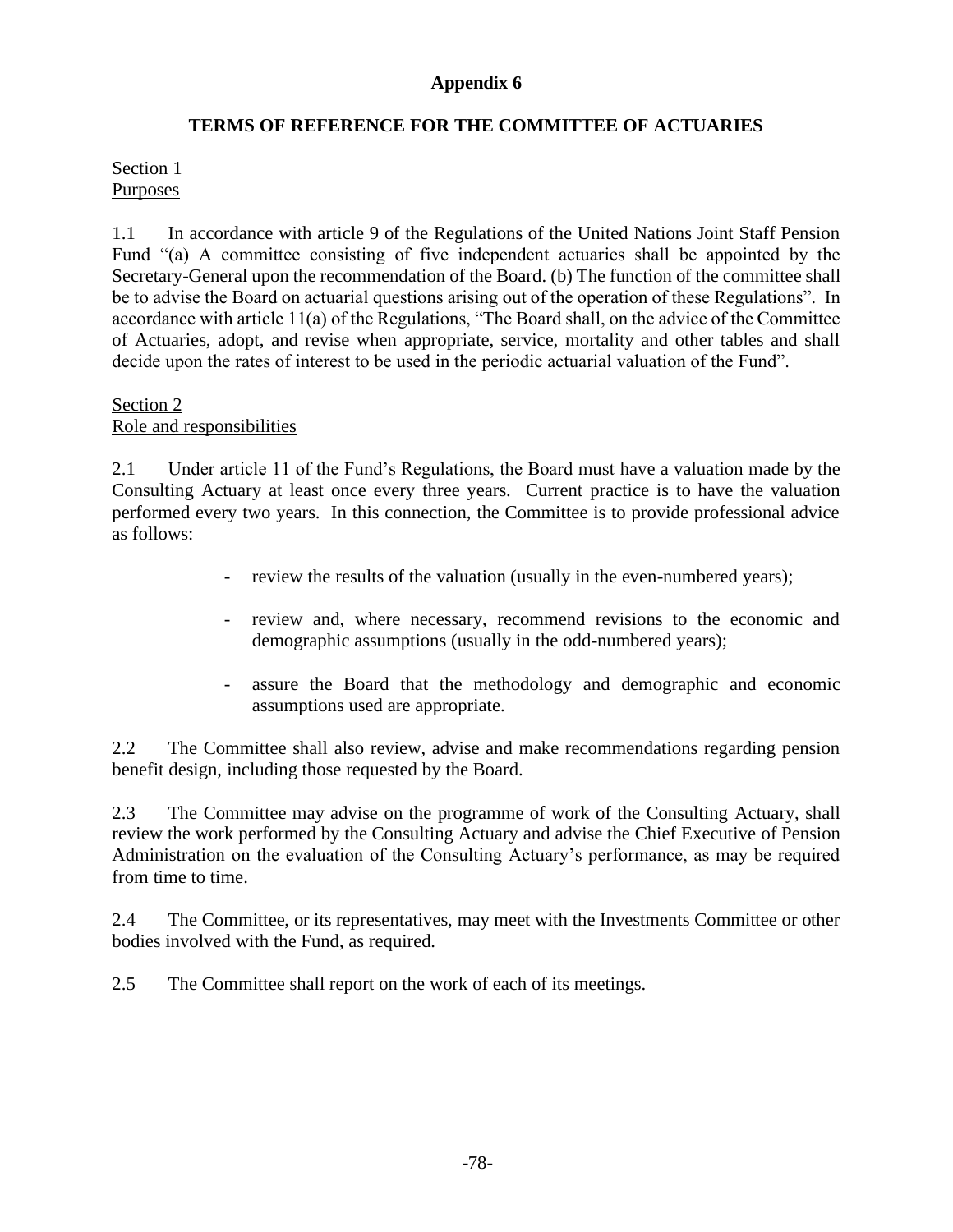3.1 Due considerations should be given to geographical representation. The composition in respect to the five regular members will include one member from each of the following regions: (a) Africa; (b) Asia; (c) Eastern Europe; (d) Latin America and the Caribbean; and (e) Western Europe and Other States.

3.2 In view of the growing scope and complexity of the coverage provided by the Fund, which provides retirement, death, disability and related benefits for its participants upon cessation of their services, ad hoc members may be added to serve along with the five regular members of the Committee. The ad hoc members would also facilitate an orderly succession should a regular member serving on the Committee decide to retire or to no longer serve.

3.3 During their term the ad hoc members will fulfill the same role as the regular members.

### Section 4 Process of appointment and Terms of Appointment

4.1 The regular and the ad hoc members of the Committee of Actuaries shall be appointed by the Secretary-General, upon the recommendation of the Pension Board. The members are expected to be well experienced in actuarial work relevant to the nature of the Fund. Pursuant to the established procedures used in respect to the members, the Chief Executive of Pension Administration shall continue to consult with the member organizations and the Committee of Actuaries on specific names to be considered. All names put forward will be placed before the Pension Board for its full consideration and eventual recommendation to the Secretary-General.

4.2 The Pension Board intends to apply the following criteria in determining the membership of the Committee:

- (a) The term for regular members is three (3) years; members may serve no more than five (5) terms;
- (b) The term for *ad hoc* members is two (2) years;
- (c) There must be adequate representation in terms of expertise, regional balance and gender;
- (d) Service with the Committee would not create a conflict of interest.

# Section 5 Meetings

5.1 The regular and ad hoc members of the Committee of Actuaries are expected to attend the regular sessions, which are normally held on an annual basis before sessions of the Pension Board or its Standing Committee.

5.2 In view of the growing diversity and complexity of subjects implicit in a maturing fund, as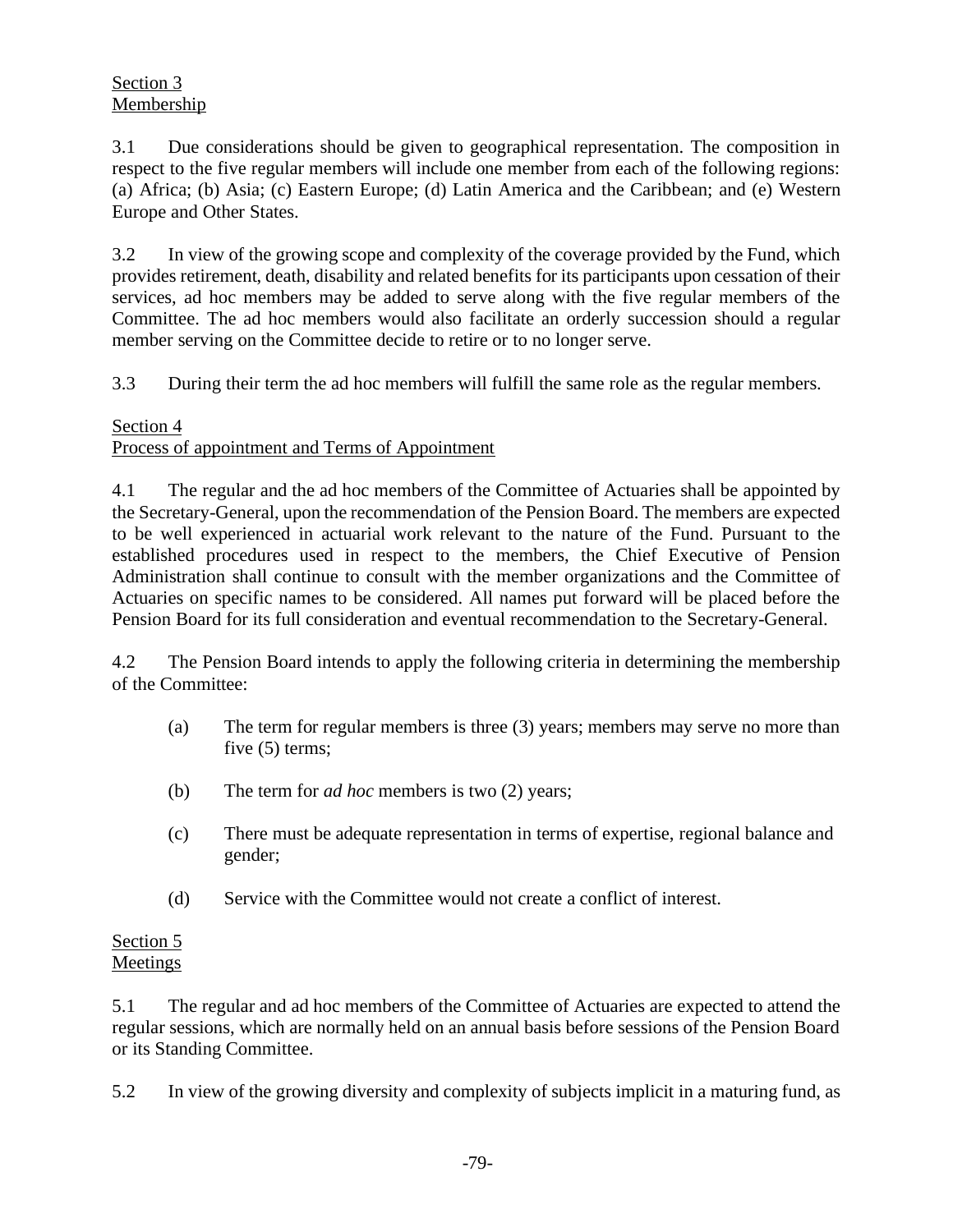well as potential amendments to the benefit provisions and the need to assess the actuarial implications and analyses requested from the Consulting Actuary, the Committee of Actuaries or a sub-committee thereof may hold special sessions to follow up on specific topics arising out of the regular sessions and to monitor actuarial developments and trends.

### Section 6 Budgetary implications

6.1 The Fund will pay the cost of the regular members' and the ad hoc members' travel to attend the regular sessions (and any special sessions, as may be required) of the Committee, together with a daily subsistence allowance established at the rate applicable to the place of the Committee's meeting.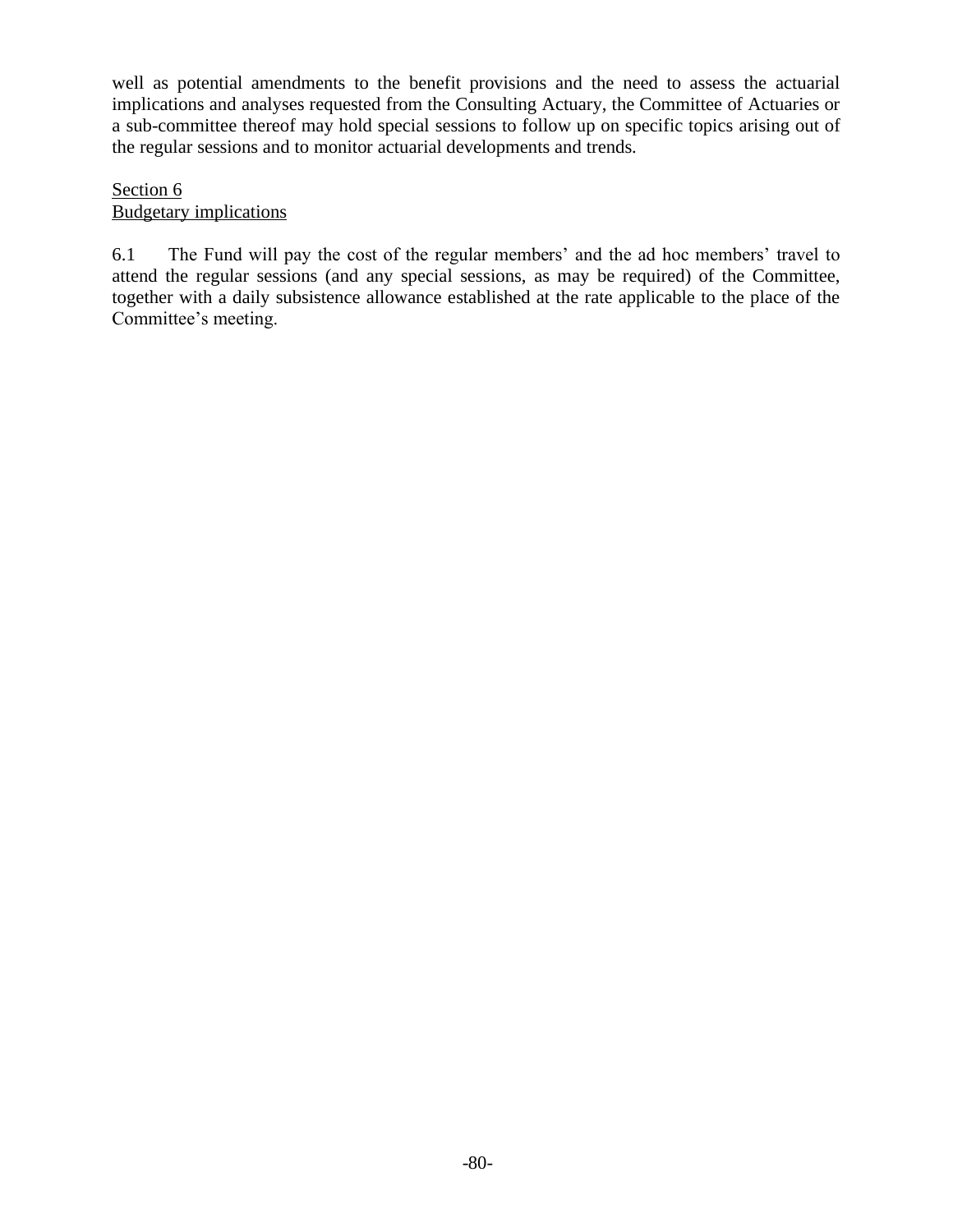### **TERMS OF REFERENCE OF THE STAFF PENSION COMMITTEES (SPCS) AND THEIR SECRETARIES<sup>7</sup>**

### **I. Introduction**

1. The United Nations Joint Staff Pension Fund (UNJSPF) was established by the General Assembly of the United Nations to provide retirement, death, disability and related benefits for staff of the United Nations and other organizations admitted to membership of the Fund.

2. Under the overall authority of the United Nations General Assembly and pursuant to Article 4 of the UNJSPF Regulations, the United Nations Joint Staff Pension Fund (UNJSPF or the Fund) is administered by the Pension Board, a Staff Pension Committee (SPC) for each member organization and a secretariat to each such committee. In accordance with Article 8 of the Regulations, Pension Administration shall serve as the secretariat of the United Nations Staff Pension Committee. Other SPC Secretaries are appointed by the chief administrative officer of each member organization on the recommendation of the respective SPC.

3. The present document seeks to ensure the efficiency of services provided to UNJSPF participants and beneficiaries by defining the respective roles and responsibilities of the UNJSPF member organizations, SPCs, their Secretaries, and the Fund itself. The terms of reference contribute to transparency and accountability and are designed to assist the Fund, and its member organizations, in mitigating risks and minimizing litigation. The document should be read in conjunction with the UNJSPF Regulations, Rules and Pension Adjustment System, the updated version of which can be found at the UNJSPF website [\(www.unjspf.org\)](http://www.unjspf.org/). If there is an ambiguity, inconsistency or conflict between the information provided herein and the UNJSPF Regulations and Rules, the Regulations and Rules shall prevail.

### **II. UNJSPF member organizations**

4. At the time of joining the UNJSPF, member organizations commit themselves to adhering to the Fund's Regulations, Administrative Rules and Pension Adjustment System. In accordance with Article 49, the UNJSPF Regulations can be amended only by the United Nations General Assembly, upon recommendation by the United Nations Joint Staff Pension Board. Also, at the time of joining the Fund, member organizations agree to set up a SPC and to nominate a Secretary to the SPC*.* Member organizations must provide adequate resources, data access and support to the SPC and the Secretary to ensure they can meet the Fund's requirements in accordance with its Regulations.

5. The UNJSPF Regulations and Rules are self-contained and stand separate from the Rules and Regulations of each UNJSPF member organization. The Fund also has its own process for individual dispute resolution with its participants and beneficiaries and with anyone who has succeeded to their rights or believes is entitled to rights under the Fund's Regulations. The Fund is bound by any decision taken either at the level of the Standing Committee or of the United

<sup>&</sup>lt;sup>7</sup> These Terms of Reference were approved by the United Nations Joint Staff Pension Board at its 61<sup>st</sup> session in July 2014.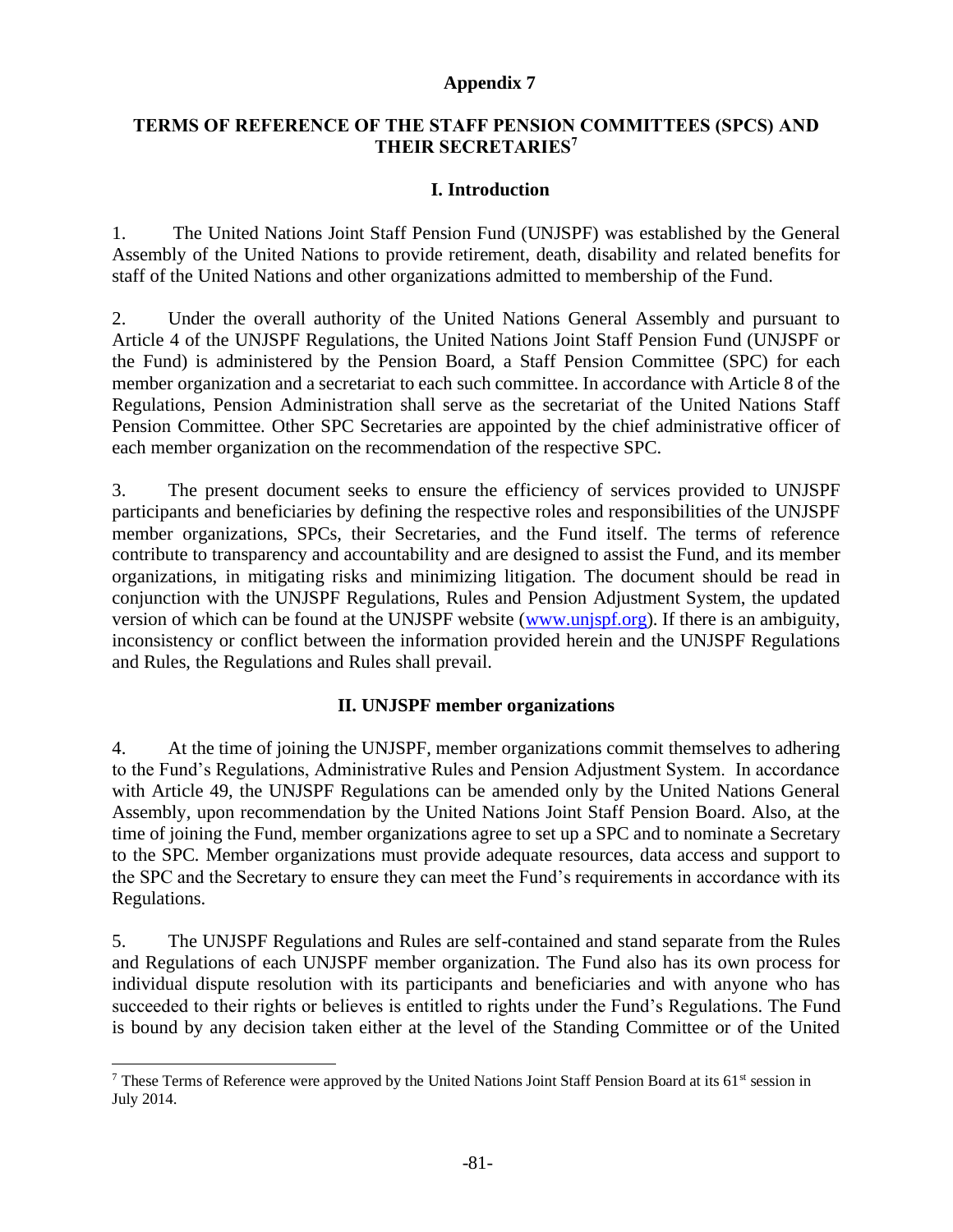Nations Appeals Tribunal (UNAT) concerning pension matters. When accepting the UNJSPF Regulations and Rules, the member organizations also accept the jurisdiction of the UNAT to hear and pass final judgment on applications by such individuals alleging non-observance of the UNJSPF Regulations, arising out of decisions by the Pension Board.

6. The UNJSPF member organizations<sup>8</sup> own their payroll processes as well as the data relating to human resources and finance, including deductions for pension contributions. They, alone, are in a position to know the status of their staff members and, therefore, the SPC and its Secretary, - as well as the Fund itself - are dependent upon the good offices of the relevant administrative services of the member organizations (and all reporting entities). Those functions are responsible for data integrity, internal control, and the timely submission to the Fund of human resources and financial information, as well as ensuring that the related contributions, on behalf of their staff members, are remitted to the Fund as required in accordance with the Fund's Regulations and Rules. Specifically, it is incumbent on each UNJSPF member organization to register a staff member's participation in the Fund upon his/her meeting the requirements under the Fund's Regulations, as well as to furnish other required personal information, and to remit accurate and timely contributions.

### *Internal Control*

7. In particular it should be noted that the contributory service, which will be recognized for each individual participant, accrues only in accordance with Article 22 of the Fund's Regulations. To the extent that any retroactive participation, recognition of additional contributory service in the Fund, or other change to the reported data relating to a participant or his/her dependents may constitute an additional liability for the Pension Fund, there will be an additional cost to the Fund. Furthermore, where there is a failure (omission or mistake) to report correct data that is attributable to the member organization and where the cost of this liability is identifiable, specific and actuarially quantifiable, it shall have to be paid to the Fund, before any related and ensuing change in a UNJSPF benefit could be certified for payment. To implement Administrative Rule B.3 in a pragmatic manner, no change shall be accepted after the date of final notification by the employing organization to the Fund of the participant's separation, and in any case no later than 3 months from the participant's separation or 6 months from death in service, in respect of records pertaining to the following: a) the date of birth of a participant or that of each of his or her prospective beneficiaries, or b) the report of his or her prospective beneficiaries. Changes made before the deadline will not be subject to additional costs.

8. The UNJSPF relies on the accurate, complete and timely reporting of the participation, contributions and separation of the staff members by the member organizations, and it is in the interest of all concerned that the data is correct, and that contributions are calculated correctly and remitted to the Fund on time.

9. The member organizations should ensure that they address issues of data integrity and timely reporting within their risk management framework and build the necessary internal controls into their human resources and payroll processes to ensure that this be the case.

<sup>&</sup>lt;sup>8</sup> This pertains equally to all corresponding reporting entities (total of some 80 reporting entities from 23 member organizations), where applicable.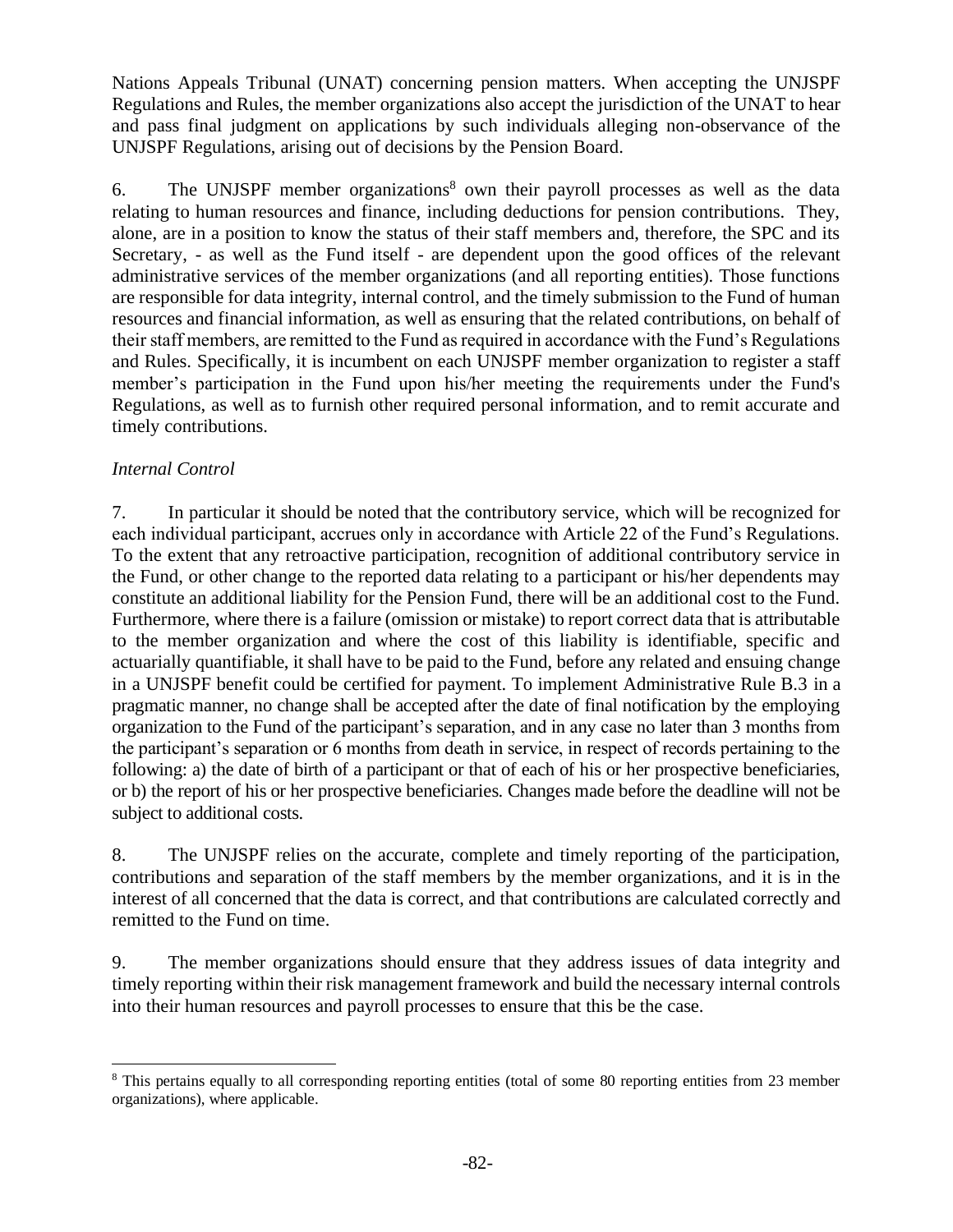10. The Fund works in partnership with the UNJSPF member organizations to ensure that it receives the correct information from them with regard to their staff members. While the Pension Fund monitors (through spot checks, trend analysis, analysis of variances, and requests of information) the compliance of the member organizations with its Regulations, Rules and the Pension Adjustment System, and will seek to help and collaborate in resolving issues, the ultimate responsibility for data integrity before forwarding to the UNJSPF and the investigation and resolving of discrepancies within that information lies with the member organizations. The UNJSPF is responsible for maintaining the integrity of the data it receives from member organizations or individual participants or beneficiaries.

### **III. Staff Pension Committees**

11. Pursuant to the delegation of authority by the United Nations Joint Staff Pension Board under Article 4 (d) of the Regulations, the Staff Pension Committee of each member organization shall exercise the functions provided for in the Regulations and Rules of the Fund. Section C (Staff Pension Committees) of the Rules of the Procedure of the UNJSPF provides details with respect of the overall functioning of the SPCs. Subject to the Fund's Regulations and Rules, each committee shall regulate its own procedures; upon their approval, or revision, they should be sent to the Chief Executive of Pension Administration.

12. In accordance with Article 6 (c), following the Pension Board's tri-partite nature, each SPC is composed of an equal number of members representing (a) the governing body; (b) the chief administrative officer; and (c) the participants in service of the member organization. In accordance with rule C.1 of the Rules of Procedure, two UNJSPF retiree representatives shall be entitled to attend meetings of the SPC, but shall not have the right to vote.

### *Responsibilities of Staff Pension Committees*

13. In accordance with the Fund's Regulations and Rules - and as reaffirmed in the Accountability Statement as approved by the Pension Board<sup>9</sup> - each Staff Pension Committee, assisted, when required, by SPC Secretaries, is responsible for:

(a) communicating with and servicing the needs of participants in their respective member organization, in particular with regard to the questions of general interest relating to pension matters such as the actuarial status of the Fund, asset/liability management, sustainability, investment policy, benefit provisions and other plan design issues;

(b) facilitating the provision of the required human resources and financial information in respect of their organization's staff members' participation in the Fund as well as their separation from service and - as part of the risk management framework - monitoring, alerting, and recommending appropriate actions in this regard to the administration of the member organization;

(c) applying the UNJSPF Regulations and Administrative Rules as well as other implementation guidance including consideration of appeals pursuant to Section K of the Administrative Rules;

(d) determining incapacity for the purpose of award of disability benefits; and,

(e) formulating recommendations to the Pension Board, as well as providing nominations

<sup>&</sup>lt;sup>9</sup> The Accountability Statement was contained in the report JSPB/58/R.33. The Pension Board endorsed it at its 58<sup>th</sup> session in 2011.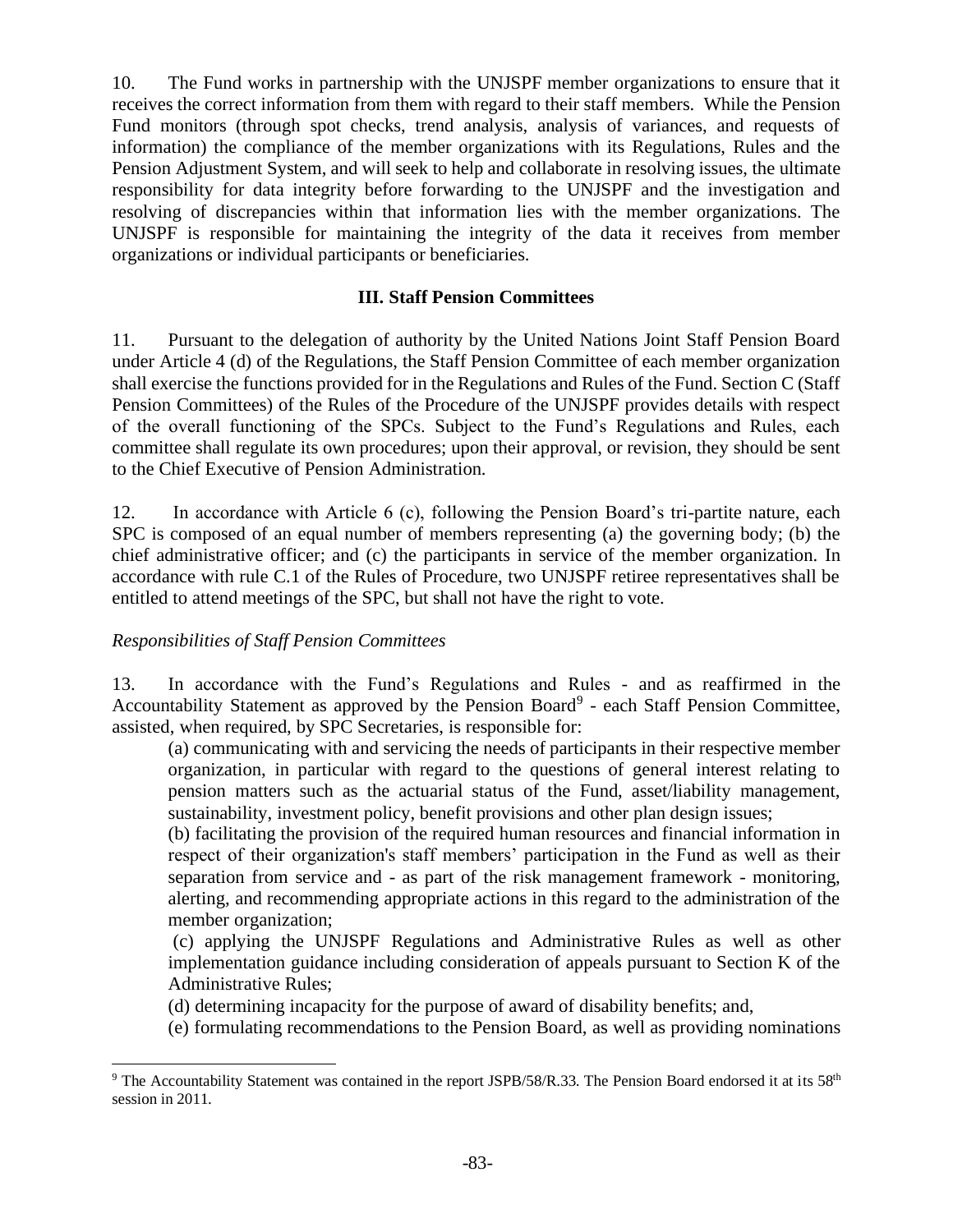to the membership of advisory committees of the Board, and appointing members to the Pension Board in accordance with Article 5 of the Regulations.

# **IV. SPC Secretaries**

14. In practice, Staff Pension Committees have delegated several of their functions to the SPC Secretaries. The Fund's Rules of Procedure for Staff Pension Committees (C.10) state that "*Each committee may delegate to its secretary, subject to such procedure for supervision and reporting as the committee may consider appropriate, the power of acting on its behalf in connection with all straightforward individual cases, except those involving disability*." The SPC Secretaries are appointed and employed by their member organizations and in respect of pension fund matters perform their functions under the supervision of the SPC.

15. SPC Secretaries are an important and integral part of the Fund's governance structure. Acting as the focal point for Pension Fund matters in their organizations, they provide the administrative assistance that is essential to the Fund's operations. <sup>10</sup>The SPC Secretaries have separate and distinct roles and responsibilities vis-à-vis the Fund that are defined and governed by the UNJSPF Regulations and Rules - see, inter alia, Articles 21 (Participation), 22 (Contributory Service), and 25 (Contributions) as well as Administrative Rules B.1, B.2, B.3 (Participation), D.1, D.4, D.5 (Contributions and Interest), G.1 (Leave without pay) and J.1 (Separation, Computation and Payment of benefits).

### *Responsibilities of the SPC Secretaries*

16. In particular, SPC Secretaries:

(a) administer pension fund matters within their organizations<sup>11</sup>, including facilitating the provision of all personnel and finance information of active participants (determination of eligibility to participate in the Fund and remittance of contributions to the Fund, together with supporting documentation);

(b) service meetings of their organization's SPC and interact with all constituent groups (governing bodies, executive heads and participants);

(c) coordinate the member organization's position in regard to specific pension items and bring the issues to the Board's attention through their SPC. The SPC Secretaries have the right to attend, in an *ex officio* capacity, the meetings of the Board and its Standing Committee $12$ :

(d) serve as interlocutors with UNJSPF participants and the Fund's Chief Executive of Pension Administration.

17. In terms of providing participation information and remitting contributions, the role of SPC Secretaries is to monitor that such reporting is carried out in compliance with the relevant UNJSPF

<sup>&</sup>lt;sup>10</sup> It is recognized that (except in the case of the UNSPC), the SPC Secretaries are employees of the member organizations. They perform many other functions and, therefore, have dual reporting lines depending on the respective areas of responsibility.

<sup>&</sup>lt;sup>11</sup> Duties in this regard are more clearly specified in paragraph 20 below.

<sup>&</sup>lt;sup>12</sup> Such participation ensures that the Secretaries keep themselves updated on pension information and any possible changes in the Fund's Regulations, Administrative Rules and the Pension Adjustment System. In addition, the Secretaries learn about the Board's decisions as it interprets the Regulations, as well as about the United Nations Appeals Tribunal jurisprudence concerning the implementation of the Fund's Regulations.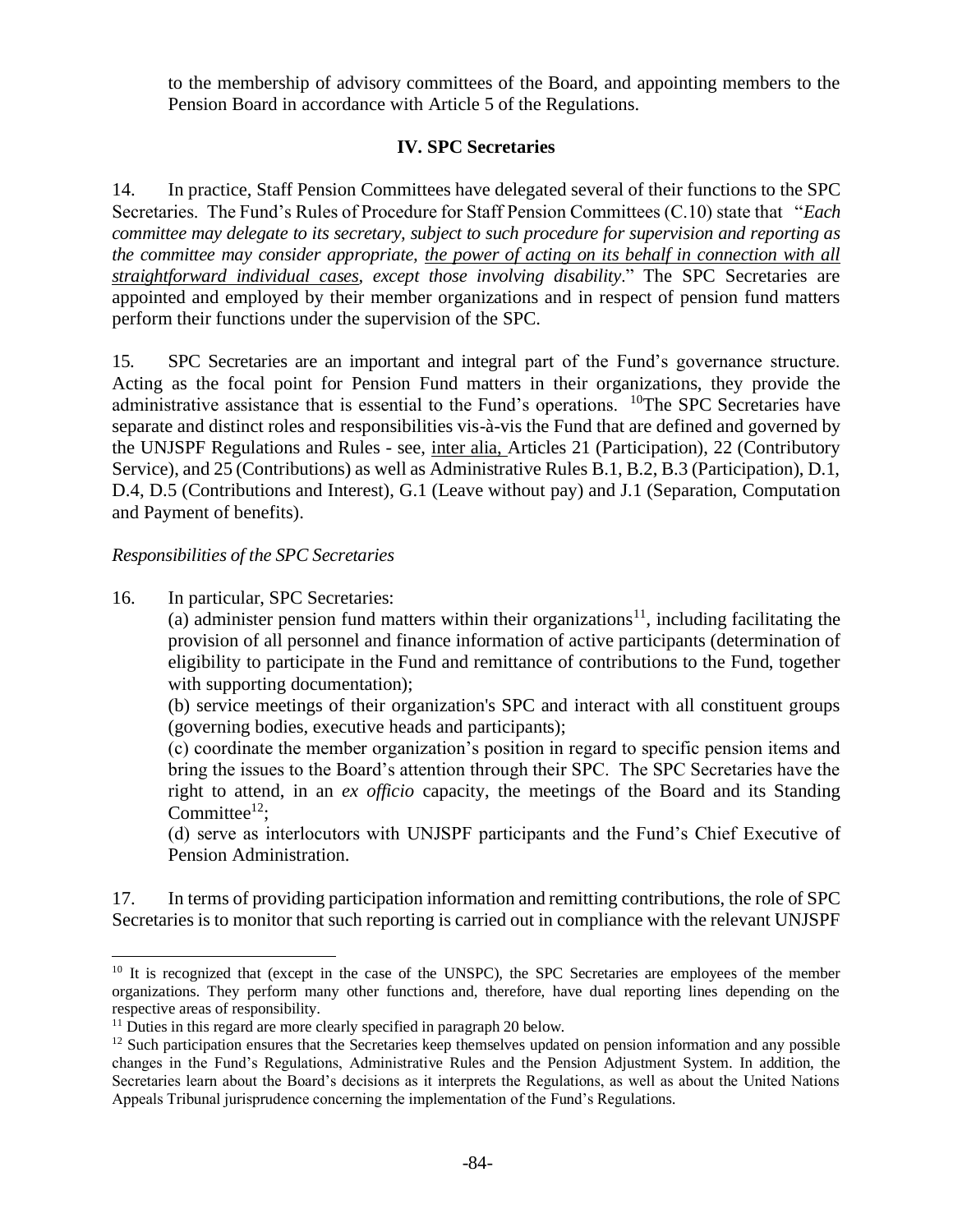Regulations and Rules and operational requirements of the Fund. This can be ensured through having adequate access to the Human Resources or Payroll data of the member organization and establishing the means to send this data electronically to the Fund secretariat via IT interfaces, or for smaller agencies, through self-service functionality to be made available in the Fund's Integrated Pension Administration System (IPAS). Any change in the operational requirements of the Fund will be made in close consultation with member organizations.

18. Likewise, SPC Secretaries are responsible for advising the staff members of their organizations in respect of any pension matters, in accordance with the Fund's Regulations and Rules or special case scenarios resulting from the Pension Board decisions or UNAT jurisprudence. In particular, SPC Secretaries should, in collaboration with the HR offices, inform and advocate the importance of participants to fulfill their responsibility to notify the organizations of any changes concerning their personal information (Article 42 (Information from participants and beneficiaries) and Administrative Rule B.3 (Participation)) and furnish documentary or other proof thereof as required<sup>13</sup>. In addition, SPC Secretaries are responsible for appropriately informing the participants of their possible right to validate non-contributory service (Article 23) and/or to restore (Article 24) their prior service and of the participants' possible rights to transfer their pension rights (Article 13).They should also inform participants about the need to fill in the designation of beneficiary form for a possible residual settlement (Article 38).

19. In undertaking their responsibilities, which may affect the rights under the UNJSPF Regulations, SPCs shall be guided by and act in full compliance with the Fund's Regulations and Rules as well as any advice and guidance received from the Fund. In the exercise of their functions relating to the UNJSPF Regulations and Rules, the duties of the Secretaries are performed purely on behalf of the UNJSPF and, in this regard, the Secretaries have a responsibility to consult with and to report to the UNJSPF. Should the Secretaries follow the instructions from the UNJSPF member organizations that serve the interests of the organization rather than those of the Fund, the member organization shall be liable for the consequences of such instructions, including possible additional actuarial costs in individual cases, if any.

20. As regards operational matters vis-à-vis the Fund, the SPC Secretaries<sup>14</sup> are responsible for the administration of several pension matters that last from the staff member's entry into the Fund, through separation from service. In practice their actions relate, but are not limited to, the following UNJSPF provisions:

- a) Participation (Articles 21, 40, 51 of the Regulations, Section B of Administrative Rules and Supplementary Article B);
- b) Validation (Articles 23, 25 (c) of the Regulations, Section D (2), E of Administrative Rules and Supplementary Article A (b));
- c) Restoration (Articles 24, 25 (d) of the Regulations, Section D (2), F of Administrative Rules);
- d) Transfer of pension rights (Article 13);

<sup>&</sup>lt;sup>13</sup> Failure by a UNJSPF participant to accurately report such an information or submission of evidence, prior to the separation or death in service, may result in the ineligibility for the UNJSPF benefits.

<sup>&</sup>lt;sup>14</sup> As mentioned above, in accordance with **Article 8** of the Regulations, the Pension Administration (the Fund secretariat) shall serve as the secretariat of the United Nations Staff Pension Committee (UNSPC).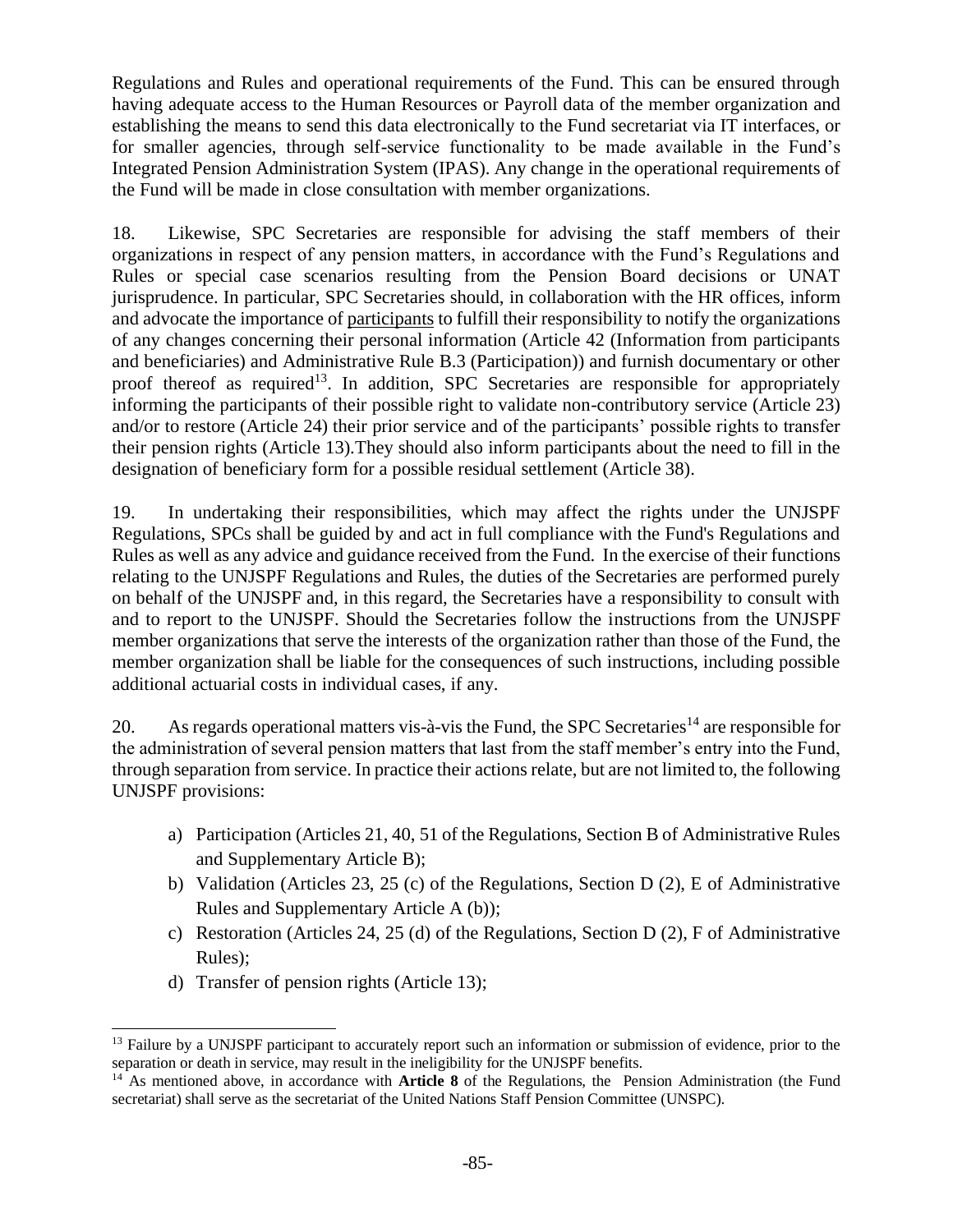- e) Leave without pay (Articles 21 (c), 22 (b), 25 (b), 39 of the Regulations, Section D (2), G of Administrative Rules);
- f) Part-time employment (Supplementary Article A);
- g) Periodic contributions reporting;
- h) Monthly contribution remittances<sup>15</sup>;
- i) Disability (Articles 33, 36 (b), 41 (b) of the Regulations, Section H of Administrative Rules);
- j) Separation from service (Section J of the Administrative Rules);
- k) Death in service; and
- l) Emergency Fund (Note A, UNJSPF Emergency Fund).

21. In fulfilling their duties, the SPC Secretaries are guided by the UNJSPF Regulations and Rules as well as implementation guidance and advice provided by the Fund, including Circular Letters of the Fund's Chief Executive of Pension Administration. In case of an ambiguity, inconsistency or conflict between the information in the Administrative Manual<sup>16</sup> and the UNJSPF Regulations and Rules, the UNJSPF Regulations and Rules prevail; the updated version of which are always available on the Fund's website (www.unjspf. org). In addition, the SPC Secretaries should consult the UNJSPF Case Digest, which is a database of decisions of the Standing Committee and judgments of the United Nations Administrative Tribunal and the United Nations Appeals Tribunal in relation to cases brought against the United Nations Joint Staff Pension Board (UNJSPB).

# **V. UNJSPF (Fund secretariat)**

22. Pursuant to Article 7 (b) of the UNJSPF Regulations, authority to certify UNJSPF benefit payments is reserved to the Chief Executive of Pension Administration. Only the Fund can determine and calculate the pension benefit entitlements that may be payable. Such decisions concerning participants'/beneficiaries' entitlements are subject to judicial review, pursuant to Section K and Article 48 of the Fund's Regulations and Rules, and examined exclusively on the basis of the Fund's Regulations and Rules.

23. Based on the Regulations and Rules, the responsibility for determining eligibility to participate in the Fund rests with the employing organizations/SPCs/SPC Secretaries. Recognizing the difficulties and concerns the SPC Secretaries may have fulfilling this duty, the Fund will make available<sup>17</sup>, a web service that provides *self-service search access* to a limited database of pensionable and non-pensionable contracts of staff from member organizations with prior service. This tool can be used by the SPC Secretaries to assist in determining potential eligibility to participate in the Fund, restoration or validation of prior service or transfer of pension rights. Such access is provided on the understanding that a) the responsibility to determine eligibility (including inquiries from the staff members about prior service) remains with the member organizations; b) although the Fund will facilitate research by providing access to this database, data ownership rests with the member organizations; c) the limited data provided may be incomplete and can only be

<sup>&</sup>lt;sup>15</sup> In some organizations, contribution remittances are handled by the Finance department.

<sup>&</sup>lt;sup>16</sup> It is specifically noted that the latest update of the Administrative Manual dates back to 1987. However, it will be updated after the implementation of the Integrated Pension Administration (IPAS) system.

 $17$  The Fund is in the early stages of design (before full development, testing and training) of such a web service.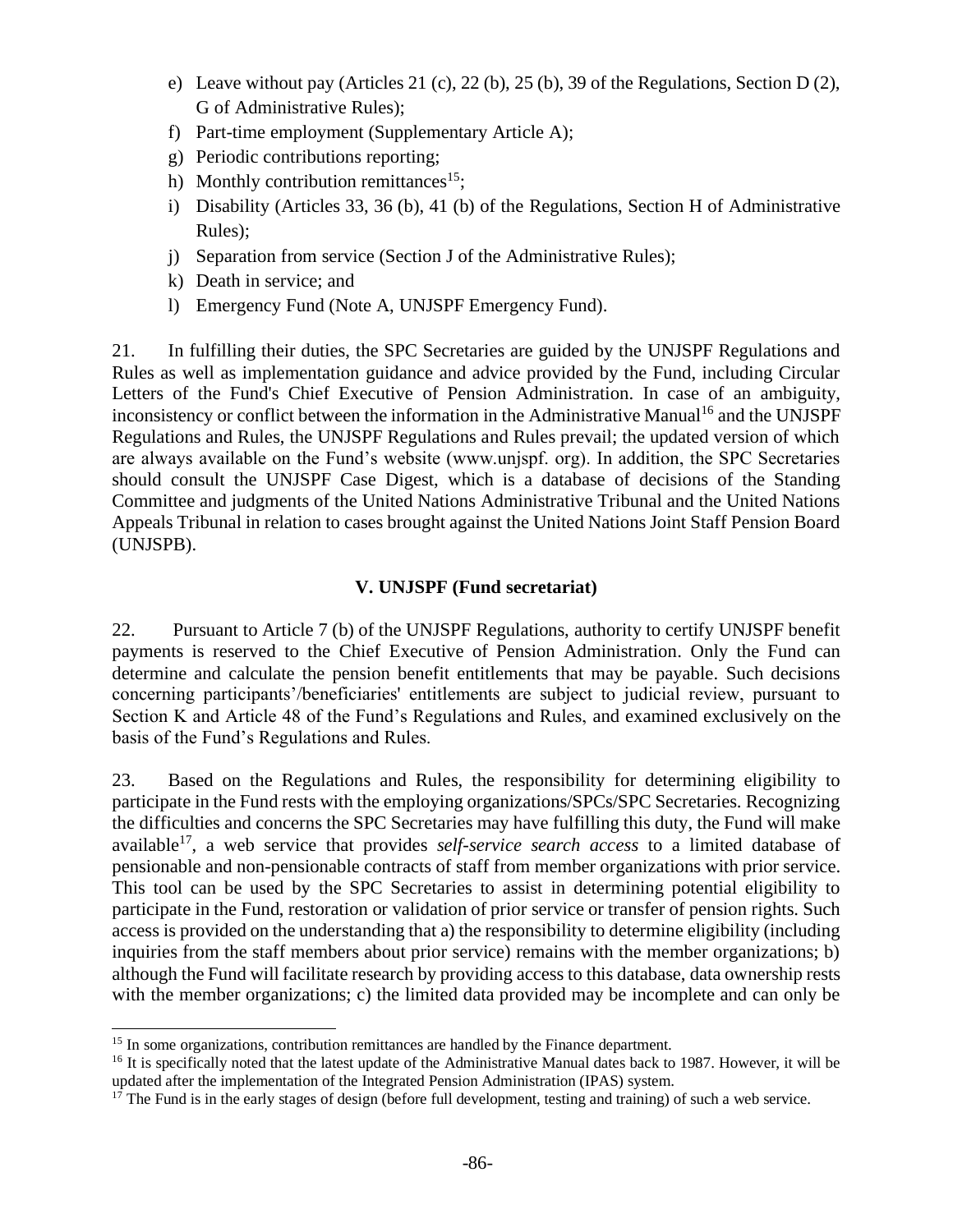used as an additional tool in addition to the information provided by the staff member; and d) the confidentiality requirements of the Fund are maintained.

# **VI. Confidentiality of information**

24. In view of the personal and sensitive nature of the information and issues involved, the UNJSPF, and equally the SPCs and the SPC Secretaries, are bound - vis-à-vis participants and beneficiaries - by the Fund's confidentiality rule concerning the disclosure of pension / personal information to third parties. Information submitted by UNJSPF participants exclusively to the Pension Fund for pension benefit purposes (e.g. medical information, designation of beneficiary forms or payment instructions) is confidential and shall only be disclosed if a written consent or authorization by the participant or beneficiary has been received. The members of SPCs and the SPC Secretaries are not considered to be a third party for the purpose of Administrative Rule B.4. However, all SPC documentation is anonymous and UNJSPF participants are not identified by name but by their participation or retirement number. In all individual cases, the proper channel of communication is through the SPC Secretary, to whom the Fund will provide self-service search access to its database in respect of non-pensionable contracts of staff members and possible prior pensionable service, in another member organization or organizations.

25. As regards the employing organizations, the SPCs, through the SPC Secretaries, may provide relevant pension information of a participant or beneficiary that is considered necessary in the administration of staff members and their entitlements in that organization. Such information could be needed for the purposes of administering health or other insurance plans; settling a worker's compensation claim, or in connection with formal legal claims filed under the member organizations' Staff Rules and Regulations; in cases of proven fraud; or for determining indemnity benefits e.g. in the cases of termination of appointment for health reasons. Information is provided only to authorized administrators who need such information for their official functions.

# **VII. Accountability**

26. Actions, omissions and decisions of SPCs and their Secretaries, on behalf of the Pension Board, may have a direct impact on the subsequent decisions taken at the level of the Fund with respect to benefit entitlements of the participant or beneficiary. This could expose the Fund and its assets to considerable risk. Keeping in mind judicial control concerning the decisions that may affect benefit entitlements, SPCs and SPC Secretaries report, consult, and comply with the Regulations and implementation guidance, or other advice received from the UNJSPF. Particularly, application and interpretation of the Fund's legal framework falls exclusively on the UNJSPF and SPCs and their Secretaries should follow the advice provided by the Chief Executive of Pension Administration. Any action or omission taken in violation or disregard of guidance or advice provided by the Fund's secretariat, may lead to possible (additional) actuarial cost that has to be borne by the member organization, in accordance with Article 25 (e) of the UNJSPF Regulations and Administrative Rule B.3 (b) as described in paragraph 7 above.

27. The Pension Fund has a duty to provide information, advice, support and guidance to SPCs and their Secretaries in their day-to-day administration of pension matters within their member organizations. This includes updating them on any changes in the Fund's Regulations and Rules or the decisions of the Pension Board and/or the resolutions of the United Nations General Assembly or other relevant information, guidelines or forms. The Pension Fund secretariat is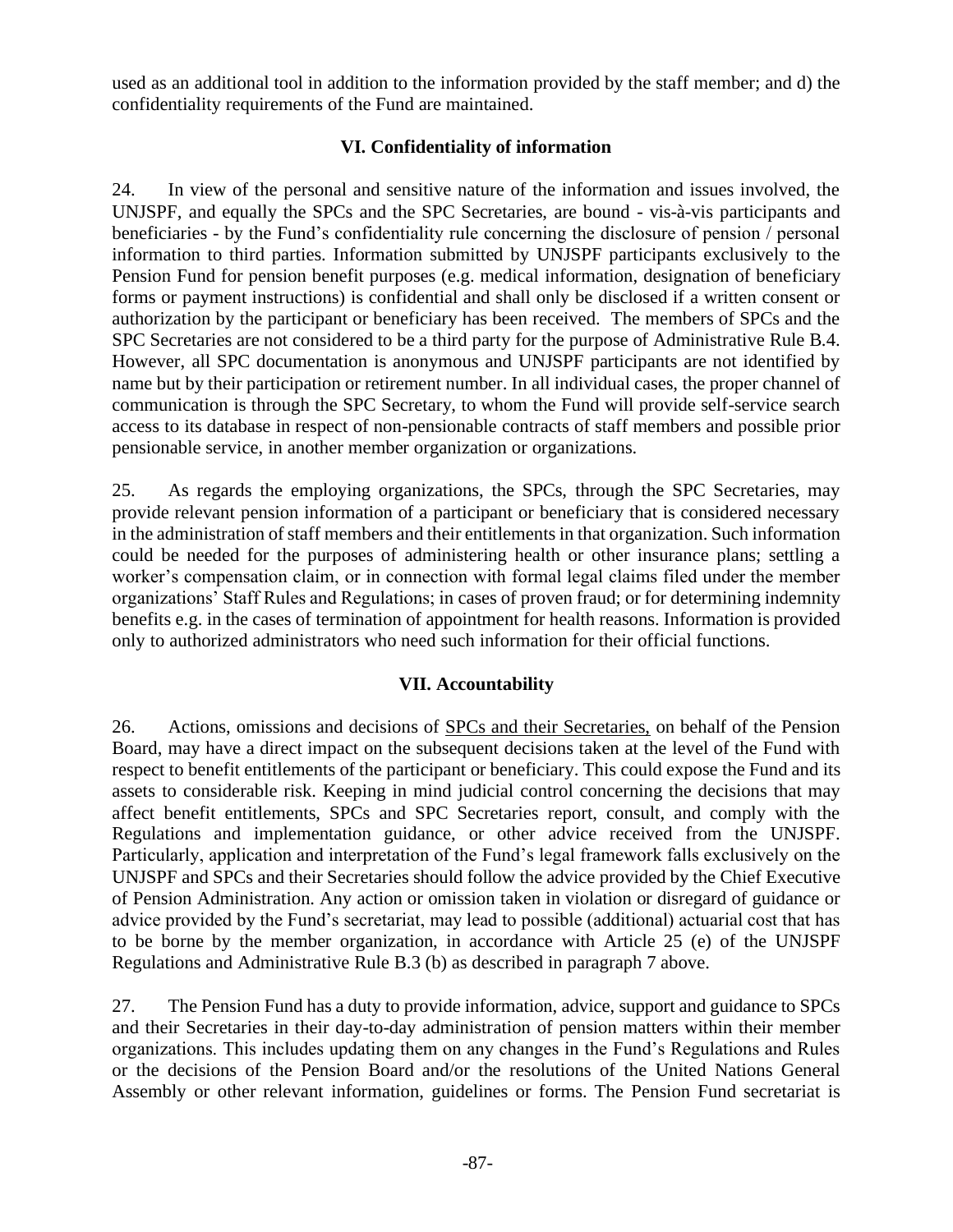responsible for providing substantive and procedural advice on the application or interpretation of the Fund's Regulations and Administrative Rules and it, accordingly, defends all the cases before the Standing Committee and the United Nations Appeals Tribunal.

28. The Fund is responsible for providing adequate training for the SPC Secretary and his/her staff. Such training will be formalized and made mandatory for all SPC Secretaries upon their appointment.

29. Once the member organizations have reported the required data to the Fund as well as resolved possible discrepancies, the UNJSPF alone is responsible for maintaining the integrity of the data in respect of individual participants or beneficiaries.

30. The member organizations, their SPCs and SPC Secretaries and the Fund must coordinate, inform and consult with each other in respect of formal legal appeals or claims filed by staff members, either against the employing organization or against the Fund that might have consequences on pension entitlements.

# **VIII. In partnership**

31. The Fund works in partnership with the SPC Secretaries to ensure that the correct and timely information is received from and communicated to the employing organizations. In addition to building a strong control environment to confirm data integrity and the timely reporting to the Fund, the SPCs and the SPC Secretaries should ensure that HR and Payroll Services of their organizations understand the Fund's Regulations correctly, e.g. eligibility criteria in accordance with Article 21 (Participation), and that they are kept abreast of the new benefit provisions or of the changes to the Fund's Regulations. This advocacy/training role of the SPC Secretaries, as the Fund's liaison officers vis-à-vis the member organizations, will be facilitated by the Fund. To that effect, the Fund will provide training and support to the SPC Secretaries and other staff.

### **IX. Consultative process**

32. In light of the foregoing, it is in the interest of the Fund's Administration, the Staff Pension Committees and their Secretaries and staff of each member organization to work together and to ensure a seamless process in the administration of eligibility, participation, separation, as well as in the consideration of disability cases.

33. When performing their functions, SPC Secretaries should report and consult on the interpretation of UNJSPF Regulations or Rules, policy or procedural questions, or complex cases with the Fund. The Fund shall provide advice in a timely manner and communicate only with the SPC Secretary directly, unless agreed otherwise in relation to queries emanating directly from a participant (see Rules of Procedure C.9). The SPC Secretary will be informed of instances where there is direct communication between the Fund and a participant in the SPC Secretary's member organization.

34. Ultimately, the Pension Board has the authority to interpret the Regulations and Administrative Rules in accordance with Article 2 of the Regulations. Individual cases are addressed through the normal appeals procedure provided in Section K and Article 48 of the Fund's Regulations and Administrative Rules.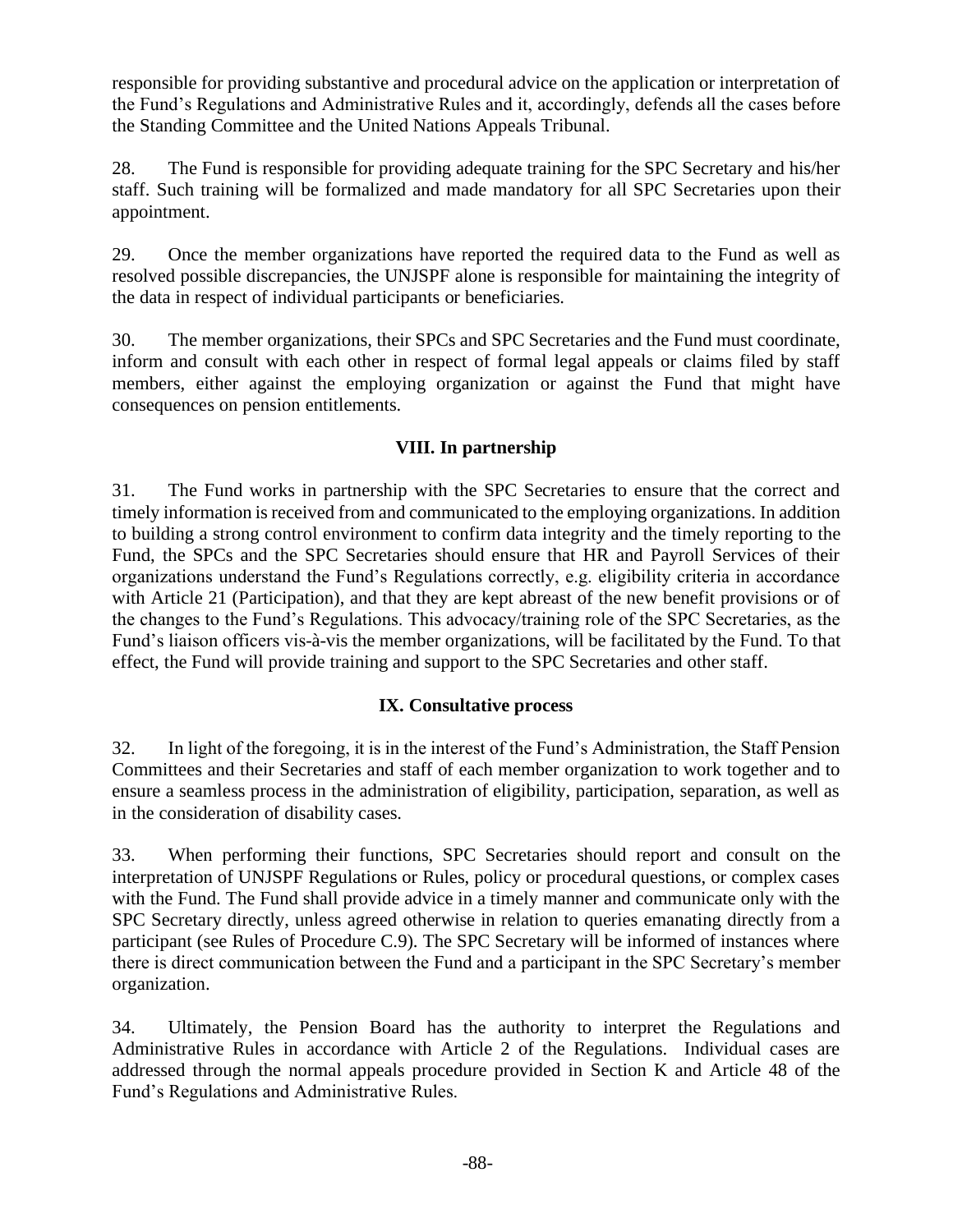# **TERMS OF REFERENCE FOR THE BUDGET COMMITTEE<sup>18</sup>**

#### Roles and responsibilities

- 1. In accordance with Article 15 of the Regulations of the United Nations Joint Staff Pension Fund (the "Fund") and the relevant Financial Rules governing the administrative expenses of the Fund, the United Nations Joint Staff Pension Board ("Pension Board") is responsible for submitting to the General Assembly for approval the estimates of expenses to be incurred in the administration of the Regulations. The Pension Board has established the Budget Committee as an advisory committee of the Pension Board to review, provide advice and make recommendations to the Board on:
	- The Fund's budget proposal on the administrative expenses to the General Assembly;
	- The Fund's budget performance and revised budget estimates;
	- The Fund's budget methodology.
- 2. The Budget Committee prepares a report for the July session of the Board, to be presented by the Chairperson of the Committee to the Board, with clear recommendations to the Board on the proposed budget proposal, budget performance and budget methodology.
- 3. The report will be circulated to the members of the Board well before the start of the annual in-person Board meeting and at a minimum of 10 working days before the start of that session.
- 4. While exercising their functions, Members of the Budget Committee will not impede the good management and operations of the Fund.

### Appointment and representation

- 5. The Budget Committee has eight members. It will be comprised of six members designated by the Board from amongst members of Staff Pension Committees,<sup>19</sup> two from each of the three constituent groups of the Board, as well as two additional members designated by the Federation of Associations of Former International Civil Servants (FAFICS). Members of the Budget Committee shall serve for a minimum term of three years, which can be renewed once. The Board shall designate a replacement for the remainder of a term of any member unable to serve a full term.
- 6. Members of the Budget Committee shall not delegate their duties and shall to the extent possible attend all Committee meetings.

<sup>&</sup>lt;sup>18</sup> These terms of reference were approved in July 2021.

<sup>&</sup>lt;sup>19</sup> If a member of the Budget Committee is no longer a member of her/his Staff Pension Committee, this member will be replaced at the latest by the next Board session.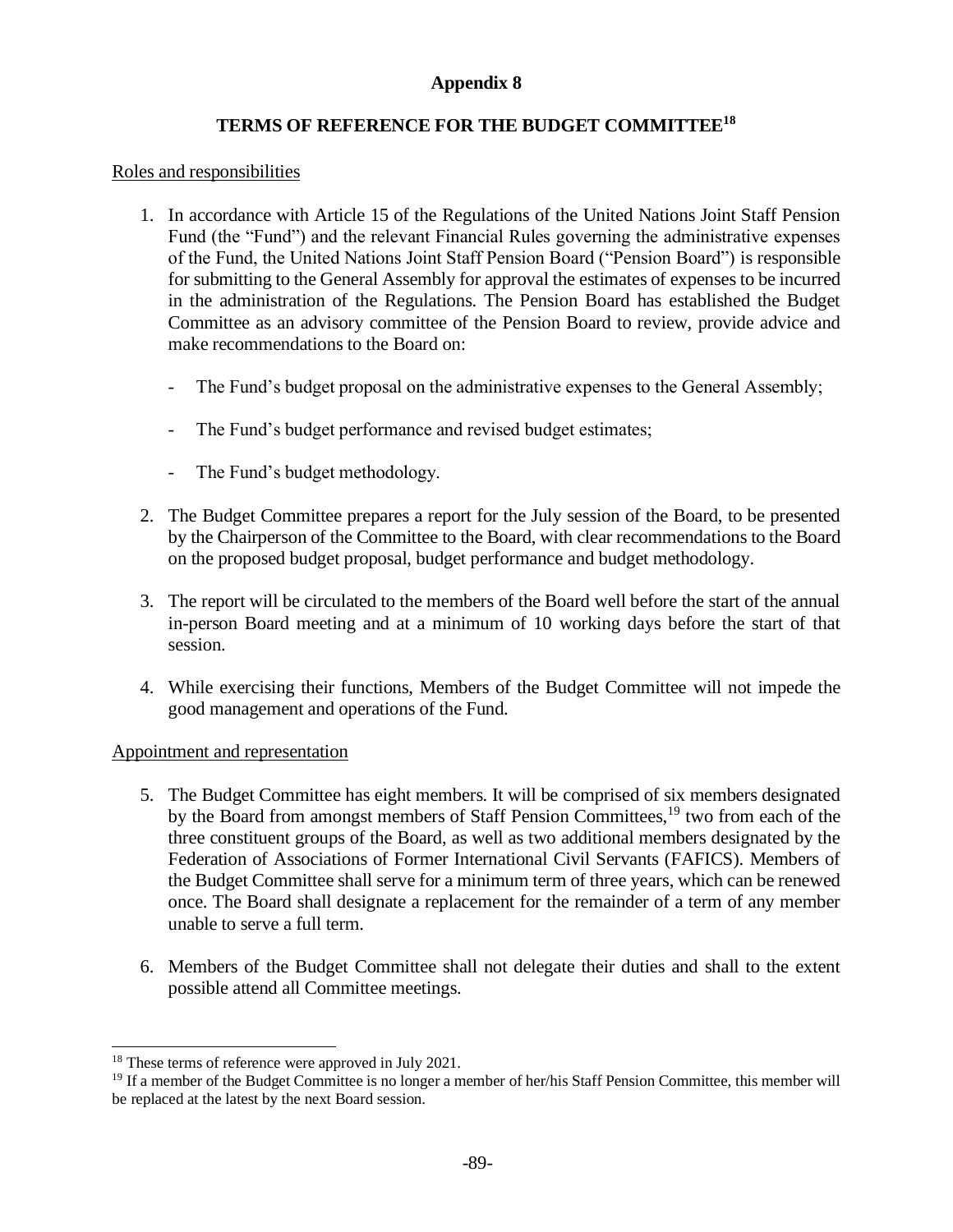- 7. Members of the Budget Committee shall not be staff of Pension Administration or the Office of Investment Management of the Fund.
- 8. Whenever between sessions of the Board a member of the Budget Committee resigns from the Board, another member shall be appointed by the constituent group to which the former member belonged, to serve until the Board appoints a new membership of the Committee.
- 9. Each year at its first meeting, the Budget Committee shall elect a Chair who will represent the Budget Committee and present the report of the Committee to the Pension Board. The Chair shall rotate annually amongst the three constituent groups.
- 10. The Pension Board Secretariat shall serve as the Secretary to the Committee. The meetings shall also be attended by the Chief Financial Officer and the Budget Officer of the Fund, who are responsible for the preparation of the Fund's consolidated budget documentation.

### Meetings and decisions

- 11. Meetings of the Budget Committee shall normally be held in a virtual format.
- 12. Meetings of the Budget Committee shall be convened by the Chair. The programme of work/schedule for the meetings shall be prepared by the Chair, in consultation with the Secretary. The Secretary will prepare the draft report of the Committee and will submit it for the approval of the Chairperson, who will consult with all members of the Committee.
- 13. To meet, a quorum of a majority of the Committee's membership (five members) is required, provided each of the three constituent groups and FAFICS is represented.
- 14. The Committee shall reach its recommendations and advice on the basis of the widest agreement possible. The Budget Committee members commit to fully support the final decision and proposal of the group.
- 15. The Budget Committee members will not engage in any action in any form to change or misrepresent or the final decision and proposal of the group and the proposed budget as submitted to the General Assembly by the Board.
- 16. All Committee meetings shall be held in private. The Committee may invite the Chief Executive of Pension Administration, the Representative of the Secretary-General, the Board Secretary, and their staff to attend as necessary. The records and correspondence of the Budget Committee shall be held in private and kept in the care of the Secretary of the Board.

#### Confidentiality/Duty of care

- 17. The members of the Budget Committee shall be subject to the Fund's obligations of confidentiality, whether related to business information, or personal information relating to the UNJSPF participants, former participants, UNJSPF beneficiaries or former beneficiaries.
- 18. While performing their functions, the Committee members shall exercise duty of care reasonably expected of them.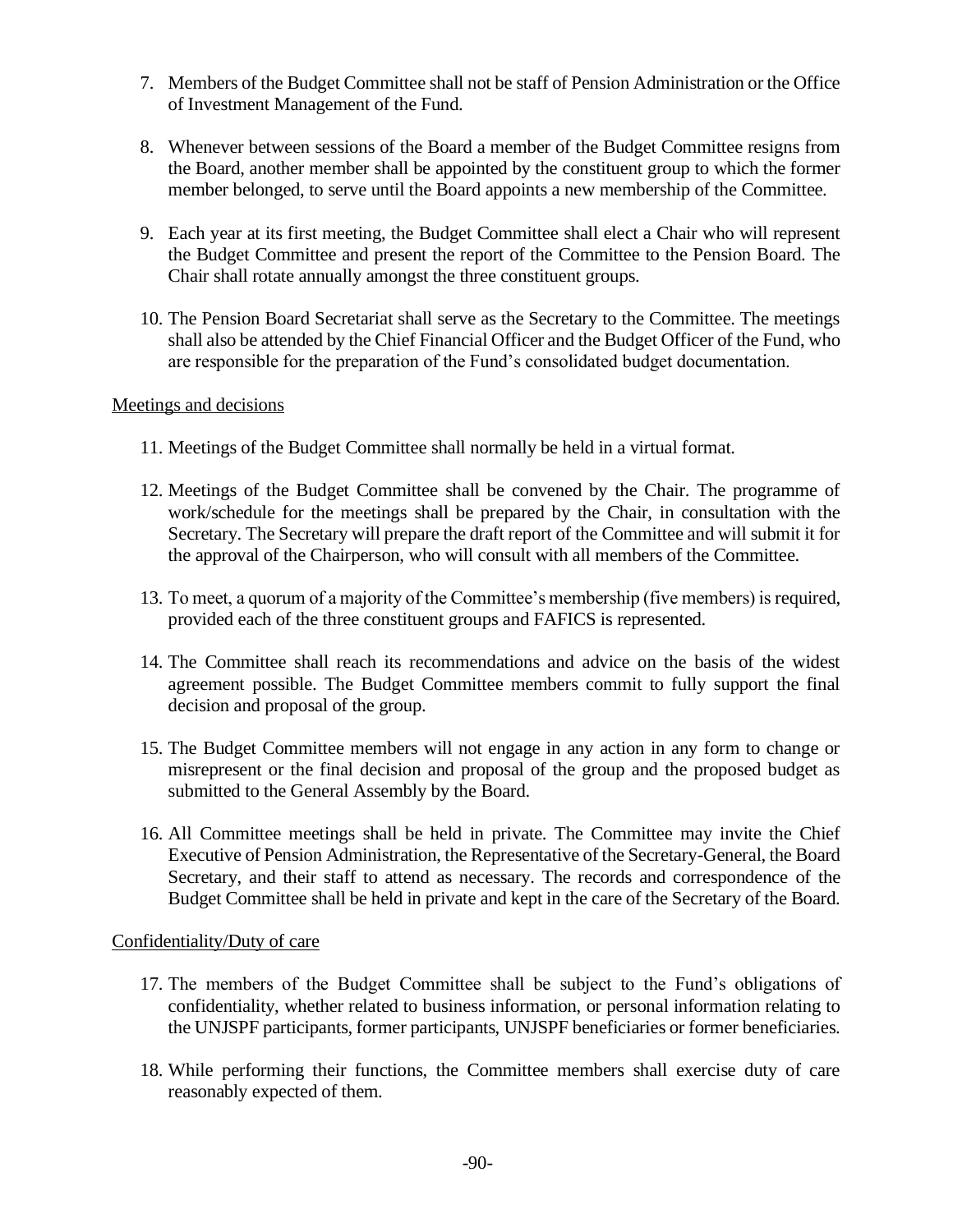### Conflict of interest

19. Prior to the start of each session of the Budget Committee all members of the Budget Committee will sign the Declaration of Conflict of Interest approved by the Pension Board, and disclose any potential conflicts of interest in accordance with the established standards of conduct and ethical principles.

### Administrative expenses

20. The Fund shall bear the administrative expenses of the Budget Committee.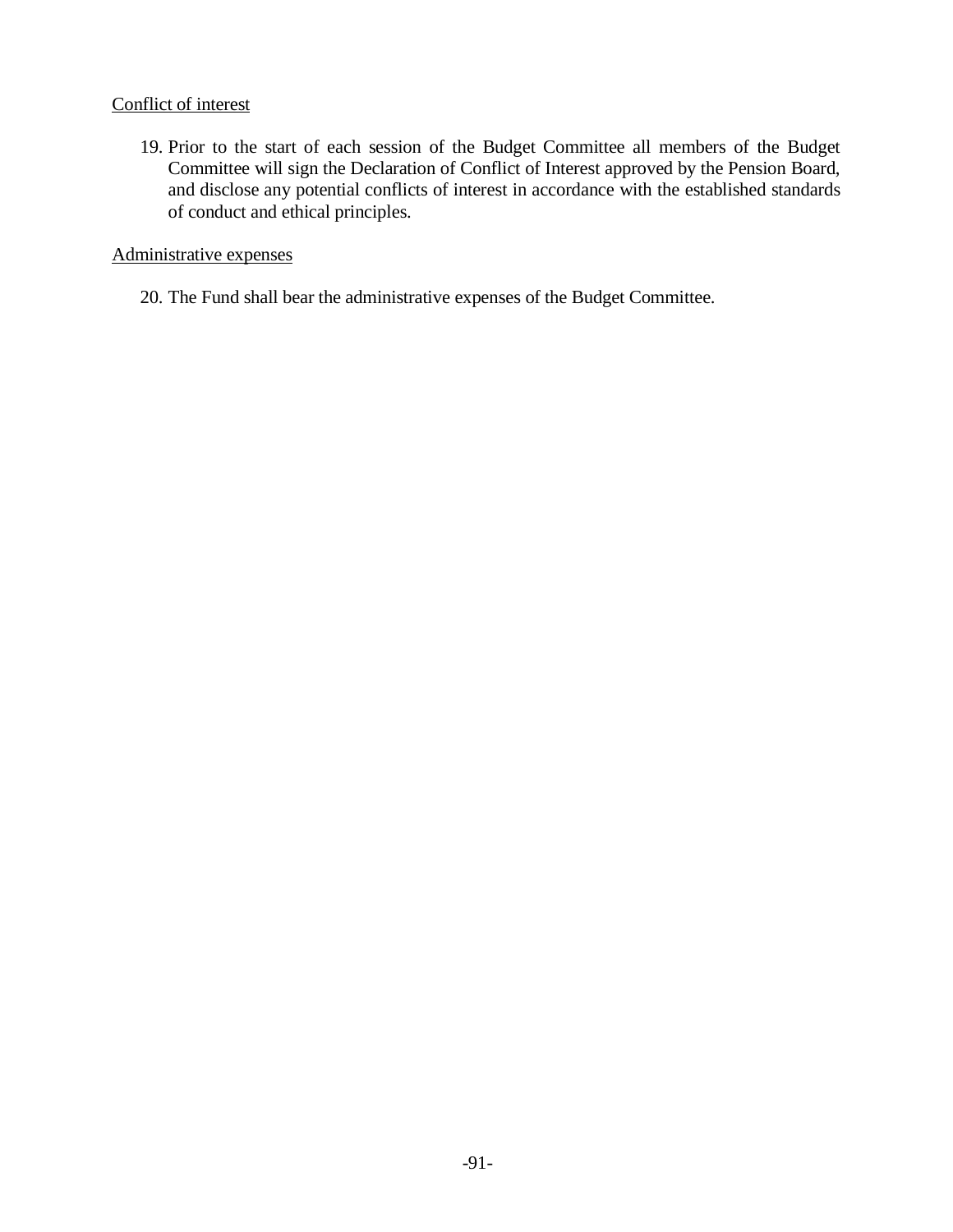### **TERMS OF REFERENCE FOR THE SUCCESSION PLANNING AND EVALUATION COMMITTEE<sup>20</sup>**

### Background

The Succession Planning and Evaluation Committee ("Committee"), was established by the United Nations Joint Staff Pension Board ("Pension Board") at its sixty-fifth session held in Rome, Italy, from 26 July–3 August 2018 (A/73/9, paragraphs 392–396).

#### Purpose

- 1. The purpose of the Committee is to assist the Pension Board, on an ongoing basis, in (i) selecting the Chief Executive of Pension Administration, the Deputy Chief Executive of Pension Administration and the Secretary to the Board, for recommendation to the Secretary-General for appointment; (ii) developing evaluation processes, methodologies and formats; and (iii) taking a long-term strategic approach to succession planning in the senior executive levels of the Fund.
- 2. Consistent with paragraph 1 above for the filling of the Chief Executive of Pension Administration, the Deputy Chief Executive of Pension Administration and the Secretary to the Board vacancies, the Committee, with the assistance of the Office of Human Resources of the UN Secretariat, shall:
	- a) Prepare updated job descriptions and job openings;
	- b) Decide on the outreach strategy (e.g., printed, on-line and social media, circulation to UN and other international organizations, professional associations and other);
	- c) Establish guidelines for reviewing candidates;
	- d) Review the long list of all candidates meeting the minimum requirements as set out in the job opening;
	- e) Select an initial short-list of candidates for the first round of interviews and, if deemed necessary, other appropriate evaluation mechanisms, such as written tests or work samples;
	- f) Conduct the first round of interviews of the initial short-list of candidates and, if deemed necessary, carry out other appropriate evaluation mechanisms;
	- g) Decide on a final short-list of suitable candidates for consideration and interview by the Pension Board;

<sup>20</sup> These terms of reference were approved in July 2021.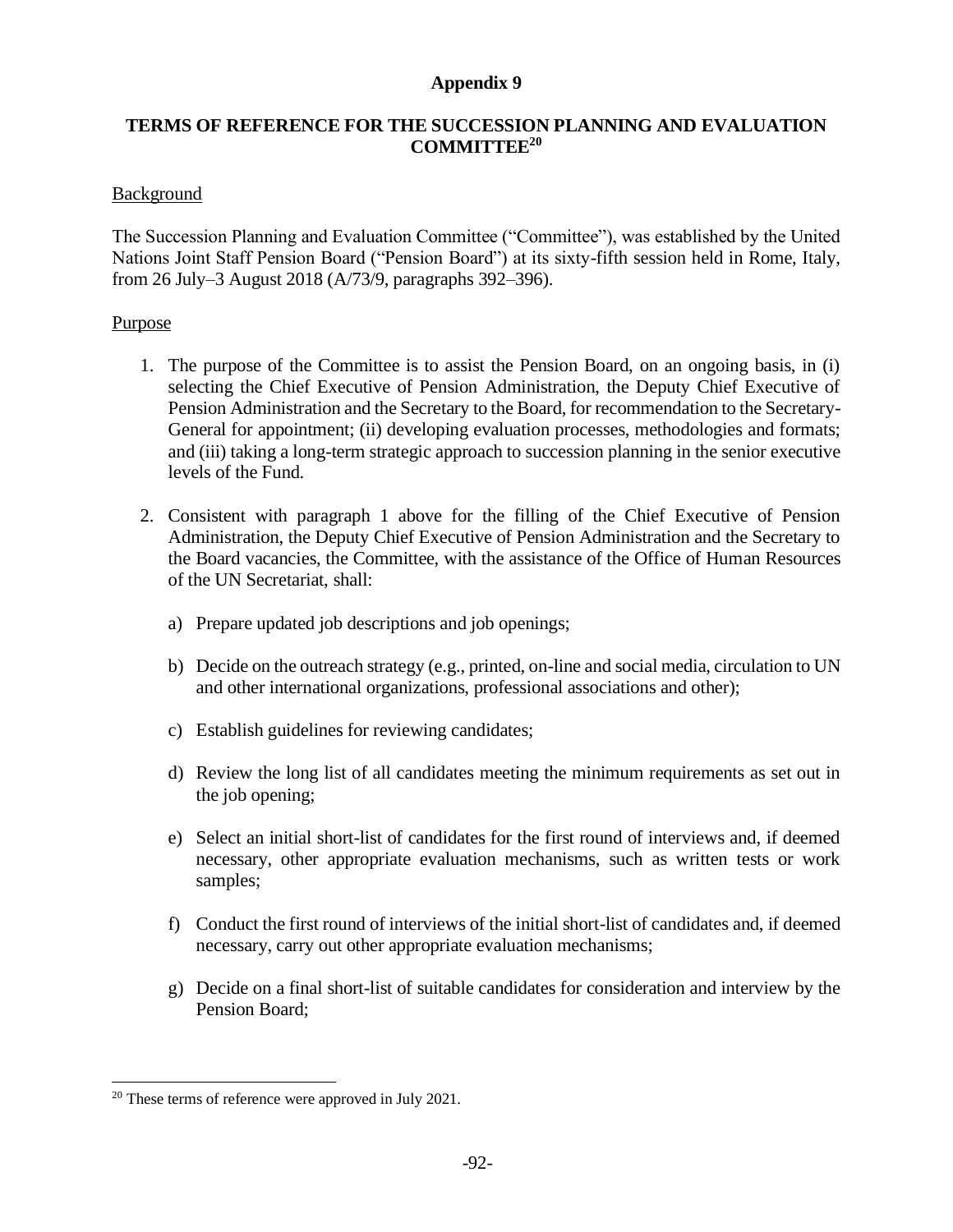- h) Further to the implementation of the UN System-wide Action Plan (UN SWAP) on gender equality, the Succession Planning and Evaluation Committee shall be composed of an equal number of men and women to the extent possible.
- i) Keep the Pension Board/Bureau informed of the Committee's work, as necessary and/or as requested by the Pension Board; and
- j) Develop evaluation processes, methodologies, and report formats for evaluation of the Chief Executive of Pension Administration and the Deputy Chief Executive of Pension Administration positions;
- k) Take a long-term strategic approach to succession planning in the senior executive levels of the Fund.

### **Composition**

3. The Succession Planning and Evaluation Committee has eight members. It will be comprised of six members designated by the Board from amongst members of Staff Pension Committees,3 two from each of the three constituent groups of the Board, as well as two additional members designated by the Federation of Associations of Former International Civil Servants (FAFICS). Members of the Succession Planning and Evaluation Committee shall serve for a minimum term of three years, which can be renewed once. The Board shall designate a replacement for the remainder of a term of any member unable to serve a full term.

#### Meetings and Procedures

- 4. Meetings of the Committee shall be held as required. The Committee shall adopt its own procedures and the records of its meetings shall be kept private.
- 5. The Committee will designate a Chair on a yearly basis.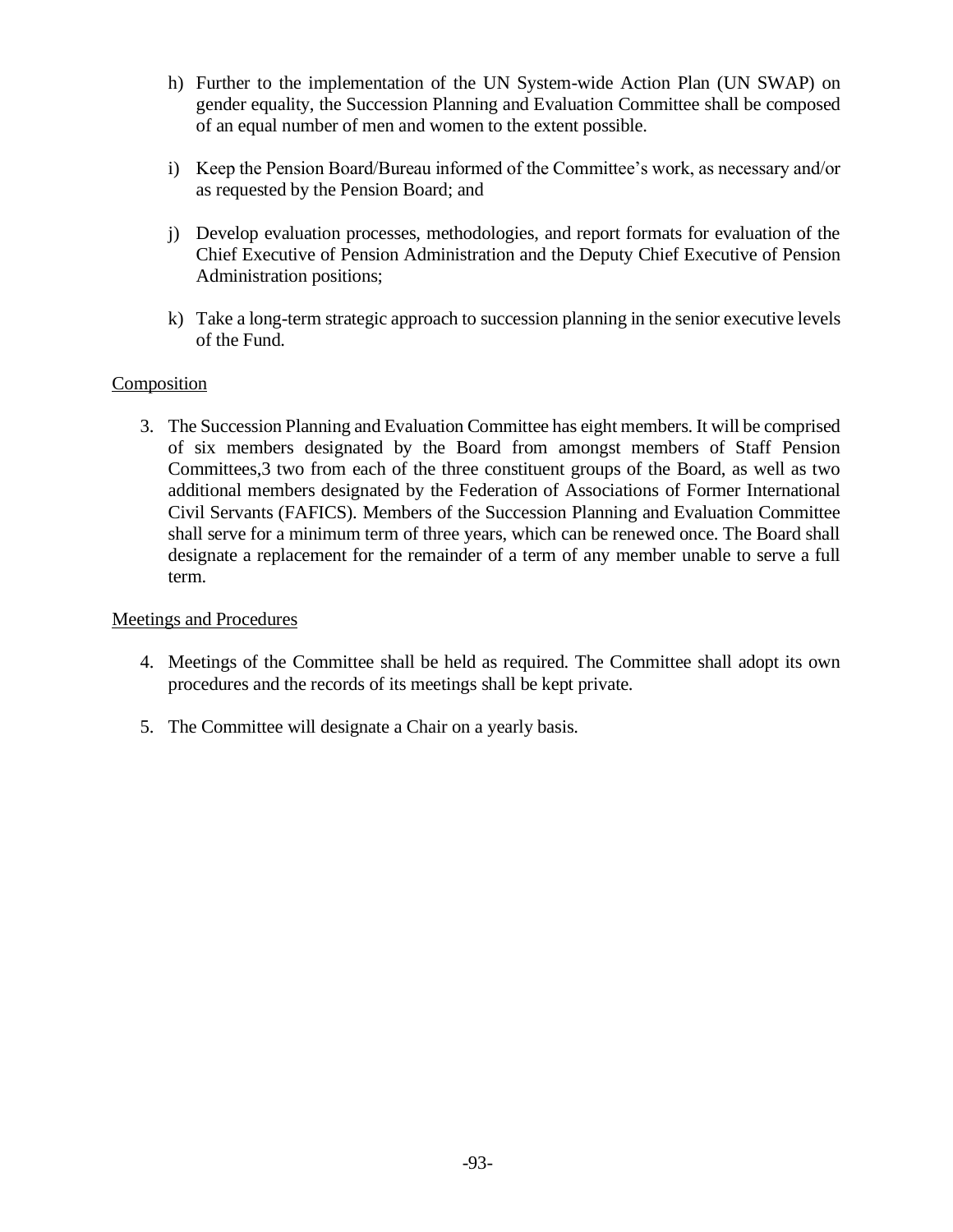### **RESPONSIBILITIES OF MEMBERS OF THE UNITED NATIONS JOINT STAFF PENSION BOARD<sup>21</sup>**

Pension Board Members shall, *inter alia*:

- a) Demonstrate commitment and contribute to the work of the Board in the interest of ensuring proper governance of the Fund;
- b) Demonstrate fiduciary responsibility by acting in the best interest of the Fund, its participants and beneficiaries as a whole, and its sustainability;
- c) Contribute to the administration of the Fund in accordance with its Regulations and Administrative Rules, including Financial Rules for the operation of the Fund, in an impartial, prudent, responsible and honest manner;
- d) Observe the highest ethical standards and abide by obligations under the Code of Conduct and Ethics Policy;
- e) Respect the Board's decisions and support the role of the Chair;
- f) Acquaint themselves with the Regulations and Rules governing the Pension Fund and the broader legislative framework;
- g) Keep abreast of developments in the Fund and prepare for Board sessions;
- h) Develop general knowledge of risk management and financial principles related to the Fund and the investment of its assets, through attending training offered to Board members and other learning opportunities;
- i) Respect diversity and act in a spirit of dialogue, in particular through consultation with other Board members and representatives from other groups, and making best efforts to reach agreement;
- j) Contribute to the work of committees and working groups of the Board, as appropriate;
- k) Not seek employment in the secretariat or the Office of Investment Management of the Fund, within a period of one year after the end of their term on the Board or upon resignation from the Board;
- l) Respect the tripartite nature of the Board and the role of the spokespersons of the three constituent groups, while maintaining the right to express individual views.

<sup>21</sup> Updated in July 2021.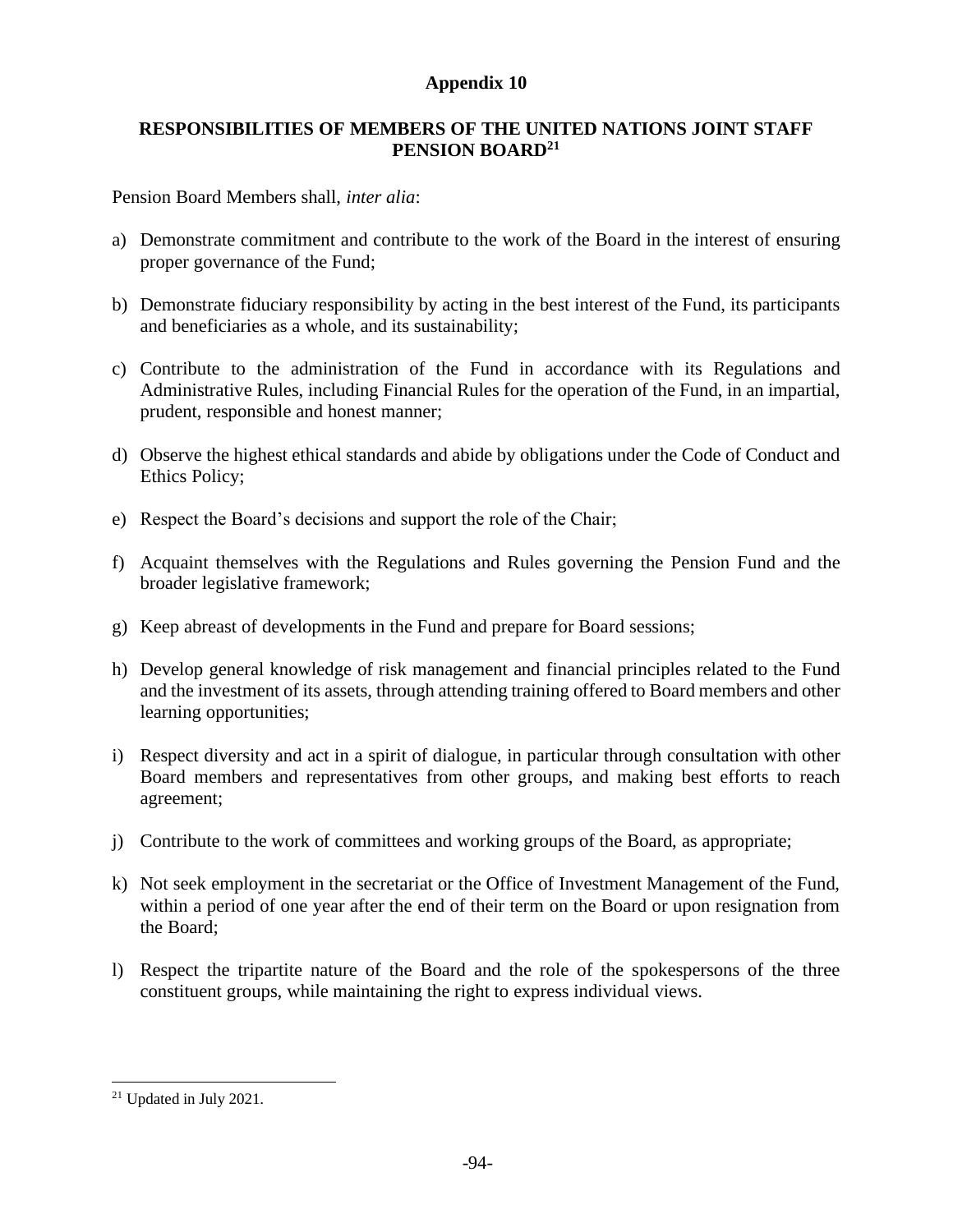# **TERMS OF REFERENCE FOR THE CHAIR OF THE UNITED NATIONS JOINT STAFF PENSION BOARD<sup>22</sup>**

The role of "Chair of the Board" shall be guided by the following terms of reference, in addition to the powers conferred upon the Chair under the Regulations and Rules of the United Nations Joint Staff Pension Fund.

- a) The Chair will be elected by the United Nations Joint Staff Pension Board (the "Board"), normally based on rotation among the three groups that constitute the Board (representatives from Governing Bodies, Executive Heads and Participants) ("constituent groups"). Election of the Chair, First and Second Vice-Chairs and Rapporteur shall be held at the first session of the year, whether it is a regular or special session. The Bureau will oversee the proceedings of the Board for the working year.
- b) Once elected, the Chair will be responsible for the orderly conduct and agenda-setting for Board meetings for the corresponding year. The Chair will be supported by the Secretary to the Board in all matters relating to Board proceedings/activities. The Chair will consult, as necessary, with members of the Bureau and representatives ("spokespersons") of the constituent groups and head of the FAFICS delegation, as well as members of the Board, to facilitate the decision-making process of the Board.
- c) During the Board session, the Chair shall inter alia:
	- (i) Declare the opening and closing of the session;
	- (ii) Direct the discussion;
	- (iii) Take such steps, as may be required, to facilitate decision-making of the Board, including regular consultations with the spokespersons of the constituent groups and the head of the FAFICS delegation;
	- (iv) Ensure the observance of the Pension Fund Regulations and Rules of Procedure in respect of Board sessions and issues pertaining to Board members and their conduct, in accordance with the Code of Conduct and Ethics Policy for the Board;
	- (v) Accord the right to speak, rule on points of order, make best efforts to reach consensus, and, as necessary, put questions to the vote.
- d) In between Board sessions, the Chair shall inter alia:
	- (i) Present the report of the Board to the Advisory Committee on Administrative and Budgetary Questions ("ACABQ") and the Fifth Committee of the General Assembly;

<sup>22</sup> Updated in July 2021.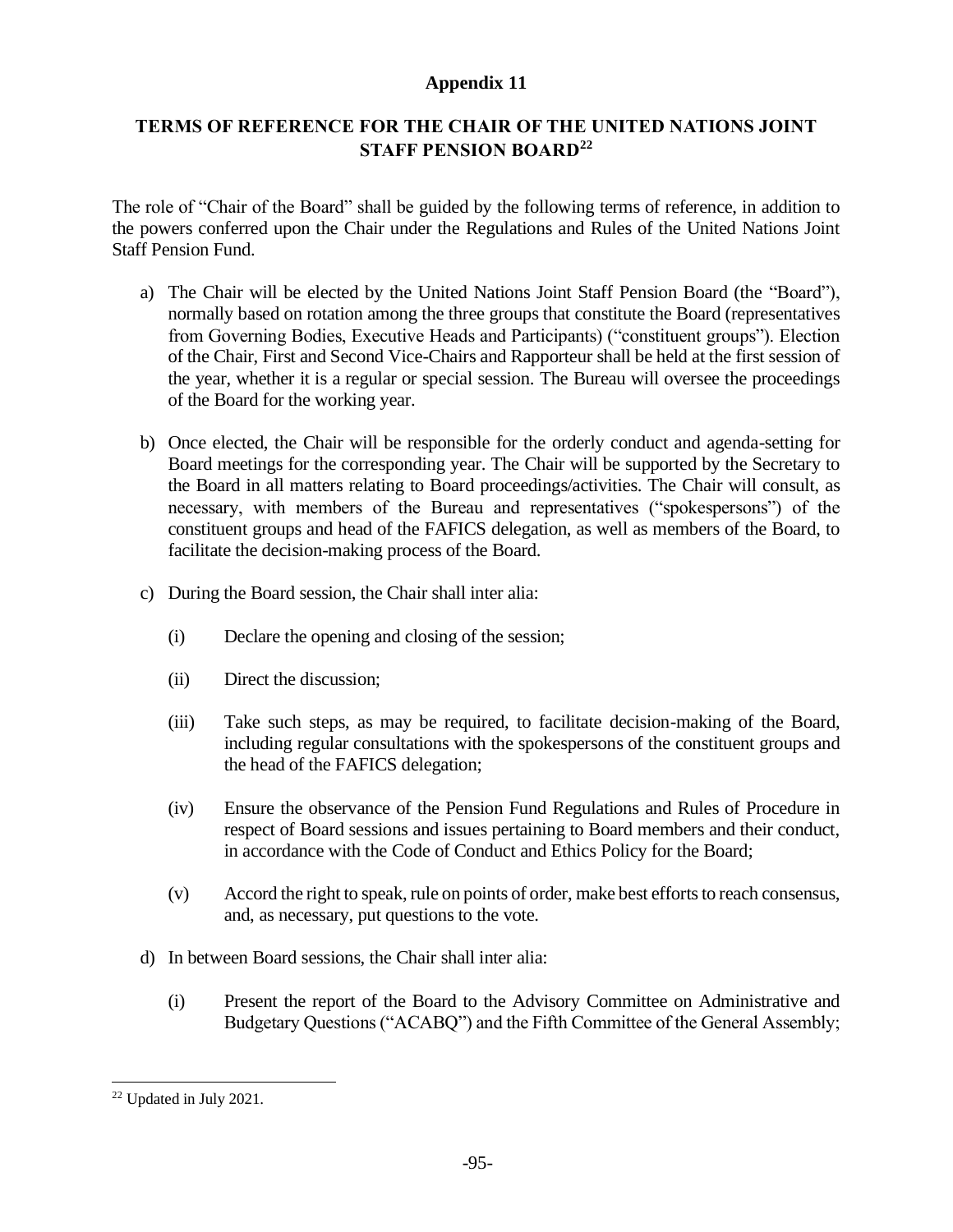- (ii) Defend the positions/conclusions of the Board to the ACABQ and the Fifth Committee with the authority to act as the sole spokesperson of the Board in that regard;
- (iii) Liaise with the Chairs of the committees and the working groups of the Board regarding the status of their work programmes;
- (iv) Liaise and consult regularly with the Secretary of the Board for the preparation and conduct of Board sessions and receive updates on the work of the committees and working groups;
- (v) Liaise with the Chief Executive of Pension Administration and the Representative of the Secretary-General for the Investments of the assets of the Fund;
- (vi) Keep Board members and Staff Pension Committees informed of all relevant activities and developments.
- e) The Chair speaks on behalf of the Board, announces decisions of the Board and, as appropriate, communicates such decisions to stakeholders and the wider public.
- f) Upon their invitation, the Chair may attend meetings of Staff Pension Committees as well as the different committees and working groups of the Board.
- g) The First and Second Vice Chairs shall step in, respectively, for the Chair when the Chair is not available. They shall be guided by these terms of reference.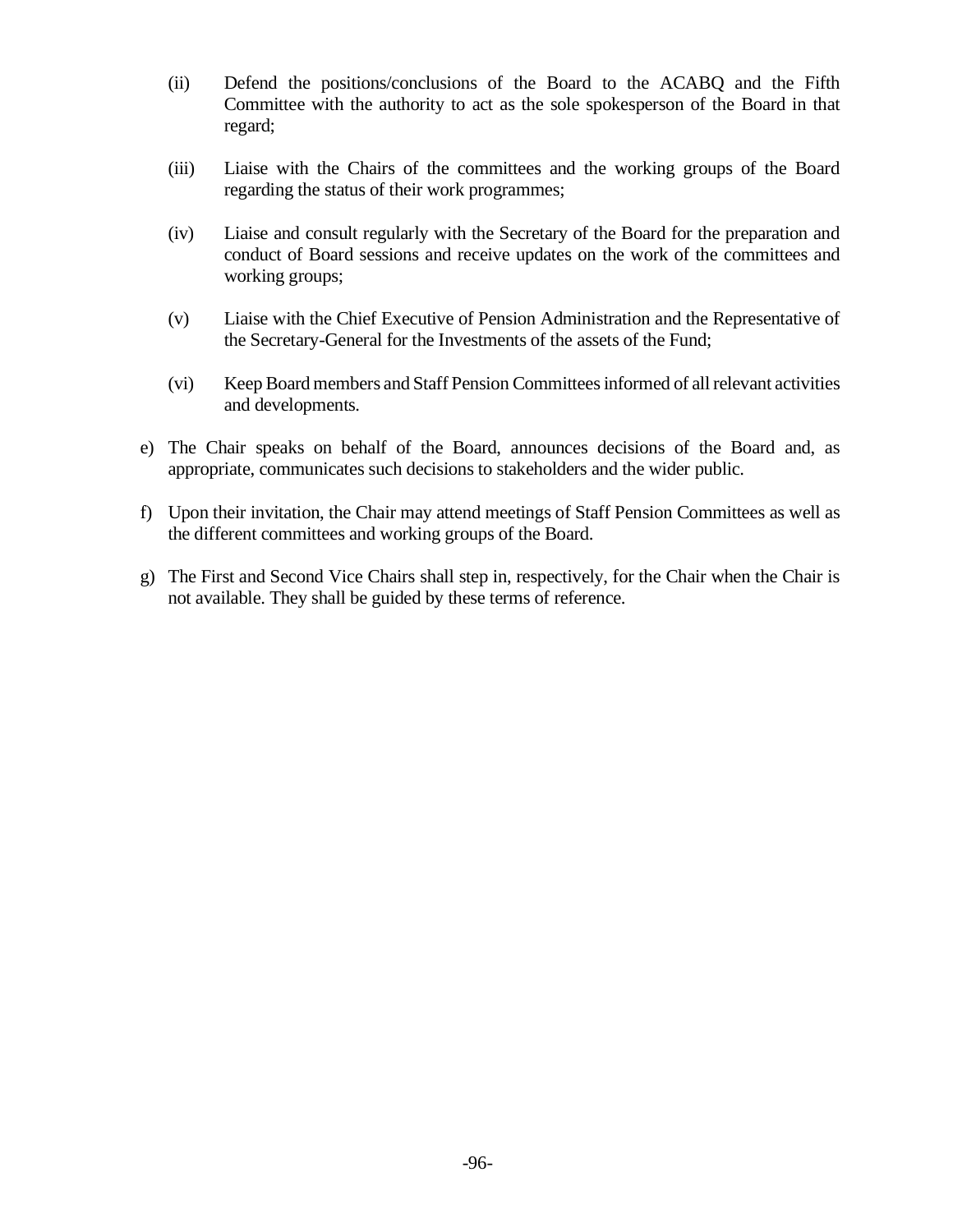### **ETHICS POLICY FOR MEMBERS AND ALTERNATE MEMBERS OF THE UNITED NATIONS JOINT STAFF PENSION BOARD, ITS SUBCOMMITTEES, STAFF PENSION COMMITTEES, REPRESENTATIVES AND OBSERVERS<sup>23</sup>**

#### **Purpose**

In order to foster the highest standards of ethical behaviour, efficiency, competence, and integrity, the Board has adopted Secretary-General's bulletin, ST/SGB/2002/9, of 18 June 2002, entitled, "*Regulations Governing the Status, Basic Rights and Duties of Officials other than Secretariat Officials, and Experts on Mission*", which has been recognized, *mutatis mutandis* as its code of conduct (the "Code of Conduct"), without prejudice to the legal status, privileges and immunities of those attending sessions of the Board or any of its committees or working groups. The Code of Conduct applies to members and alternate members of the Board and its subcommittees, members of Staff Pension Committees, retiree representatives, and representatives and observers attending Board sessions. The Code of Conduct does not impinge on any other codes of conduct or ethics policies that apply to Board members, representatives and observers in their respective member organizations.

The United Nations Joint Staff Pension Board has also adopted this ethics policy (the "Ethics Policy") to complement the Code of Conduct so that high ethical standards are followed by Board members, alternate members, representatives and observers who attend Board sessions.

The Ethics Policy sets out the ethical principles and standards to be adhered to by Board members, alternate members, representatives and observers attending Board sessions.

It addresses conflicts of interest and enforcement measures that the Board can take in the event of a breach. There is provision for the appointment of an Ethics Adviser to the Board to assist the Board in its interpretation and application of the code of conduct and ethics policy. Individuals covered by the code of conduct must also sign a declaration acknowledging that they have received, will abide and be bound by the Code of Conduct and Ethics Policy before they can attend a Board session and receive Board documents. Members of Staff Pension Committees should receive the Code of Conduct and Ethics Policy upon becoming a member of a Staff Pension Committee.

### **Overview**

Board members have a fiduciary duty to the Fund's member organizations, participants and beneficiaries to act in their best interests with prudence, competence, independence and objectivity. The Ethics Policy is based upon the duty that all Board members, as fiduciaries, owe to the member organizations, participants and beneficiaries of the UNJSPF. The Ethics Policy also affirms the Board's commitment to fairness, openness, and transparency in its operations. It is important to the Board that it preserves the confidence of the member organizations, participants and beneficiaries, and the general public by avoiding even the appearance of impropriety. Every Board member, alternate member, representative and observer has not only the obligation to follow the provisions of the Board's Code of Conduct and Ethics Policy, but also the obligation to adhere to and promote high ethical principles, including those set forth below.

<sup>&</sup>lt;sup>23</sup> This policy was approved in July 2021.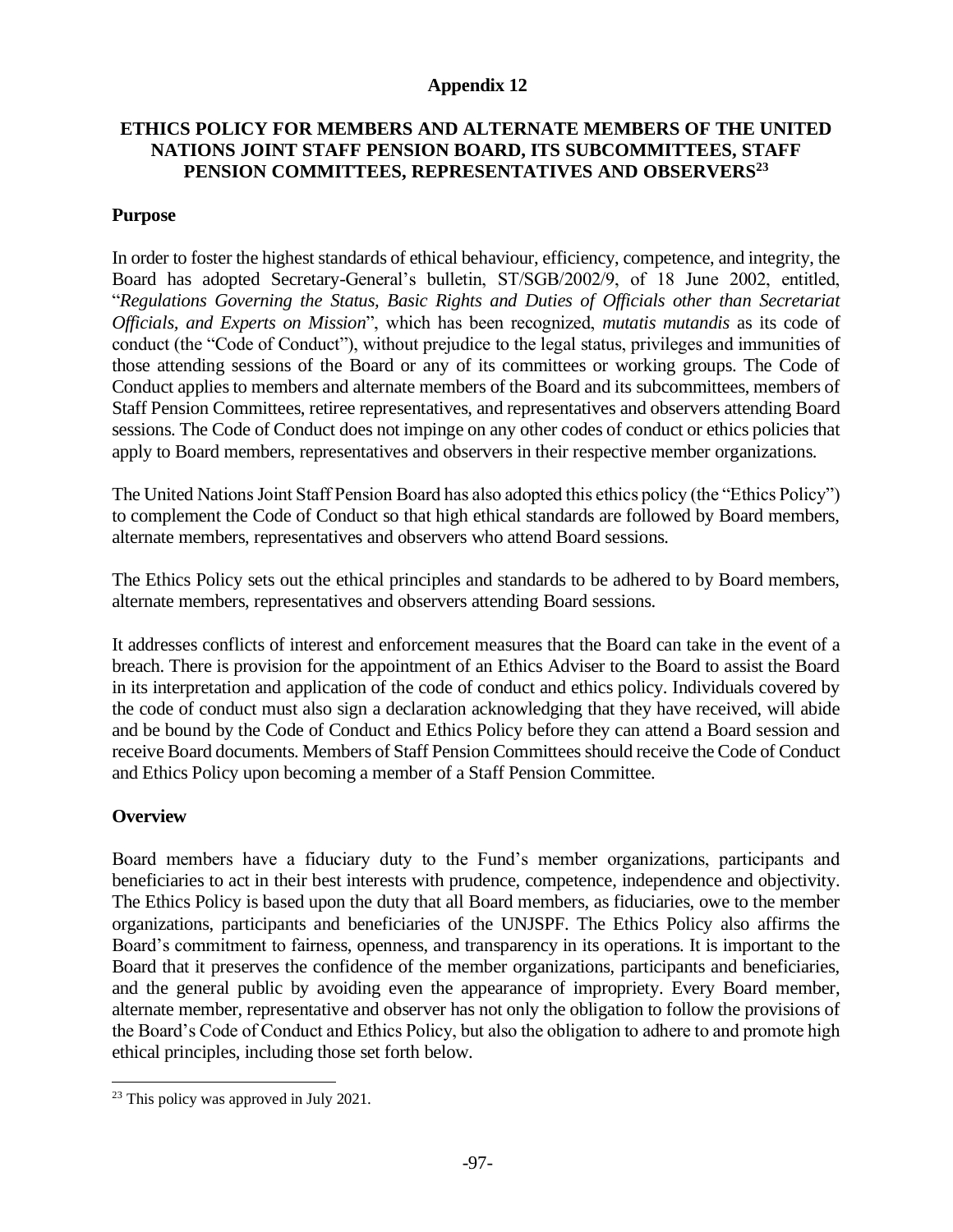This Ethics Policy is not a complete statement of all fiduciary responsibilities; therefore, compliance with this Policy does not necessarily ensure compliance with all requirements that apply to Board members, alternate members, representatives, members of Staff Pension Committees and observers covered by the Code of Conduct and Ethics Policy. The provisions below are to aid individuals in identifying conflicts of interest, avoiding them, disclosing them in a proper way, and managing them if they cannot be avoided. A "conflict of interest" is where a Board member, alternate member, representative, member of a Staff Pension Committee or observer has, or reasonably could be perceived to have, an incentive to decide a matter or provide a recommendation for a reason that would be inconsistent with acting solely in the interest of the UNJSPF or that would provide a financial benefit to the Board member, alternate member, representative, member of Staff Pension Committee or observer. The provisions are also meant to assist Board members, alternate members, representatives, members of Staff Pension Committees and observers, in identifying prohibited conduct and circumstances that cannot be managed through disclosure or recusal from participating in the deliberations of the Board and its subsidiary bodies.

The Ethics Adviser to the Board will advise the Board on matters relating to the interpretation and application of the Code of Conduct including requests for guidance concerning conflicts of interest and other ethical aspects of conduct in respect of Board members, alternate members, representatives and observers. The Board secretariat shall provide administrative support to the Board on matters of ethics.

Upon a decision of the Board, a breach of the code of conduct or any conduct unbecoming by a Board member, alternate member or representative who represents the Governing Bodies may be referred to the President of the United Nations General Assembly, or the equivalent chair of the relevant governing body of the Board member or representative's member organization.

Board members, alternate members or representatives who represent the Executive Head and Participants in each member organization shall in addition to the Board's code of conduct be bound by the Standards of Conduct of the International Civil Service Commission, and the Staff regulations and rules governing conduct and ethical standards in their respective member organization. Upon a decision of the Board, a breach of the Code of Conduct or any conduct unbecoming may be referred to the Administration of the member organization that the Board member, alternate member or representative represents and addressed under the applicable policy for misconduct in that member organization.

The Board in consultation with its Ethics Adviser shall determine the best course of action in respect of any breach of the Code of Conduct by an observer.

Except as provided herein in respect of the application of the codes of conduct and ethics policies of the UNJSPF member organizations, matters arising under the Code of Conduct and Ethics Policy shall be addressed solely by the Pension Board. Decisions under the Code of Conduct and Ethics Policy shall be made solely by the Board, and shall be binding on Board members, alternate members and representatives. Decisions of the Board in respect of the Code of Conduct and Ethics Policy shall not be subject to appeal under the Fund's Review and Appeals Procedure.

In accordance with Article 105 of the Charter of the United Nations and the applicable provisions of the Convention on the Privileges and Immunities of the United Nations (1 UNTS 15 (1946)), Board members, alternate members and representatives may be accorded such privileges and immunities as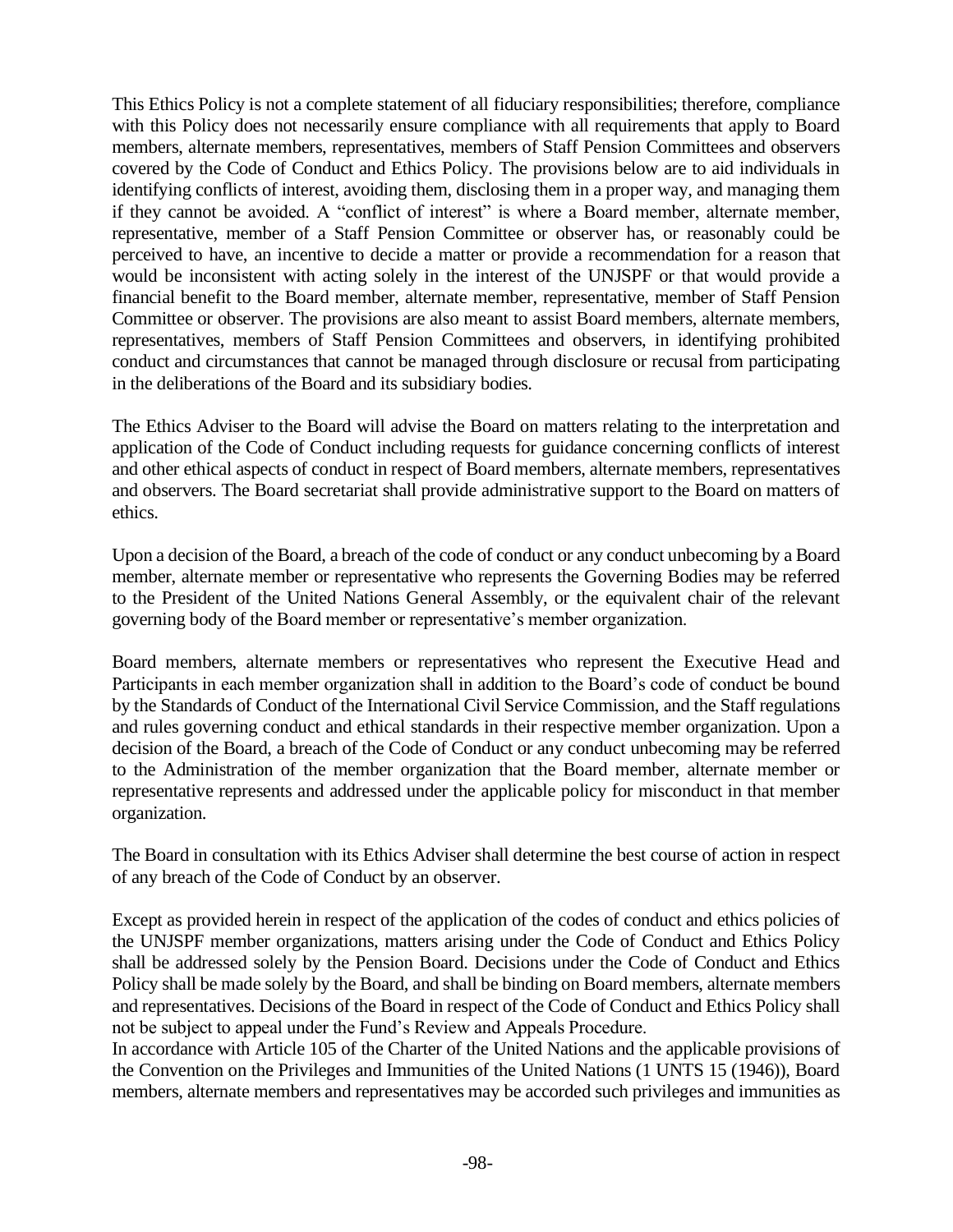are required to enable them to fulfill their functions as a Board member, alternate member or representative.

In order to reflect the importance of the Board's code of conduct and the obligations contained herein, each Board member, alternate member or representative shall upon appointment or election to a Staff Pension Committee, certify that they have read, understood and agree to be bound by the Code of Conduct, Ethics Policy and the Declaration on Conduct, Confidentiality and Conflict of Interest (the "Declaration") and deposit the signed document with the Secretary of the Staff Pension Committee of the member organization that they represent. Thereafter, Board members, alternate members and representatives shall sign the Declaration at each Board session. Observers invited to attend the Board session under Section A.9(e) of the UNJSPF Rules of Procedure are not considered Board members or representatives but shall be required to adhere to the Board's code of conduct and Ethics Policy while attending each Board session and sign the Declaration before the start of the session.

Board members, alternate members and representatives shall attend training in relation to their role on the Pension Board and its sub-committees, and their unique responsibilities. Such training shall cover issues of governance and ethics and shall be mandatory for all Board members and alternate members.

The following provisions establish the standards of conduct and principles of ethics for Board members, alternate members, representatives and observers in accordance with their roles and responsibilities in the Pension Board as fiduciaries. The ethics policy affirms the commitment of Board members, alternate members, representatives and observers to fairness, openness and transparency in undertaking their duties on the Board.

### **Section A – Ethical Principles and Accountability**

- 1. The Board is accountable to the United Nations General Assembly, member organizations of the Fund, and its participants and beneficiaries.
- 2. Board members, alternate members and representatives shall act only in the interest of the UNJSPF and the participants and beneficiaries thereunder. As such they shall:
	- a) Act in accordance with their obligations under the Fund's Regulations.
	- b) Act with prudence and reasonable care.
	- c) Act with civility and respect towards other Board members, alternate members, representatives, observers and others attending Board meetings, Staff Pension Committees and other sub-committees and working groups of the Board, or attending other meetings convened in relation to the Board, such as town halls.
	- d) Act with skill, competence, and diligence.
	- e) Act with integrity, including acting with honesty and truthfulness in all matters affecting their role.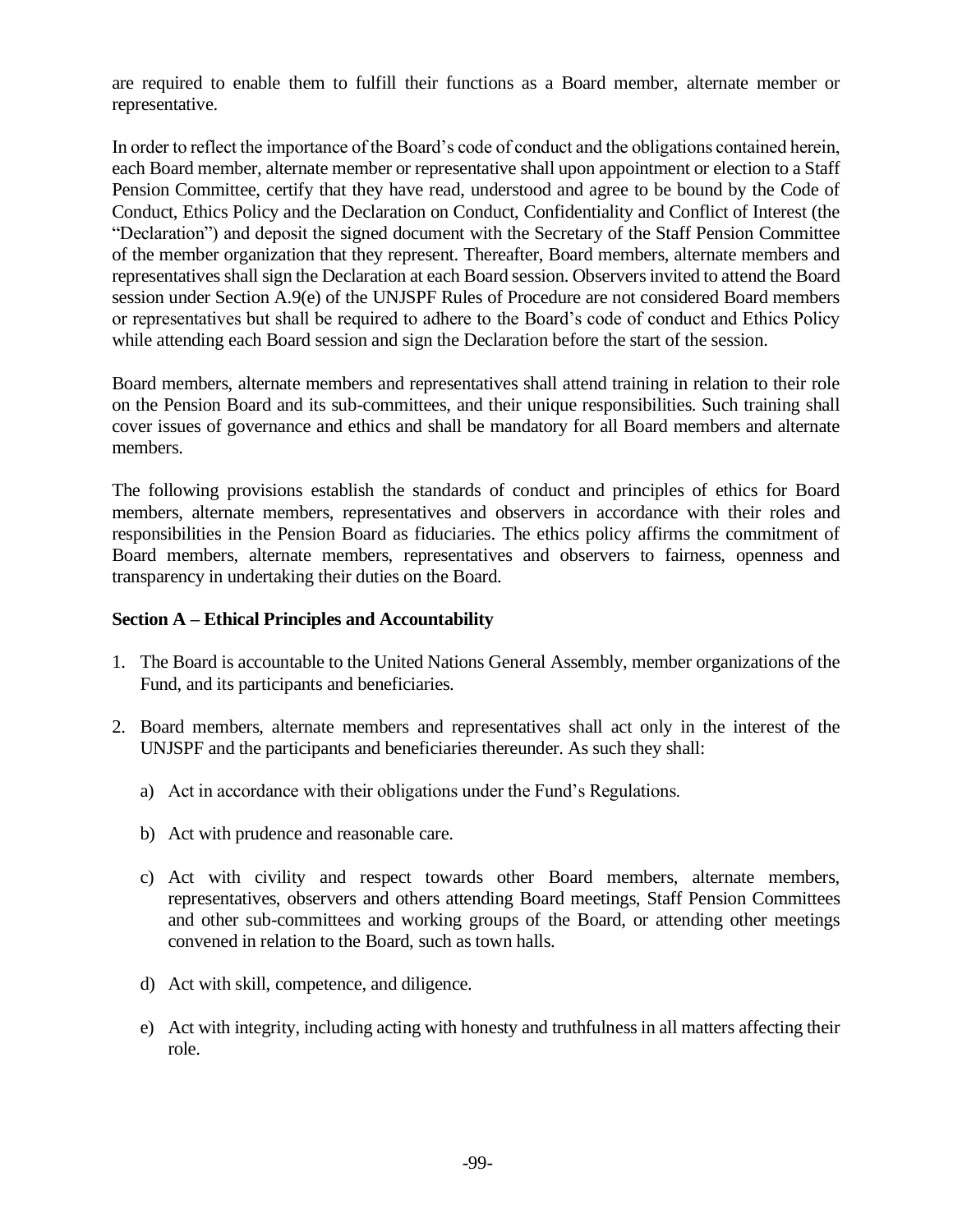- f) Refrain from intentionally misrepresenting the facts (including Board decisions) to Board members, alternate members, representatives, observers and others attending the Board and also to those outside of the Board, including constituent groups of the Board.
- g) Contribute to the work of the Board in the interest of the UNJSPF and uphold the highest standards of governance of the Fund, and abide by all Board decisions;
- h) Act as fiduciaries in the best interest of the Fund and its sustainability, and of its participants and beneficiaries;
- i) Not seek to personally benefit from the Fund;
- j) Acquaint themselves and comply with the Regulations and Rules governing the Pension Fund and the broader legislative policy;
- k) Acquaint themselves with the financial principles related to the Fund and the investment of its assets;
- l) Contribute to the administration of the Fund in accordance with the Regulations, and with the Administrative Rules, including the Financial Rules for the operation of the Fund in accordance with Article 4(b) of the Fund's Regulations, and in an impartial, prudent, responsible and honest manner;
- m) Consider the diversity of experience and opinions among Board members, alternate members and representatives to be a strength and not a weakness. When differing viewpoints are expressed during Board sessions and in meetings, Board members, alternate members and representatives shall be respectful in the discussions, honor diversity and act in a spirit of dialogue.
- n) Make a good faith effort to attend and be sufficiently prepared for all meetings of the Board and any committees on which they serve.
- o) Respect the decisions of the Board and not undertake, in any form, actions to contravene or undermine the decisions, agreed positions or report of the Board.
- p) Deal fairly, objectively, and impartially with all participants and beneficiaries.
- q) Take actions that are consistent with the established mission of the UNJSPF and the policies that support that mission.
- r) Review on a regular basis the efficiency and effectiveness of the Fund's success in meeting its goals.
- s) Uphold the highest standards of efficiency, competence and integrity. The concept of integrity includes, but is not limited to, probity, impartiality, fairness, honesty and truthfulness in all matters affecting their work and status.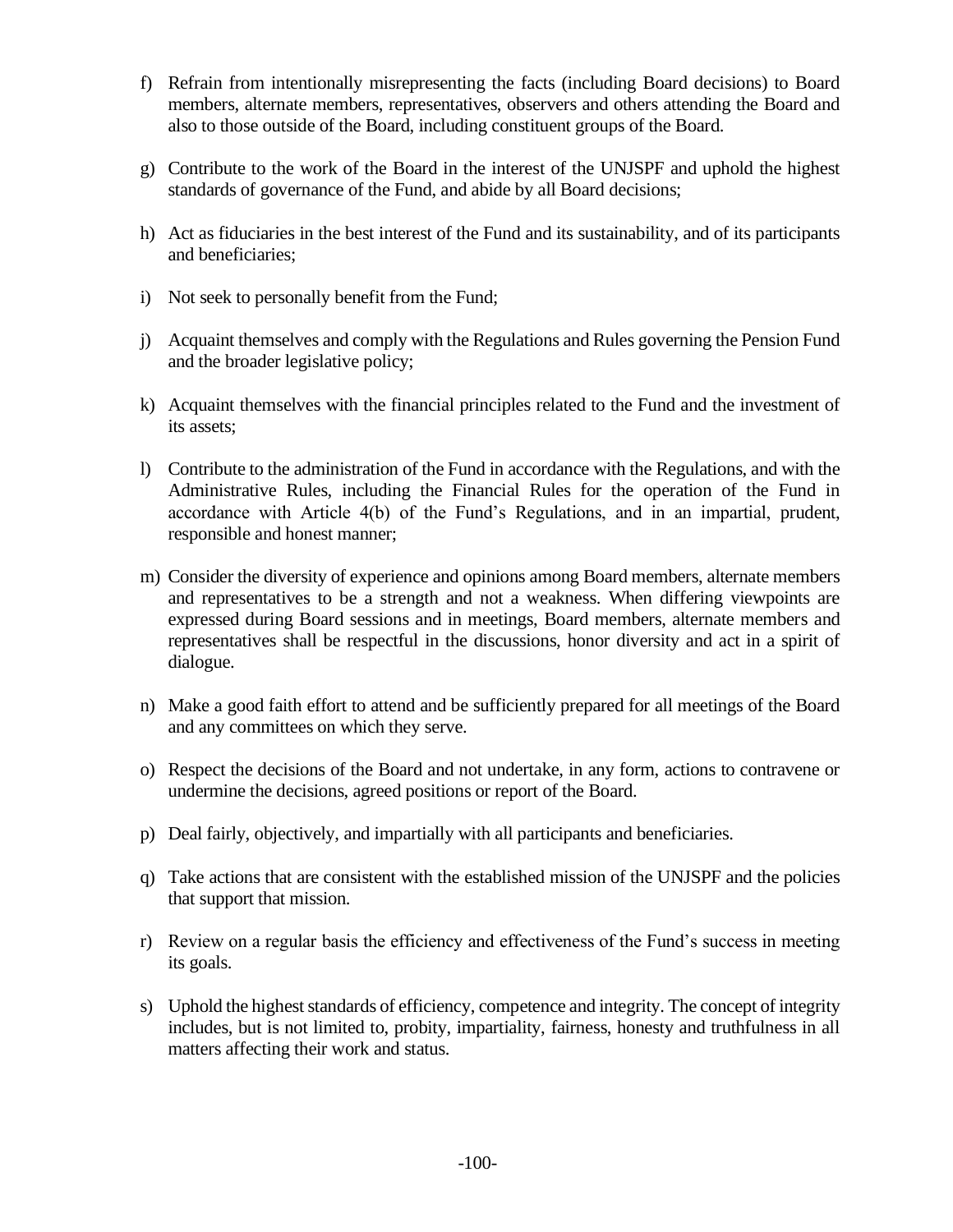- 3. Board members, alternate members and representatives shall observe the highest ethical standards and principles of good governance and carry out their responsibilities to the best of their ability and judgment in the best interests of the UNJSPF, its participants and beneficiaries. They shall avoid conduct that could bring the Fund into disrepute, question their independence and impartiality or create the appearance of impropriety.
- 4. Board members, alternate members and representatives shall act with prudence, reasonable care, skill, competence and diligence. Board member, alternate members or representatives shall also act in good faith and in the best interest of the Fund and its sustainability, and of the Fund's participants and beneficiaries.
- 5. Board members, alternate members and representatives shall maintain independence and objectivity by, among other actions, refraining from self-dealing, refusing any gift that could reasonably be expected to affect their loyalty, and dealing fairly, objectively, and impartially with all participants and beneficiaries.
- 6. Board members, alternate members and representatives shall abide by the Code of Conduct, the Ethics Policy and any other codes of conduct and regulations and rules that apply to them in respect of their role and conduct as Board members, alternate members or representatives, including the Rules of Procedure of the Fund, and take actions that are consistent with the established mandate of the Fund and the policies that support its mission.
- 7. Board members, alternate members and representatives shall not seek or accept instructions from any government, person or entity external to their member organization.
- 8. Board members, alternate members and representatives shall not seek to influence Member States, principal or subsidiary organs of the United Nations or expert groups in order to obtain a change from a position or decision taken by the Board or in order to secure support for improving their personal situation or the personal situation of any individual who is a stakeholder in the Fund.
- 9. Board members, alternate members and representatives shall not attempt to exert undue influence on the staff members of the UNJSPF Pension Administration, Office of Investment Management or the secretariat of the Board or of SPCs with respect to: (i) the awarding of contracts for the procurement of goods or services; (ii) the investigation and resolution of any dispute or allegations dealt with in accordance with the applicable policies and procedures of UNJSPF; and (iii) the appointment, compensation and termination of staff members of the UNJSPF secretariat, Office of Investment Management and the secretariat of the Board and of SPCs.
- 10. Board members, alternate members and representatives shall treat each other and staff of the Pension Administration, Office of Investment Management, Board secretariat and SPCs with courtesy, civility and respect, promoting a positive work environment.
- 11. Board members, alternate members and representatives shall not take action that compromises the Fund in in pending litigation, including acting as legal counsel to participants and beneficiaries in cases against the Fund.
- 12. Board members, alternate members and representatives shall commit to undertaking training to build their expertise in relation to their governance of the Board.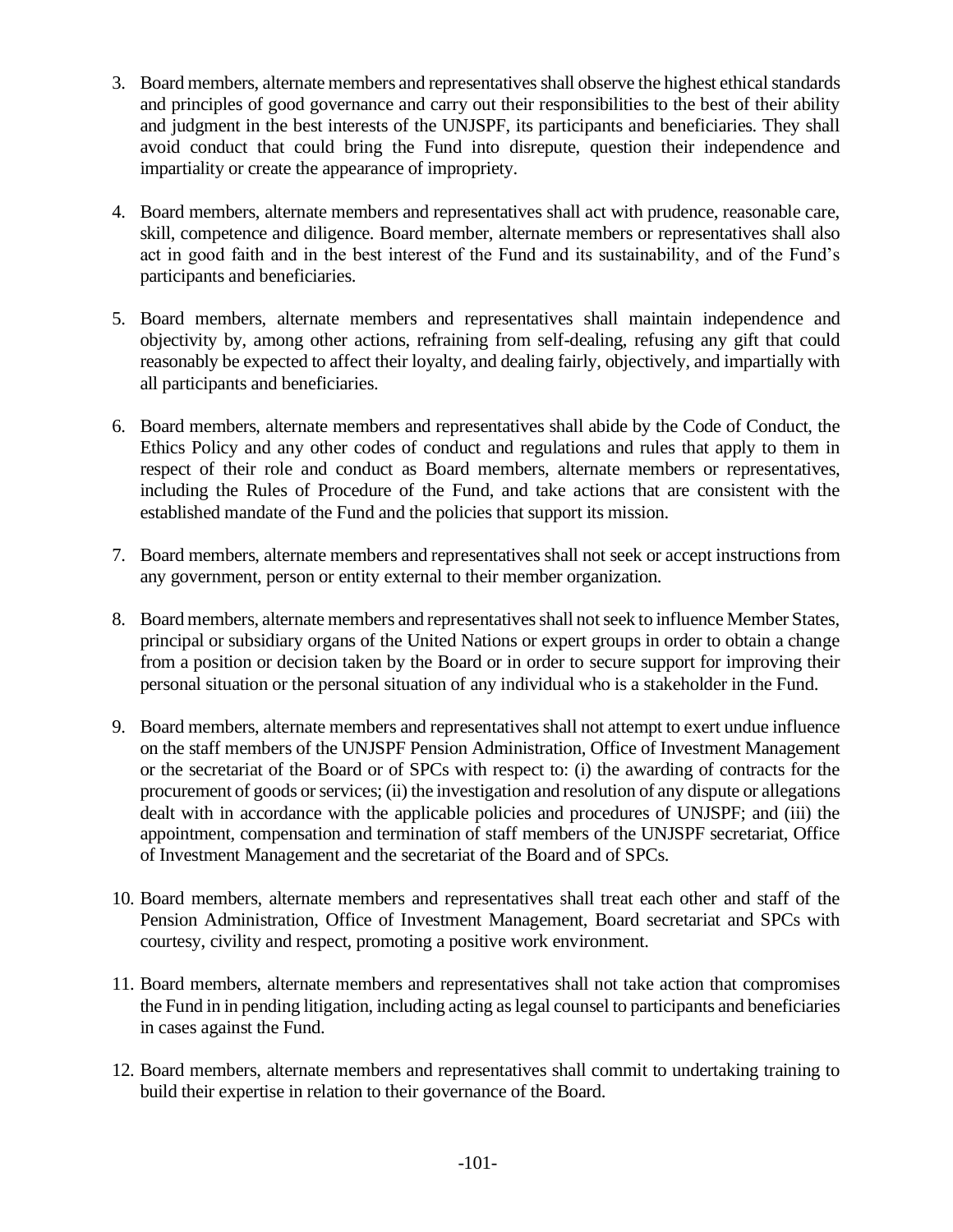### **Section B – Conflict of Interest**

- 13. A Board member, alternate member or representative is in an actual, apparent or potential conflict of interest situation if he or she:
	- a) exercises power, duty or function that provides an opportunity to improperly further the Board member or representative's personal or private interests or to improperly further another person's interests;
	- b) takes actions or has interests that make it difficult to perform his or her work as a Board member or representative objectively and effectively;
	- c) is in a situation where the individual's personal or private interests can reasonably be perceived by an independent third party to impair or appear to impair the Board member, alternate member or representative's ability to perform his/her duty as a Board member, alternate member or representative objectively, impartially and effectively;
	- d) has personal or private interests that could conflict with the Board member, alternate member or representative's duties in the future; or
	- e) is a staff member of the secretariat of the Fund or of the Office of Investment Management of the Fund, or of the secretariat of a Staff Pension Committee.
- 14. Each Board member, alternate member and representative shall:
	- a) Avoid even the appearance of any conflict of interest or impropriety, and preemptively declare any potential conflict of interest and recuse themselves from any discussion and/or decisions relative to said conflict;
	- b) take reasonable steps to avoid any conflict of interest, real, apparent or potential, in connection with his/her engagement;
	- c) disclose to the Board in advance any conflict of interest that may arise in the course of carrying out his/her duties;
	- d) recuse him/herself from participating in the deliberations or decision-making connected with a matter if he/she knows or reasonably should know or has been made aware by a majority of Board members, alternate members or representatives that he/she would be in a conflict of interest situation in participating in the deliberations or decision-making over a matter. The Board member, alternate member or representative concerned, or the Board Chair shall, as soon as possible, seek the guidance of the Ethics Adviser when there is a doubt whether a conflict exists. If the Board Chair determines that an actual conflict of interest exists, the Board member, alternate member or representative shall continue such recusal. If the Board Chair determines that an apparent conflict of interest exists, such recusal shall be required where necessary in the interests of the UNJSPF.
- 15. Upon election or appointment, Board members, alternate members and representatives, through the Secretary of the Pension Board, shall disclose to the Chair of the Board any conflict of interest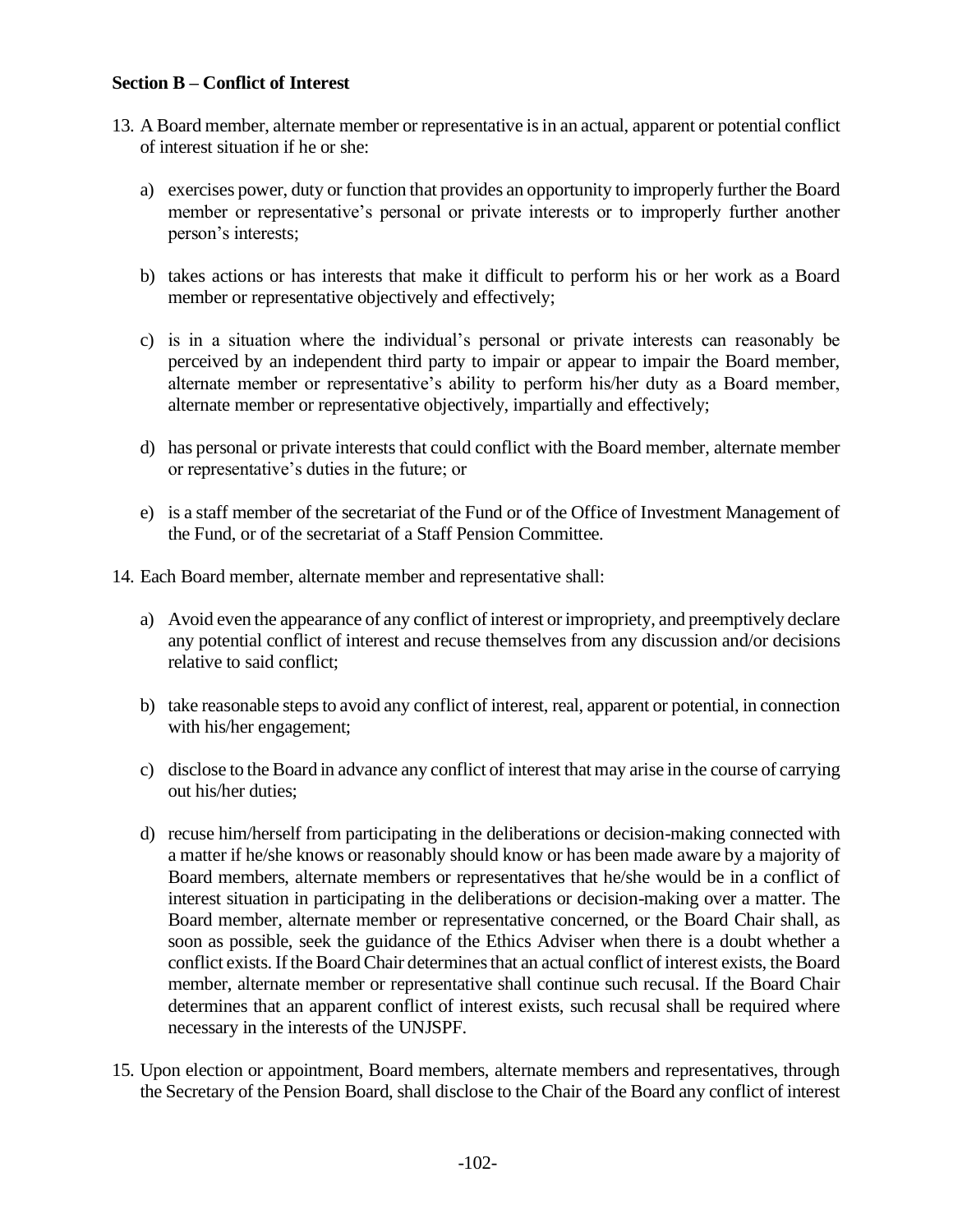or doubts about whether a conflict of interest exists and shall take such actions to resolve such conflicts prior to taking up office as the Ethics Adviser shall determine.

- 16. Board members, alternate members and representatives shall not participate in or influence a recruitment process conducted by the Board or canvass for a candidate in a recruitment process in which the Board member, alternate member or representative has an actual, apparent or potential personal interest.
- 17. Where the Board Chair has a conflict of interest, the First Vice-Chair shall assume the duties of the Chair until such conflict has been resolved.

# **Section C – Use of Information and Protection of Confidentiality**

- 18. In accordance with Section A.11 of the Fund's Rules of Procedure, all meetings of the Board are held in private and the records and correspondence of the Board are private and maintained in the care of the Secretary of the Board. Board members, alternate members, representatives and observers shall maintain confidentiality of Board sessions and any information that is not publicly known and provided to them in their capacity as a Board member, alternate member representative or observer, including information on participants and beneficiaries.
- 19. Board members, alternate members and representatives may take appropriate action in the interests of their respective constituencies, including keeping them informed of decisions of the Board provided that such measures are consistent with the rules and procedures of the Board and any information provided is not confidential.
- 20. Board members, alternate members, representatives and observers shall observe the Fund's rules of procedure regarding the protection of restricted information and the disclosure and sharing of information and adhere to the UN guidelines on media and personal use of social media. Board members, alternate members, representatives and observers whose service on the Board has ended shall continue to respect this provision on non-disclosure of restricted information.
- 21. Board members, alternate members, and representatives may speak on behalf of the Board only when authorized to do so by the Board Chair and shall make clear in what capacity they are speaking when issuing public statements and comply with the requirements of paragraph 18 above. All public statements on behalf of the Fund, including communications with the media, shall be coordinated with the Board secretariat.
- 22. Board members, alternate members and representatives shall not use to their personal advantage information that has not been made public and is known to them by virtue of their position as a Board member, alternate member, representative or observer.

### **Section D – Employment post membership**

23. Board members, alternate members and representatives shall not seek employment in the Pension Administration, the Office of Investment Management, the Board secretariat or an SPC secretariat within a period of one year after the end of their term as a Board member, alternate member or representative, Board sub-committee member or member, alternate member or representative of an SPC.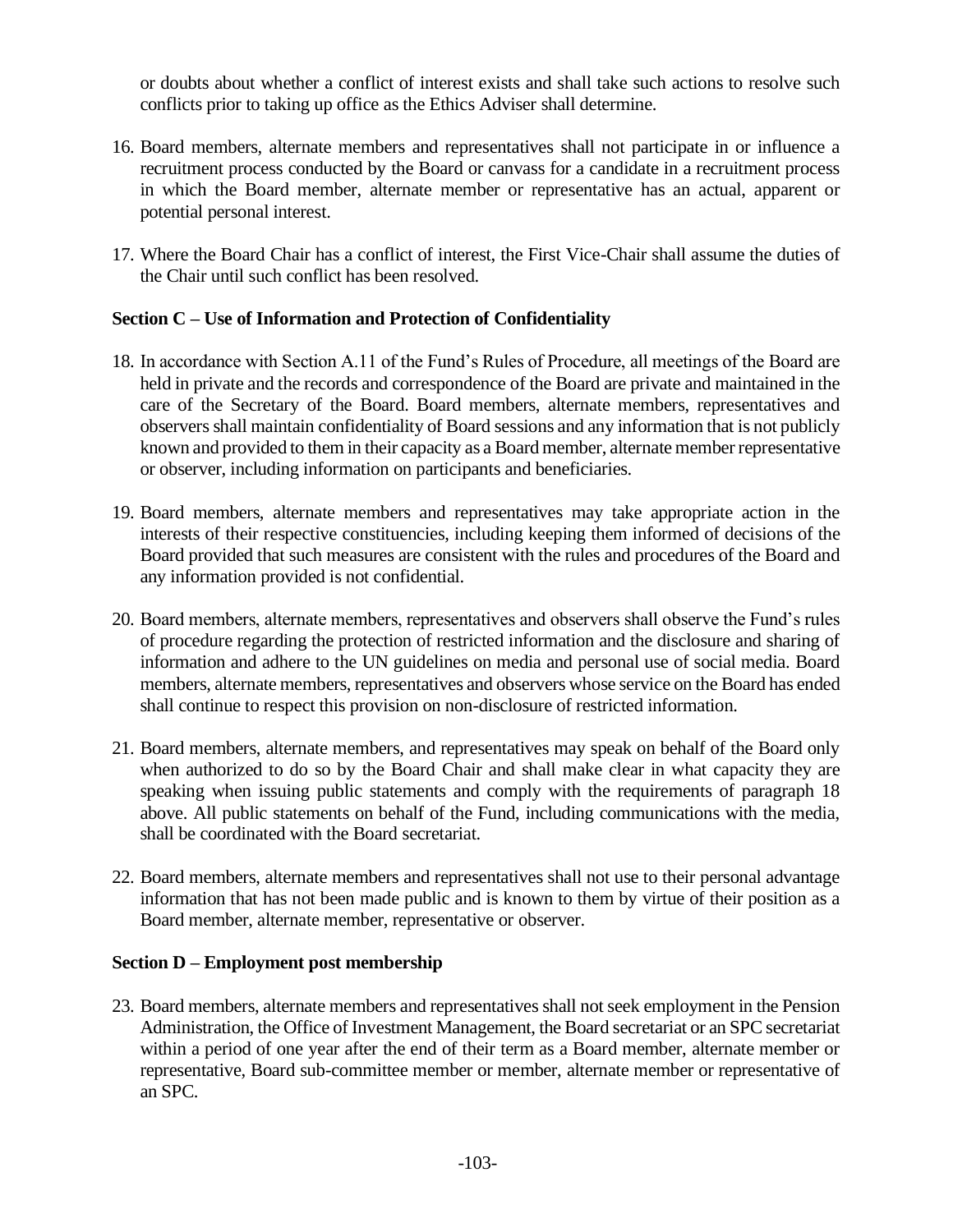# **Section E – Compliance and Enforcement**

# **Enforcement measures**

- 24. In cases where there is a confirmed breach of the Code of Conduct or this Ethics Policy by a Board member, alternate member, representative or observer during a session of the Board, upon the review and recommendation of the Ethics Adviser, the Board Chair shall have the right to undertake the following actions:
	- a) Request the Board member, alternate member, representative or observer to desist from any action that is deemed contrary to this Code of Conduct or this Ethics Policy.
	- b) Suspend and remove the Board member, alternate member, representative or observer from the Board's deliberations and decision-making processes for all or part of the Board session or until any investigation that may be required has been concluded.
	- c) If the Board member, alternate member, representative or observer is part of a Board subcommittee, suspend the Board member, alternate member or representative from further participation in the work of the sub-committee.
	- d) Recommend that the Board member, alternate member, representative or observer take the United Nations mandatory courses on "Ethics and Integrity at the United Nations", "Preventing Fraud and Corruption at the United Nations" or any other courses deemed relevant to the conduct under consideration. If recommended for such course, the individual concerned shall provide proof of having taken the course to the Secretary of the Board.
	- e) In the case of conduct that is egregious, the Board may consider a motion, properly tabled and seconded, to permanently expel a member, alternate member, representative or observer from the Board or Board session as applicable. A motion to expel a Board member, alternate member, representative or observer from the Board permanently shall be put to a vote of the full Board and shall be decided by majority.
- 25. Each Board member, alternate member, representative or observer alleged to have committed misconduct, is under a duty to cooperate fully with the Board and relevant authority in a UNJSPF member organization at all stages of the consideration and investigation of the alleged misconduct.
- 26. In cases where the subject of the breach of the Code of Conduct or this Ethics Policy is the Chair of the Board, the First or Second Vice-Chair as appropriate shall take the place of the Chair under this policy.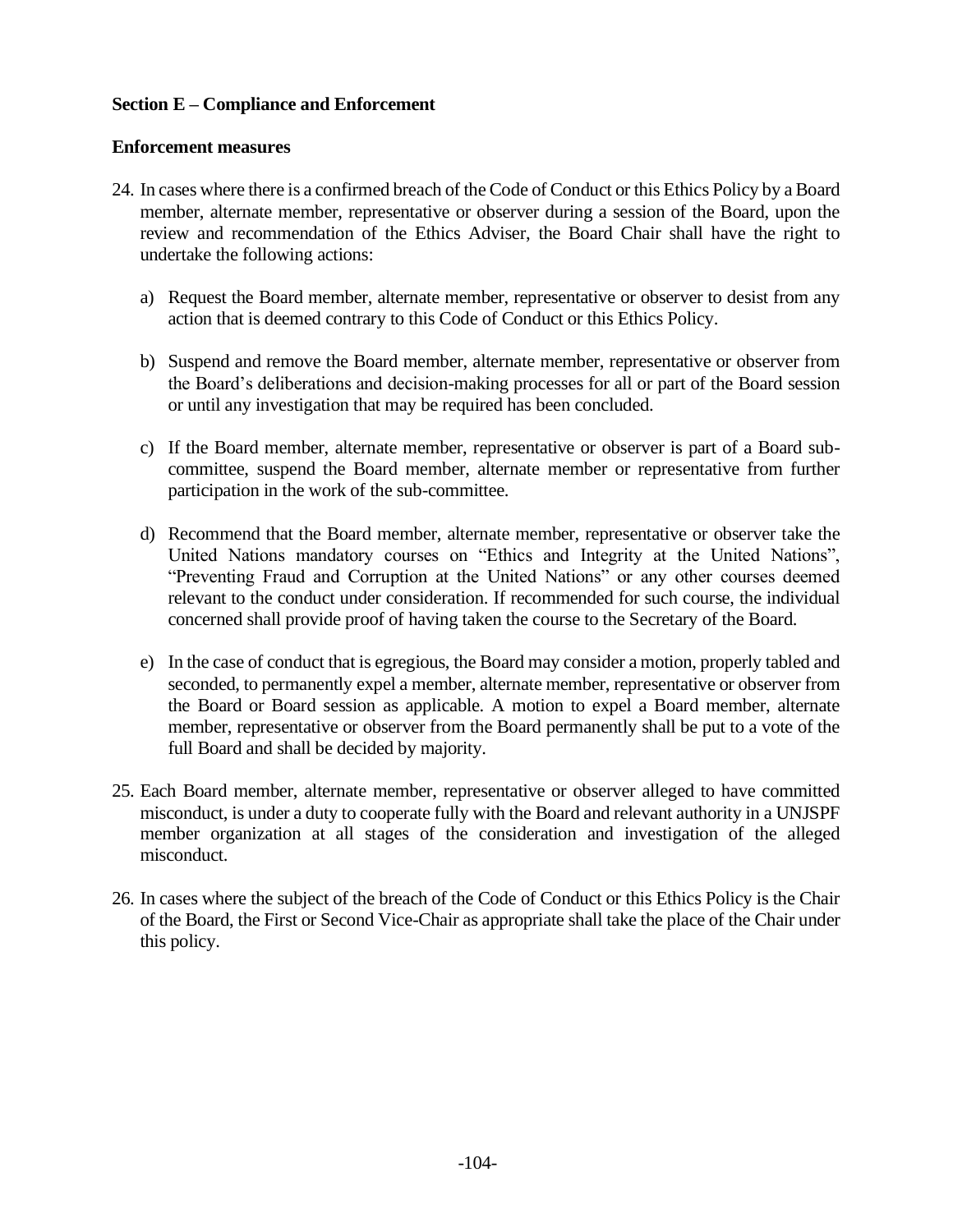# **DECLARATION BY MEMBERS AND ALTERNATE MEMBERS OF THE UNITED NATIONS JOINT STAFF PENSION BOARD, ITS SUBCOMMITTEES AND STAFF PENSION COMMITTEES, REPRESENTATIVES AND OBSERVERS**

# **PREAMBLE**

The United Nations Joint Staff Pension Fund (Fund) was established by the United Nations General Assembly to provide retirement, death, disability and related benefits for staff of the United Nations and other participating Member Organizations. The Fund is administered by the United Nations Joint Staff Pension Board, the Chief Executive of Pension Administration, a staff pension committee for each member organization and a secretariat to each such committee. The Board consists of [33] members, represented equally by the representatives of the General Assembly and other Governing Bodies, Executive Heads and Participants in service. The Board ensures that the Fund is administered in accordance with the Fund's Regulations, Rules and Pension Adjustment System; it reports annually to the General Assembly and member organizations. The Board has adopted a code of conduct (ST/SGB/2002/9, Regulations Governing the Status, Basic Rights and Duties of Officials other than Secretariat Officials, and Experts on Mission), and an ethics policy for all members and alternate members of the Board, its sub-committees and Staff Pension Committees, representatives and observers and each Board member, alternate member, representative and observer shall sign the declaration below:

## **DECLARATION**

I acknowledge that the role of a Pension Board member, alternate member or representative is to provide general oversight and consistently administer the Fund following its Regulations, Rules and Pension Adjustment System. While performing these functions, I shall exercise in all loyalty, discretion and conscience the functions entrusted to me and to discharge these functions and regulate my conduct with the interests of the Fund only in view. In discharging my responsibilities, I shall act independently, with integrity and duty of care reasonably expected from a Pension Board member, alternate member or representative.

## **Privileges and Immunities**

I understand that, in accordance with Article 105 of the Charter of the United Nations and with the applicable provisions of the *Convention of the Privileges and Immunities of the United Nations* (1 UNTS 15 (1946)), Pension Board members may be accorded by the Secretary-General such privileges and immunities as are required to enable them to fulfill their functions.

# **General**

I acknowledge that I have been provided with a copy of the Secretary-General's bulletin, ST/SGB/2002/9, of 18 June 2002, entitled, "*Regulations Governing the Status, Basic Rights and Duties of Officials other than Secretariat Officials, and Experts on Mission*", which has been recognized, *mutatis mutandis*, as the Board's code of conduct without prejudice to the legal status, privileges and immunities of those attending Board sessions of the Board or any of its committees or working groups as the Board's code of conduct. I affirm that I shall carry out my duties as a Board member, alternate member or representative of the United Nations Joint Staff Pension Fund, or observer at the Board session, in accordance with the Fund's Regulations and Rules including,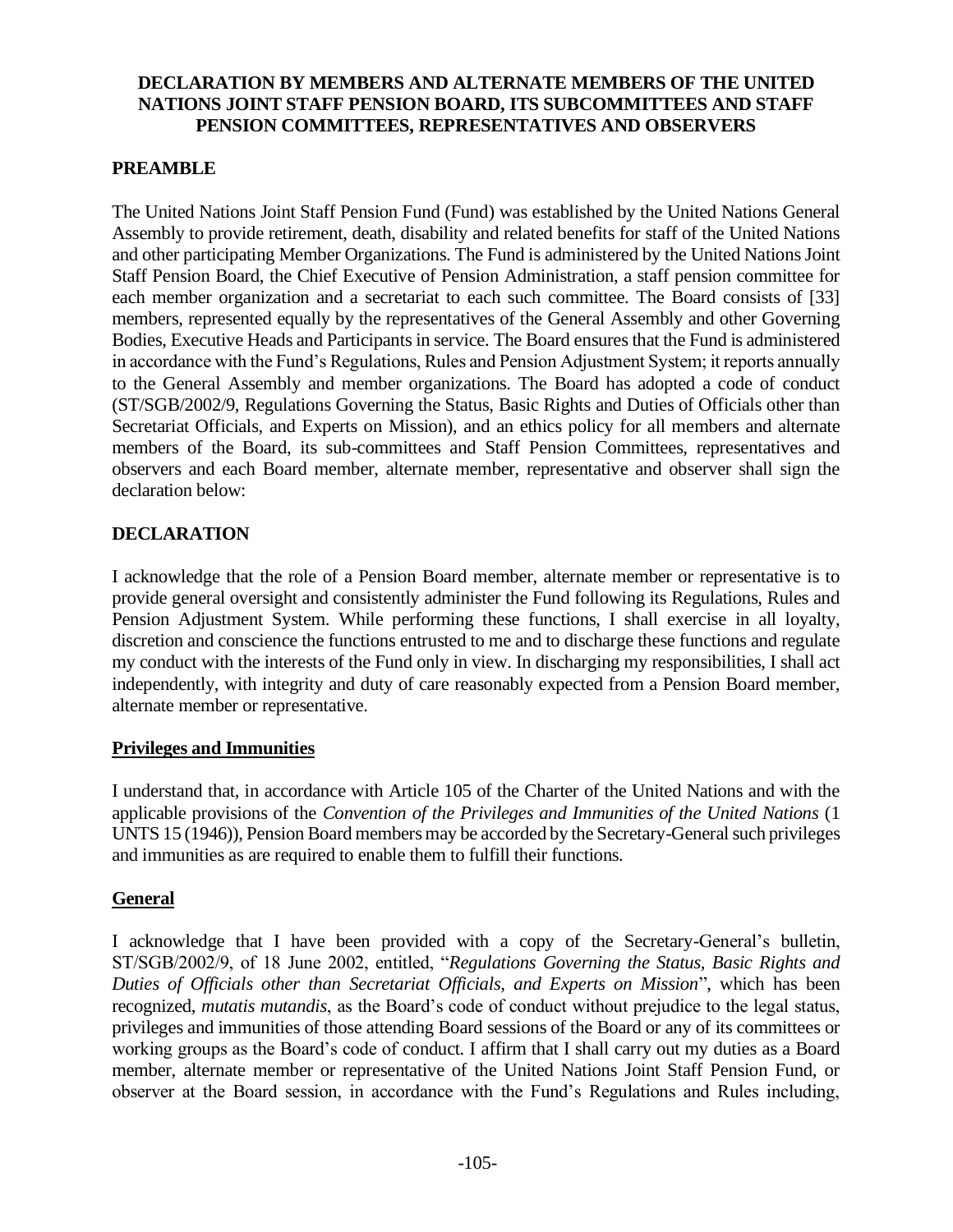without limitation, the Code of Conduct and Ethics Policy. I shall observe the highest ethical standards and principles of good governance and carry out my responsibilities to the best of my ability and judgment. I shall avoid conduct that could bring the Fund into disrepute or create the appearance of impropriety.

\_\_\_\_\_\_\_\_\_\_\_\_\_\_\_\_\_\_\_\_\_\_\_\_\_\_\_\_\_\_\_\_\_\_\_\_\_\_\_\_ \_\_\_\_\_\_\_\_\_\_\_\_\_\_\_\_\_\_\_\_\_

Signature of Board Member, Alternate Member Date Representative

\_\_\_\_\_\_\_\_\_\_\_\_\_\_\_\_\_\_\_\_\_\_\_\_\_\_\_\_\_\_\_\_\_\_\_\_\_\_\_\_ \_\_\_\_\_\_\_\_\_\_\_\_\_\_\_\_\_\_\_\_\_\_ Staff Pension Committee/Board Sub-Committee Date

Observer Date

\_\_\_\_\_\_\_\_\_\_\_\_\_\_\_\_\_\_\_\_\_\_\_\_\_\_\_\_\_\_\_\_\_\_\_\_\_\_\_\_ \_\_\_\_\_\_\_\_\_\_\_\_\_\_\_\_\_\_\_\_\_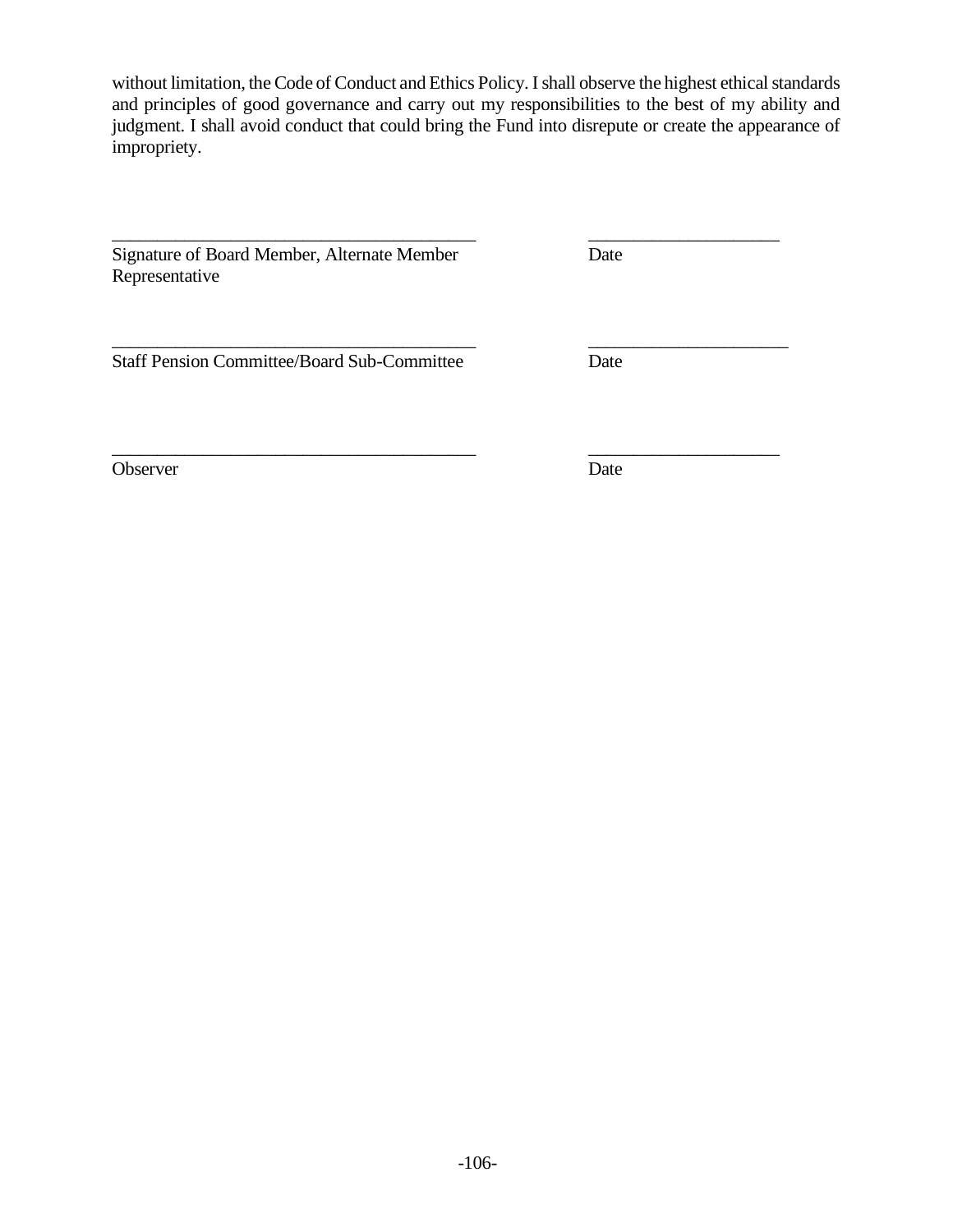# **Appendix 13**

# **TERMS OF REFERENCE FOR THE ETHICS ADVISER<sup>24</sup>**

- 1. The Ethics Adviser shall:
	- a) Receive, review and advise the Board on conflict of interest disclosures and requests for authorization and guidance by Board members, alternate members, representatives and observers under the Code of Conduct or the Ethics Policy, including conflicts of interest and other ethical aspects of their conduct, and take action to confirm that in cases of a breach that has been considered by the Board, the decision of the Board has been complied with by the individual.
	- b) Investigate and refer to the Board Chair filed ethics complaints where appropriate.
	- c) Timely communicate the final disposition of ethics complaints to the Board Chair who shall advise the Board member, alternate member, representative or observer accordingly.
	- d) Provide an annual report on his/her work to the Board in such detail as the restrictions in favour of confidentiality permit.
	- e) Periodically undertake a review of the Code of Conduct and Ethics Policy and suggest any amendments to the Board, or other policies and practices to strengthen the ethical culture of the Board as appropriate.
- 2. The Ethics Adviser may attend regular and special sessions of the Board, ex officio, and be available to provide advice to the Board in order to address any breach of the Code of Conduct or the Ethics Policy. In between Board sessions, the Ethics Adviser shall consider any matters referred to him/her by the Board Chair, a Board member, alternate member or representative or the decision of a member organization in a matter referred to it.
- 3. Breaches of the Code of Conduct or the Ethics Policy arising in a Board sub-committee shall be referred by the Chair of the relevant Committee to the Board Chair, who shall refer them to the Ethics Adviser for review and recommendation.
- 4. Breaches of the Code of Conduct or the Ethics Policy by a member or alternate member of a Staff Pension Committee shall be referred by Chair of the Staff Pension Committee to the Board Chair through the Secretary of the Board for communication to the member organization concerned for the breach to be addressed as appropriate under the member organization's policies and procedures.
- 5. Board members, alternate members, representatives and observers shall fully cooperate with any inquiries by the Ethics Adviser to ensure compliance with the Code of Conduct, the Ethics Policy and the Declaration. During such inquiry, any relevant personal information requested by the Ethics Adviser must be provided.

<sup>&</sup>lt;sup>24</sup> These terms of reference were approved in July 2021.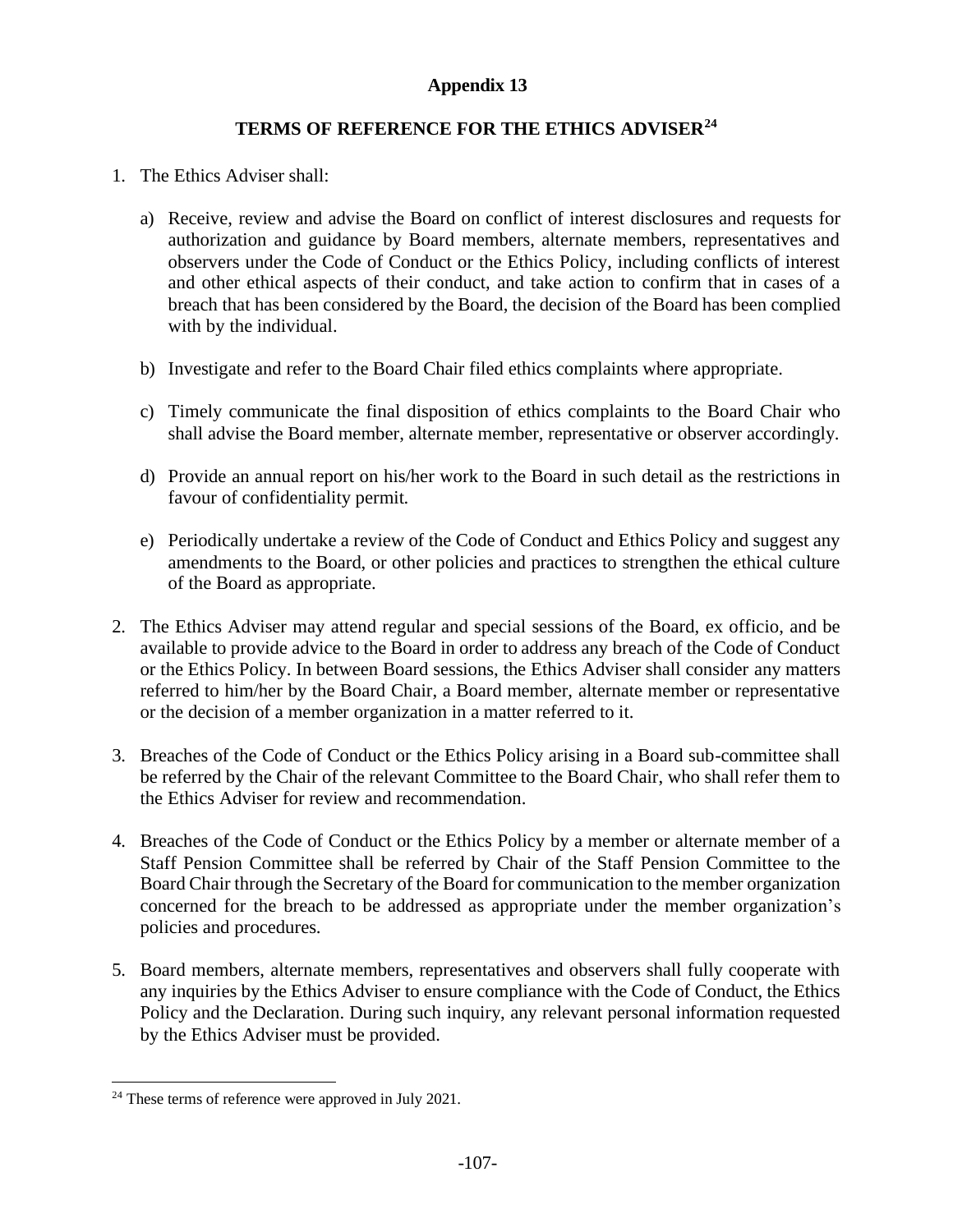- 6. If a Board member, alternate member or representative suspects or knows that a fellow Board member, alternate member, representative or observer has breached the Code of Conduct or the Ethics Policy, any other applicable codes of conduct or the Rules of Procedure of the Board, he/she shall promptly inform the Chair of the Board, who may refer the matter to the Ethics Adviser for review. In the event of referral, the Ethics Adviser shall make a recommendation to the Chair of the Board on the matter.
- 7. In cases where the subject of the breach of the Code of Conduct or the Ethics Policy is the Chair of the Board, the First or Second Vice-Chair as appropriate shall take the place of the Chair under these terms of reference.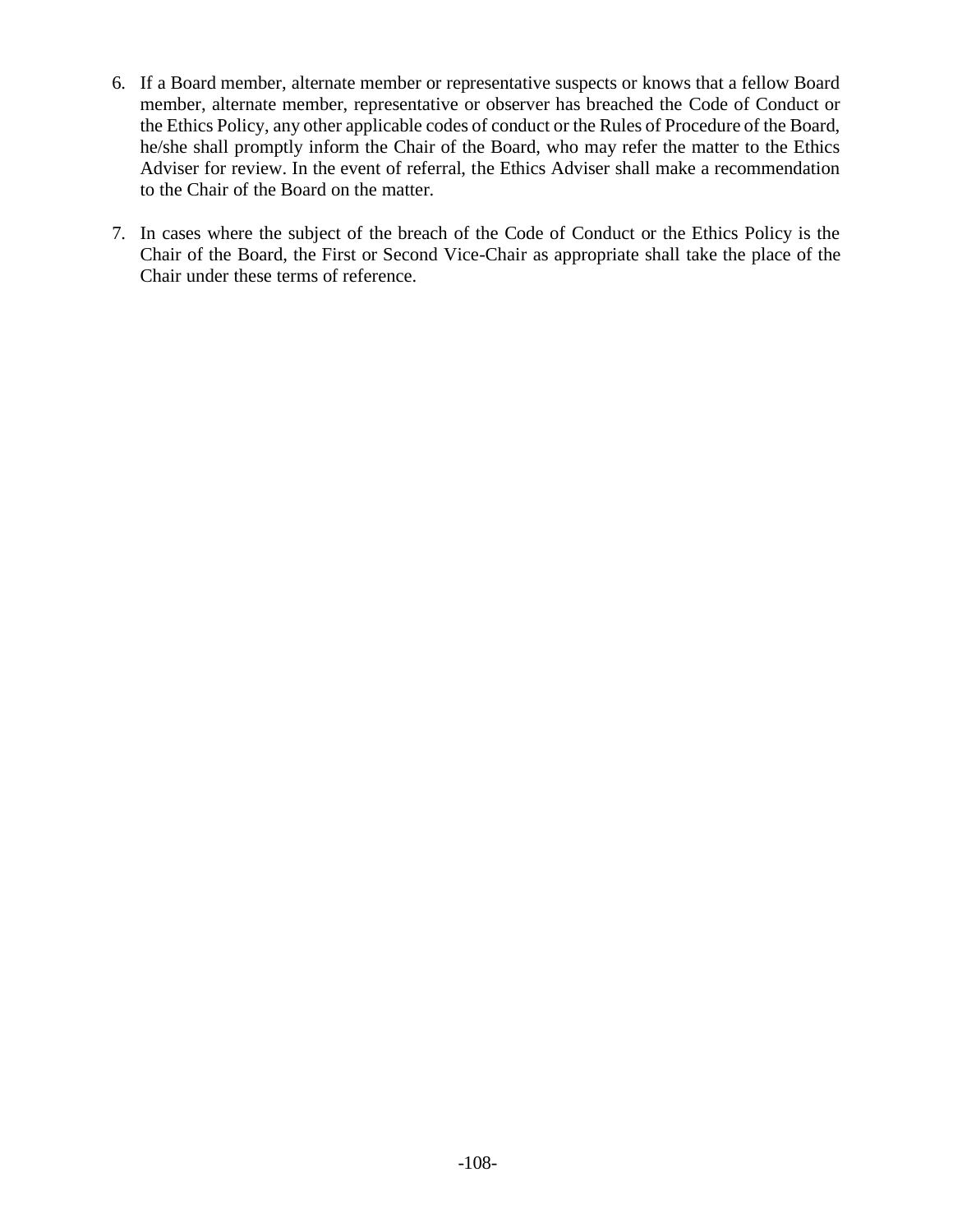# **Appendix 14**

# **TERMS OF REFERENCE FOR THE MEDICAL CONSULTANT TO THE BOARD<sup>25</sup>**

# General

a) Pursuant to Section D of the Rules of Procedure, assist the United Nations Joint Staff Pension Board in all medical questions and policies related to the UNJSPF plan.

b) Maintain regular contact with medical officers of member organizations on policies on medical issues relevant to the UNJSPF and to ensure the application of uniform medical standards in the management of disability cases.

c) Advise the Chief Executive of Pension Administration on medical issues arising in the administration of the UNJSPF plan, including the medical aspects of eligibility for participation in the Fund, award and review of disability cases, and claims for medical expenses under the Emergency Fund where such assessment is requested.

## Disability benefits

d) Review the decisions made by staff pension committees relating to disability benefits and make the requisite recommendation to the Chief Executive of Pension Administration, in order to ensure the uniform application of the medical standards for eligibility for a disability benefit prescribed by the Board.

e) Where an Independent Medical Evaluation (IME) or Medical Board is required under Section K.7 of the Administrative Rules, assist the Administration and Medical Officers of member organizations to: draft terms of reference for the IME and/or Medical Board; assist in identifying medical professionals who may undertake the IME or sit on the Medical Board where appropriate; and/or advise the UNJSPF on the outcome of the IME and/or Medical Board.

# Participation in the Fund

f) Advise the Board on medical issues related to participation in the Fund, including standards for medical fitness for participation in the Fund and eligibility for disability benefits.

# Reporting to the Board

g) Regularly submit and present reports to the Board on the application of medical standards prescribed by the Board, the medical conditions giving rise to the award of disability benefits, and policy matters and risks related to medical issues relevant to the UNJSPF plan.

<sup>&</sup>lt;sup>25</sup> These terms of reference were approved in July 2021.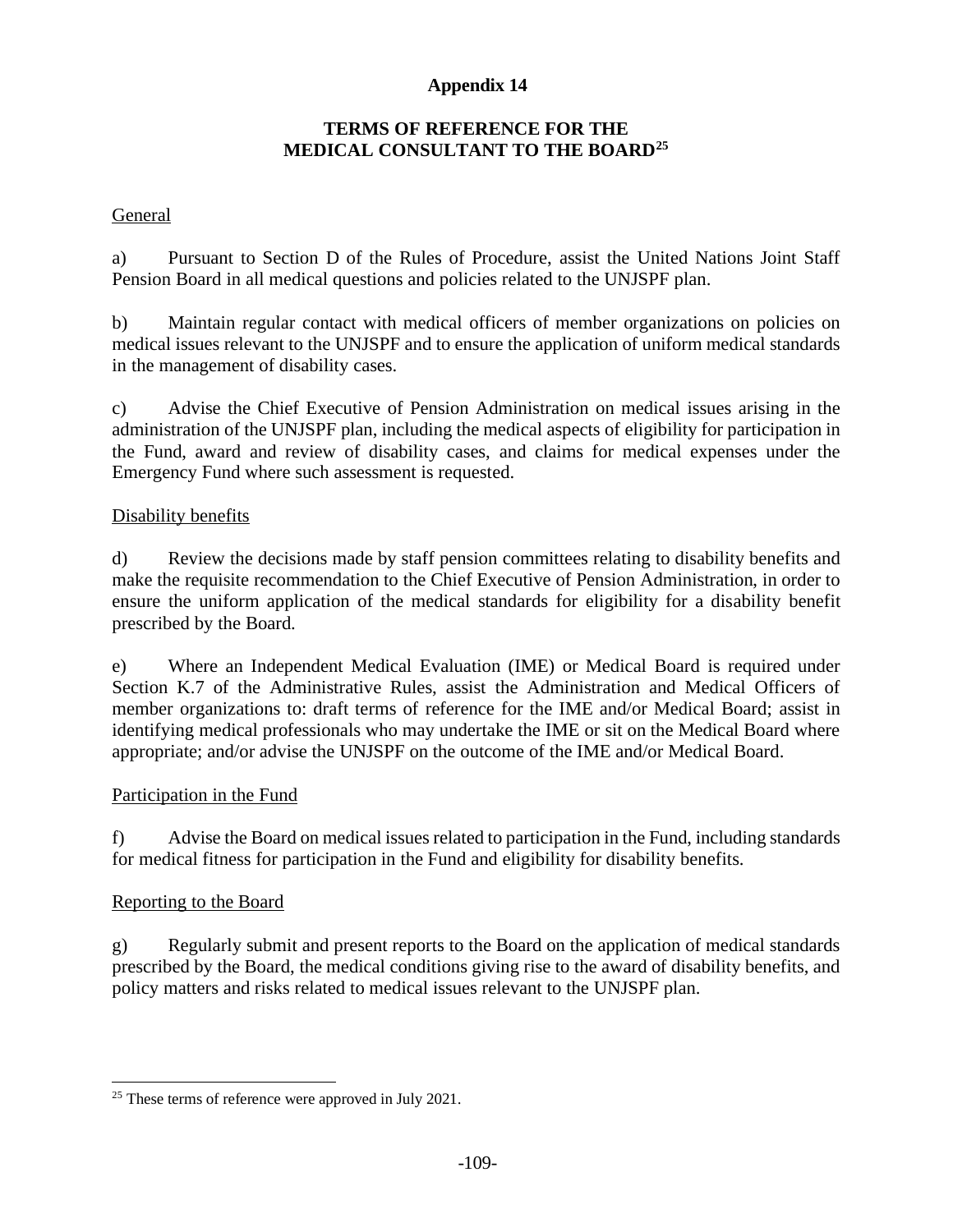## **Annex IV**

# **PENSION ADJUSTMENT SYSTEM OF THE UNITED NATIONS JOINT STAFF PENSION FUND**

## **CONTENTS**

#### Sections Paragraphs

| A.             |                                                                         |  |
|----------------|-------------------------------------------------------------------------|--|
| <b>B.</b>      |                                                                         |  |
| $\mathbf{C}$ . |                                                                         |  |
| D.             |                                                                         |  |
| E.             |                                                                         |  |
| F.             |                                                                         |  |
| G.             |                                                                         |  |
| H.             |                                                                         |  |
| $\mathbf{I}$ . |                                                                         |  |
| J.             |                                                                         |  |
| K.             |                                                                         |  |
| L.             |                                                                         |  |
| M.             |                                                                         |  |
| N.             |                                                                         |  |
| $\Omega$ .     |                                                                         |  |
| P.             | Interim and transitional measures for calculation of the local currency |  |
|                |                                                                         |  |
| Q.             | Special measure for determination of the local currency base amount in  |  |
|                |                                                                         |  |

\* \* \*

The Pension Adjustment System of the United Nations Joint Staff Pension Fund was adopted by the United Nations General Assembly by resolution 37/131 of 17 December 1982 and has been amended by the Assembly a number of times since then, following recommendations made by the United Nations Joint Staff Pension Board.

\* \* \*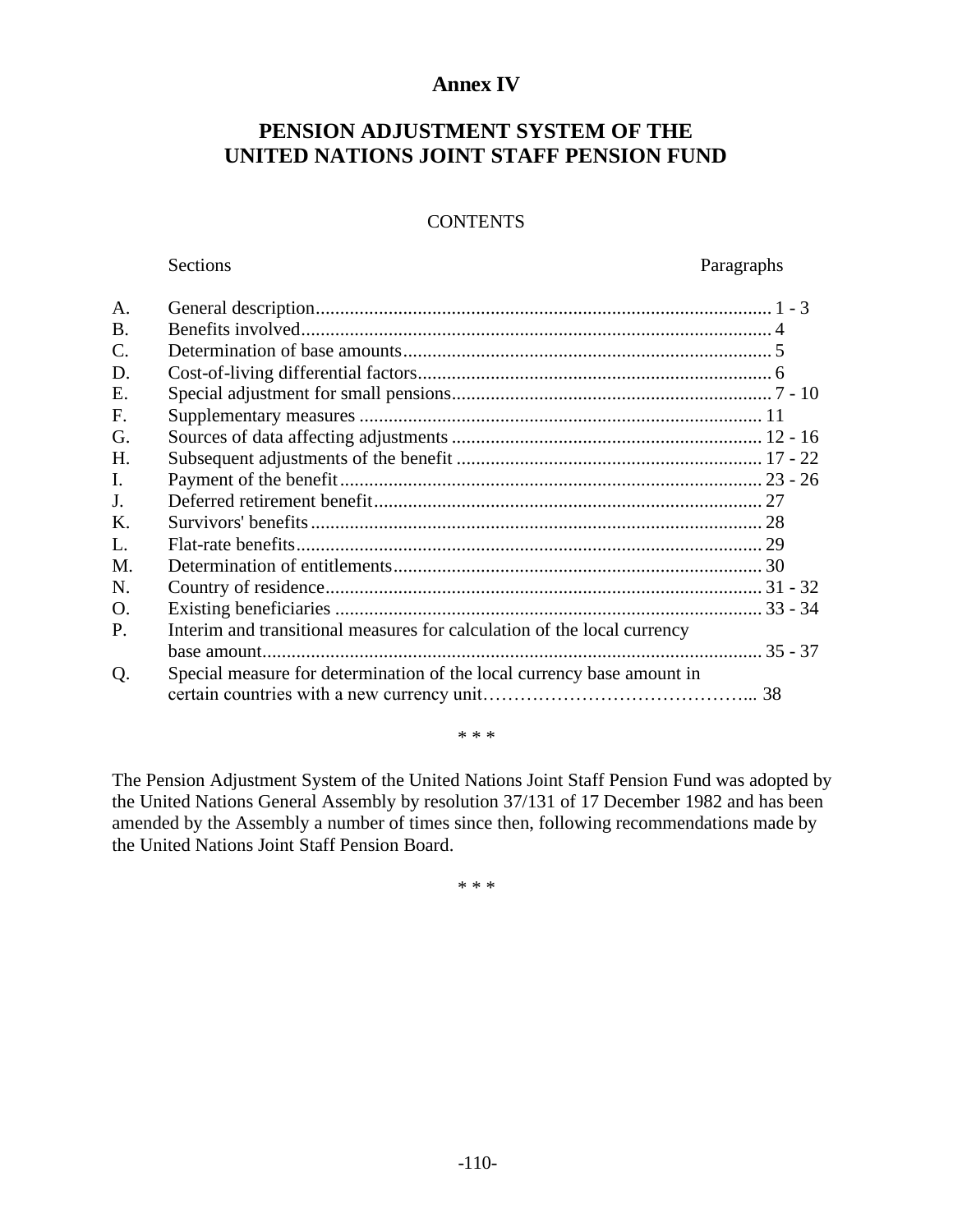# A. GENERAL DESCRIPTION

1. Pension adjustment is intended to ensure that, subject to paragraph 23 below, a periodic benefit payable by the United Nations Joint Staff Pension Fund never falls below the "real" value of its United States dollar amount and to preserve its purchasing power as initially established in the currency of the recipient's country of residence.

2. The "real" value of a United States dollar amount is the base amount as determined under the Regulations of the Fund, adjusted over time for movements of the United States consumer price index (CPI), while the purchasing power of a recipient's benefit, once established in local currency, is preserved by adjusting it for movements of the consumer price index in the recipient's country of residence.

3. The operation of the Pension Adjustment System involves keeping a record of two amounts for a beneficiary<sup>1</sup>.

(a) one in United States dollars, which is adjusted periodically to reflect changes in the United States CPI;

(b) the other, if applicable, in local currency, which is adjusted periodically to reflect changes in the CPI in the beneficiary's country of residence.

# B. BENEFITS INVOLVED

4. Except as otherwise noted (e.g., in paragraphs 5(d), 10 and 27 below with regard to deferred retirement benefits), the Pension Adjustment System applies to retirement, early retirement, deferred retirement, disability, widow's, widower's, child's and secondary dependant's periodic benefits. It does not apply to withdrawal or other lump-sum payments, including those derived from the partial or total commutation of a periodic benefit, nor does it apply to any benefit arising from voluntary deposits. Adjustments operate on benefits based on standard, minimum and maximum formulae, including those that are based on flat dollar amounts.

# C. DETERMINATION OF BASE AMOUNTS

5. The two base amounts for beneficiaries are determined as follows:

(a) A dollar base amount is established on the basis of the basic pension determined in accordance with the Regulations of the Fund and excluding, where necessary, any portion elected under the commutation provisions of the Regulations, but reflecting, where applicable, any special adjustment determined under section E below.

(b) A local currency base amount is calculated for the country of residence established pursuant to section N below, as follows:

 (i) A cost-of-living differential factor is established for the country of residence and the month of separation in accordance with section D below. This factor is applied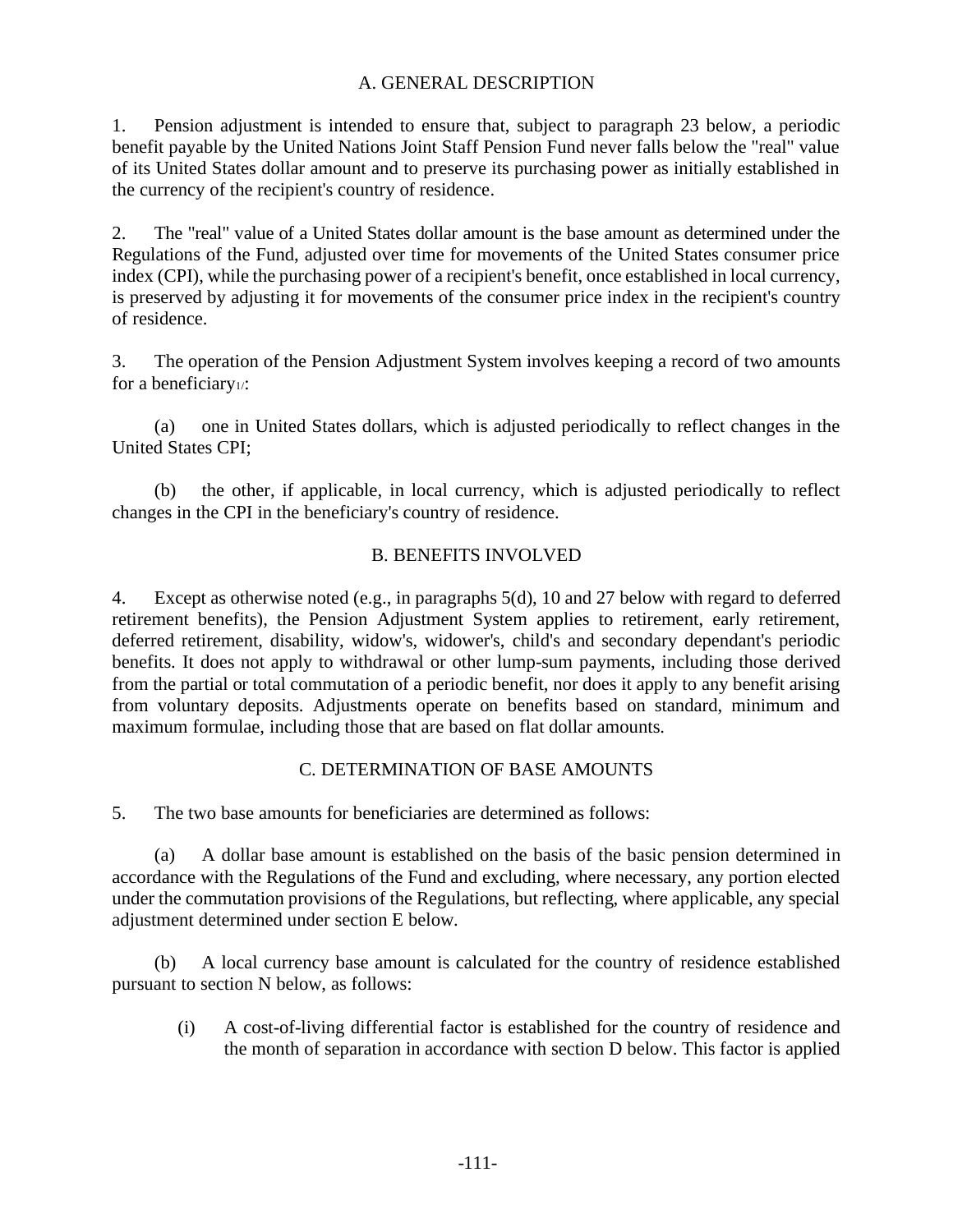to that portion of the final average remuneration which does not exceed the pensionable remuneration, on the date of separation, in the scale referred to in article 51**(b)** of the Regulations, at the top step of the grades set out below:

P-2: for separations before 1 April 1992;

P-4: for separations on or after 1 April 1992;

for disability benefits commencing after 1 January 1991 and for other benefits derived therefrom; and for survivors' and other benefits due to deaths in service of participants occurring on or after 1 January 1991. The resulting amount is added to the final average remuneration;

- (ii) A notional dollar base amount is established on the basis of the adjusted final average remuneration as per (i) above and in accordance with the Regulations, excluding that percentage of the base pension which was commuted into a lump sum;
- (iii) The local currency amount is then derived by applying to item (ii) the average, computed over the 36 consecutive calendar months up to and including the month of separation, of the exchange rates between the United States dollar and the currency of the country of residence.

(c) For beneficiaries to whom the interim and transitional measures set out in section P below apply, the local currency base amount calculated in (b) above shall be subject to the minimum determined in accordance with section P below.

(d) The cost-of-living differential factor in subparagraph 5(b) (i) above shall not apply to deferred retirement benefits.

# D. COST-OF-LIVING DIFFERENTIAL FACTORS

6. The cost-of-living differential factor referred to in subparagraph 5(b) (i) above is computed as follows:

- (a) For participants in the Professional and higher categories:
	- (i) The excess, if any, of the number of classes of post adjustment in the country of residence over that of New York is determined for each of the 36 consecutive calendar months up to and including the month of separation. In this process, partial classes are converted to decimal fractions (rounded to two places) of complete classes;
	- (ii) A 36-month average excess of post adjustment classes is then computed by averaging the 36 individual results (including those months, if any, when there was no excess);
	- (iii) If there is more than one post adjustment classification for the country of residence, the one producing the highest 36-month average excess is used. If there is no post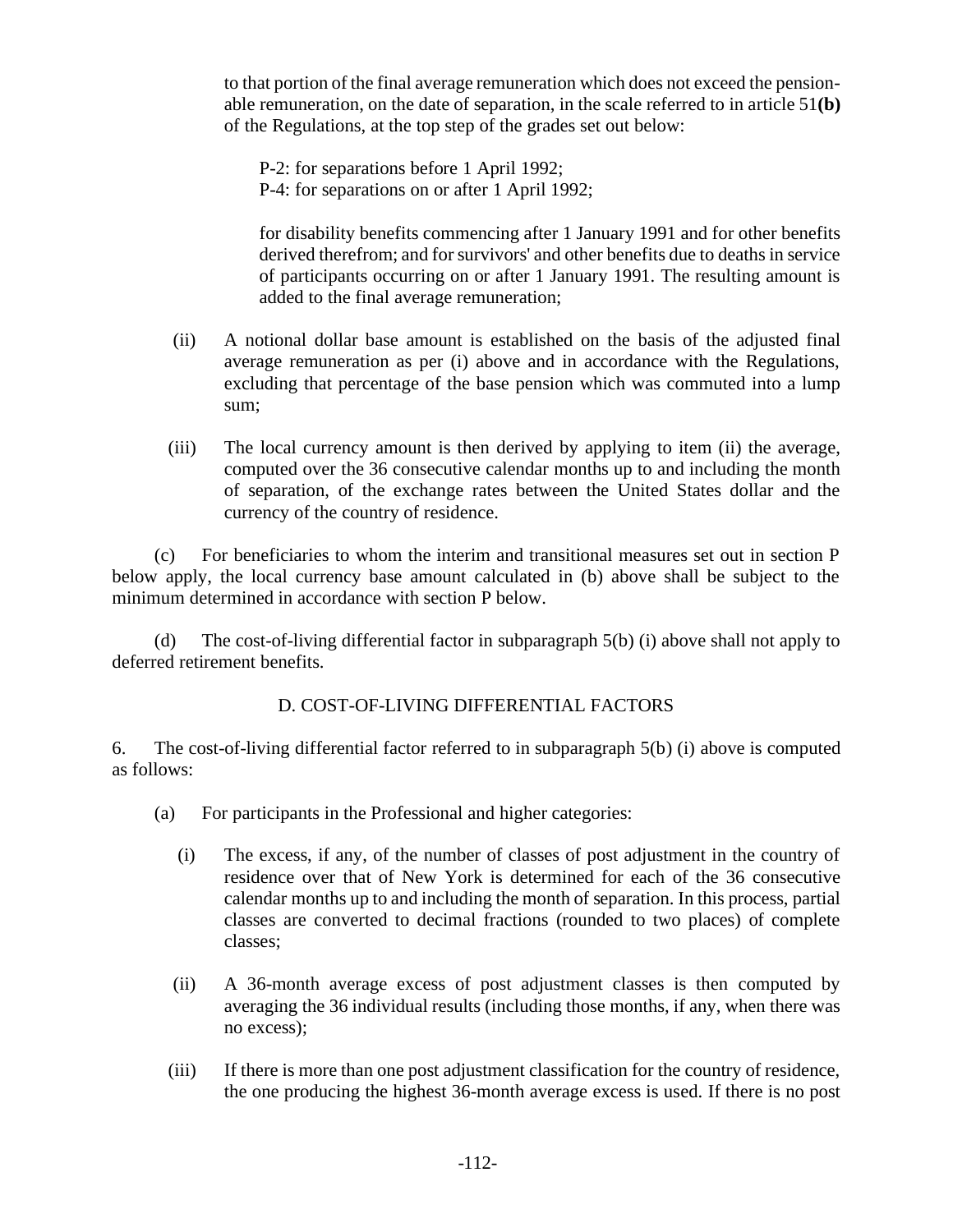adjustment classification, the classification of another country with comparable cost of living is substituted, under a procedure to be developed jointly by the United Nations Joint Staff Pension Board and the International Civil Service Commission;

(iv) The applicable cost-of-living differential factor is finally derived from the following applicable table, the result being interpolated, when necessary, between the factors applicable for two exact numbers of classes of post adjustment:

| <b>Separations before 1 April 1992</b>                                         |                                                    |  |
|--------------------------------------------------------------------------------|----------------------------------------------------|--|
| 36-month average excess of post<br>adjustment classes over that of<br>New York | Cost-of-living differential factor<br>(percentage) |  |
| Less than 4                                                                    | $\theta$                                           |  |
| $\overline{4}$                                                                 | 3                                                  |  |
| 5                                                                              | 7                                                  |  |
| 6                                                                              | 12                                                 |  |
| 7                                                                              | 17                                                 |  |
| 8                                                                              | 22                                                 |  |
| 9                                                                              | 28                                                 |  |
| 10                                                                             | 34                                                 |  |
| 11                                                                             | 40                                                 |  |
| 12 or more                                                                     | 46                                                 |  |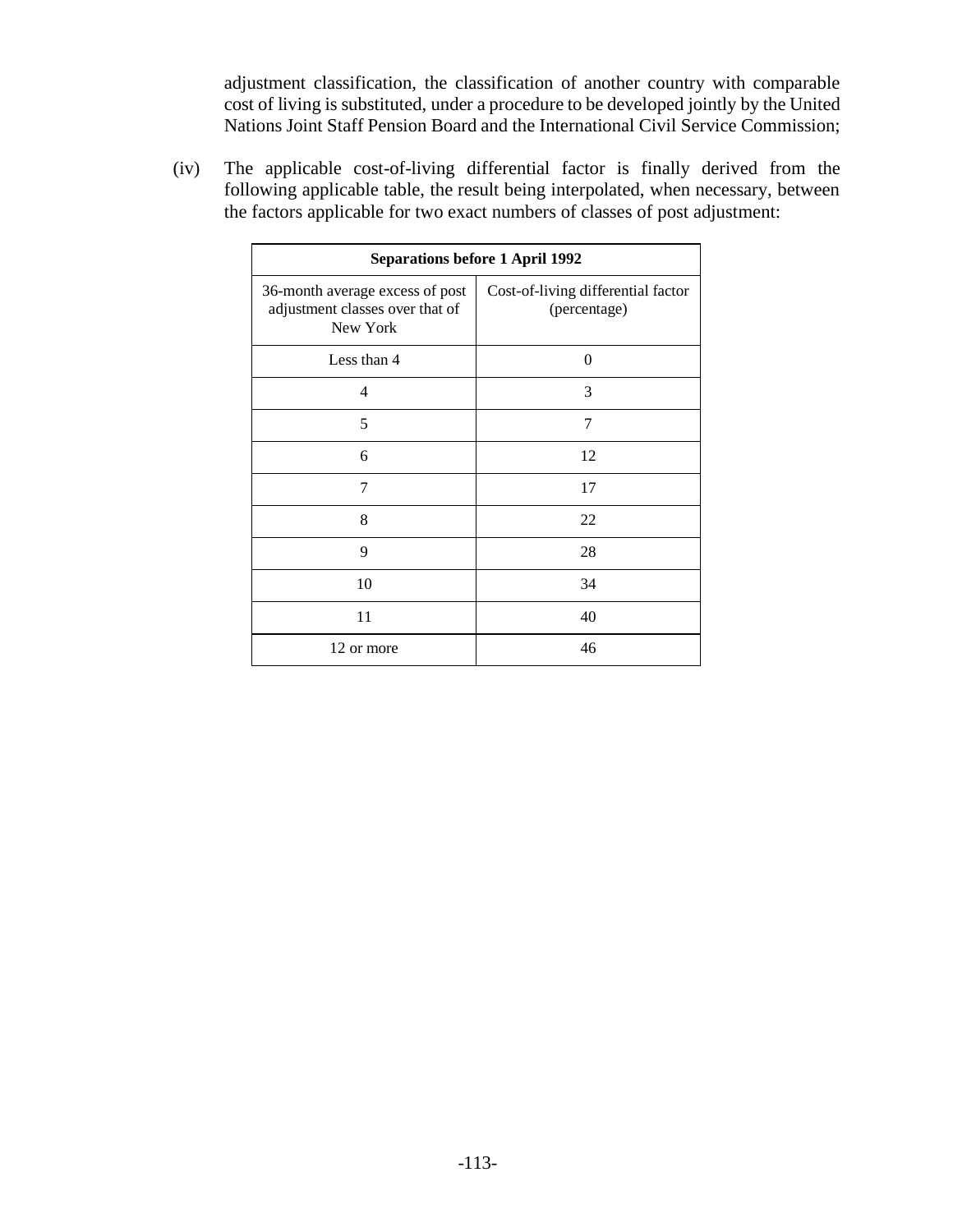| Separations on or after 1 April 1992; disability benefits<br>commencing after 1 January 1991 and other benefits derived<br>therefrom; and survivors' and other benefits due to deaths in<br>service occurring on or after 1 January 1991 |     |  |
|------------------------------------------------------------------------------------------------------------------------------------------------------------------------------------------------------------------------------------------|-----|--|
| Less than 1                                                                                                                                                                                                                              | 0   |  |
| 1                                                                                                                                                                                                                                        | 3   |  |
| $\overline{2}$                                                                                                                                                                                                                           | 8   |  |
| 3                                                                                                                                                                                                                                        | 14  |  |
| 4                                                                                                                                                                                                                                        | 19  |  |
| 5                                                                                                                                                                                                                                        | 25  |  |
| 6                                                                                                                                                                                                                                        | 31  |  |
| 7                                                                                                                                                                                                                                        | 38  |  |
| 8                                                                                                                                                                                                                                        | 45  |  |
| 9                                                                                                                                                                                                                                        | 52  |  |
| 10                                                                                                                                                                                                                                       | 60  |  |
| 11                                                                                                                                                                                                                                       | 68  |  |
| 12                                                                                                                                                                                                                                       | 76  |  |
| 13                                                                                                                                                                                                                                       | 85  |  |
| 14                                                                                                                                                                                                                                       | 94  |  |
| 15 or more                                                                                                                                                                                                                               | 104 |  |

(b) For participants in the General Service category whose country of residence after separation is other than the country of their duty station at the time of separation:

- (i) A midpoint net salary, both with and without the pensionable non-resident allowance but without the language allowance, is defined for each duty station as the average, in local currency, of the net salary at step I of the lowest level of the United Nations General Service salary scale in that duty station and the net salary at the top step of the highest level in that scale, but without taking into account the extended General Service levels;
- (ii) The midpoint net salary, without the pensionable non-resident allowance, in effect during the month of separation in the duty station of the country of residence after separation is averaged with the corresponding midpoint net salary three years earlier. If there is more than one duty station in that country, the one producing the highest average midpoint net salary is used. If there is no duty station in the country, a duty station of another country with comparable cost of living will be substituted, under a procedure to be developed jointly by the United Nations Joint Staff Pension Board and the United Nations. The resulting amount is converted into United States dollars by the application of the average, computed over the 36 consecutive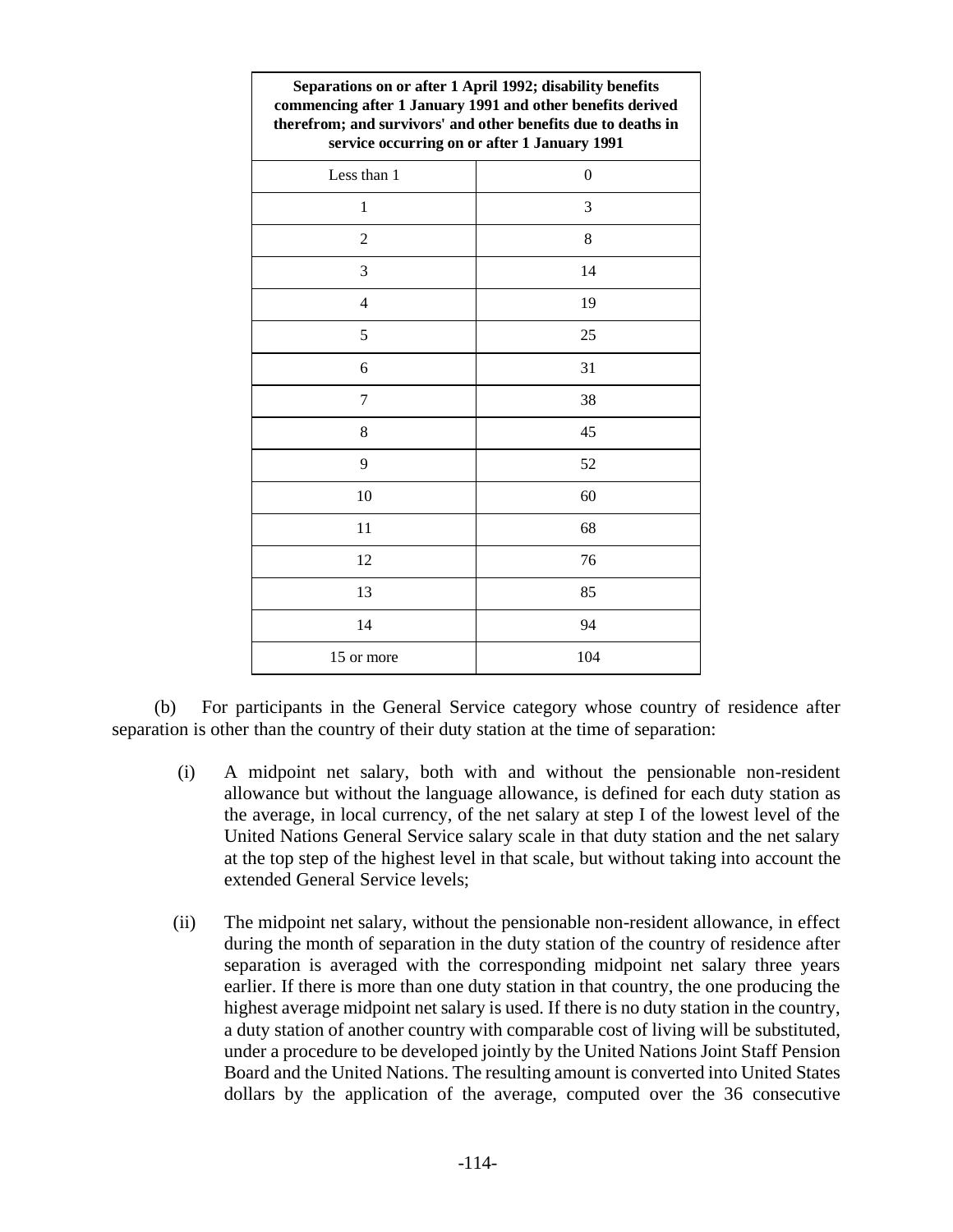calendar months up to and including the month of separation, of the exchange rates between the United States dollar and the currency in which the midpoint net salary is denominated;

- (iii) The midpoint net salary, with the pensionable non-resident allowance, in effect during the month of separation in the participant's duty station is averaged with the corresponding midpoint net salary three years earlier. The resulting amount is converted into United States dollars by the application of the average, computed over the 36 consecutive calendar months up to and including the month of separation, of the exchange rates between the United States dollar and the currency in which the midpoint net salary is denominated;
- (iv) A ratio of midpoint net salaries is then determined by dividing the United States dollar amount in (ii) above by the United States dollar amount in (iii) above, rounding the result to two decimal places and multiplying it by 100;
- (v) The applicable cost-of-living differential factor is finally derived from the following tables, the result being interpolated, where necessary, between the factors applicable to the next higher and the next lower ratio in the following applicable table:

| Denenis based on separation or acain in service before 1 0 aty 1990<br>and other benefits derived therefrom |                                                    |  |
|-------------------------------------------------------------------------------------------------------------|----------------------------------------------------|--|
| Ratio of midpoint net salaries                                                                              | Cost-of-living differential factor<br>(percentage) |  |
| Less than 122                                                                                               | 0                                                  |  |
| 122                                                                                                         | 3                                                  |  |
| 128                                                                                                         | 7                                                  |  |
| 134                                                                                                         | 12                                                 |  |
| 141                                                                                                         | 17                                                 |  |
| 148                                                                                                         | 22                                                 |  |
| 155                                                                                                         | 28                                                 |  |
| 162                                                                                                         | 34                                                 |  |
| 171                                                                                                         | 40                                                 |  |
| 180 or more                                                                                                 | 46                                                 |  |

**Benefits based on separation or death in service before 1 July 1995**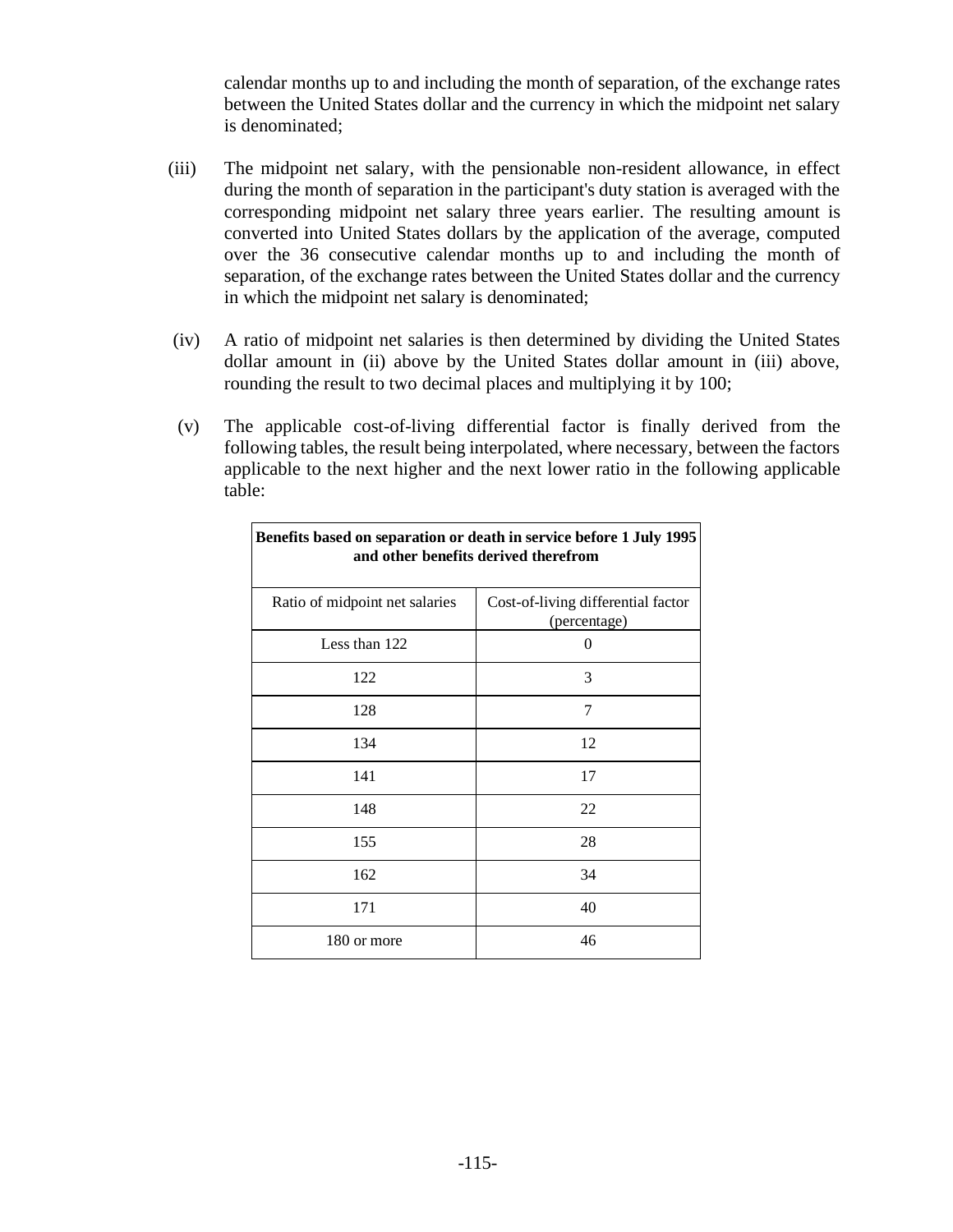| Benefits based on separation or death in service after 1 July 1995<br>and other benefits derived therefrom |                                                    |  |
|------------------------------------------------------------------------------------------------------------|----------------------------------------------------|--|
| Ratio of midpoint net salaries                                                                             | Cost-of-living differential factor<br>(percentage) |  |
| Less than 105                                                                                              | $\boldsymbol{0}$                                   |  |
| 105                                                                                                        | 3                                                  |  |
| 110                                                                                                        | 8                                                  |  |
| 116                                                                                                        | 14                                                 |  |
| 122                                                                                                        | 19                                                 |  |
| 128                                                                                                        | 25                                                 |  |
| 134                                                                                                        | 31                                                 |  |
| 141                                                                                                        | 38                                                 |  |
| 148                                                                                                        | 45                                                 |  |
| 155                                                                                                        | 52                                                 |  |
| 163                                                                                                        | 60                                                 |  |
| 171                                                                                                        | 68                                                 |  |
| 180                                                                                                        | 76                                                 |  |
| 189                                                                                                        | 85                                                 |  |
| 198                                                                                                        | 94                                                 |  |
| 208 or more                                                                                                | 104                                                |  |

(c) No cost-of-living differential factor shall be determined for participants in the General Service category whose country of residence after separation is the country of their duty station at the time of separation. In other words, no adjustment shall be made to the final average remuneration of such participants for purposes of subparagraph 5(b) above.

## E. SPECIAL ADJUSTMENT FOR SMALL PENSIONS

7. Whenever the dollar amount of the standard annual rate of a retirement or a disability benefit under the Regulations of the Fund, before commutation and based on 15 or more years of contributory service, is less than the highest dollar amount in the applicable table below, the benefit shall be subject to a special adjustment as follows: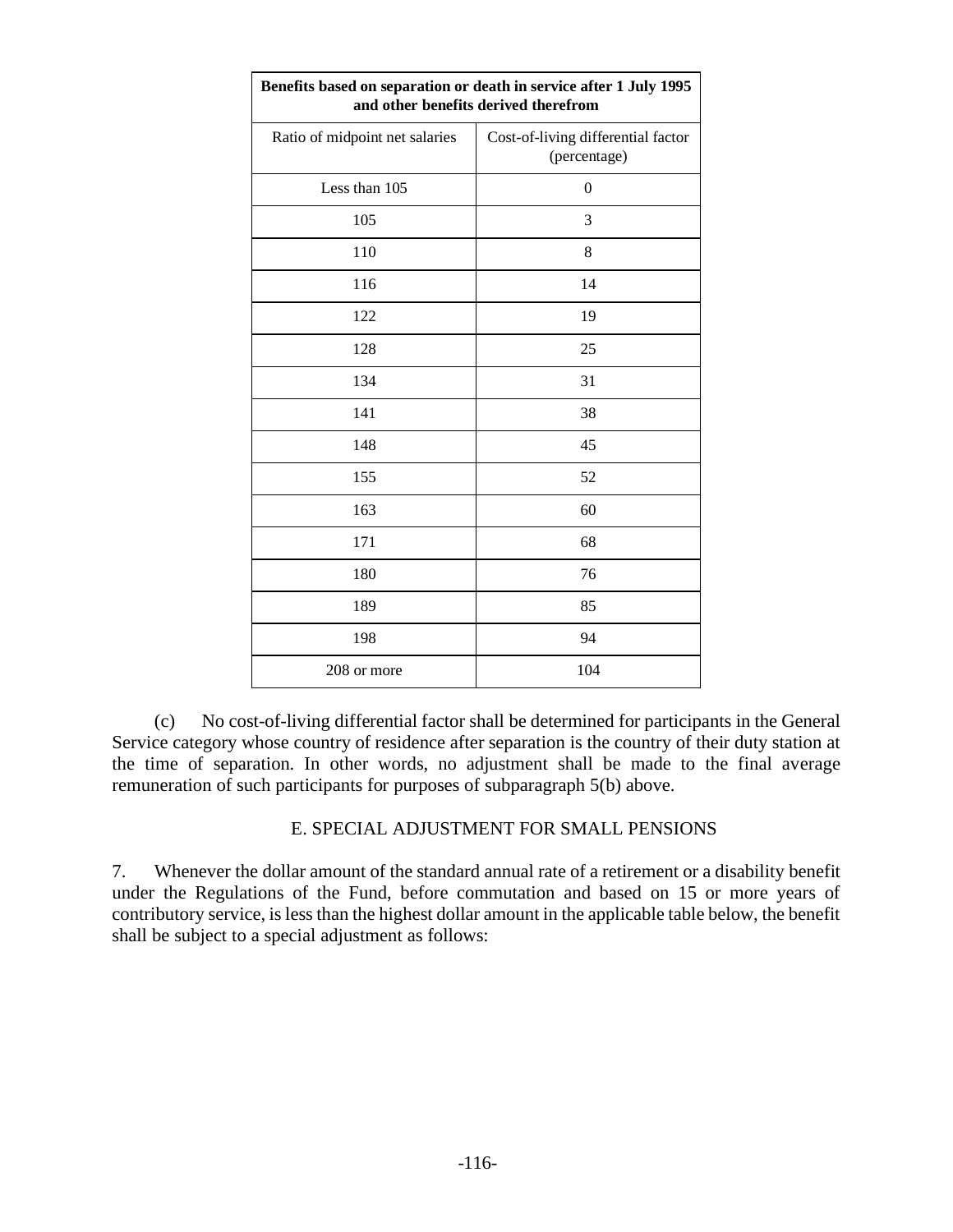| <b>Separations before 1 April 1993</b> |                                 |  |
|----------------------------------------|---------------------------------|--|
| Annual amount of pension               | Special adjustment (percentage) |  |
| \$4 000                                | 0                               |  |
| 3 800                                  | 3                               |  |
| 3 600                                  | 7                               |  |
| 3 4 0 0                                | 12                              |  |
| 3 200                                  | 17                              |  |
| 3 0 0 0                                | 22                              |  |
| 2 800                                  | 28                              |  |
| 2 600                                  | 34                              |  |
| 2400                                   | 40                              |  |
| 2 200 or less                          | 46                              |  |

| Separations on or after 1 April 1993 but before 1 July 1995 |                                 |  |  |
|-------------------------------------------------------------|---------------------------------|--|--|
| Annual amount of pension                                    | Special adjustment (percentage) |  |  |
| \$6500                                                      | $\boldsymbol{0}$                |  |  |
| 6 2 5 0                                                     | 3                               |  |  |
| 6 0 0 0                                                     | 6                               |  |  |
| 5 7 5 0                                                     | 9                               |  |  |
| 5 500                                                       | 12                              |  |  |
| 5 2 5 0                                                     | 15                              |  |  |
| 5 000                                                       | 18                              |  |  |
| 4750                                                        | 21                              |  |  |
| 4 500                                                       | 25                              |  |  |
| 4 2 5 0                                                     | 28                              |  |  |
| 4 0 0 0                                                     | 31                              |  |  |
| 3750                                                        | 34                              |  |  |
| 3 500                                                       | 37                              |  |  |
| 3 2 5 0                                                     | 40                              |  |  |
| 3 000                                                       | 43                              |  |  |
| 2 750 or less                                               | 46                              |  |  |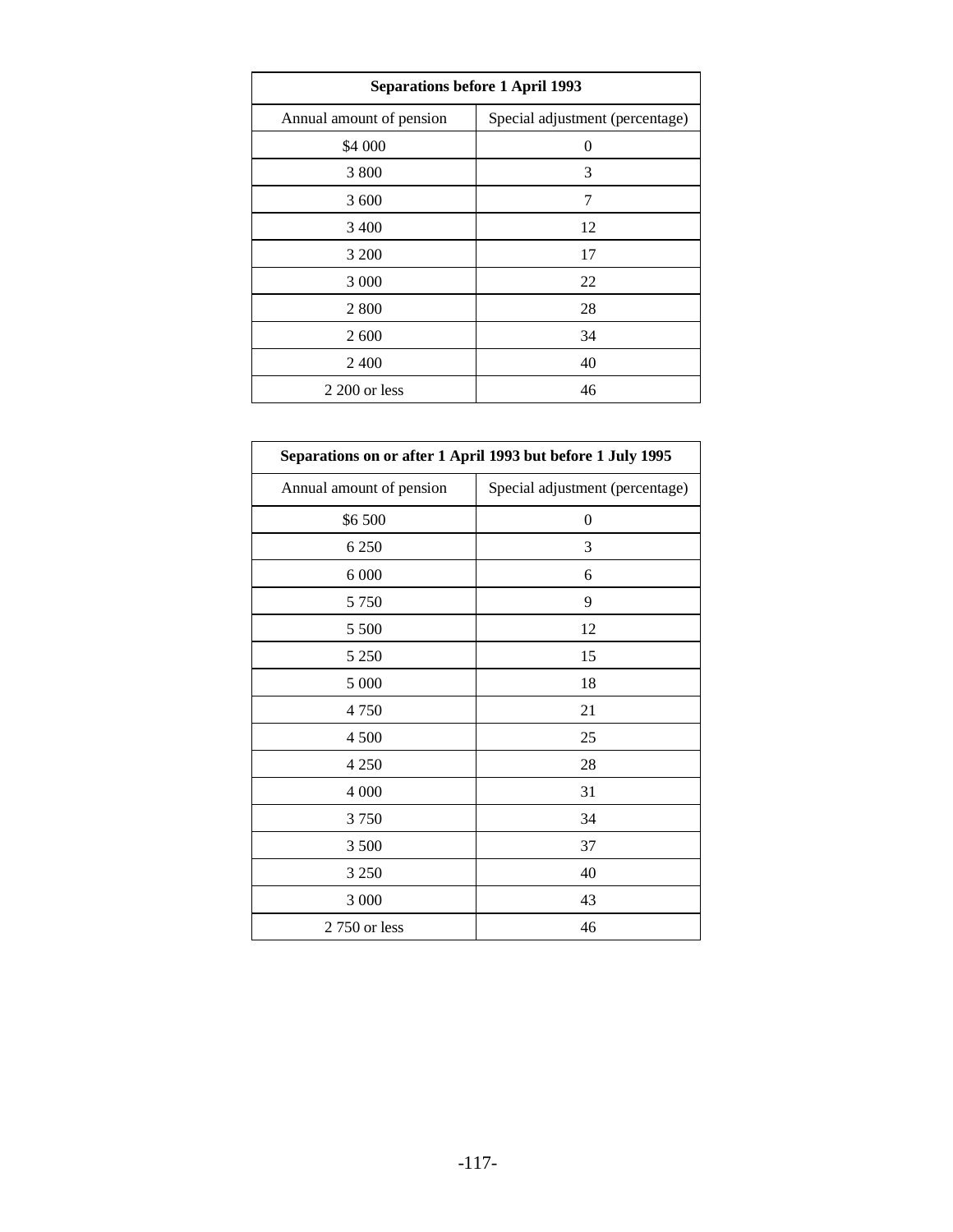| Separations on or after 1 July 1995 |                                 |  |
|-------------------------------------|---------------------------------|--|
| Annual amount of pension            | Special adjustment (percentage) |  |
| \$6 500                             | $\boldsymbol{0}$                |  |
| 6 2 5 0                             | 3                               |  |
| 6 000                               | 7                               |  |
| 5 7 5 0                             | 12                              |  |
| 5 500                               | 17                              |  |
| 5 2 5 0                             | 22                              |  |
| 5 000                               | 28                              |  |
| 4750                                | 34                              |  |
| 4 500                               | 40                              |  |
| 4 2 5 0                             | 52                              |  |
| 4 0 0 0                             | 60                              |  |
| 3750                                | 68                              |  |
| 3 500                               | 76                              |  |
| 3 2 5 0                             | 85                              |  |
| 3 000                               | 94                              |  |
| 2 750 or less                       | 104                             |  |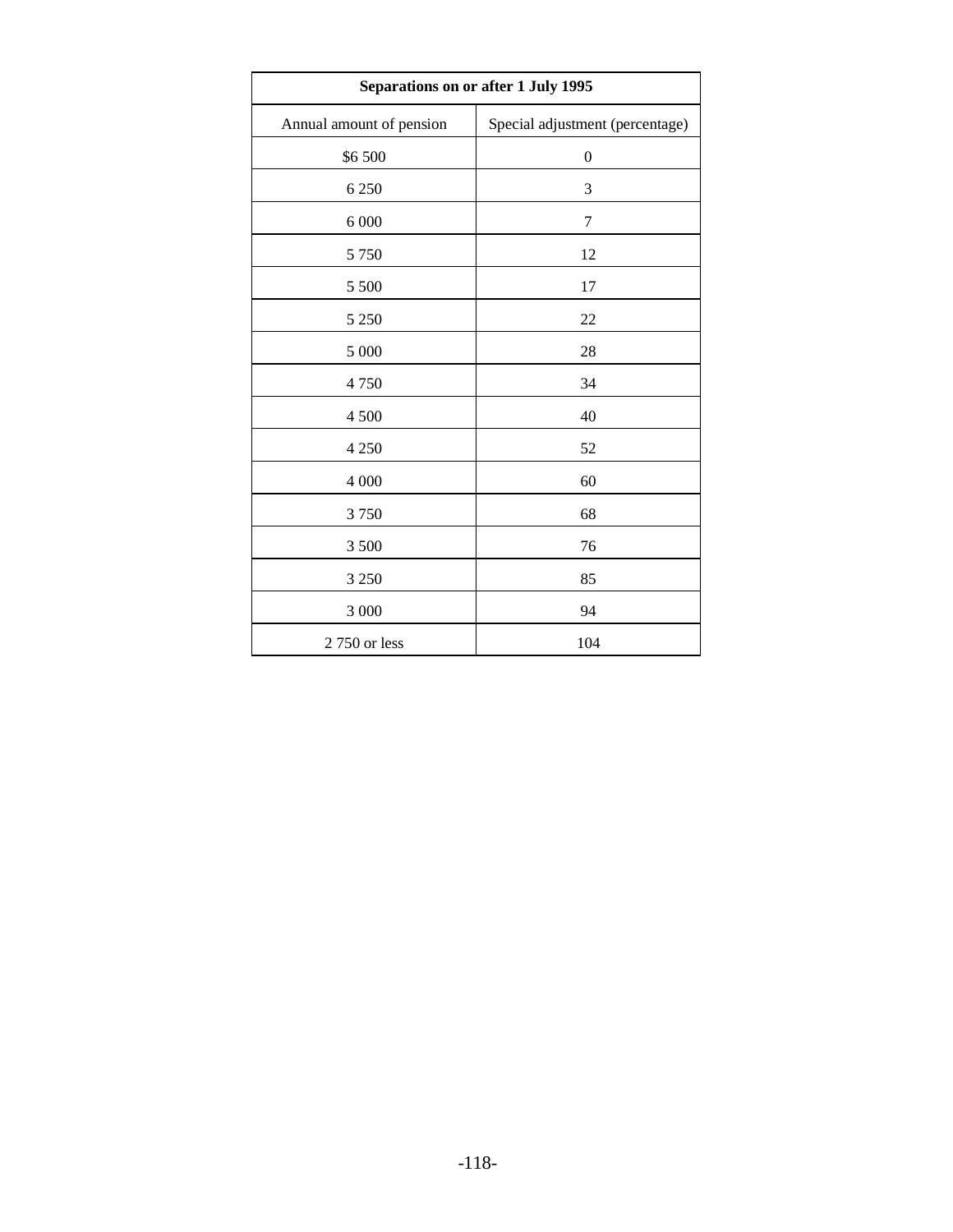| Separations on or after 1 July 1995 but before 1 April 2016 |                                 |  |
|-------------------------------------------------------------|---------------------------------|--|
| Annual amount of pension                                    | Special adjustment (percentage) |  |
| \$6500                                                      | 0                               |  |
| 6 2 5 0                                                     | 3                               |  |
| 6 000                                                       | 7                               |  |
| 5 7 5 0                                                     | 12                              |  |
| 5 500                                                       | 17                              |  |
| 5 2 5 0                                                     | 22                              |  |
| 5 000                                                       | 28                              |  |
| 4 7 5 0                                                     | 34                              |  |
| 4 500                                                       | 40                              |  |
| 4 2 5 0                                                     | 52                              |  |
| 4 000                                                       | 60                              |  |
| 3750                                                        | 68                              |  |
| 3 500                                                       | 76                              |  |
| 3 2 5 0                                                     | 85                              |  |
| 3 000                                                       | 94                              |  |
| 2 750 or less                                               | 104                             |  |

| Separations on or after 1 April 2016 |                                 |
|--------------------------------------|---------------------------------|
| Annual amount of pension             | Special adjustment (percentage) |
| \$7,150                              | $\boldsymbol{0}$                |
| 6,875                                | 3                               |
| 6,600                                | $\overline{7}$                  |
| 6,325                                | 12                              |
| 6,050                                | 17                              |
| 5,775                                | 22                              |
| 5,500                                | 28                              |
| 5,225                                | 34                              |
| 4,950                                | 40                              |
| 4,675                                | 52                              |
| 4,400                                | 60                              |
| 4,125                                | 68                              |
| 3,850                                | 76                              |
| 3,575                                | 85                              |
| 3,300                                | 94                              |
| 3,025 or less                        | 104                             |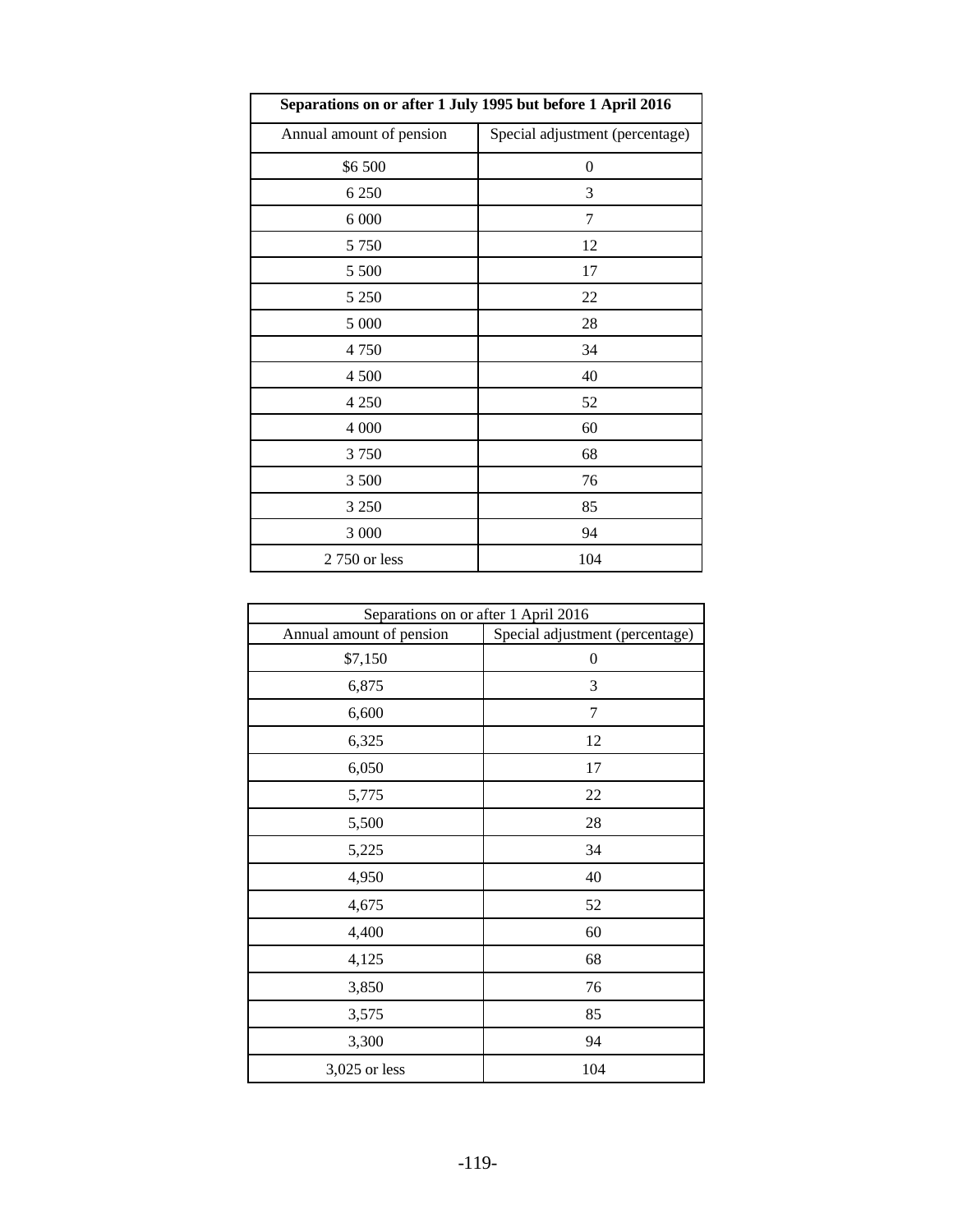8. The special adjustment for an annual amount which falls between two amounts in the above tables is obtained by interpolation with the result rounded to two decimal places. The amount resulting from the application of the special adjustment is added to the dollar base amount for purposes of subparagraph 5(a) above.

9. Beneficiaries in receipt of retirement or disability benefits which commenced before 1961 and which amounted to less than \$4,000 on 1 January 1982 became entitled on that date to the special adjustment specified in paragraphs 7 and 8 above, even if their benefits were based on less than 15 years of contributory service.

10. No special adjustment shall be made in the case of early or deferred retirement benefits. In the case of widow's, widower's, orphan's and secondary dependant's benefits, a special adjustment is applied only if those benefits are derived from benefits which themselves were (or would have been) subject to a special adjustment. In that case, the special adjustment factor shall be the same as the one which had (or would have) been applied to the retirement or disability pension from which the benefit is derived.

# F. SUPPLEMENTARY MEASURES

11. Beneficiaries in receipt of retirement or disability benefits or of widow's, widower's or secondary dependant's benefits derived therefrom, who were aged 75 or over on 1 January 1982 and whose annual retirement or disability benefit on that date was below 50 per cent of the then net base salary of a staff member at grade P-1, step I, became entitled from that date to receive a thirteenth monthly payment every year. The thirteenth payment shall be calculated in such a way that the total annual benefit payable to a beneficiary above the limit is not less than the amount payable to a beneficiary just below the limit.

# G. SOURCES OF DATA AFFECTING ADJUSTMENTS

12. For the purposes of subparagraph 6(a) above, the number of classes of post adjustment in a given country for a given month are taken from information provided by the International Civil Service Commission.

13. For purposes of subparagraph 6(b) above, the midpoint net salaries are determined from the United Nations General Service salary scale for the particular duty station. If the duty station has been in existence less than three years, the midpoint net salary in effect during the month of separation is averaged with the corresponding midpoint net salary at the time that the duty station was established.

14. For measuring changes in the CPI for the United States and for a particular country of residence, the index used is the official CPI for the country as a whole issued by the national Government and published in the United Nations Monthly Bulletin of Statistics. Where no such index is published in the United Nations Monthly Bulletin of Statistics for a particular country or area, another regularly published index specified by the Statistics Division of Department of Economic and Social Affairs of the United Nations may be utilized. Once an index has been utilized to give effect to an adjustment, any subsequent amendment or correction of that index will not give rise to retroactive correction of the adjustment.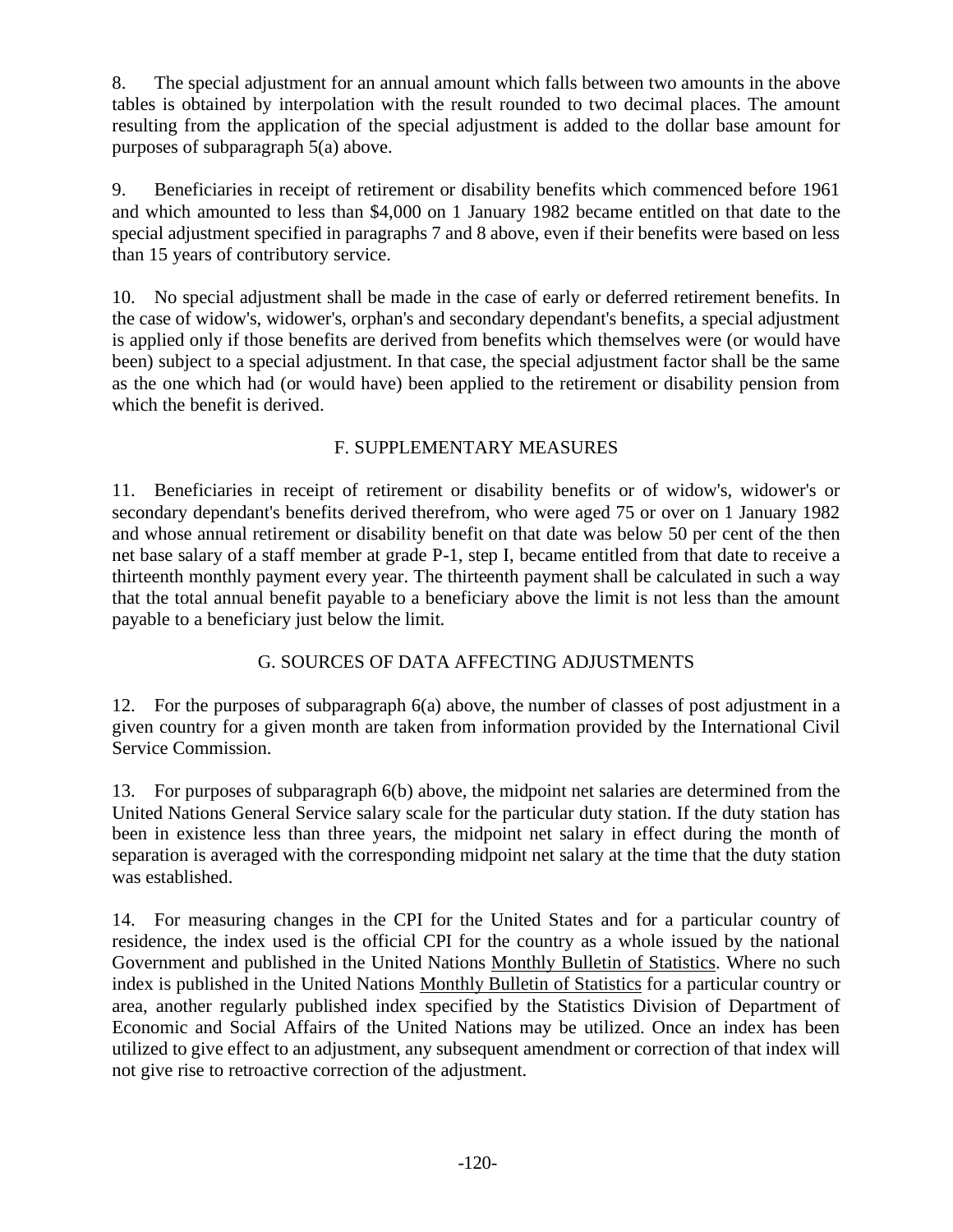15. Because of the time-lag which exists between the date when the CPI (for any country) is published in the United Nations Monthly Bulletin of Statistics and its effective date, the index used on a given adjustment date is that for the fourth month immediately preceding the date of the adjustment. As an example, the index applicable for the measurement of a possible adjustment on 1 April 2001 would be the index published for December 2000. However, if the applicable index is not available within two months after the adjustment date, then the latest available index prior to that of the fourth month immediately preceding the date of adjustment is utilized for the measurement of a possible adjustment effective as from the adjustment date.

16. For the purposes of subparagraphs 5(b) (iii) and 6(b) (ii) and (iii) above, and paragraphs 23 and 27 below, the official United Nations operational rates of exchange shall be used.

# H. SUBSEQUENT ADJUSTMENTS OF THE BENEFIT

17. As stated in paragraph 3 above, each beneficiary's record contains a United States dollar amount and, if applicable, an amount in the currency of his or her country of residence. These amounts, having first been determined in accordance with sections C, D and E above, are subsequently adjusted on an annual basis, on 1 April in accordance with the following procedure:

(a) The dollar amount is adjusted by the ratio of the United States CPI applicable on the date of the adjustment to the United States CPI last utilized;

(b) The local currency amount is adjusted in the same manner, but using the CPI for the country of residence.

18. No adjustment is made in either the dollar amount or the local currency amount if the applicable CPI has moved by less than 2 per cent since the date of the last adjustment. The ratio of the CPI at one time to the CPI at another time is rounded to three decimal places.

19. If the applicable CPI has moved by 10 per cent or more from the CPI used for the adjustment made on 1 April as stated in paragraph 17 above, an additional adjustment of the dollar amount or the local currency amount, as the case may be, shall be made on 1 October of the same calendar year.

20. The initial adjustments due after separation (or death, as the case may be), to both the dollar and the local currency amounts, shall be reduced by 1.5 percentage points except in the case of the benefits under section E above and the minimum benefits under the Regulations. Effective 1 April 2005, the reduction in the initial adjustments due after separation shall be by 1 percentage point; with respect to benefits to which the 1.5 percentage points reduction was applied before 1 April 2005, there shall be a 0.5 percentage point increase in the first adjustment due on or after 1 April 2005. Effective 1 April 2007, the reduction in the initial adjustments due after separation shall be by 0.5 percentage point; with respect to benefits to which the 1.0 percentage point reduction was applied before 1 April 2007, there shall be a 0.5 percentage point increase in the first adjustment due on or after 1 April 2007.

21. No adjustment is made on the date immediately following separation (or death as the case may be) even if such date coincides with the annual adjustment date. Except as provided in paragraph 22 below, all new entitlements become eligible for a possible adjustment, if applicable,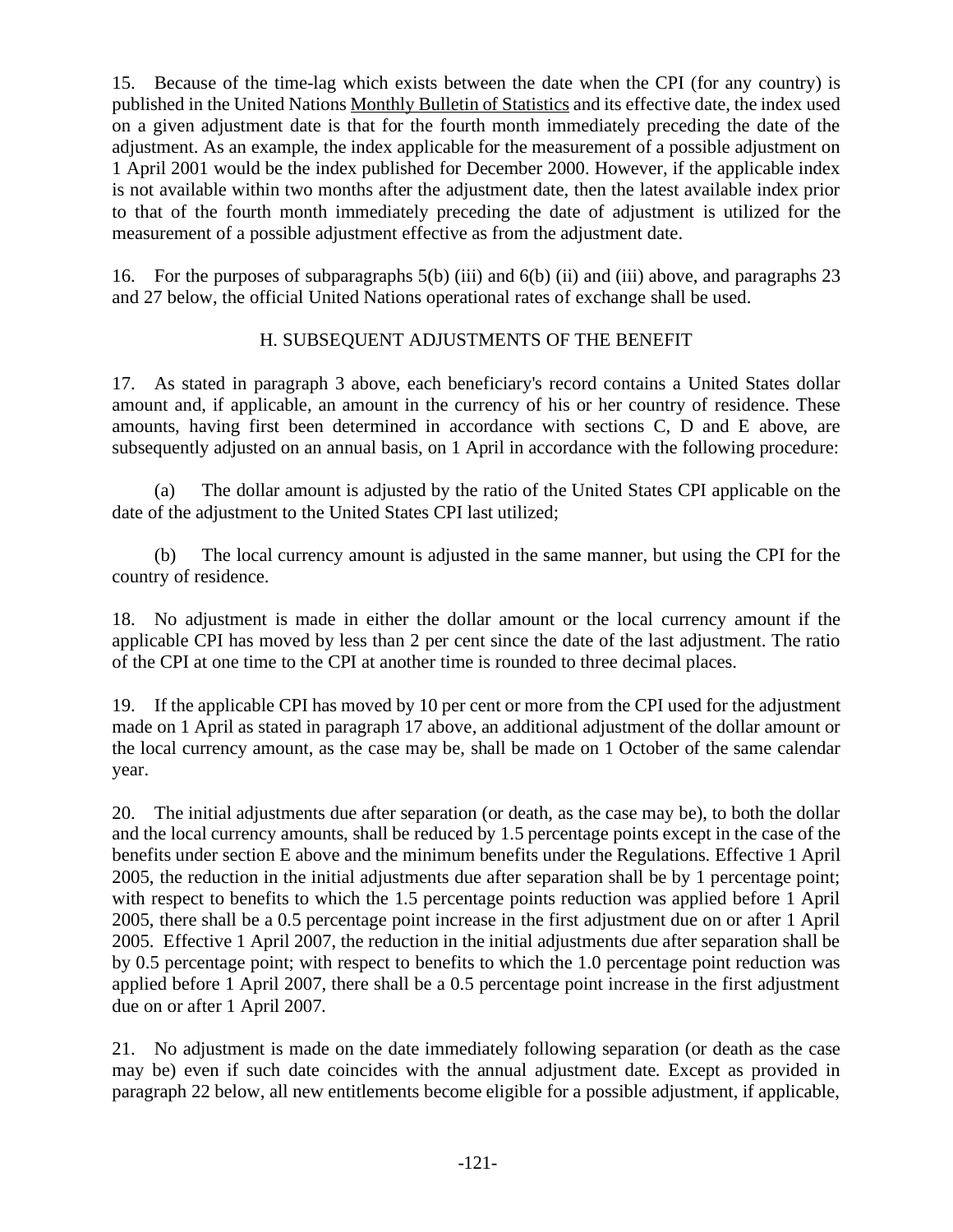on the annual adjustment date next following their effective date, at which time any adjustment due is pro-rated according to the period since separation. For example, a cost-of-living increase assumed to apply on 1 April 2001, would increase benefits by:

- The entire percentage of increase for separations before April 2000;

- 11/12 of the increase for separations in the month of April 2000;
- 10/12 of the increase for separations in the month of May 2000;
- 9/12 of the increase for separations in the month of June 2000;
- 8/12 of the increase for separations in the month of July 2000;
- 7/12 of the increase for separations in the month of August 2000;
- 6/12 of the increase for separations in the month of September 2000;
- 5/12 of the increase for separations in the month of October 2000;
- 4/12 of the increase for separations in the month of November 2000;
- 3/12 of the increase for separations in the month of December 2000;
- 2/12 of the increase for separations in the month of January 2001;
- 1/12 of the increase for separations in the month of February 2001;
- 0 per cent for separations after February 2001.

22. If an adjustment is made on a semi-annual basis in accordance with paragraph 19 above, the pro-rating of the new entitlements referred to in paragraph 21 above is made over a six-month period. A cost-of-living increase assumed to apply on 1 October 2001, for example, would increase benefits by:

- The entire percentage of increase for separations before April 2001;

- 5/6 of the increase for separations in the month of April 2001;
- 4/6 of the increase for separations in the month of May 2001;
- 3/6 of the increase for separations in the month of June 2001;
- 2/6 of the increase for separations in the month of July 2001;
- 1/6 of the increase for separations in the month of August 2001;
- 0 per cent for separations after August 2001.

# I. PAYMENT OF THE BENEFIT

23. Where a beneficiary resides in a country other than the United States, the determination of the amount of the periodic benefit payable in a given month is made as follows:

The dollar amount as initially determined under subparagraph 5(a) above and then adjusted under section H above, is converted to the local currency equivalent by using the exchange rate in effect for the month preceding the calendar quarter of that payment. The resultant amount is compared to the local currency amount as initially determined under subparagraph 5(b) above and then adjusted under section H above. Except as provided in paragraph 25 below, the beneficiary is entitled, until the next quarter, to the greater of the local currency amount or the local currency equivalent of the dollar amount, subject to a maximum of: (a) 120 per cent of the local currency amount with respect to benefits payable on account of separations or deaths in service before 1 July 1995 and other benefits derived therefrom; (b) 110 per cent of the local currency amount with respect to benefits payable on account of separations or deaths in service on or after 1 July 1995 and other benefits derived therefrom. The limitations described in (a) and (b) above shall not result in a benefit being smaller than either the United States dollar base amount determined in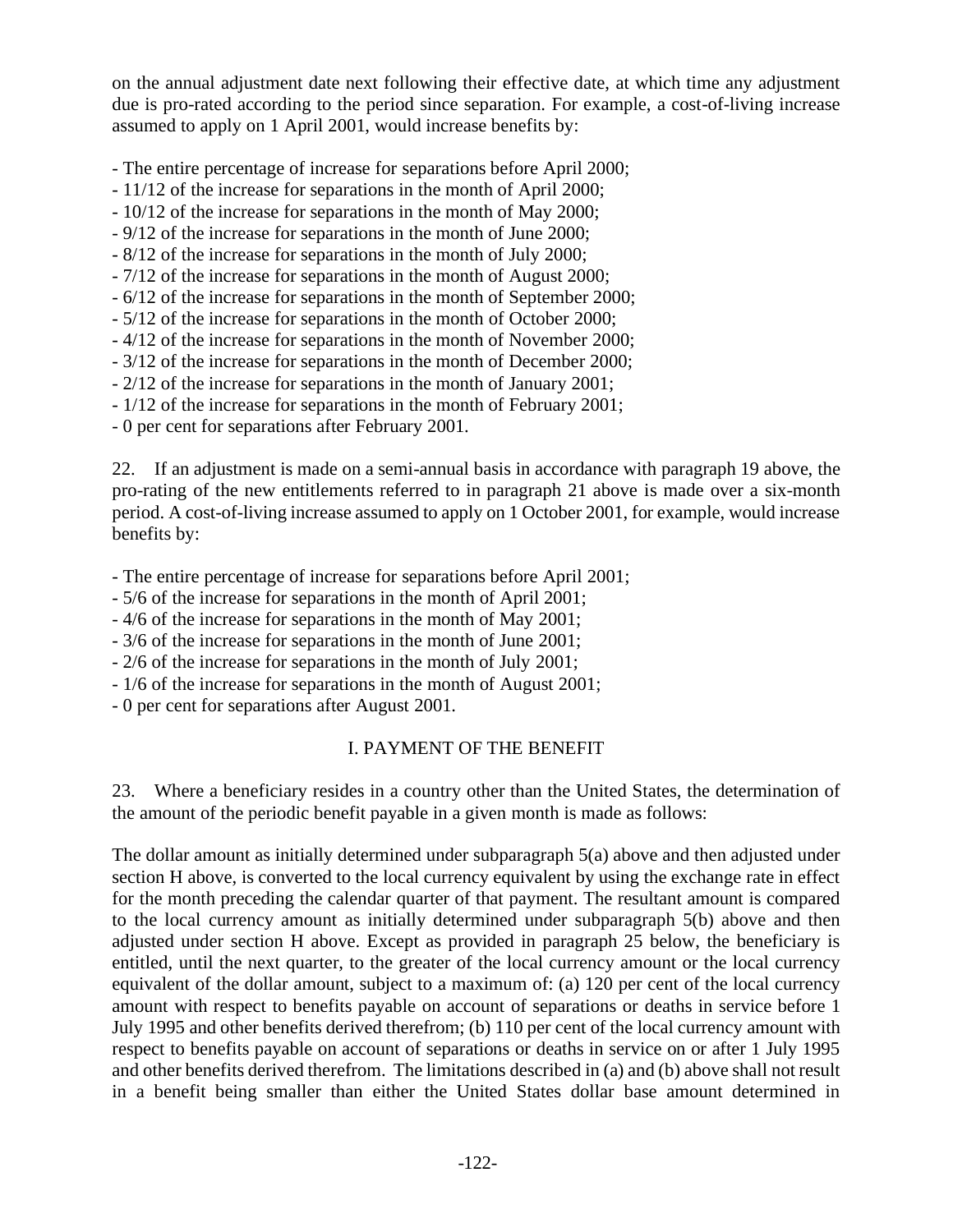accordance with the Regulations of the Fund or 80 per cent of the adjusted United States dollartrack amount.

24. No change is made in the two amounts during the months within each quarter. Thus, changes in the exchange rate within a quarter are ignored for all purposes, irrespective of the currency of payment chosen under article 47 of the Regulations, and no retroactive adjustment is made.

25. An exception to the rule outlined in paragraph 24 above may be made if certain events (e.g., sudden redenomination of a currency or a very high rate of inflation) result in a real loss of purchasing power of more than 20 per cent in the beneficiary's benefit.

26. a) For countries where the application of the local-currency track would lead to aberrant results, with wide fluctuations depending on the precise commencement date of the underlying benefit entitlement, establishment of a local currency base amount in accordance with section C may be suspended by the Chief Executive of Pension Administration with respect to future and current retirees and beneficiaries. In such cases, the Chief Executive of Pension Administration shall duly inform retirees and beneficiaries in pay status in advance of such suspension. The Chief Executive of Pension Administration shall also inform the Board of this action, as soon as feasible.

b) For countries where:

i) up-to-date CPI data is not available, after examining possible alternative sources of cost-of-living data and taking into account the particular circumstances of the beneficiaries residing in those countries; or

ii) the 36 month average of exchange rates covers different currency units or includes a currency unit that is no longer applicable and reasonable adjustment and/or conversions are not available or cannot be determined in accordance with section Q, the application of the Local Currency Track may be suspended for future and current retirees and beneficiaries; such suspensions shall apply only prospectively, with due notice given to the current retirees and beneficiaries concerned.

c) As determined by the Chief Executive of Pension Administration, the Local Currency Track benefit may be reinstated after it is determined that the economic conditions within that country create a situation where the Local Currency Track benefit will once again, as of the reinstatement date, be expected to consistently preserve the purchasing power of the monthly pension benefit as established in the currency of the recipient's country. The following provision will be applicable with respect to the reinstatement of the Local Currency Track benefit:

i) A new local currency base amount will be established for the country of residence in accordance with section C, replacing the month of separation by the month prior to the reinstatement date wherever it occurs in that section. A new notional dollar track benefit will not be established.

ii) Section H shall apply with the adjustment occurring as of the 1 April following the reinstatement date,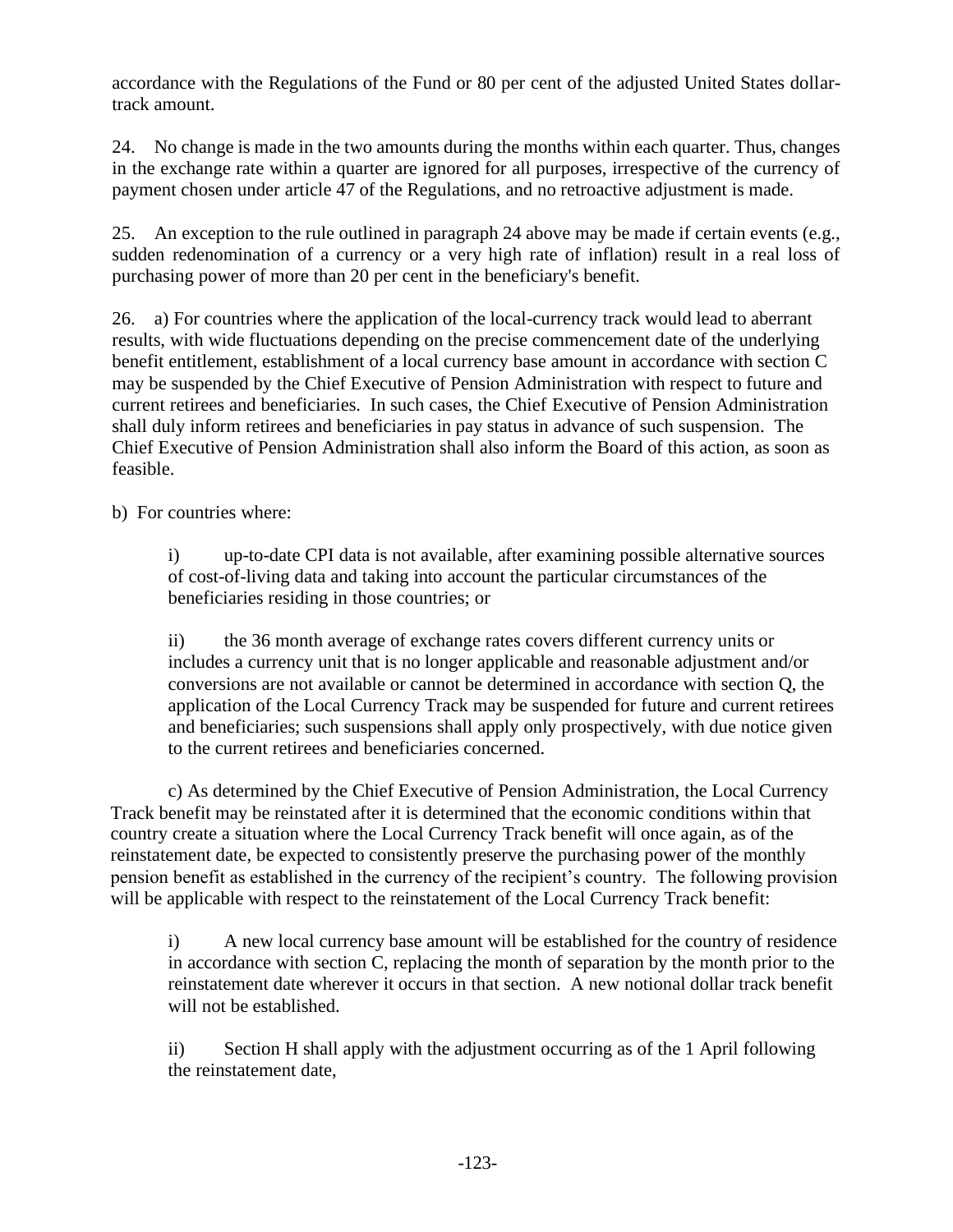iii) Section I will apply commencing on the first quarter following the reinstatement date.

iv) All retirees and beneficiaries residing in the country as of the reinstatement date will be allowed to elect payment of the local currency benefit at any time subsequent to the reinstatement date provided residence is maintained and acceptable proof of such residency is provided to the Fund. These reinstatement provisions are not applicable to retirees and beneficiaries whose benefits commence subsequent to the reinstatement date.

# J. DEFERRED RETIREMENT BENEFIT

27. (a) For participants whose date of separation was before 31 December 1989, no adjustment shall be applied to deferred retirement benefits prior to the beneficiary's reaching age 50. Commencing at age 50 or the date of separation, if later, the base dollar pension under subparagraph 5(a) above is adjusted by the United States CPI in accordance with section H above, without retroactive effect. The two-track adjustment system becomes operative on the date of commencement of the payment of the periodic benefit. At that time a local currency base amount is established by applying to the adjusted dollar amount the average exchange rate over the 36 consecutive months up to and including the month of first payment.

(b) For participants separating from service on or after 31 December 1989, no adjustment shall be applied to deferred retirement benefits prior to the beneficiary's reaching age 55. Commencing at age 55 or the date of separation, if later, the adjustment procedures set out in (a) above shall be applied to the deferred retirement benefits.

# K. SURVIVORS' BENEFITS

28. Benefits payable to survivors are established at the time of the survivor's entitlement. The starting point is the notional or adjusted pension immediately prior to the participant's date of death, with due allowance for any pension previously commuted.

# L. FLAT-RATE BENEFITS $2/$

29. The initial amount of each flat-rate benefit shall be determined on the basis of its "real" value in United States dollar terms by applying to it the movement of the United States CPI since 1 January 1973 (the date on which adjustments were first applied to the dollar amounts specified in the Regulations for these benefits).

# M. DETERMINATION OF ENTITLEMENTS

30. Until satisfactory proof is submitted to show in which country the beneficiary is residing and other required formalities are completed, only the dollar amount of the pension (determined as in section C and adjusted as described in sections E and H above) is paid. If such proof is provided within six months from the date of entitlement, the local currency base amount is computed from that date, with retroactive adjustment if it results in a greater benefit. However, if proof of residence is not provided within six months from the date of entitlement, the local currency base amount becomes payable only as from the first day of the quarter following acceptance of such proof, with no retroactive adjustment.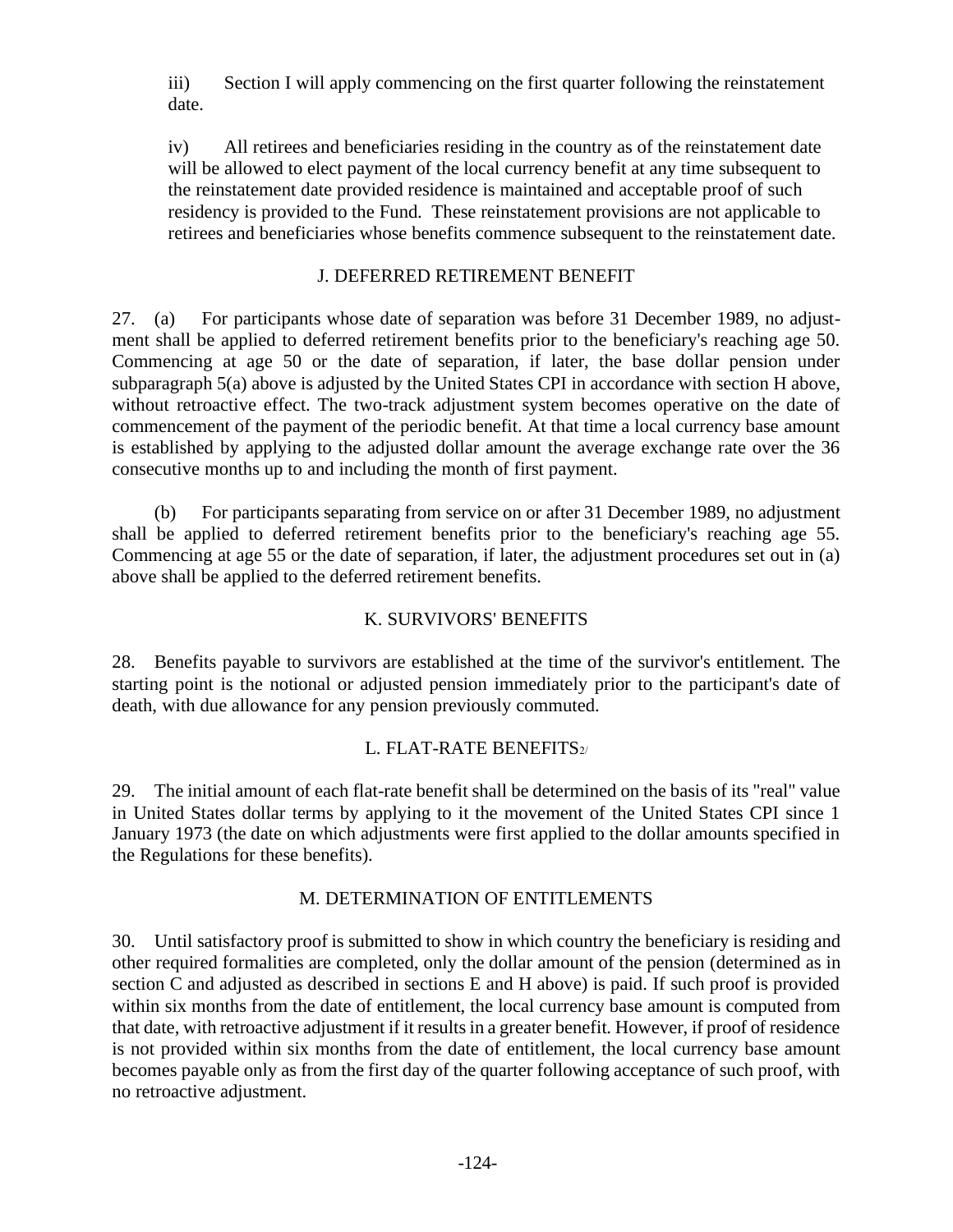# N. COUNTRY OF RESIDENCE

31. (a) A beneficiary may at any time submit proof of residence in the country of his or her choice. Such proof must be in a form acceptable to the Pension Fund. Once proof of residence has been accepted, payment of the benefit is made in accordance with the procedures described in sections I and M above. A beneficiary who subsequently relocates may change his or her country of residence by submitting satisfactory proof of residence in the new country, but no request for a change of the country of residence will be accepted unless it is accompanied by satisfactory proof of relocation.

(b) Reversion to the United States dollar entitlement alone may be permitted on a case-by-case basis for beneficiaries who, for compelling personal reasons, move from a high-cost to a low-cost country after having provided proof of residence, subject to the following conditions:

- (i) The move was to the country of nationality of the beneficiary or of a family member, or to the country of a former duty station of the retiree, or was due to other personal and compelling reasons; and
- (ii) The beneficiary had been on the two-track system for a minimum period of one year before the submission of the request for such reversion.

32. If a beneficiary changes his country of residence and provides satisfactory proof to that effect, then, starting on the first day of the quarter following arrival in the new country of residence, his or her local currency amount is recomputed as if he or she had always resided in the new country of residence. All changes in country of residence must be reported promptly, i.e., no later than six months from the date of arrival, and satisfactory proof of residence in the new country has to be provided as in section M above. If such proof is not provided within six months from the date of arrival, the local currency amount is nevertheless recomputed as if the beneficiary had always resided in the new country of residence, but it becomes effective only as from the first day of the quarter following acceptance of such proof, with no retroactive adjustment, except that the Fund has the right to recover excess benefit payments made if it is found that the benefit payments since the date of arrival in the new country would have been lower if the change had been reported on a timely basis.

# O. EXISTING BENEFICIARIES

33. The 1.5 percentage point reductions referred to in paragraph 20 above shall also be applied, on the occasion of the first adjustments due after 1 January 1985, to both the dollar and the local currency amounts of the benefits of existing beneficiaries, except for benefits whose dollar base amounts had been established under either the minimum provisions of the Regulations or under section E above. Beneficiaries under section F above shall also be excluded from these reductions.

34. Existing beneficiaries, who were in receipt of a benefit on 1 January 1985 and who had submitted, prior to that date, satisfactory proof of residence in countries other than the United States, will remain entitled to the United States dollar amount of their benefits as at 31 December 1984, notwithstanding the limitation specified in paragraph 23 above. However, in the event of a subsequent upward adjustment, the United States dollar amount of their benefits shall be subject to the said limitation<sup>3</sup>/.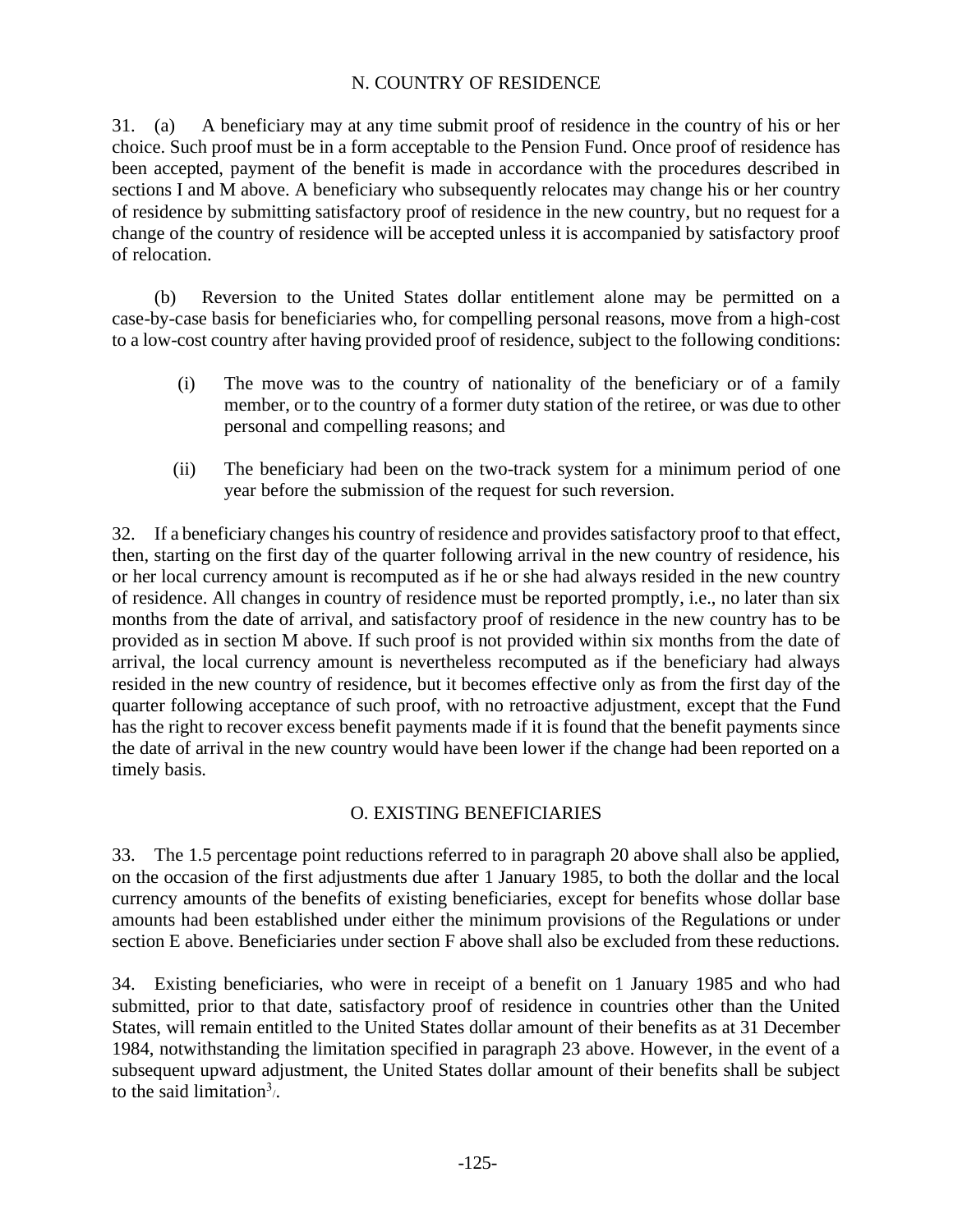## P. INTERIM AND TRANSITIONAL MEASURES FOR CALCULATION OF THE LOCAL CURRENCY BASE AMOUNT<sup>4/</sup>

35. For countries where the 36-month average exchange rate under subparagraph 5(b)(iii) showed an overall decline during the years 1986 and 1987, the local currency base amount for certain participants in the Professional and higher categories, who separated or died in service during the years 1987 through 1990, shall not be less than the amount derived by applying, to the dollar base amount in subparagraph 5(a), the average monthly ratio between the local currency base amount and the dollar base amount during 1987. For each such country, the ratio for each month in 1987 shall be determined by dividing the local currency base amount derived from subparagraph 5(b) by the dollar base amount derived from subparagraph 5(a), for a participant at grade P-4, step XII, retiring with twenty years of contributory service who becomes entitled to a retirement benefit as of the first day of the month following his retirement.

36. The amount derived under paragraph 35 shall be applicable:

(a) To the benefits of participants who separated from service, or died in service, during the years 1988, 1989 or 1990, and to survivors' and other benefits derived therefrom, except for deferred retirement benefits and survivors' and other benefits derived therefrom;

(b) To the benefits of participants who separated from service, or died in service, during the year 1987 and to survivors' and other benefits derived therefrom, except for early retirement and deferred retirement benefits and survivors' and other benefits derived therefrom, provided that any adjustment hereunder shall be payable only as from 1 January 1988.

37. Participants in the Professional and higher categories, who separated from service or died in service between 1 January 1991 and 31 March 1992, and who were age 55 or above on 31 December 1990, shall be entitled to no less than the local currency base amount to which they would have become entitled under paragraphs 35 and 36 above, if they had separated on 31 December 1990, at the age and with the final average remuneration and contributory service attained on that date.

# Q. SPECIAL MEASURE FOR DETERMINATION OF THE LOCAL CURRENCY BASE AMOUNT IN CERTAIN COUNTRIES WITH A NEW CURRENCY UNIT

38. (a) For countries where a new currency unit was introduced on or after 1 January 1990 which represented, at the time of its introduction, an increase in the value of the local currency, in relation to the United States dollar, of at least 100 per cent, the local currency base amount under, paragraph 5(b) (iii) above shall be determined in the following manner:

- (i) For beneficiaries separating before or during the month of introduction of the new currency unit: by applying to the dollar base amount, as adjusted under section H above to the date of introduction of the new local currency unit, the United Nations operational exchange rate in effect as of such date;
- (ii) For beneficiaries separating after the end of the month of introduction of the new currency unit: by applying to the dollar base amount the average of the United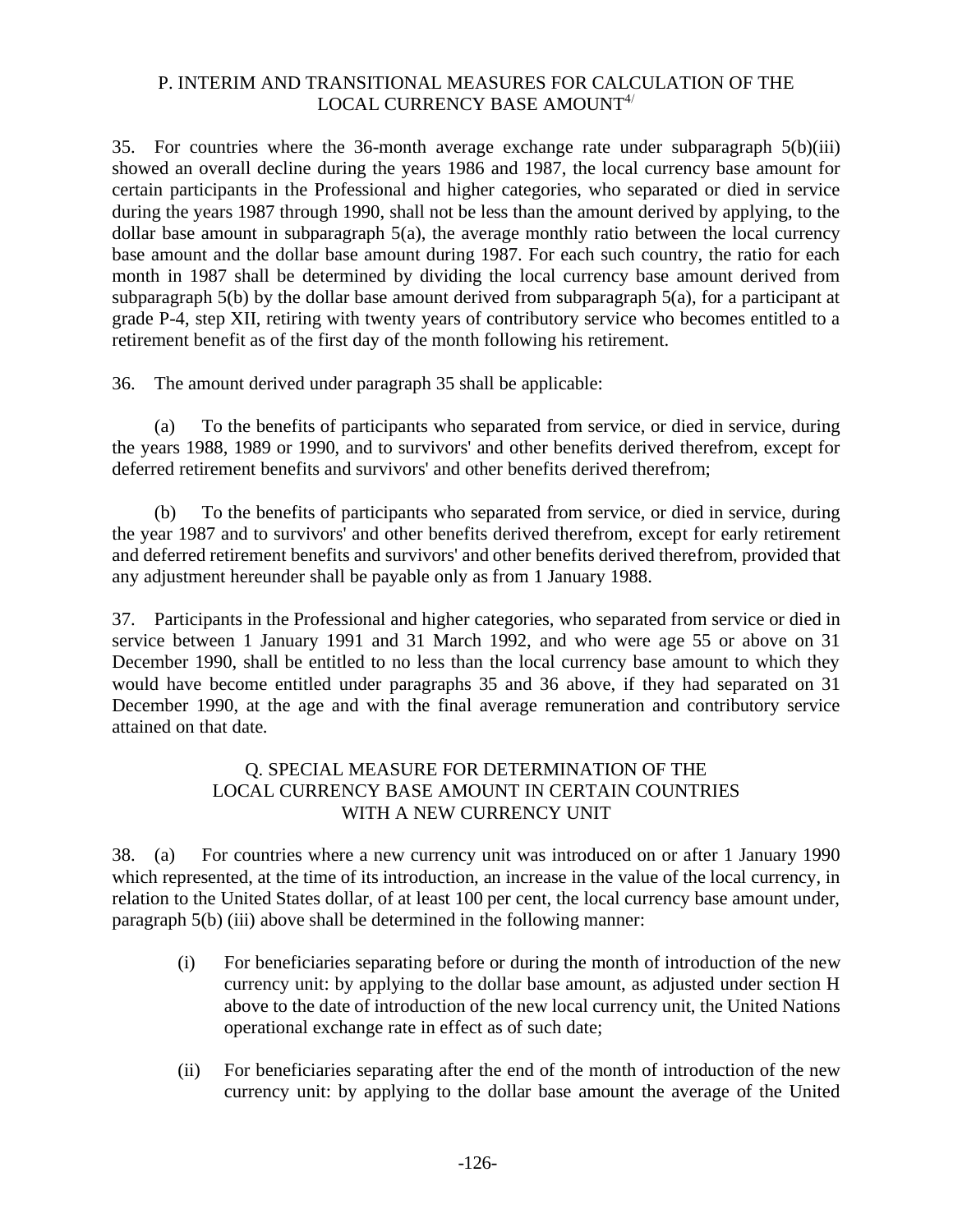Nations operational exchange rates for the new local currency unit over the period from the effective month of introduction of the new currency unit to the month of separation, up to a maximum of 36 months.

(b) This special measure shall apply to all beneficiaries who have provided, or will provide in future, proof of residence in a country which meets the criteria in (a) above.

- (c) (i) The local currency base amount determined in accordance with (a) (i) above shall be adjusted by the consumer price index movement, in accordance with section H above, as from the date of introduction of the new currency unit;
	- (ii) The local currency base amount determined in accordance with (a) (ii) above shall be adjusted by the consumer price index movement, in accordance with section H above.

(d) The local currency amount calculated under this special measure will be paid only with effect from the first day of the quarter following submission of proof of residence, or in cases where proof of residence had been submitted earlier, as from the first day of the quarter following the date of introduction of the new local currency unit, with retroactive effect only as from 1 January 1996.

(e) Should the new local currency unit depreciate against the United States dollar by 50 per cent or more from its value on the date of introduction, beneficiaries covered by the special measure may exercise an option, within two years as from the date of implementation of the special measure, 1 January 1997, to withdraw their proof of residence and to have their pension benefits paid thereafter solely on the United States dollar track. Such reversion to the dollar track alone would be effective as from the first quarter following receipt by the Fund secretariat of the beneficiary's withdrawal of proof of residence.

## **Footnotes - Annex III**

1/ In this annex, the term "beneficiary" is used to designate all persons entitled to receive periodic benefits under the Regulations of the Fund.

2/ The adjusted levels of the flat-rate benefits and the latest amounts, as adjusted in accordance with the movement of the United States CPI under the Pension Adjustment System, are always found on the Fund's website **[www.unjspf.org](http://www.unjspf.org/)**.

3/ When the limitation specified in paragraph 23 above was introduced, effective 1 January 1985, the General Assembly decided by resolution 39/246 that beneficiaries who had submitted, before 1 January 1985, satisfactory proof of their residence outside the United States be given a one-time option, with a specified time-limit, to withdraw their proof of residence and thereby elect to have their benefit adjusted solely in accordance with the movement of the United States CPI as from 1 January 1985. Subsequently, the United Nations Joint Staff Pension Board decided and reported thereon to the General Assembly in 1991 that the beneficiaries who were receiving, on 1 April 1991, less than the local currency equivalent of the dollar amount, because of the maximum payment provision under paragraph 23 above, should be given the option to move off the two-track system, prospectively.

4/ Under the interim and transitional measures, the corresponding minimum ratios between the applicable local currency and dollar base amounts are as follows: Afghanistan - 55; Austria - 17.63; Belarus - 0.765; Belgium - 51.12; Cuba - 0.863; Cyprus - 0.557; Czechoslovakia - 11.32; Democratic People's Republic of Korea - 2.37; Denmark - 9.21;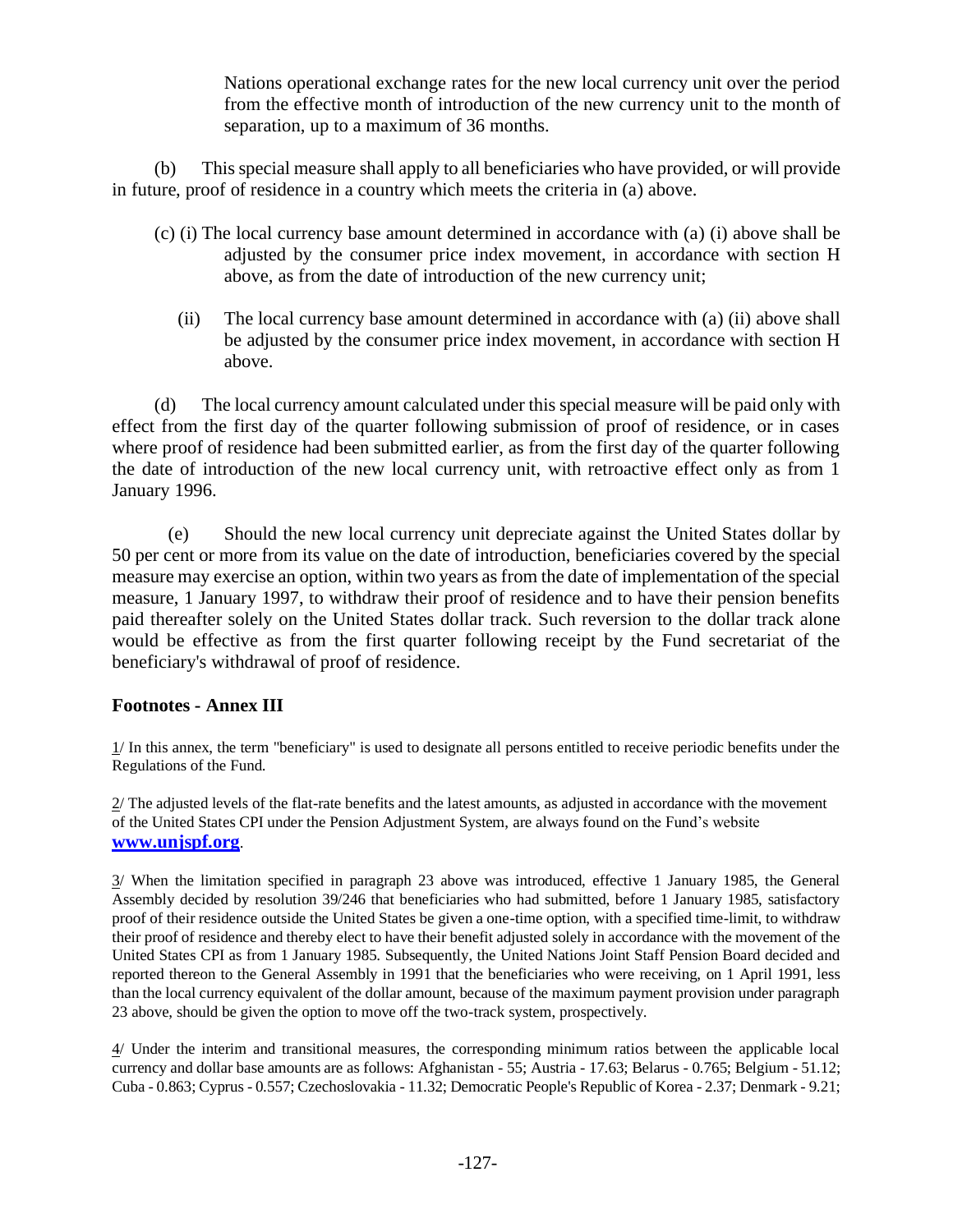Finland - 5.54; France and other French franc countries (French Guiana, Martinique and Monaco) - 7.86; Germany - 2.51; Guadeloupe - 7.87; Iran (Islamic Republic of) - 84.37; Ireland - 0.839; Italy - 1,668; Japan - 220; Jordan - 0.371; Kuwait - 0.294; Luxembourg - 51.12; Malta - 0.413; Mongolia - 3.42; Myanmar - 7.76; Netherlands - 2.83; New Caledonia - 141; Norway 7.90; Romania 12.94; Russian Federation - 0.765; Rwanda - 93; Sao Tome and Principe - 41.20; Seychelles - 6.61; Spain - 152.04; Sweden 7.74; Switzerland - 2.10; Ukraine - 0.765; United Kingdom of Great Britain and Northern Ireland - 0.724; CFA franc countries (Benin, Burkina Faso, Cameroon, Central African Republic, Chad, Comoros, Congo, Côte D'Ivoire, Equatorial Guinea, Gabon, Mali, Niger, Senegal and Togo) - 394.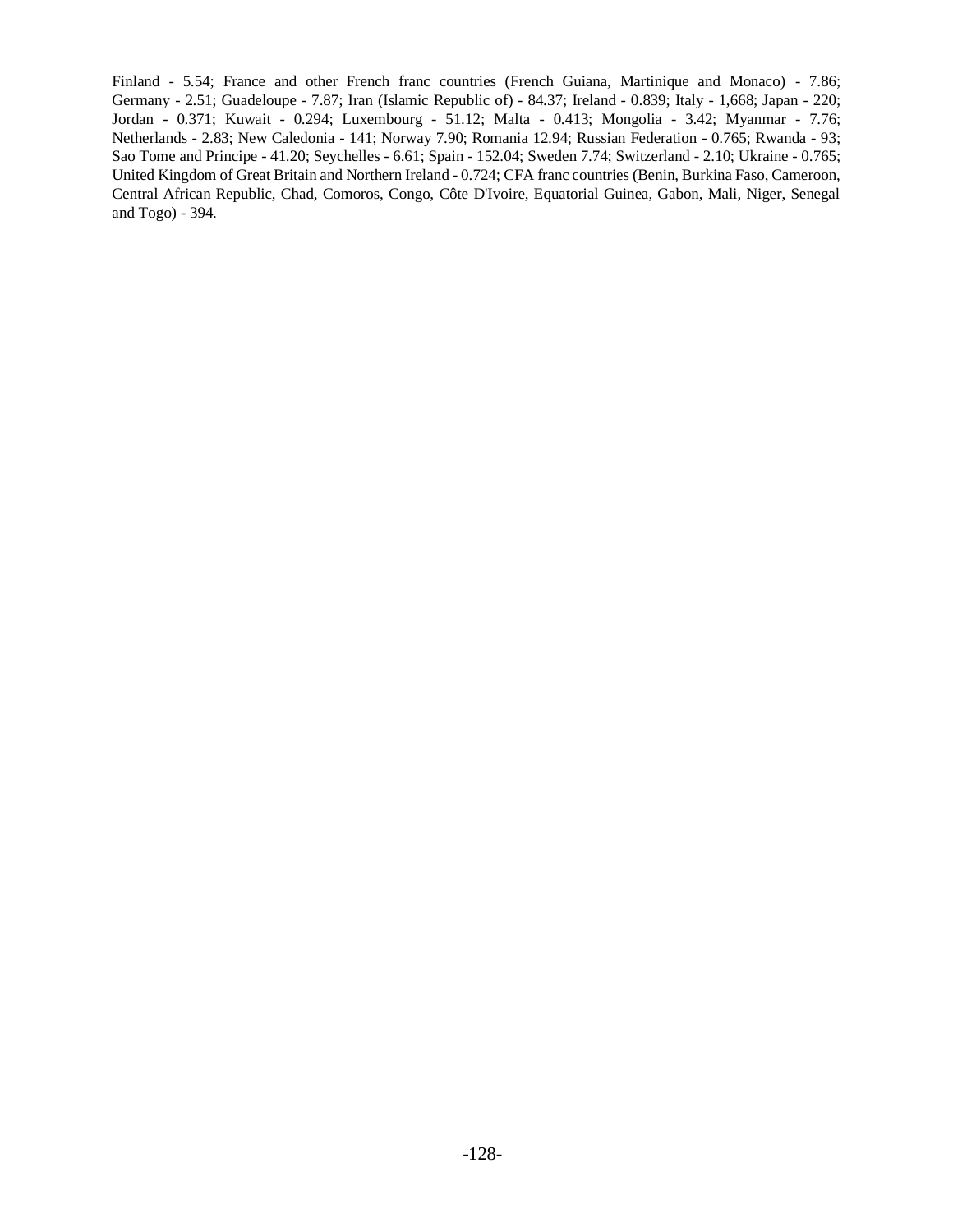## **NOTE A**

#### **UNJSPF EMERGENCY FUND**

#### 1. General Introduction

The Emergency Fund is financed from the assets of the UNJSPF and voluntary contributions, and is utilized to provide financial assistance to beneficiaries who are currently receiving a periodic benefit from the Fund and for funeral expenses as set out below. It is intended to provide relief in individual cases of proven hardship owing to illness, infirmity or similar cases, including funeral arrangements of retirees or immediate dependent relatives. It is not intended to supplement pensions that may be considered insufficient, whether due to general or local economic situations or limited contributory service. Also, the Emergency Fund cannot be utilized as a source for loans, scholarships or further education for the retiree or his/her beneficiaries, home building/purchase or improvements (unless justified for medical reasons), or for dowry or wedding expenses. Applications are examined without a rigid set of rules, and attention is paid to a number of factors such as number of years of contributory service, amount of the UNJSPF benefit, the country in which the pensioner resides, availability of national insurance coverage. This Note provides information on the general principles for the operation and application of the Emergency Fund as is not exhaustive.

#### 2. Procedures for Dealing with Cases

- (a) Requests for Emergency Fund assistance should be submitted directly to the Fund. Where deemed necessary, the Fund may consult with the secretaries of local staff pension committees for additional information on matters such as the nature of the emergency, the after-service medical insurance coverage, the proportion of the expenditures covered by that insurance or that would have been covered if coverage had been provided, the circumstances surrounding the hardship experienced by the beneficiary and any other relevant facts which might be ascertained. In many cases a beneficiary chooses not to participate in ASHI (After Service Health Insurance) because of coverage by other insurance schemes; in such case, information is sought on the reimbursement provided elsewhere.
- (b) All requests should be accompanied by substantiating documentation; in cases involving medical expenses, that documentation must include a medical statement regarding the nature of the illness, the type and cause of treatment provided by the physician and/or hospital, and proof of the the charges and payment made. UN family cases may be referred to the UN Insurance Section for clarification, if required; similarly, for other member organizations, the Fund may seek information from the secretariat of the local staff pension committee concerning the portion of expenses not covered by the organization's health insurance scheme.
- (c) Documentation not already evaluated through a medical insurance procedure may be forwarded to the Medical Consultant to the Pension Board for advice.
- (d) Other entities, such as retiree associations or social service agencies sometimes present requests on behalf of beneficiaries. For example, a number of cases have been submitted by FAFICS affiliated associations on behalf of some of their members.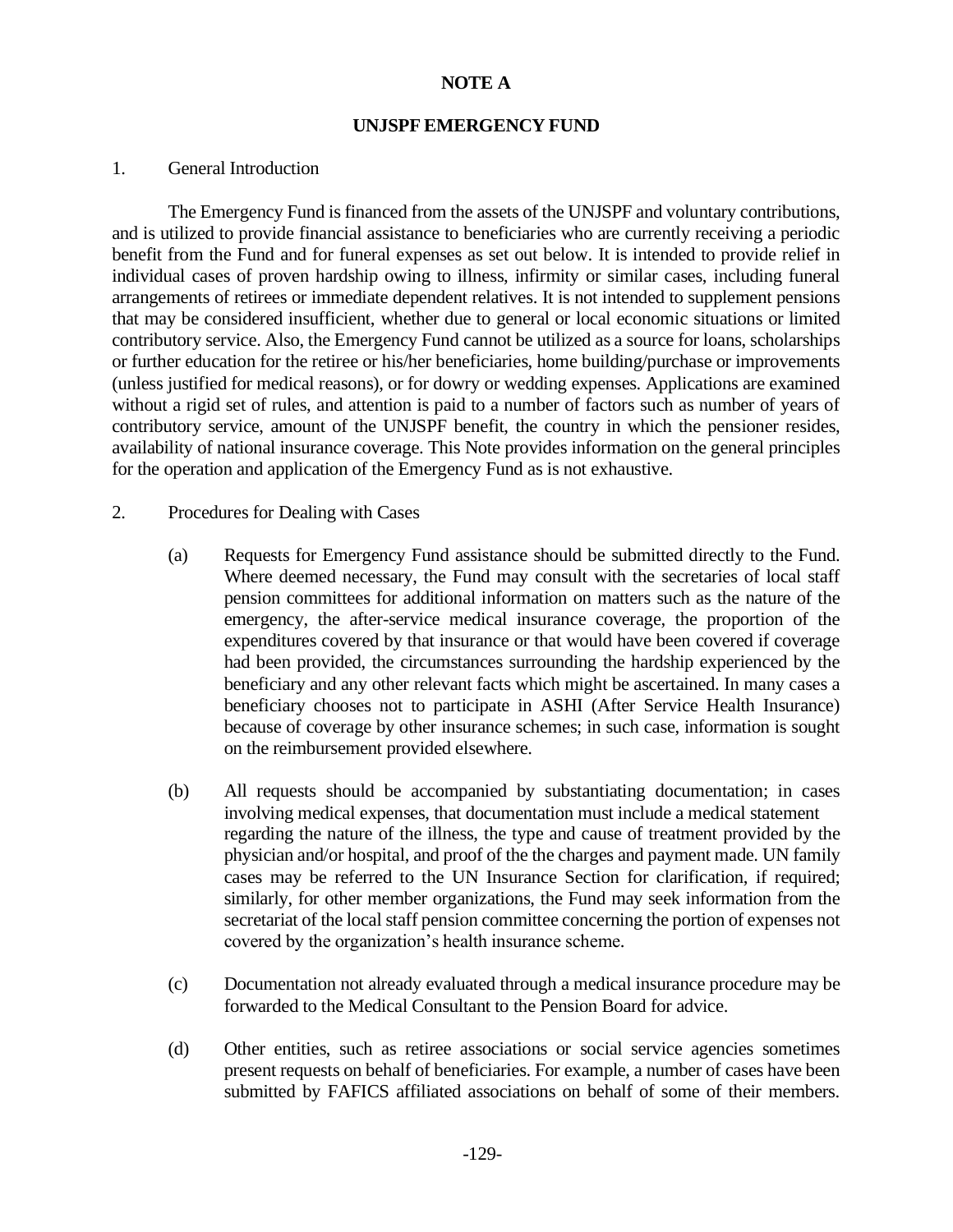Wherever possible, such organizations assist in obtaining the required substantiating documentation.

(e) Cases involving expenses other than medical are similarly evaluated in the light of all the evidence provided.

# 3. Types of Expenditure Covered by Emergency Fund Assistance

The types of expenditures considered for possible assistance from the Emergency Fund can be grouped roughly into the following categories:

# A. Medical Expenditures

To the extent that they are not covered by any insurance:

- (i) Direct Medical costs: physicians' fees, medication, hospital costs, surgery, and diagnostic and laboratory fees;
- (ii) Other Medical costs, such as: wheelchairs, prosthetic devices or equipment;
- (iii) Service costs, such as: nursing and/or domestic assistance, provided, however, that payment from the Emergency Fund shall be made as a once-off payment;
- (iv) Certain Transportation costs: emergency ambulance costs to and from the hospital where treatment took place. If a specific medical service is not available in the city where the applicant resides, assistance may be provided towards the cost of transportation between the city of residence and the nearest location where appropriate treatment can be provided;
- (v) Dental treatment: that is essential for health reasons and not merely for cosmetic purposes;
- (vi) Medical costs for eye treatment: including the cost of eyeglasses, but not of expensive frames obtained for cosmetic purposes.

# B. Funeral Expenses

Assistance may be provided in hardship cases towards expenses for the funeral of a retiree/beneficiary, as well as for the funeral of a retiree's/beneficiary's immediate dependent relative. The present ceiling for reimbursement (as of April 2020), which reflects the movement of the United States Cost-of-Living Index from 1974 (when this assistance was added to costs that could be reimbursed) is USD 1,375 and is subject to future adjustments. Funeral expenses that were paid by a third party on behalf of a retiree/beneficiary or immediate dependent relative may be considered for reimbursement, provided that all proof documentation is acceptable.

# C. Other Expenditures

Other emergencies that do not fall into the above categories but which may create hardship can also be considered. The following are examples of such cases: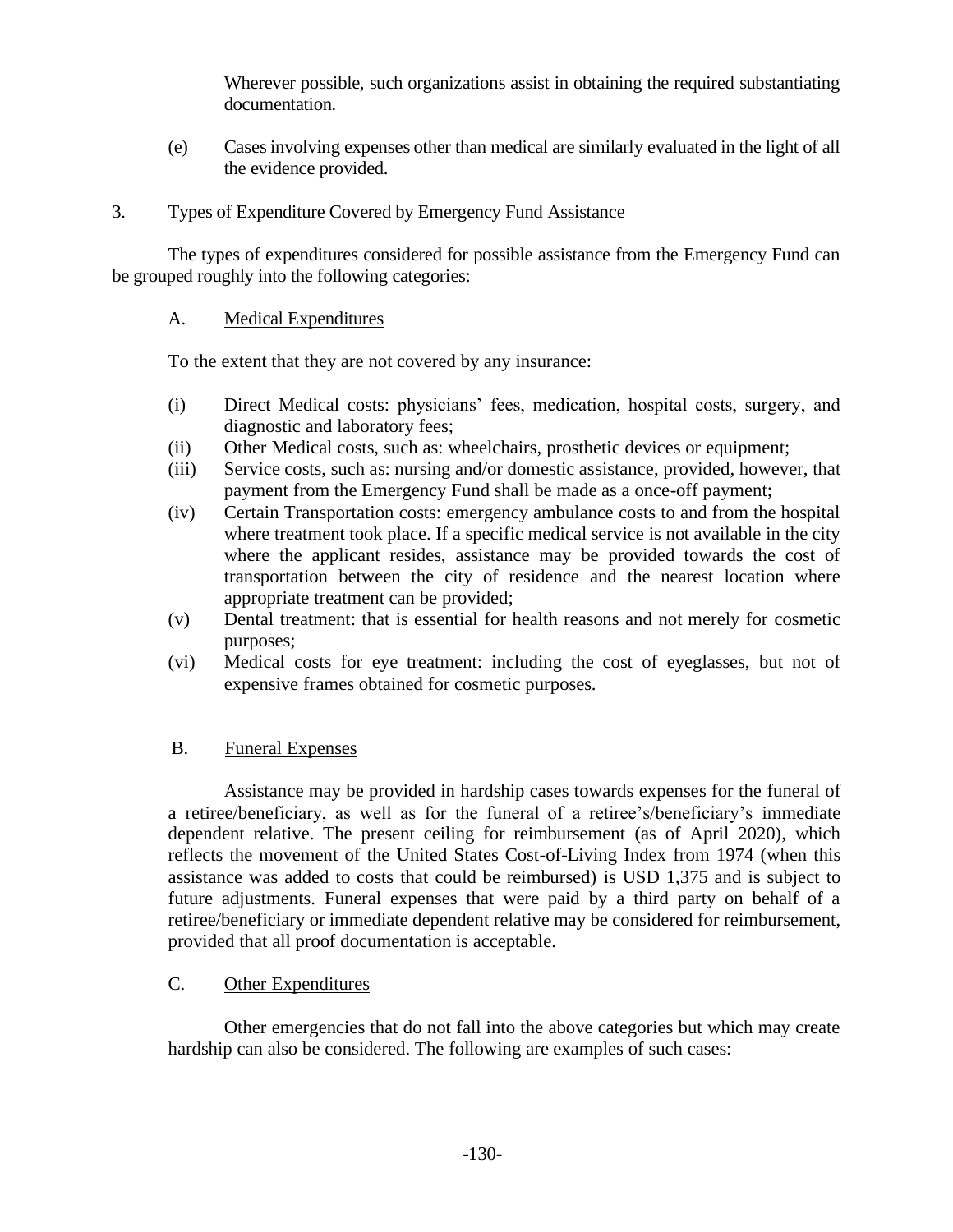- (i) Removal costs due to an emergency that may have been caused by the destruction of living quarters by fire, flood or other natural disaster, for example, or a change of residence on medical grounds, provided that detailed documentation with regard to the expenses involved is submitted;
- (ii) Temporary shelter needed because of the destruction of and/or major damage to primary living quarters, and replacement of a minimum of household effects in the case of fire, flood or other natural disaster;
- (iii) Repair or changing of heating furnace in order to avoid a hazardous health situation;
- (iv) While there is no provision for rental subsidies as such, assistance may be provided in certain cases when pensioners must spend time residing in an assisted living facility or nursing home, provided, however, that payment from the Emergency Fund shall be made as a once-off payment. Coverage of this service should be fully documented, and the facility should provide a breakdown of expenses. In this connection, expenditures that are not "medically-related" and are not covered by health insurance, such as telephone calls, TV rental, etc. are not considered for reimbursement.

## 4. Further General Information

Requests falling under any of the general headings in section 3 above may be considered; however, assistance is not automatically granted either in full or in part and all relevant factors are to be taken into account in reaching a decision in a particular case. Beneficiaries may also be given the address of the local AFICS, since the retiree organizations are sometimes able to assist when the UNJSPF cannot.

Generally, the Emergency Fund is not to be used to pay premiums to health insurance schemes, as member organizations should fulfill all their obligations towards their former staff members in providing necessary coverage. However, requests for assistance in medical emergencies from those who have no medical insurance, or from those who have such insurance but who, for various reasons, are suffering hardship in trying to cover the proportion not reimbursed by insurance, can be reviewed.